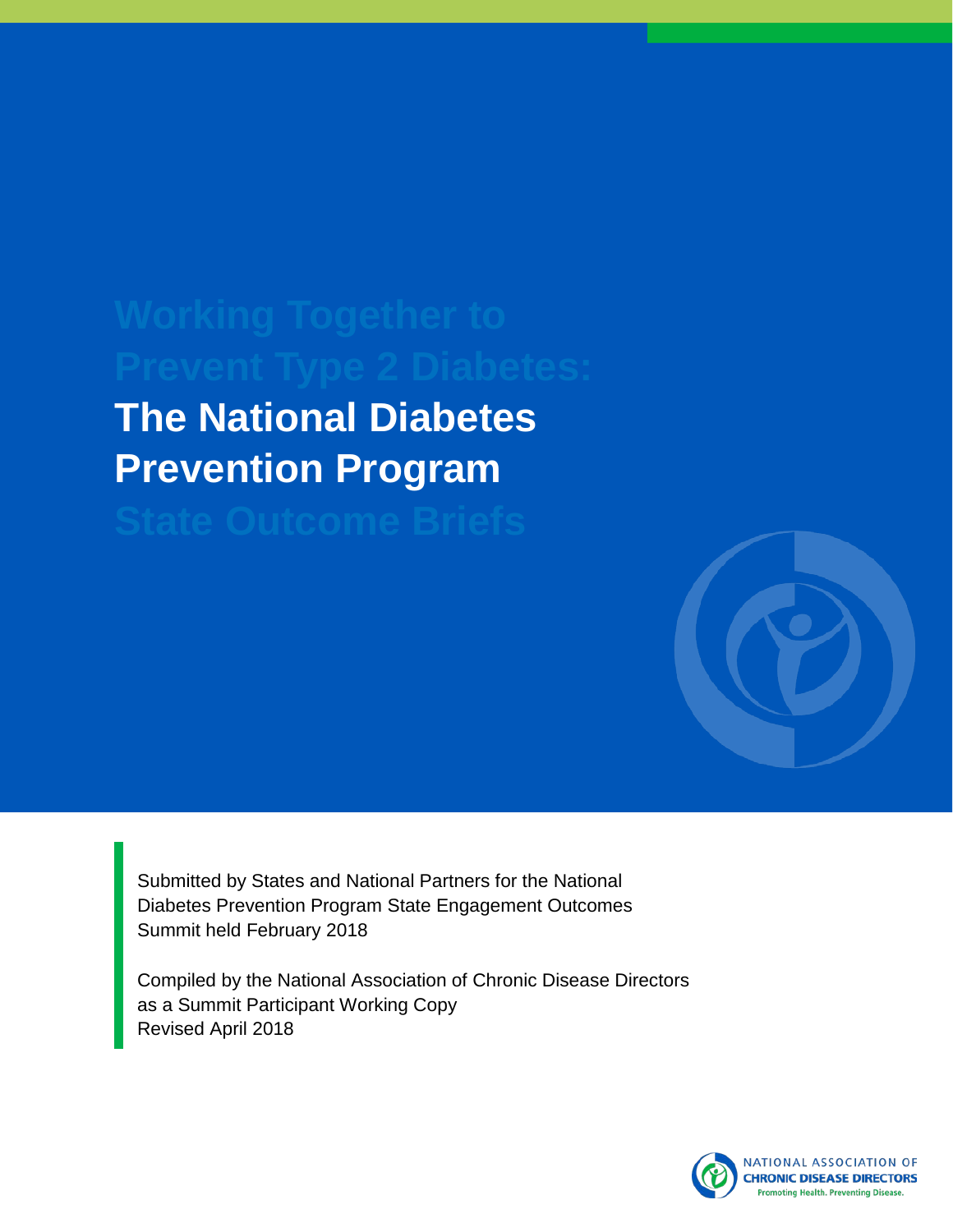## **Contents**

| About the National DPP State Engagement Outcomes Summit | $\mathbf{2}$   |
|---------------------------------------------------------|----------------|
| <b>State Outcome Briefs (Listed Alphabetially)</b>      |                |
| <b>Alabama</b>                                          | 5              |
| <b>California</b>                                       | $\overline{7}$ |
| Colorado-1                                              | 11             |
| Colorado-2                                              | 14             |
| Georgia                                                 | 16             |
| Hawaii-1                                                | 18             |
| Hawaii-2                                                | 20             |
| Idaho                                                   | 23             |
| lowa                                                    | 25             |
| <b>Kansas</b>                                           | 28             |
| Louisiana                                               | 30             |
| <b>Maryland</b>                                         | 33             |
| <b>Massachusetts</b>                                    | 36             |
| Michigan-1                                              | 38             |
| Michigan-2                                              | 41             |
| <b>Minnesota</b>                                        | 44             |
| <b>Mississippi</b>                                      | 47             |
| Missouri-1                                              | 50             |
| Missouri-2                                              | 52             |
| Missouri-3                                              | 54             |
| <b>Nebraska</b>                                         | 56             |
| <b>Nevada</b>                                           | 59             |
| <b>New York-1</b>                                       | 61             |
| <b>New York-2</b>                                       | 63             |
| <b>North Carolina-1</b>                                 | 65             |
| <b>North Carolina-2</b>                                 | 68             |
| Ohio                                                    | 71             |
| <b>Oklahoma</b>                                         | 74             |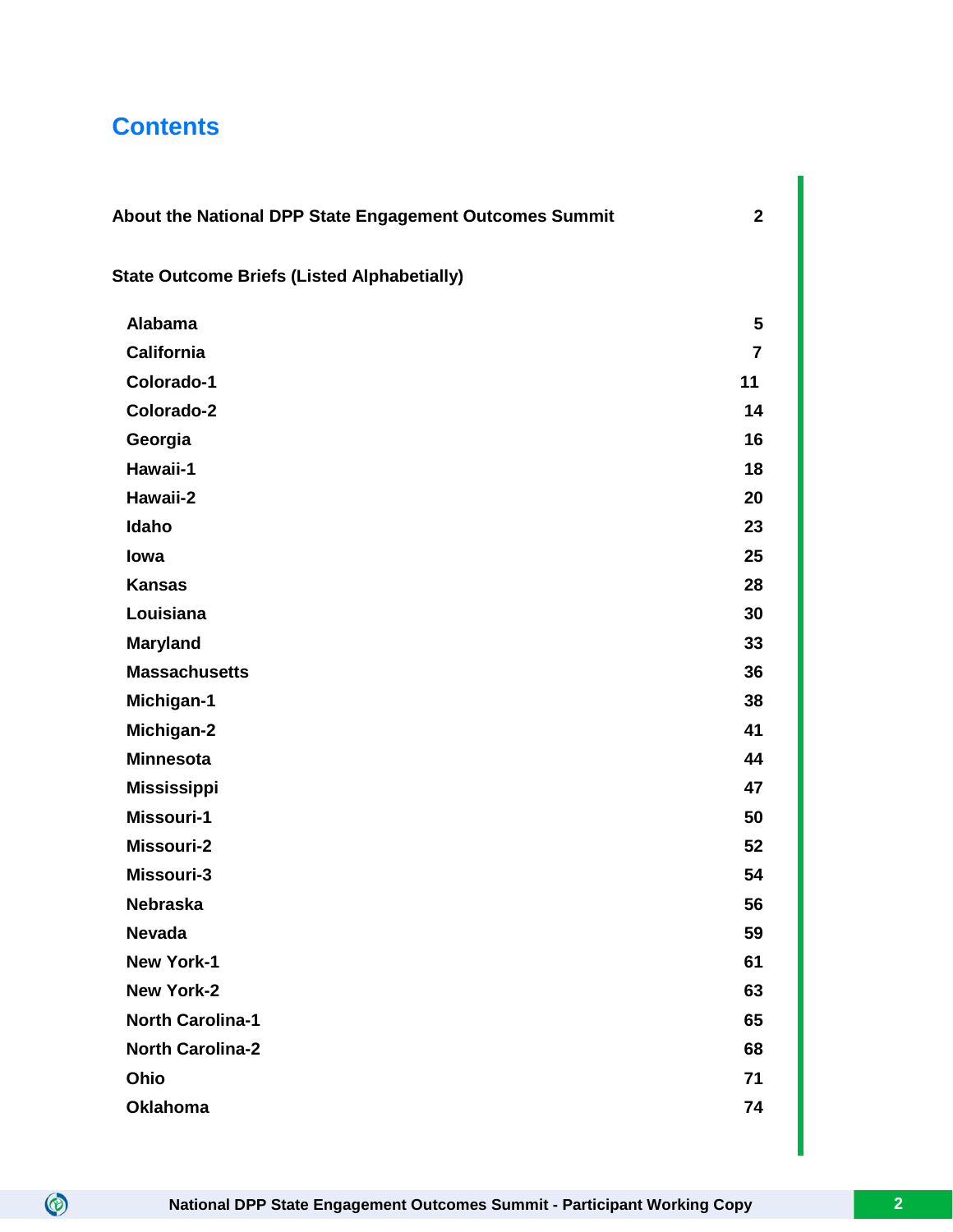| Pennsylvania                                      | 76  |
|---------------------------------------------------|-----|
| <b>Rhode Island</b>                               | 78  |
| South Carolina - 1                                | 81  |
| <b>South Carolina - 2</b>                         | 84  |
| Texas-1                                           | 87  |
| Texas-2                                           | 91  |
| Texas-3                                           | 94  |
| Utah-1                                            | 97  |
| Utah-2                                            | 99  |
| Virginia-1                                        | 101 |
| Virginia-2                                        | 104 |
| Washington                                        | 106 |
| <b>West Virginia</b>                              | 108 |
| Wisconsin - 1                                     | 112 |
| <b>Wisconsin - 2</b>                              | 114 |
| <b>Partner Outcome Briefs</b>                     |     |
| <b>American Association of Diabetes Educators</b> | 117 |
| <b>American Medical Association</b>               | 120 |
| <b>Leavitt Partners-1</b>                         | 122 |
| <b>Leavitt Partners-2</b>                         | 125 |
| <b>Leavitt Partners-3</b>                         | 127 |
|                                                   |     |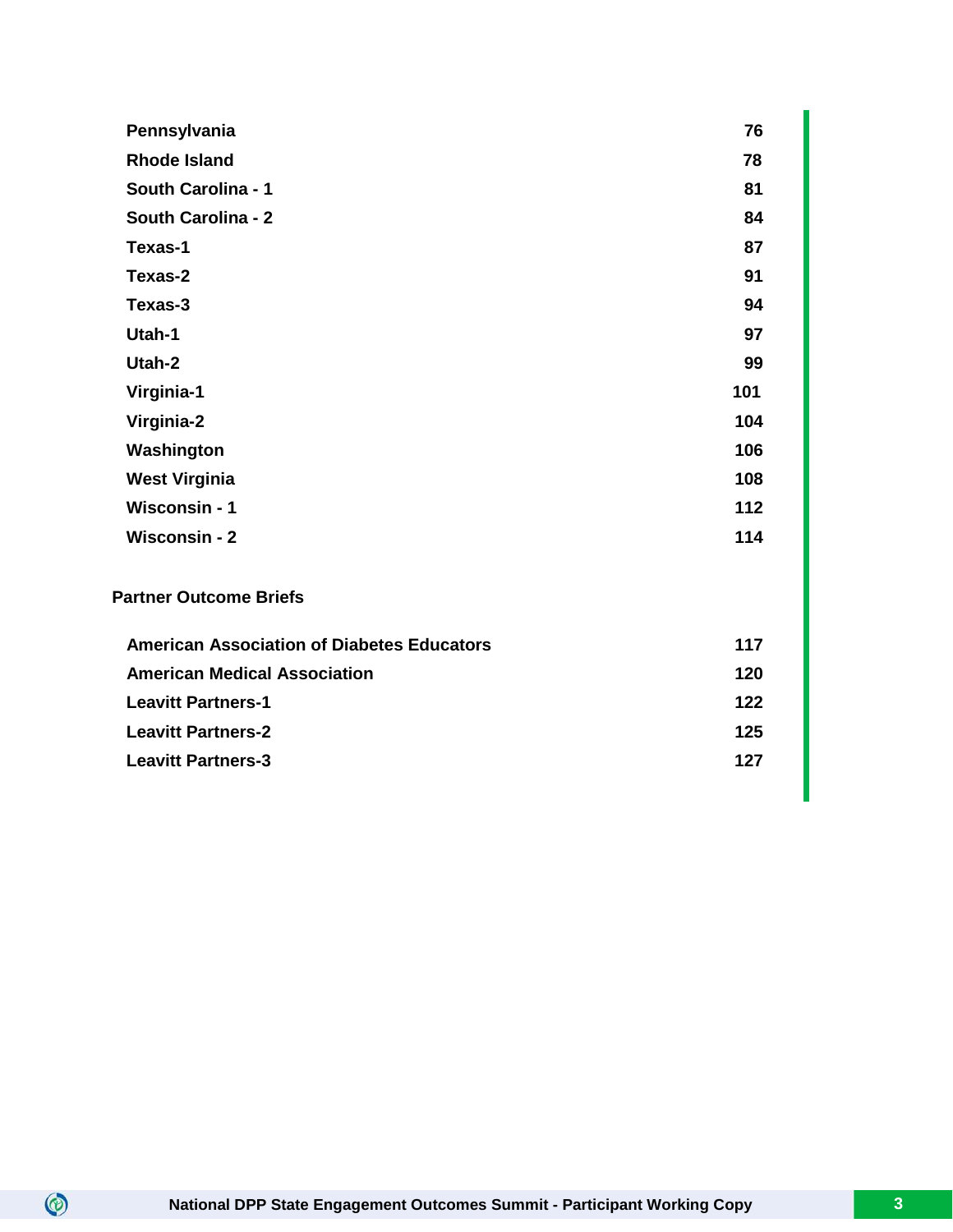#### **About the National DPP State Engagement Outcomes Summit**

The National Association of Chronic Disease Directors (NACDD) helps individual states successfully implement powerful strategies to address America's growing diabetes epidemic, in partnership with the Centers for Disease Control and Prevention. A major NACDD strategy is assisting state health departments to plan and implement Diabetes Prevention State Engagement Meetings (StEM) to help them engage and expand their network of key stakeholders to develop and implement a Diabetes Prevention Action Plan for scaling and sustaining the National Diabetes Prevention Program (National DPP).

The National DPP State Engagement Outcomes Summit, held in February 2018, highlighted the collective impact of StEMs since 2012 and the states subsequent work with partners to prevent type 2 diabetes in NACDD-assisted states.

#### **About the Outcome Briefs**

 $\circledcirc$ 

The outcome briefs in this document were submitted by each state and NACDD partner for the purpose of providing information to Summit participants during the meeting in February 2018. All states that held a StEM were asked to submit at least one outcome brief for each key outcome that could not or would not have been achieved without a StEM and their subsequent Diabetes Prevention Action Plan. States that recently held a StEM and had not yet implemented their National DPP Action Plan, completed an outcome brief that describes progress related to partner engagement, commitments, and/or other promising actions. Several states included information in their briefs that related to interviews led or supported by Leavitt Partners. Following the Summit, a few states submitted new or revised briefs and these are included here along with all briefs from the original Summit participant working copy of the document.

A legend (box, right) in the upper right corner of each outcome brief indicates, with a solid dot, the diabetes prevention area(s) addressed by the outcome described.

AWARENESS COVERAGE O

SCREEN, TEST, REFER O

AVAILABILITY PARTNER ENGAGEMENT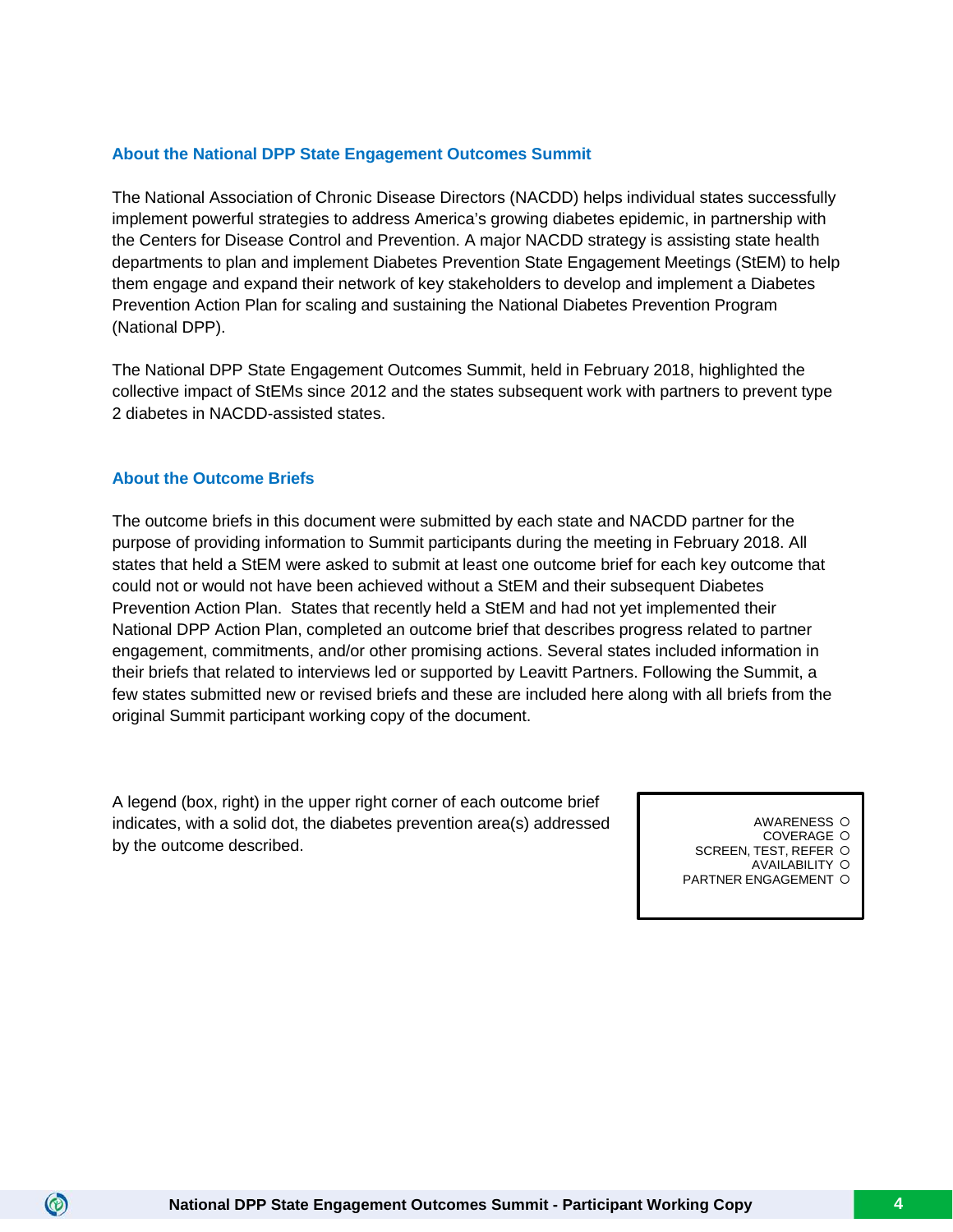### **Alabama 2018 StEM**

#### **Collaborative Efforts for National Diabetes Prevention Program Awareness and Education Initiatives Targeting Community and Health Organizations in Alabama** Submitted by: Maegan Ford | [maegan.ford@adph.state.al.us](mailto:maegan.ford@adph.state.al.us) | 334-206-3977

Estimated number reached/impacted: 100 partners attended StEM (actual)

#### Outcome:

Alabama's StEM and planning activities resulted in increased partnership interest in awareness activities, training for organizations interested in implementing a CDC-recognized diabetes prevention program, and encouragement for other health professionals to join Alabama DPP initiatives. Partners from StEM plan to collaborate on efforts to approach and educate community health organizations and health profession associations/groups.

#### How the Alabama state engagement meeting and action plan contributed to the outcome:

The Alabama StEM provided the opportunity to engage active and new partners around the National Diabetes Prevention Program. During the StEM, partners and potential partners were divided into workgroups. These workgroups (specifically, the Awareness of the Consumer and Health Provider groups) discussed actions to promote the CDC-recognized diabetes prevention organizations and awareness of prediabetes. These groups identified education as a key component to awareness of the National DPP. Partners would like to hold educational sessions to teach organizations and ensure consistent messaging about the program. Partners also identified potential non-traditional health providers that should be targeted and actions to engage these groups.

#### Additional factors contributing to the outcome:

The week prior to the StEM, the Alabama State Health Department staff was contacted and asked to present a workshop on diabetes prevention and the National DPP at an Alabama Dietetic Association event. Staff has been preparing information on the National DPP to share with partners and DSME organizations.

#### Key strategies/action steps implemented:

- Invited a diverse group of partners/groups to the StEM, who discussed contacting associations for increasing awareness of the National DPP
- Held a group meeting at StEM to develop an action plan that includes awareness of the consumer and health provider
- Followed up with invitees regarding an opportunity to offer a "workshop" on the National DPP at an Alabama Dietetic Association meeting

#### State health department and/or grantee role:

 $\circledcirc$ 

• Provide technical assistance for StEM attendees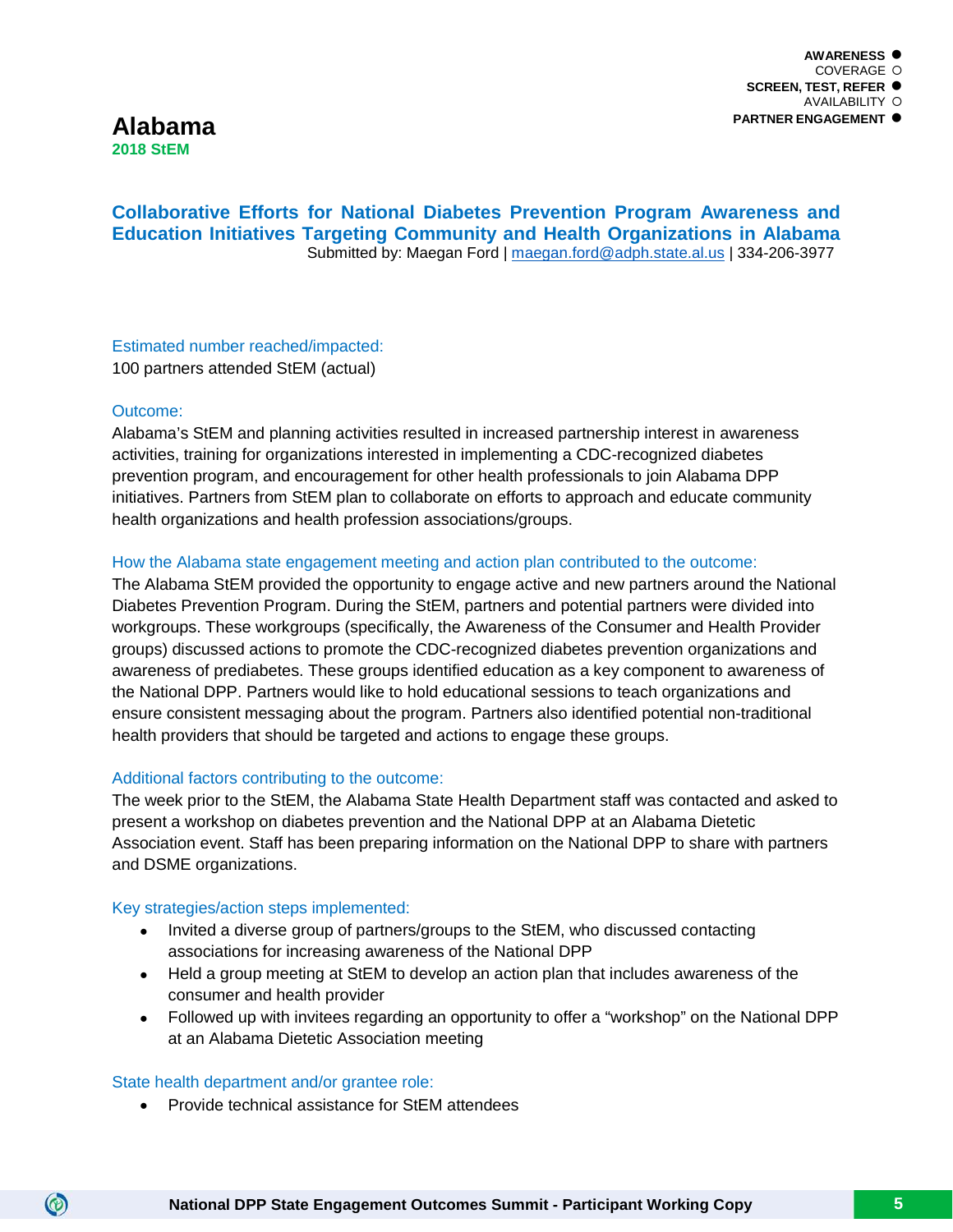- Discuss educational initiatives related to health provider associations and community organizations
- Consistent follow-up with StEM attendees/work group members
- Compiling/housing information on opportunities for StEM partners to implement activities related to awareness of prediabetes to the National DPP

#### Partner role:

- Initiate contact person from other organizations/associations
- Provide consistent feedback to state health department
- Assist with the development of workgroups and consistent messaging of content at the National DPP workshops

#### Lessons learned:

- Find the right contact person in the organizations/associations
- Give partners the opportunity to choose which pillar they feel they can contribute their ideas to the most

#### Materials and resources used or produced:

CDC Resources Used

- Prevent T2 Curriculum
- CDC diabetes, prediabetes, and National DPP infographics
- National DPP Coverage Toolkit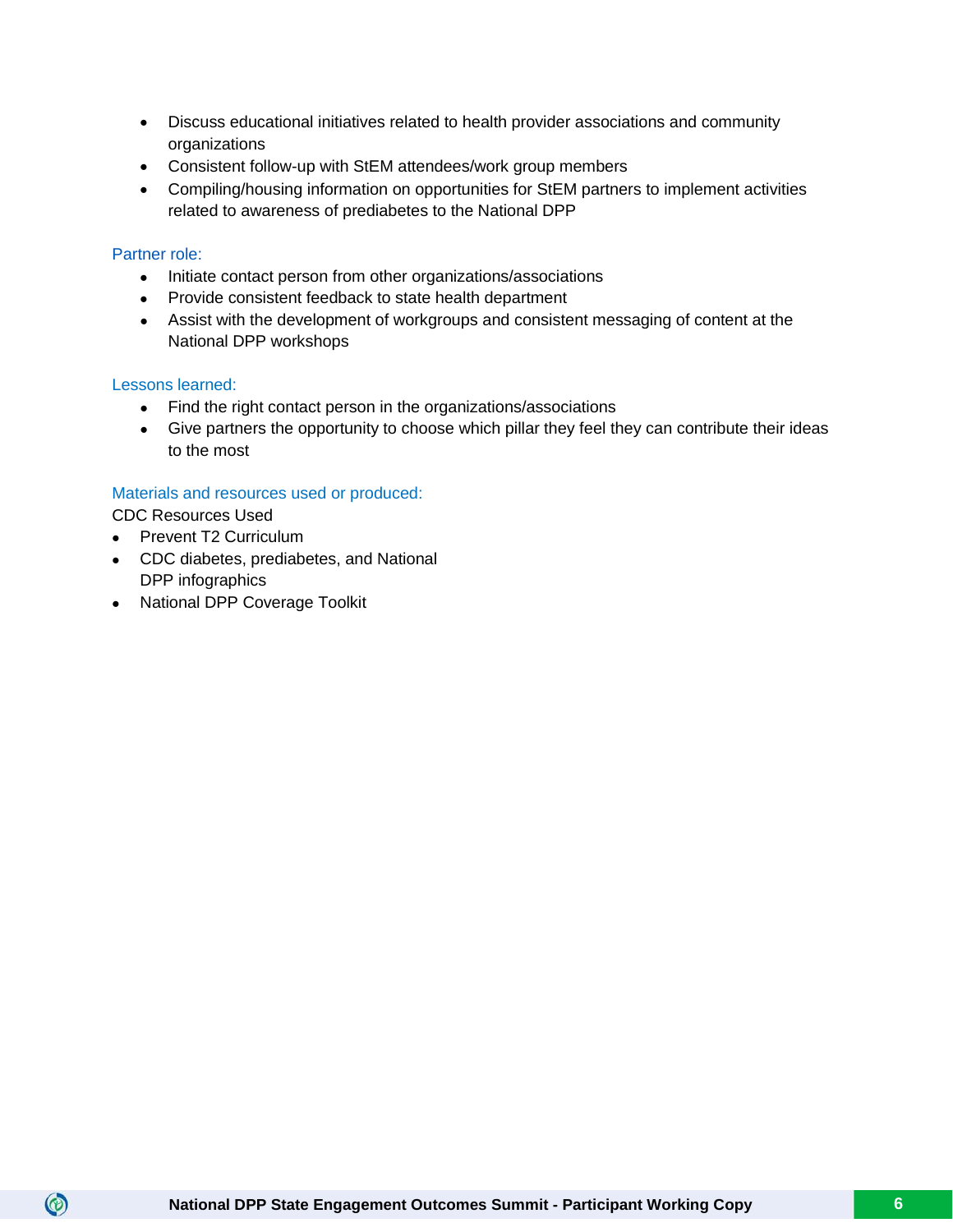### **California 2015 StEM**

#### **Key Partnerships Help Increase Medicaid, State Employee, and Private Sector Coverage for the National DPP in California**

Submitted by: Jessica Núñez de Ybarra, [Jessica.NunezdeYbarra2@cdph.ca.gov](mailto:Jessica.NunezdeYbarra2@cdph.ca.gov) 916-552-9877

#### Estimated number reached/impacted

1.4 million California Public Employees Retirement System (CalPERS) members (potential)

- 10,000 adult members enrolled in diabetes prevention program (DPP) (actual)
- 13 million Medi-Cal (California's Medicaid Program) members (potential)
	- 25,000 adult members enrolled in DPP (actual)
- 8.3 million Anthem Blue Cross commercial plan members (potential)
- 3.5 million Blue Shield commercial plan members (potential)

#### **Outcomes**

 $\circledcirc$ 

California is experiencing growth in the availability and coverage for the National Diabetes Prevention Program (National DPP). CalPERS, the Medi-Cal program, and private sector Anthem and Blue Cross organizations now cover National DPP lifestyle change programs as a covered benefit at no cost to their adult members.

In 2017, CalPERS began offering the National DPP as a covered benefit to their adult members. CalPERS is the state agency that manages pension and health benefits for more than 1.4 million California public employees, retirees, and their families, and is the largest purchaser of public employee health benefits in the state and the second largest public purchaser in the United States after the federal government. Participating health plans under CalPERS include Anthem Blue Cross, Blue Shield, Health Net, Kaiser Permanente, PERS Select/Choice/Care, Sharp Health Plan, and UnitedHealthcare. In addition, Anthem Blue Cross and Blue Shield private sector commercial plans began providing the National DPP as a coverage benefit to their adult members in 2016 and 2017 respectively.

In July 2017, Governor Brown signed State Senate Bill 97, making the National DPP a covered service under Medi-Cal's Fee For Service (FFS) Plans, beginning in 2019. CA is the third U. S. state to provide the program as a Medicaid benefit. The Medi-Cal Managed Care Plans have discretion to cover the National DPP, while the FFS Plans are required to cover it. The Medi-Cal Managed Care Plans cover approximately 10.4 million members, and Medi-Cal FFS Plans cover 2.6 million members.

#### How the California state engagement meeting and action plan contributed to the outcome

As a result of the California Prevent Diabetes STAT™ (CA PDSTAT) state engagement meeting in September 2015, the California Department of Public Health (CDPH) established partnerships with payers and public and private sector organizations to expand the National DPP in California. The state engagement meeting brought together over 130 attendees from various organizations,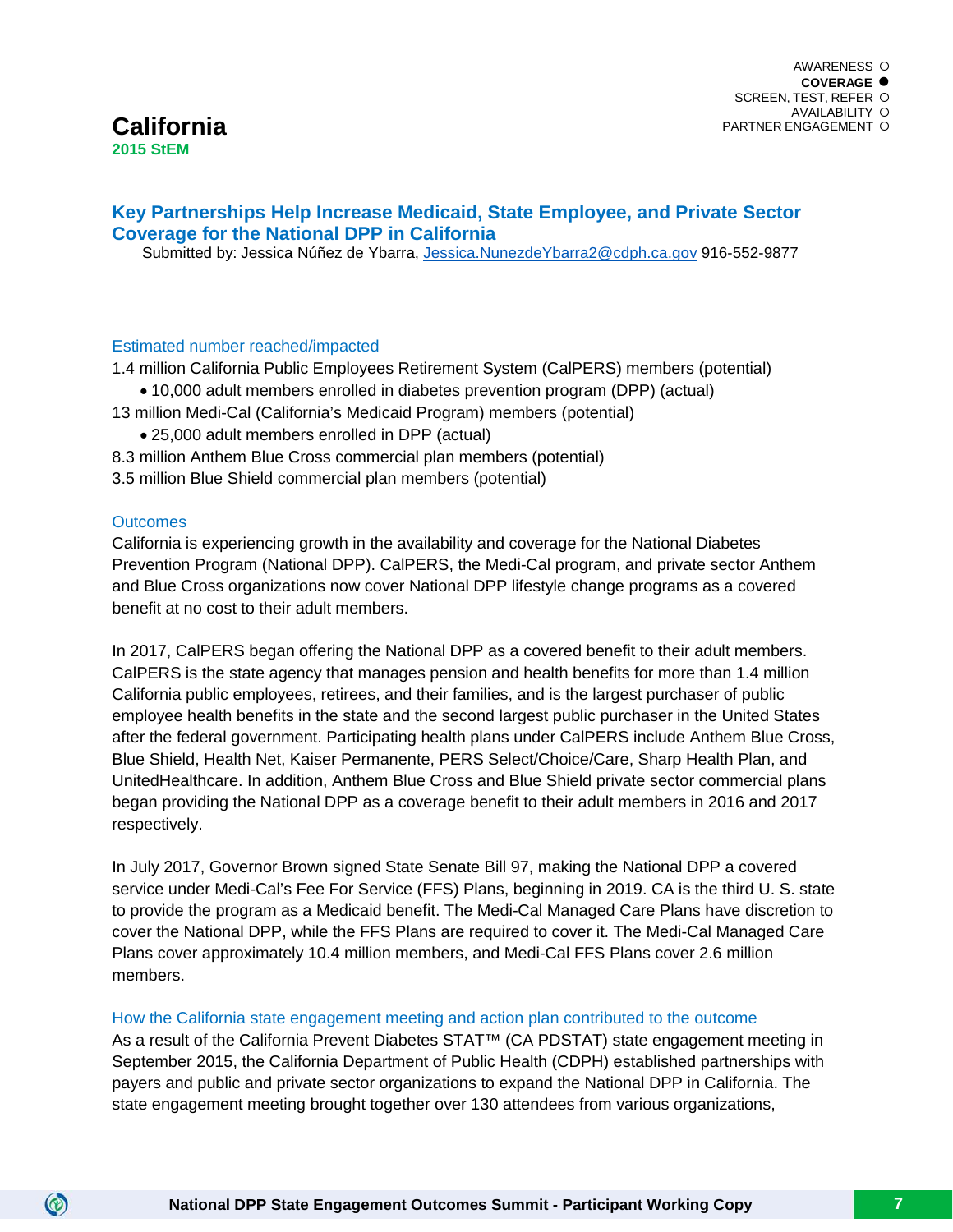including payers, employers, health care and DPP providers, volunteer organizations, and others interested in diabetes prevention to develop a diabetes prevention action plan. The action plan is organized into four focused areas of action, or "pillars," including: Availability; Community Engagement: Awareness; Coverage; and Provider Engagement: Screen, Test and Refer. The momentum from the meeting helped CDPH establish ongoing relationships with CalPERS, Medi-Cal, Anthem Blue Cross, and Blue Shield, facilitating conversations about the National DPP as a benefit for state and private sector members and their families.

#### Additional factors contributing to the outcome

Important information leading to the increase in access to DPP as a covered health insurance benefit included the following publications:

- Centers for Medicare & Medicaid *Services (CMS) Office of the Actuary's Report for Certification of Medicare Diabetes Prevention Program* (March 2016).
- Institute for Clinical and Economic Review Report Diabetes Prevention Programs: Comparative Clinical Effectiveness and Value., July 25, 2016.
- Let's Get Healthy California Task Force (LGHC) Priorities & Performance Measures (California's State Health Assessment/State Health Improvement Plan) which are included in the California Wellness Plan.
- *California Wellness Plan* (CWP), California's chronic disease prevention and health promotion plan, which is a roadmap for chronic disease via collective impact. Including:
	- o Goal 2, Strategy: Expand public and private insurance coverage of and reimbursement authority for community preventive services per evidence-based guidelines
	- o Objective 2.5: Decrease adult and childhood obesity and diabetes
- *Expanding Health Insurance Coverage in California for the National Diabetes Program* publication summarizing the evidence base for the National DPP and strategies for expansion of DPPs in California. Report was developed by ChangeLab Solutions, in partnership with Los Angeles County Department of Public Health.
- *Prediabetes in California: Nearly Half of California Adults on Path to Diabetes policy brief,* 2016. Produced by the Public Health Advocates in partnership with the University of California Los Angeles (UCLA) Center for Health Policy Research estimating the prevalence of prediabetes in California by age group, racial/ethnic group, city and county. The brief was produced with funding from the California HealthCare Foundation and The California Endowment.

#### Key strategies/action steps implemented with partners

2015

- CDPH coordinates with CDC, American Diabetes Association, American Medical Association (AMA), and National Association of Chronic Disease Directors (NACDD) to host CA PDSTAT meeting.
- CDPH establishes pillar workgroups to engage the CA PDSTAT network to develop and implement a diabetes prevention action plan.
- CA PDSTAT network efforts result in partnerships with CalPERS, Medi-Cal, Anthem Blue Cross, and Blue Shield to increase coverage for National DPP.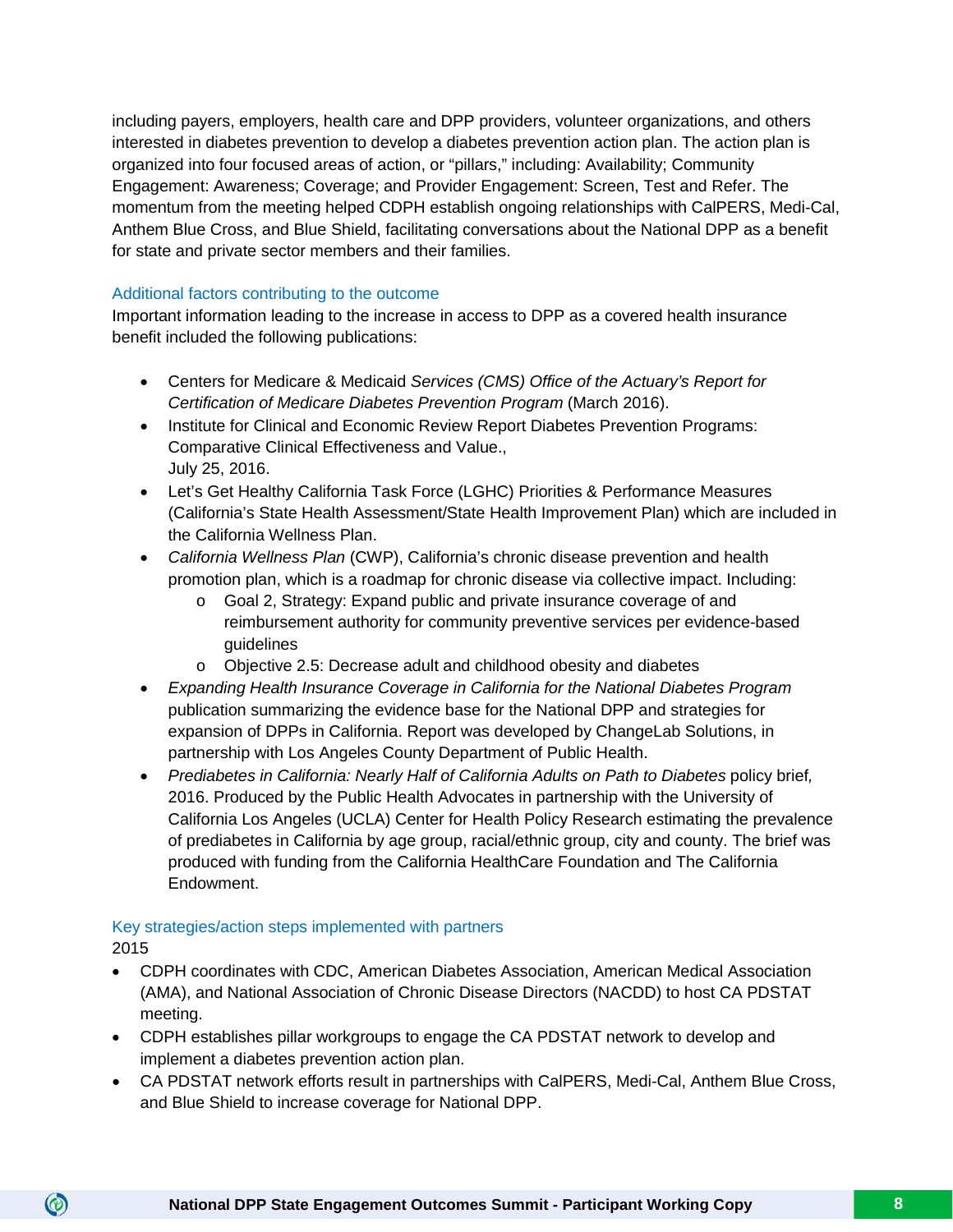#### 2016

- Public Health Advocates in partnership with UCLA Center for Health Policy Research releases health policy brief *Prediabetes in California: Nearly Half of California Adults on Path to Diabetes*.
- Public Health Advocates present policy brief findings and recommendations to California state legislators.
- California State Assembly Budget Subcommittee chair, Dr. Joaquin Arambula, champions inclusion of National DPP coverage for Medi-Cal beneficiaries in the state budget.
- AMA engages the California Medical Association (CMA) and physician champions to support expansion of and referral to DPP.

#### 2017

- CalPERS's health plans offer National DPP coverage to adult members.
- Anthem Blue Cross and Blue Shield offer National DPP coverage to adult commercial plan members in California.
- Governor Brown signs State Senate Bill 97, making the National DPP a covered service under Medi-Cal's FFS plans.
- CDPH and CA PDSTAT in coordination with CMA outreach to physicians from the Champion Provider Fellowship, a program of University of California San Francisco and CDPH's Nutrition Education and Obesity Prevention Branch, to encourage screening, testing and referrals by all CMA physicians.
- California Department of Health Care Services' Medi-Cal program begins planning and coordination with CA PDSTAT and CDPH to prepare for rollout of Medi-Cal's DPP coverage.

#### 2018

 $\circledcirc$ 

- *Diabetes Prevention Through Lifestyle Change Programs 2018 Action Plan* released.
- Public Health Advocates form a coalition to develop implementation details for the Medi-Cal members, who will have access to the National DPP in 2019. Organizations from CA PDSTAT are leaders of the coalition.

#### **State health department and/or grantee role**

- Developed and implemented an action plan to scale-up and sustain the National DPP in California
- Addressed prediabetes as a critical medical condition and promoted the National DPP to prevent progression to type 2 diabetes in partnership with AMA, CDC, and NACDD
- Serves as a hub of information on the National DPP and regularly convenes a network of partners to learn, share, and connect with one another about the four pillar areas: 1) Availability; 2) Community Engagement: Awareness; 3) Screen, Test and Refer; and 4) Coverage
- Provided technical assistance to CalPERS and Public Health Advocates and supported their efforts to implement coverage of the National DPP for public employees and Medi-Cal beneficiaries
- Actively participates in partner events as the voice of public health
- Works collaboratively with the CMA to support outreach to physicians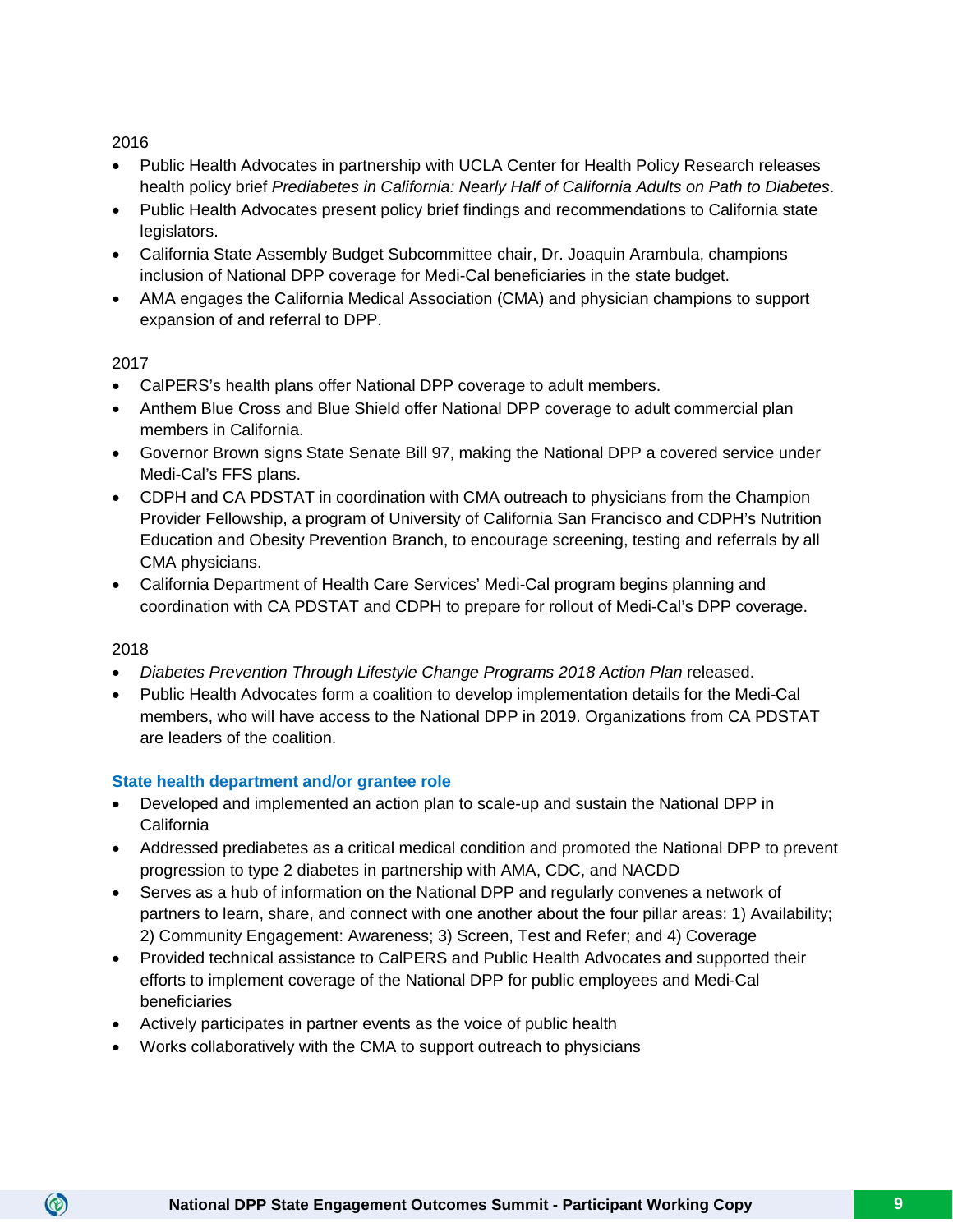#### **Lessons learned**

- Buy-in and approval from state leaders are critical to success. Utilization of existing state plans and priorities, such as the CWP and LGHC Task Force, made it easy to promote National DPP as a good investment for California.
- CMS Actuary Certification created an incentive for health plans and systems to partner with CDPH and public health efforts to increase National DPP in California.
- Evidenced-based return on investment data from Institute for Clinical and Economic Review's *Diabetes Prevention Programs: Comparative Clinical Effectiveness and Value, 2016* was compelling to health plan partners.
- Partners, such as Health Policy Advocates, mobilized independently to secure Medicaid coverage for the National DPP, as an offshoot of CA PDSTAT.
- Promotion of diabetes prevention at partner meetings and via webinars was important to success.
- Early collaboration with national and state diabetes prevention programs and associations kickstarted the effort.
- CA PDSTAT relationships with both state and private sector organizations to provide coverage of the National DPP allowed all pillars to be addressed concurrently.

#### **Materials and resources used or produced:**

CDC Resources Used State Resources Used or Produced

- Diabetes Through Lifestyle Change Programs 2018 Action Plan
- PowerPoint Presentations and Talking Points
- [California Wellness Plan](https://www.cdph.ca.gov/Programs/CCDPHP/DCDIC/CDCB/CDPH%20Document%20Library/CDPH-CAWellnessPlan2014_FINAL%202-27-14_PDF%204.3%20MB.pdf)
- [Let's Get Healthy California](https://letsgethealthy.ca.gov/)
- [Burden of Diabetes in California 2014](https://www.cdph.ca.gov/Programs/CCDPHP/DCDIC/CDCB/CDPH%20Document%20Library/FINAL%20Rpt%20(1877)%20DM%20burden%202014_9-04-14MNR3.pdf)

Partner Resources Used

- [CalPERS Diabetes Prevention Program](https://www.calpers.ca.gov/page/education-center/member-education/diabetes-prevention)
- [Prediabetes in California: Nearly Half of California Adults on Path to Diabetes](http://www.publichealthadvocacy.org/wp-content/uploads/2016/09/Prediabetes-Policy-Brief-and-Recommendations-combined.pdf) policy brief
- [Expanding Health Insurance Coverage in California for the National Diabetes Prevention](https://www.changelabsolutions.org/sites/default/files/LACDPH-DPP-Report_FINAL-201605.pdf)  [Program](https://www.changelabsolutions.org/sites/default/files/LACDPH-DPP-Report_FINAL-201605.pdf)
- California Health Care Foundation website: [www.chcf.org](http://www.chcf.org/)
- [Medi-Cal Managed Care Enrollment Report-Nov. 2015](http://www.dhcs.ca.gov/dataandstats/reports/Documents/MMCD_Enrollment_Reports/MMCEnrollRptNov2015.pdf)
- [Centers for Medicare & Medicaid Services Office of the Actuary's Report for Certification of](https://www.cms.gov/Research-Statistics-Data-and-Systems/Research/ActuarialStudies/Downloads/Diabetes-Prevention-Certification-2016-03-14.pdf)  [Medicare Diabetes Prevention Program \(March 2016\)](https://www.cms.gov/Research-Statistics-Data-and-Systems/Research/ActuarialStudies/Downloads/Diabetes-Prevention-Certification-2016-03-14.pdf)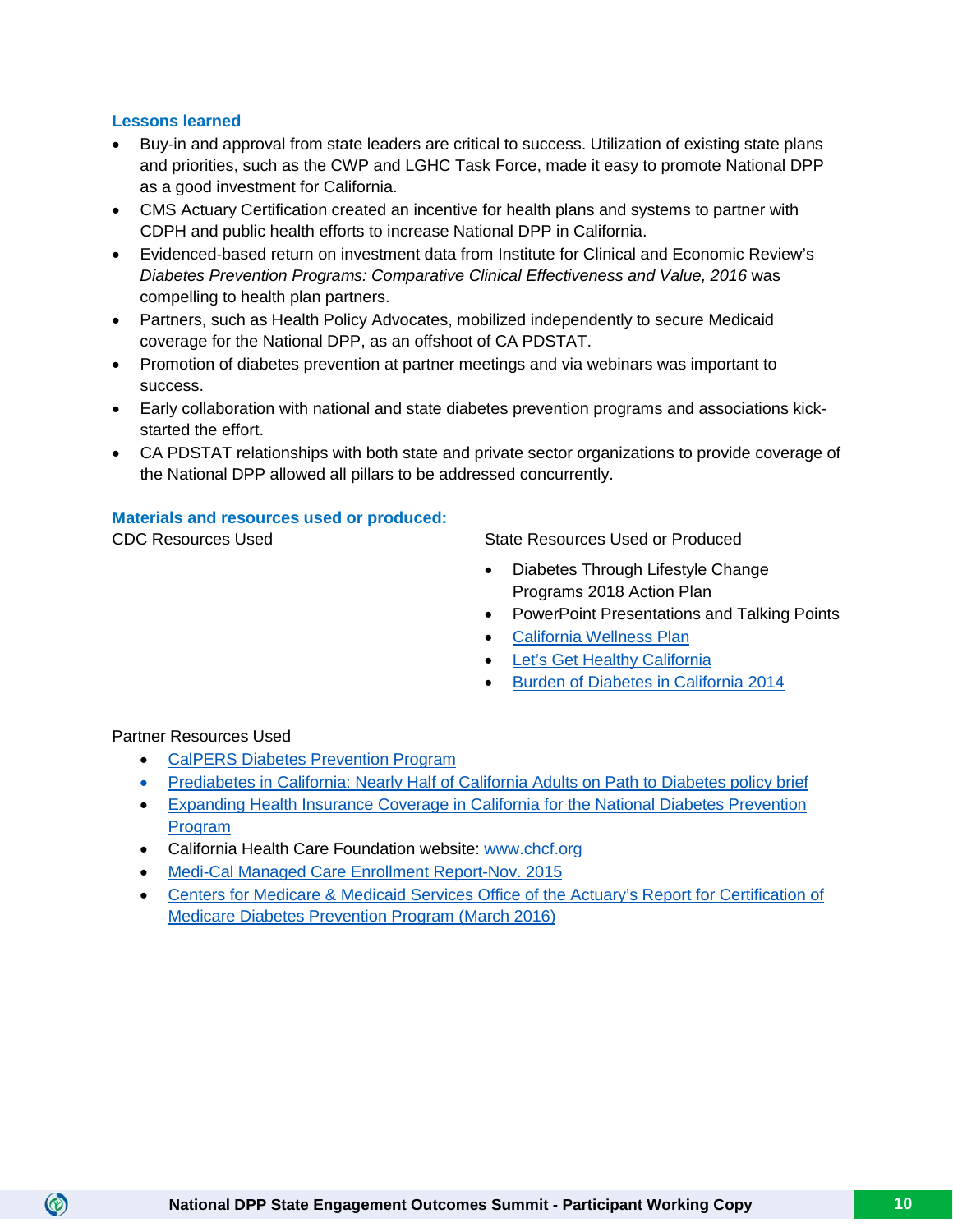

**Colorado State Employee Coverage of the National Diabetes Prevention Program** Submitted by: Becky DiOrio | [becky.diorio@state.co.us](mailto:becky.diorio@state.co.us) | 303-692-6426

#### Estimated number reached/impacted:

31,000 state employees (potential); 2,231 enrolled in program (actual)

#### Outcome:

Effective September 1, 2013, Colorado state employees and their adult dependents have health plan coverage - with no co pay - for the National DPP lifestyle change program. State employees have both virtual and in-person options for those with prediabetes or at high risk. Adult dependents have health plan coverage of two online National DPP programs. Between September 1, 2013 and Dec. 31, 2018, 2,231 employees enrolled and participated in the year-long program. The most recent data analysis was completed in September 2017 on 1,880 participants. Of those 1,880 participants, 53% completed 9 or more classes, and of those who completed the program 41%, or 403 employees, achieved 5% weight loss.

#### How the Colorado state engagement meeting and action plan contributed to the outcome:

Colorado's StEM meeting took place in 2012 and one result of that meeting was the development of a 5-year action plan (2012-2017). Increasing health benefit coverage of the National DPP by public and private employers was identified as key goals of this action plan. This connected the health department with key partners, such as the Colorado Business Group on Health and the Colorado Prevention Alliance to collaborate on efforts to add the National DPP as a benefit for state employees.

#### Additional factors contributing to the outcome:

The Colorado State of Health report was created by the governor's office in 2013, and specifically highlighted chronic disease and the need to address it, which helped lend support to efforts to add the National DPP as a covered benefit for state employees. Additionally, UnitedHealthcare, through their partnership with the Diabetes Prevention and Control Alliance, added the National DPP as a covered health benefit for their fully insured plans on March 1, 2013 which, in addition to the steps described below, helped pave the wave for state employee coverage through the state's self-insured health plan.

#### Key strategies/action steps implemented:

- Coordinated with the Department of Personnel & Administration (DPA) and the Colorado Department of Public Health and Environment Worksite Wellness Manager to host a pilot National DPP class.
- Shared outcome information (attendance, weight loss) with key decision makers to make the case for the efficacy of the program as well as employee interest/demand in the program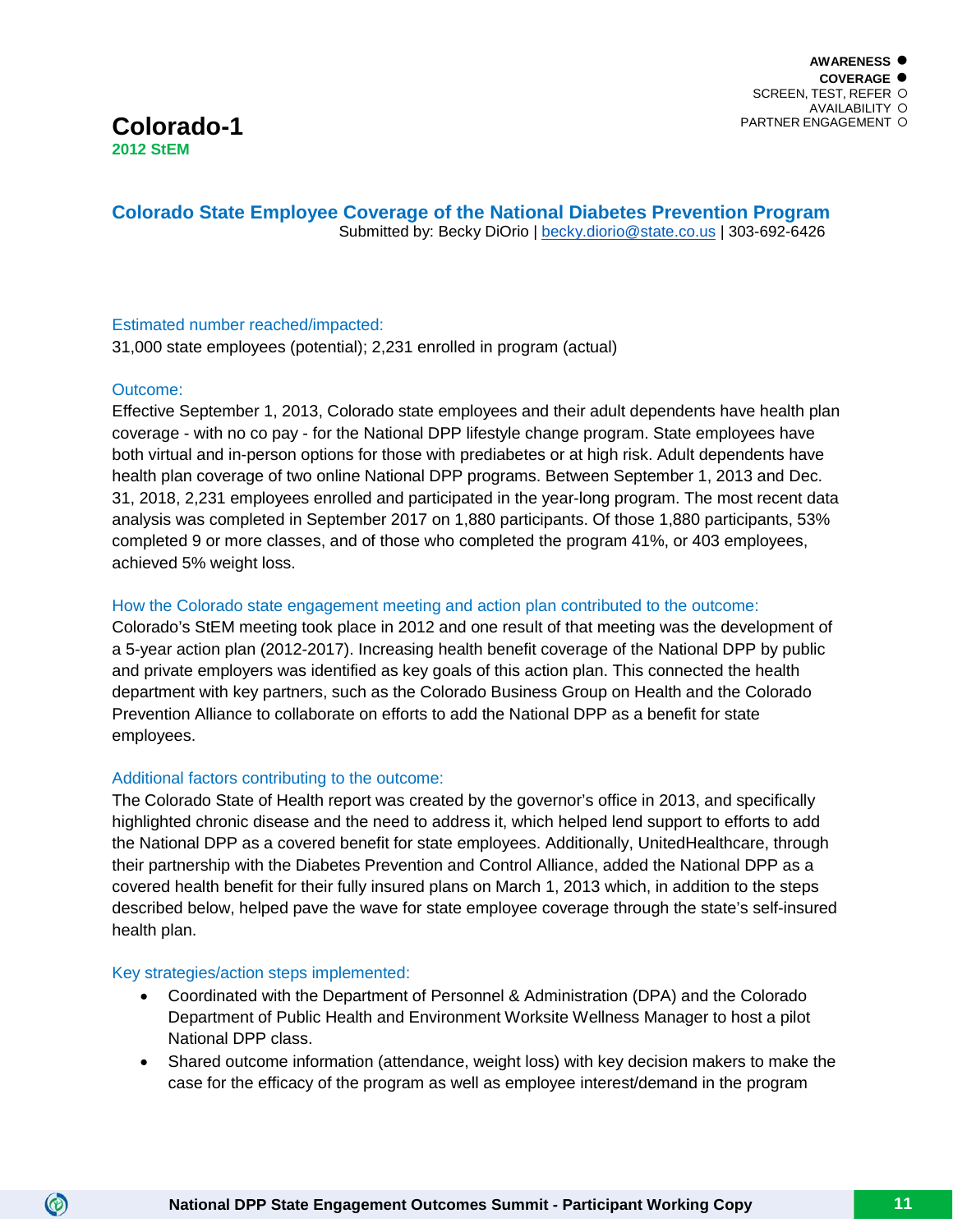- Promoted the National DPP at the State Employee Wellness Fair and at presentations with leadership
- Formed strategic partnerships with internal champions and external organizations who helped to influence decisions
- Leveraged UnitedHealthcare's coverage of the National DPP for their fully insured members to pave the wave for coverage for state employees
- Negotiated agreements with UnitedHealthcare and Kaiser Permanente to add the National DPP as a covered health benefit

#### State health department and/or grantee role:

- Promoted diabetes prevention coverage at local and state levels
- Created a presentation and talking points to educate state and local government employers
- Formed strategic partnerships with internal champions and external organizations who helped to influence decisions
- Organized a demonstration of the evidence-based National DPP lifestyle change program for state employees
- Presented to key government decision makers on how diabetes prevention fits into the goals of chronic disease prevention in their workforce
- Represented the National DPP evidence-based lifestyle change program at state government events, such as the State Employee Wellness Fair
- Used existing relationships with organizations, such as the Colorado Business Group on Health and the Colorado Prevention Alliance, to gain access to key health plan and large employer group decision makers
- Continued to promote the evidence-based National DPP lifestyle change program to other government agencies

#### Partner role:

- Participated in meetings
- Help facilitate introductions with decision makers and leadership
- Provided data and insight to help make the case for prevention
- Finalize benefit design details with the health insurance plans
- Communicate about the benefit

#### Lessons learned:

- Deliver a consistent message about diabetes prevention to influence key decision makers
- Leverage the expertise and relationships of leaders
- Capitalize on any opportunity to speak with key leadership about the evidence-based lifestyle change program
- Promote diabetes prevention at presentations or events for public and state employees
- Build strategic relationships with partners to make inroads with leadership from health plans
- The Colorado Department of Personnel Administration (DPA) would not consider adding the evidence-based lifestyle change program as a covered benefit unless both state health plans offered it. The SHD worked to secure an agreement with both health plans to add the National DPP as a covered health benefit for their members.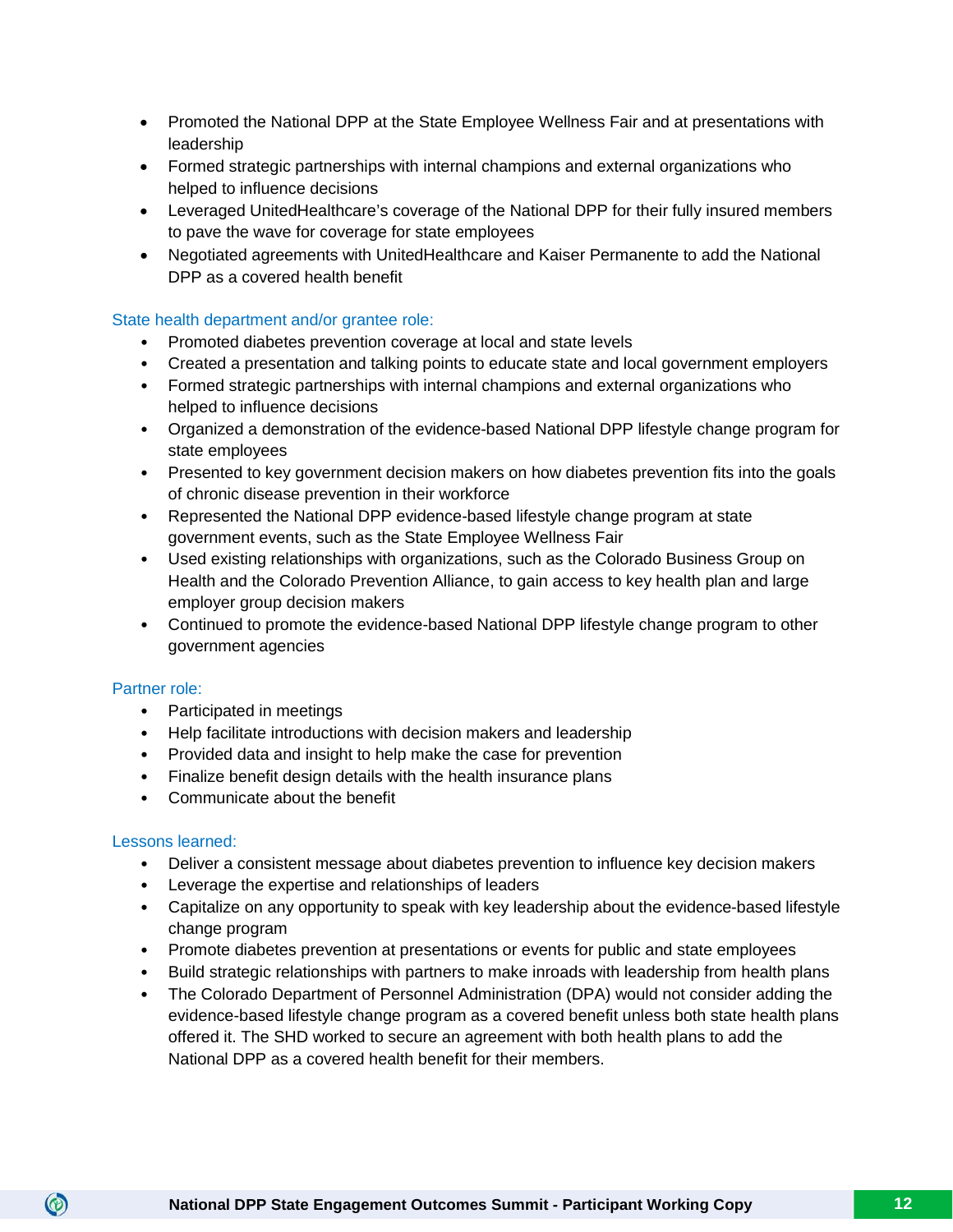#### Materials and resources used or produced:

 $\circledcirc$ 

• Information about the National DPP and its outcomes to help build presentations and talking points used in conversations with state leadership

CDC Resources Used State Resources Used or Produced

- PowerPoint presentation
- Talking points
- A presentation that includes data analysis and outcomes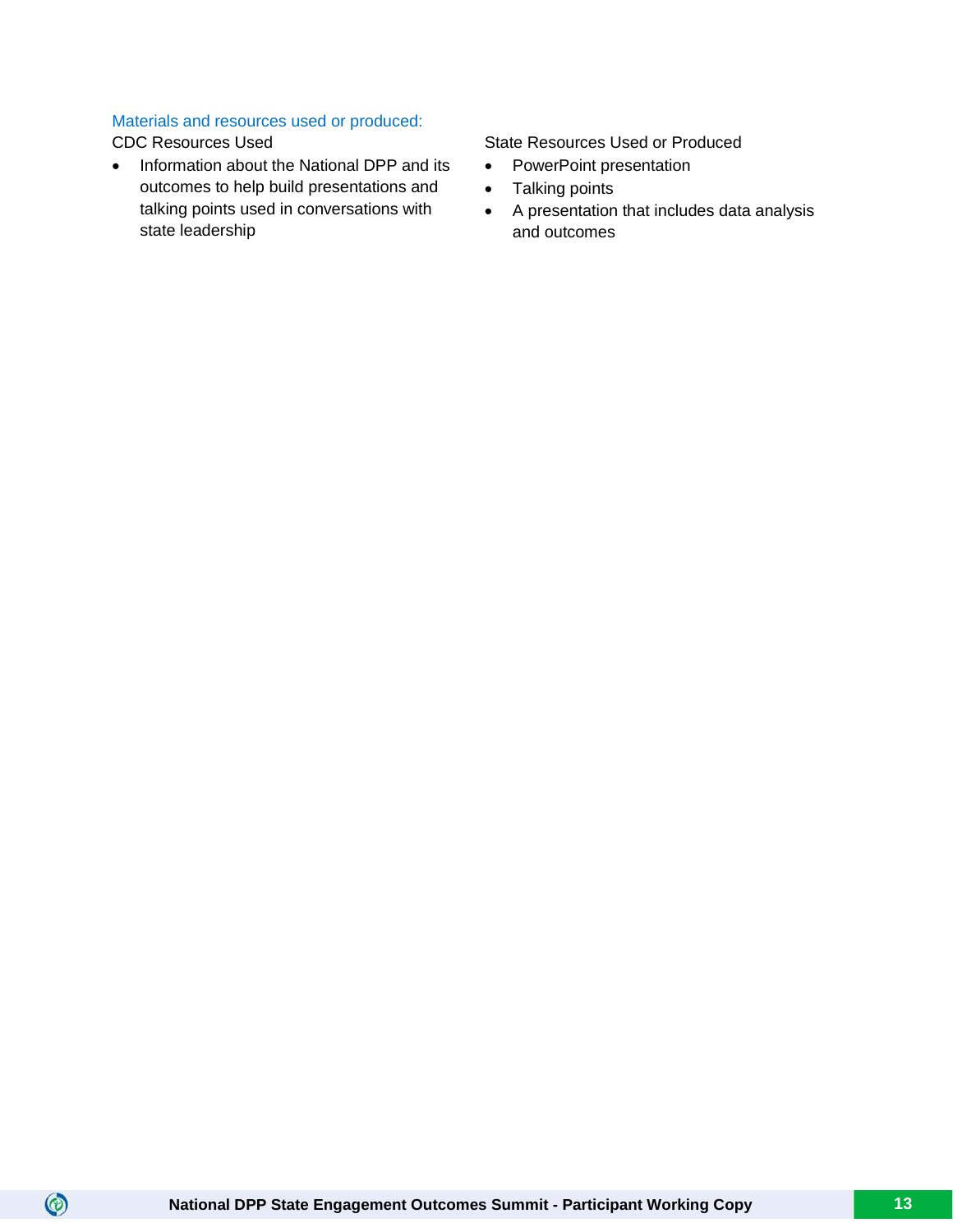## **Colorado-2 2012 StEM**

#### **Partnering with the Colorado Business Group on Health: Six Employers Commit to Adding the National Diabetes Prevention Program as a Covered Health Benefit** Submitted by: Becky DiOrio | [becky.diorio@state.co.us](mailto:becky.diorio@state.co.us) | 303-692-6426

#### Estimated number reached/impacted: 23,500 employees from 6 employers (potential)

#### Outcome:

 $\circledcirc$ 

Beginning in March 2015, the Colorado Department of Public Health and Environment (CDPHE) contracted with the Colorado Business Group on Health to conduct outreach with employers to promote the addition of the National Diabetes Prevention Program as a covered health benefit. To date, six employers (Boulder Valley School District, School District D-11, Colorado PERA, Pinnacol Assurance, St. Vrain Valley School District, and the Pikes Peak Library) have signed letters of intent indicating that they will have the National DPP as a covered health benefit for employees. These employers collectively employ 23,500 individuals who will soon have access to the National DPP as a covered health benefit.

#### How the Colorado state engagement meeting and action plan contributed to the outcome:

Colorado's StEM meeting took place in 2012 and one result of that meeting was the development of a 5-year action plan (2012-2017). Increasing health benefit coverage of the National DPP by public and private employers was identified as key goals of this action plan. This resulted in the health department writing a request for proposals in 2014 to contract with an expert employer organization to conduct outreach to employers to promote the National DPP as a covered benefit. The Colorado Business Group on Health (CBGH) received the award and since March 2015 has been conducting various outreach activities with employers in Colorado and promoting the National DPP as a covered health benefit. Through this work, CDPHE and CBGH developed the National DPP Economic Assessment Tool in 2015, which is a tool used in discussions with employers.

#### Additional factors contributing to the outcome:

In addition to the work described above, CDPHE also partnered with CBGH back in 2013-2014 to promote the National DPP to employer groups through a grant received from NACDD.

#### Key strategies/action steps implemented:

- Development of the National DPP Economic Assessment Tool
- Identifying employers to outreach to
- Building a business case to support the addition of the National DPP as a covered health benefit
- Working with employers to sign letters of intent
- Feature the National DPP at the annual Colorado Culture of Health Conference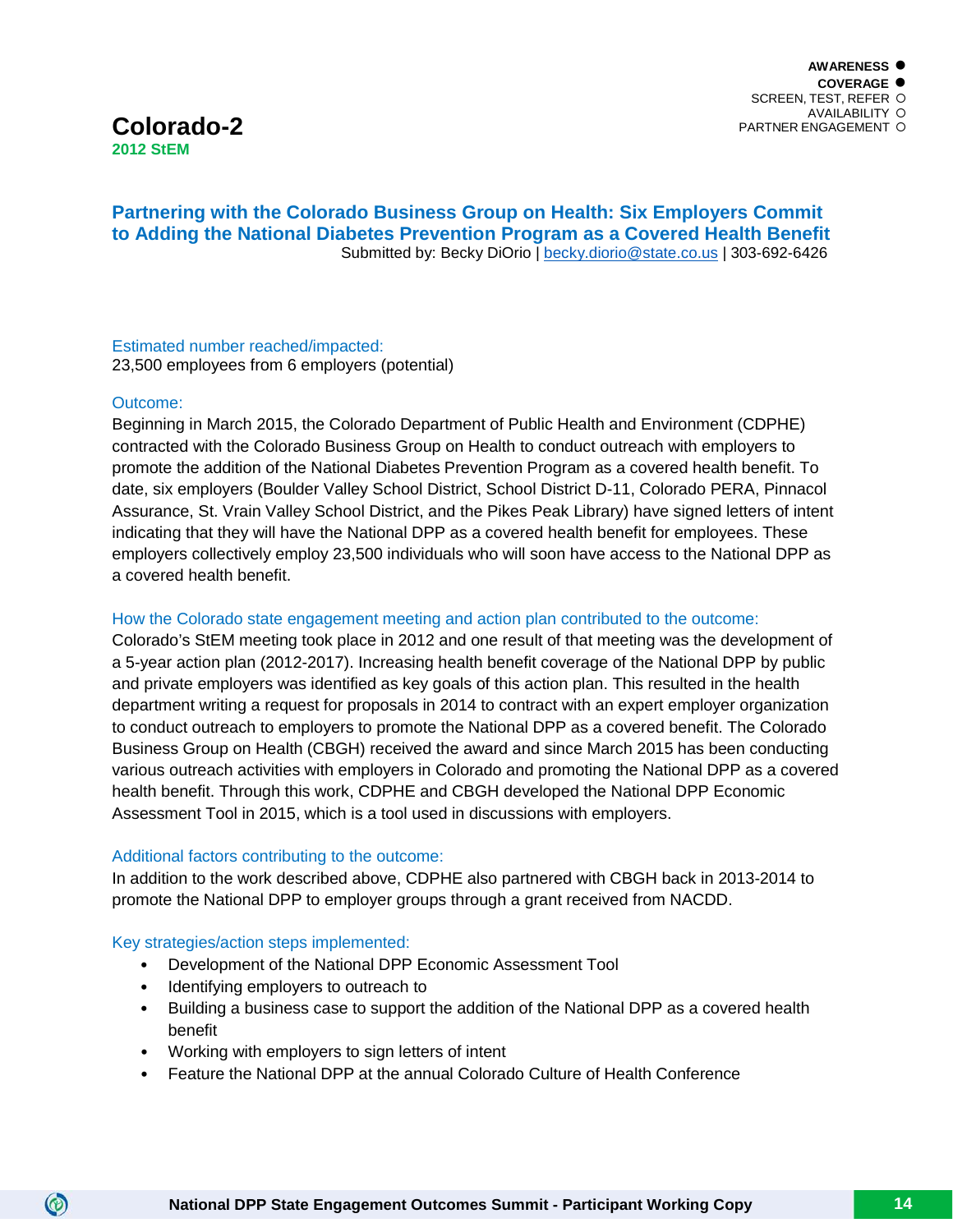#### State health department and/or grantee role:

- CDPHE negotiates the Scope of Work and Budget with CBGH.
- CDPHE monitors the CBGH contract.
- CDPHE provides data and information on the National DPP.
- CDPHE provides technical assistance, as necessary, to CBGH and employers on the implementation of the National DPP.

#### Partner role:

- Developed the National DPP Economic Assessment Tool
- Outreach to employers
- Developed talking points and presentations about the National DPP
- Work with employers to sign a letter of intent to add the National DPP as a health benefit

#### Lessons learned:

- Economic data alone may not be sufficient to convince an employer to add the National DPP as a covered benefit.
- There are many competing options for employers, especially in regard to wellness programming (National DPP competes against "fun," technologically-advanced programs, platforms, competitions, etc.).
- The perception of many employers who do not believe that prediabetes is a problem among their employees
- Implementing a year-long onsite lifestyle change program is challenging; the need for dedicated staff time to coordinate and promote a program like National DPP is necessary in order to see meaningful engagement.

#### Materials and resources used or produced:

 $\circledcirc$ 

• Information about the National DPP and its outcomes helped build presentations and talking points

CDC Resources Used State Resources Used or Produced

- PowerPoint presentation, talking points
- CBGH Employer Three Step Guideline – a tool used by CBGH when meeting with employers to discuss benefit design; includes the National DPP as an effective strategy for chronic disease prevention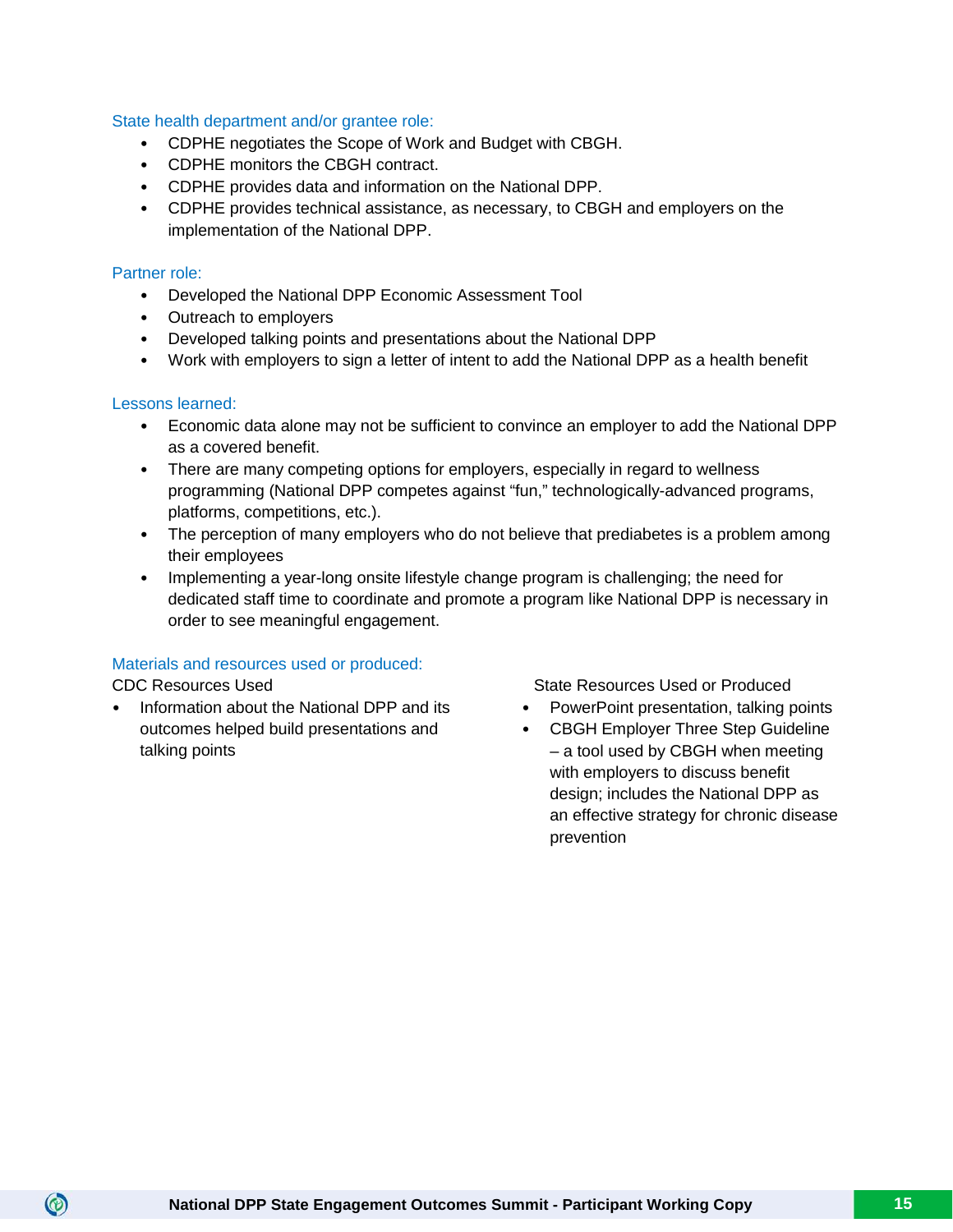

**Increasing Diabetes Prevention through Georgia's State Health Benefit Plan** Submitted by: Allison Smith | [Allison.Smith@dph.ga.gov](mailto:Allison.Smith@dph.ga.gov) | 404-657-6636

Estimated number reached/impacted: 86,000 state employees (potential)

#### Outcome:

 $\circledcirc$ 

Following Georgia's StEM in December 2017, the Diabetes Prevention Program was contacted by the Deputy Commissioner of the Department of Community Health—the organization where Georgia's State Health Benefit Plan (SHBP) is housed. The Diabetes Prevention Program produced a one-page factsheet on the National DPP. The factsheet included information on what the National DPP is, who should enroll, the effectiveness of the program, why offering the program in Georgia is important, cost data, and financial impact. The fact sheet also detailed what other state employee health plans are doing and how Georgia's SHBP can offer the National DPP. Estimated number of

#### How the Georgia state engagement meeting and action plan contributed to the outcome:

At the StEM, our Deputy Commissioner of the Department of Community Health (DCH) and the SHBP was in attendance. She gained knowledge around the Diabetes Prevention Program and how it may be beneficial to her organization. Directly after the meeting she asked us to provide information around the National DPP and how it may benefit the SHBP. We provided the requested information and it was presented at the DCH Executive Leadership Team meeting.

#### Key strategies/action steps implemented:

- Invited SHBP Deputy Commissioner to the StEM, who then took the information gained back to executive leadership for a decision on coverage of the National DPP.
- Developed requested factsheet detailing the benefits of the SHBP covering the National DPP and examples of what other state health benefit plans are doing.
- Planned and implemented enrollment and engagement strategies (onsite biometric screenings, session zero events, promotional emails/flyers) that began January 1, 2017 and are ongoing.

#### State health department and/or grantee role:

- Invited SHBP Deputy Commissioner to the StEM
- Prepared information to provide to SHBP Deputy Commissioner to present at executive leadership meeting around the benefits of DPP and examples of what other states are doing around covering the National DPP within their SHBP
- Will provide Lifestyle Coach Trainings when SHBP is ready to move forward with coverage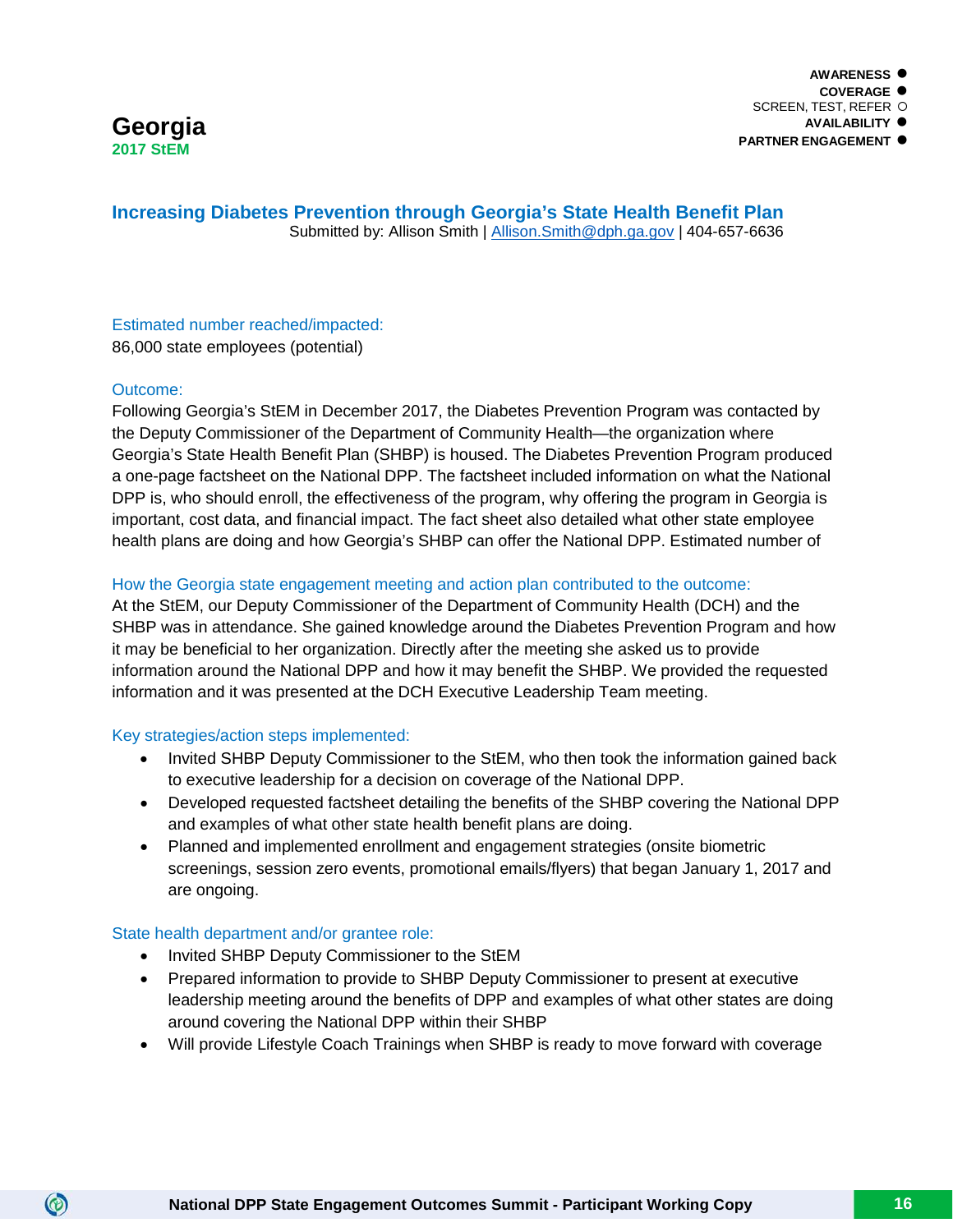#### Partner role:

• The SHBP Deputy Commissioner provided the information to the executive leadership team to gain interest around the National DPP and possible coverage of the program.

#### Lessons learned:

• Having the Deputy Commissioner at the StEM was a great benefit. Her attendance at the StEM was critical to us building the pathway to discuss possible coverage of the National DPP in the SHBP.

#### Materials and resources used or produced:

 $\circledcirc$ 

• CDC marketing materials used to develop agency customized outreach emails, flyers and posters to engage employees to assess their risk and to enroll in the program

CDC Resources Used State Resources Used State Resources Used or Produced

• Factsheet based on National DPP factsheet, tailored for Georgia's State Health Benefit Plan executive leadership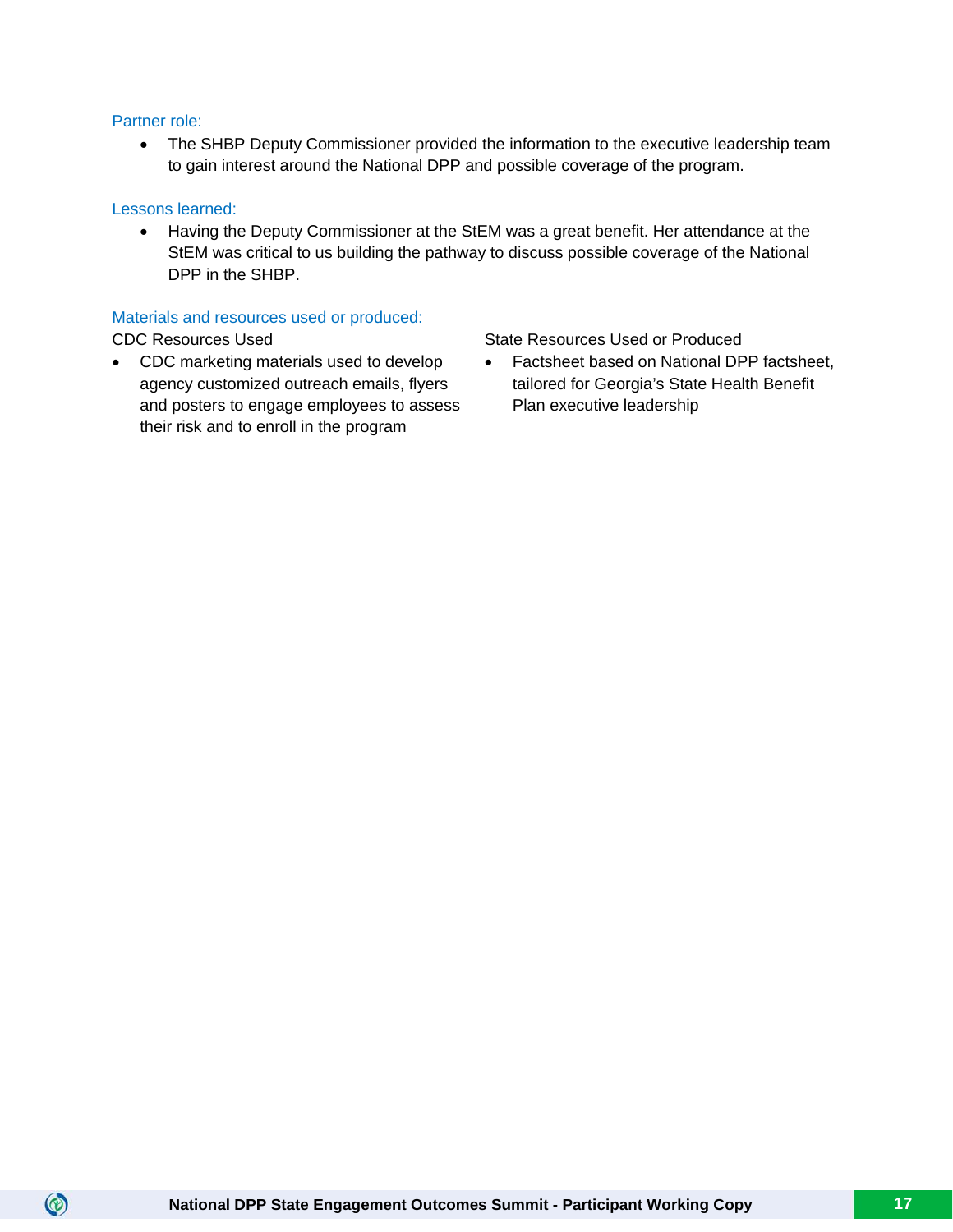

### **Exponential Increase in Number of Diabetes Prevention Programs Operating in Hawai'i**

Submitted by: Blythe Nett | [blythe.nett@doh.hawaii.gov](mailto:blythe.nett@doh.hawaii.gov) | 808-692-7468

#### Estimated number reached/impacted: 1,857 (actual)

#### Outcome:

As a result of the Prevent Diabetes in Hawaiʻi State Engagement meeting that took place in November 2016, new partners were enlisted to increase the availability of Diabetes Prevention Programs across the state. The number of organizations attaining pending recognition has increased from 6 to 15 organizations (18 sites), covering each of Hawai'i's 6 main islands. So far, these programs have held 22 in-person cohorts and recruited 304 participants.

#### How the Hawai'i state engagement meeting and action plan contributed to the outcome:

The Diabetes Prevention in Hawaiʻi State Engagement Meeting (StEM) brought together 105 stakeholders across the state to scale and sustain the National Diabetes Prevention Program. An action plan was created with a short-term priority to have at least one accessible National DPP cohort on each island by December 2018. Leaders were identified and the Availability Workgroup was created, meeting at least quarterly. The Availability Workgroup assessed gaps in National DPP access, as well as readiness and capacity of organizations to provide the National DPP. The Diabetes Prevention and Control Program at the Hawaiʻi State Department of Health (DOH) provided tailored technical assistance to organizations interested in becoming a National DPP provider, and helped to convene partners and leverage resources and partnerships. As a result, an additional 9 organizations have attained pending recognition (a total of 18 sites statewide), with at least one, accessible National DPP on each main island.

#### Additional factors contributing to the outcome:

Prior to the Hawai'i StEM, the Hawaiʻi Primary Care Association (a 1422 sub-grantee, or HPCA) worked with six federally-qualified health centers across the state to train staff to become lifestyle coaches, achieve pending recognition from CDC, and begin the first in-person National DPP cohorts in the state when Hawaiʻi had zero in-person programs. HPCA also worked with these FQHCs to provide online and hybrid classes to increase accessibility to the National DPP. Additionally, the YMCA of Honolulu was a strong leader in scaling the National DPP and worked closely with YMCA national to get their first National DPP cohorts started. Leaders from both organizations were members of the StEM Steering Committee.

#### Key strategies/action steps implemented:

 $\circledcirc$ 

• Availability workgroup formed, leaders identified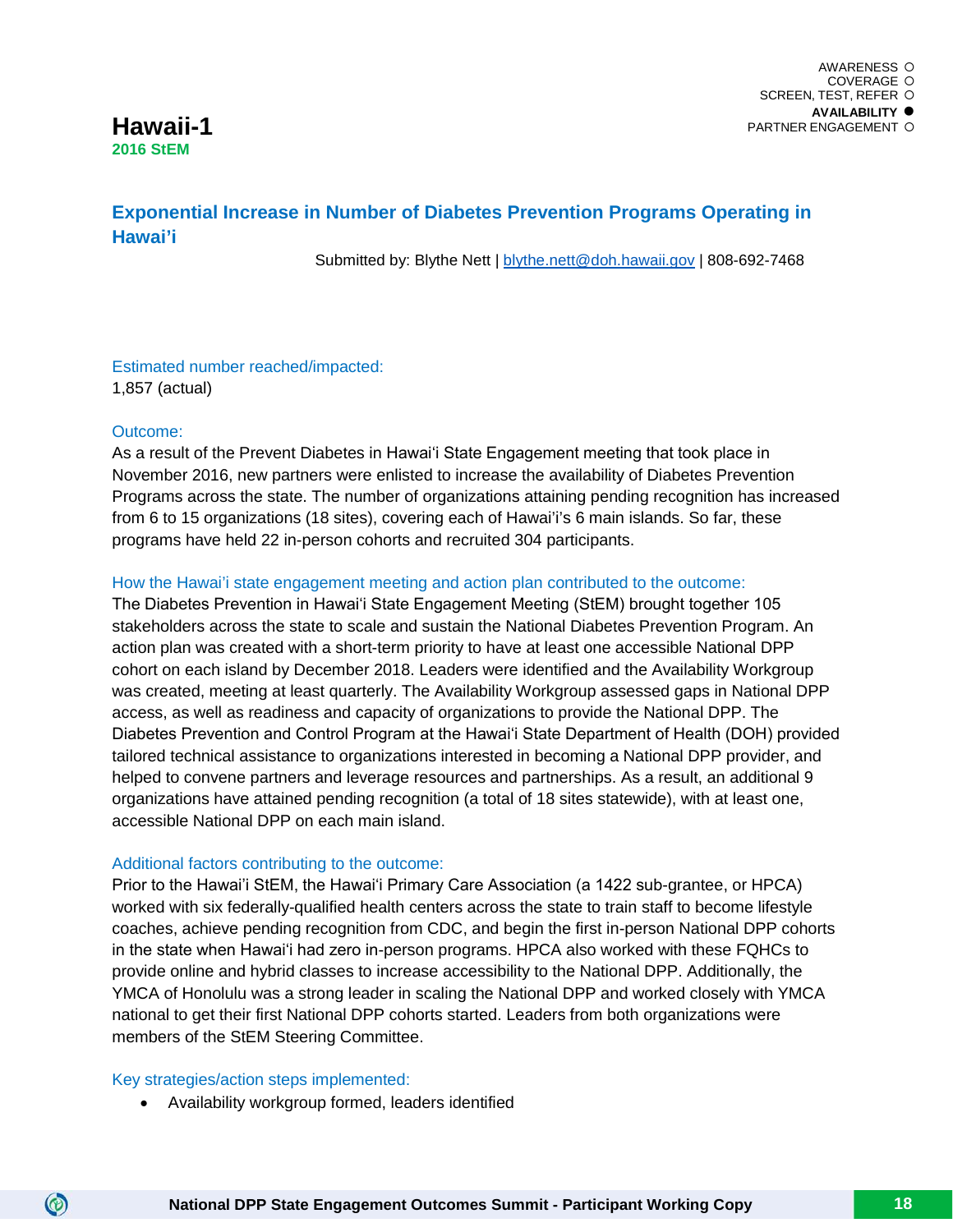- Workgroup had regular check-ins (at least quarterly)
- Readiness, capacity, and interest of organizations assessed and summarized
- DOH provided technical assistance by request.

#### State health department and/or grantee role:

- Convened workgroup at least quarterly (DOH)
- Collected supporting materials on Google Drive (DOH)
- Provided technical assistance to FQHCs (HPCA)
- Provided technical assistance to non-FQHC providers (DOH)
- Held lifestyle coach training, reimbursement workshops/webinars (DOH)

#### Partner role:

- Presented information on National DPP to leadership
- Assessed organization's capacity to become a National DPP provider
- Applied for CDC-recognition, delivered program
- Continues to share lessons learned, best practices with other members of the Availability Workgroup and other potential National DPP providers

#### Lessons learned:

- Leadership buy-in is a key factor in whether an organization decides to pursue CDCrecognition
- Some reimbursement (i.e. the ability to bill), even if minimal, is a driving factor for leadership
- Many organizations already have informal prediabetes education, so highlighting the benefits of CDC-recognition is important

#### Materials and resources used or produced:

- CDC Diabetes Prevention Recognition Program: Standards and Operating **Procedures**
- Approaches to Promoting Referrals to Diabetes Self-Management Education and CDC-Recognized Diabetes Prevention Program Sites
- Approaches Taken by State and Local Health Departments to Market the National Diabetes Prevention Program to Populations at Risk and Health Care Providers
- Diabetes Prevention Recognition Program WELCOME GUIDE For Newly CDC-Recognized Organizations

CDC Resources Used **State Resources Used or Produced** 

• Google Drive as a landing page for materials/resources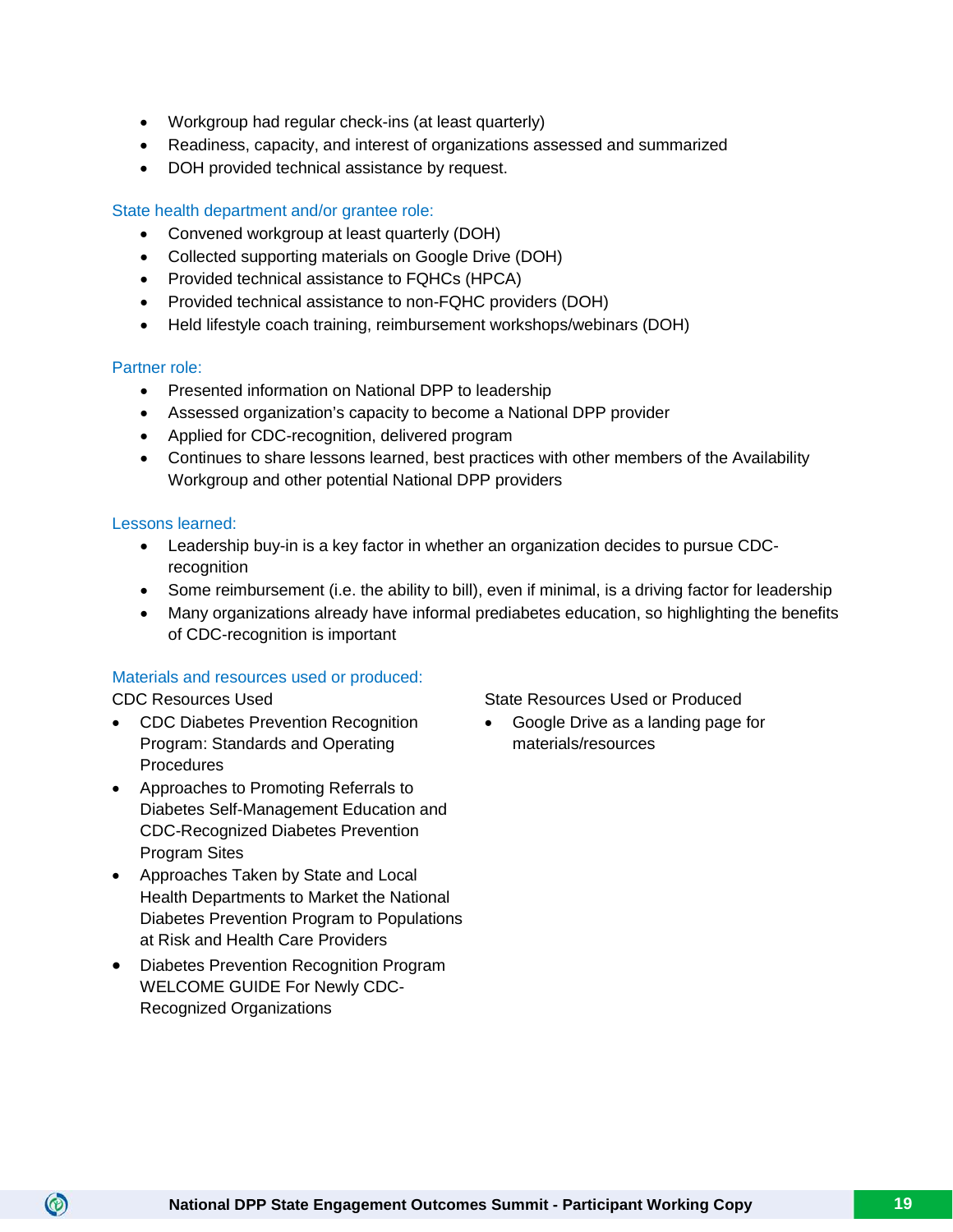**University Health Alliance Covers YMCA Diabetes Prevention Program** Submitted by: Blythe Nett | [blythe.nett@doh.hawaii.gov](mailto:blythe.nett@doh.hawaii.gov) | 808-692-7468

#### Estimated number reached/impacted: 1,857(actual)

#### Outcome:

 $\circledcirc$ 

A contract between health plan UHA and the YMCA of Honolulu went into effect on June 1st, 2017 to fully cover the \$429 cost of the YMCA's Diabetes Prevention Program (YDPP) for qualifying members. UHA members learned about the new benefit through co-branded materials on the UHA website as well as brochures, flyers, and a mail-out reaching 1,857 eligible UHA members. UHA providers were engaged in-person and through a provider newsletter; UHA staff were trained to guide members and providers through the referral process. As a result, 4 YMCA branches have launched their YDPP with 1 more branch (Maui) to begin in 2018.

#### How the Hawai'i state engagement meeting and action plan contributed to the outcome:

A coverage workgroup and an action plan to increase coverage of the National DPP were created at the StEM on November 17-16, 2016. Among the 105 stakeholders participating in the StEM were representatives from UHA, a local health plan. The action plan priority for the Coverage Workgroup included bringing all Hawai'i health plans to the table to present a business case for the National DPP and build awareness of why preventing diabetes is so important. A presentation was created, with the help of NACDD and the YMCA of Honolulu and delivered to health plans at a Hawai'i Insurance Division meeting on January 11th, 2017 by the division administrator and the lead epidemiologist from the DOH Chronic Disease Prevention and Health Promotion Division. In attendance were leadership members from 4 major health plans, who each received an information sheet on the National DPP and a trifold depicting the prediabetes landscape in Hawai'i. UHA was one of the health plans represented at this meeting.

#### Additional factors contributing to the outcome:

Prior to the StEM, the Hawai'i Insurance Division of the Hawai'i Department of Commerce and Consumer Affairs established a workgroup consisting of health plan leaders who convene periodically to discuss top health care medical expenditures, explore health prevention programming, and better understand how health care services are delivered at the state level. This meeting was led by the Insurance Commissioner and played a major role in our engagement with health plans.

Additionally, the YMCA of Honolulu had already begun to seek technical assistance from YMCA national in starting their first YDPP and scaling the program throughout the state. The strong outcomes demonstrated by the YDPP were a driving factor for health plan partnership, especially since other National DPPs in the state were just getting off the ground.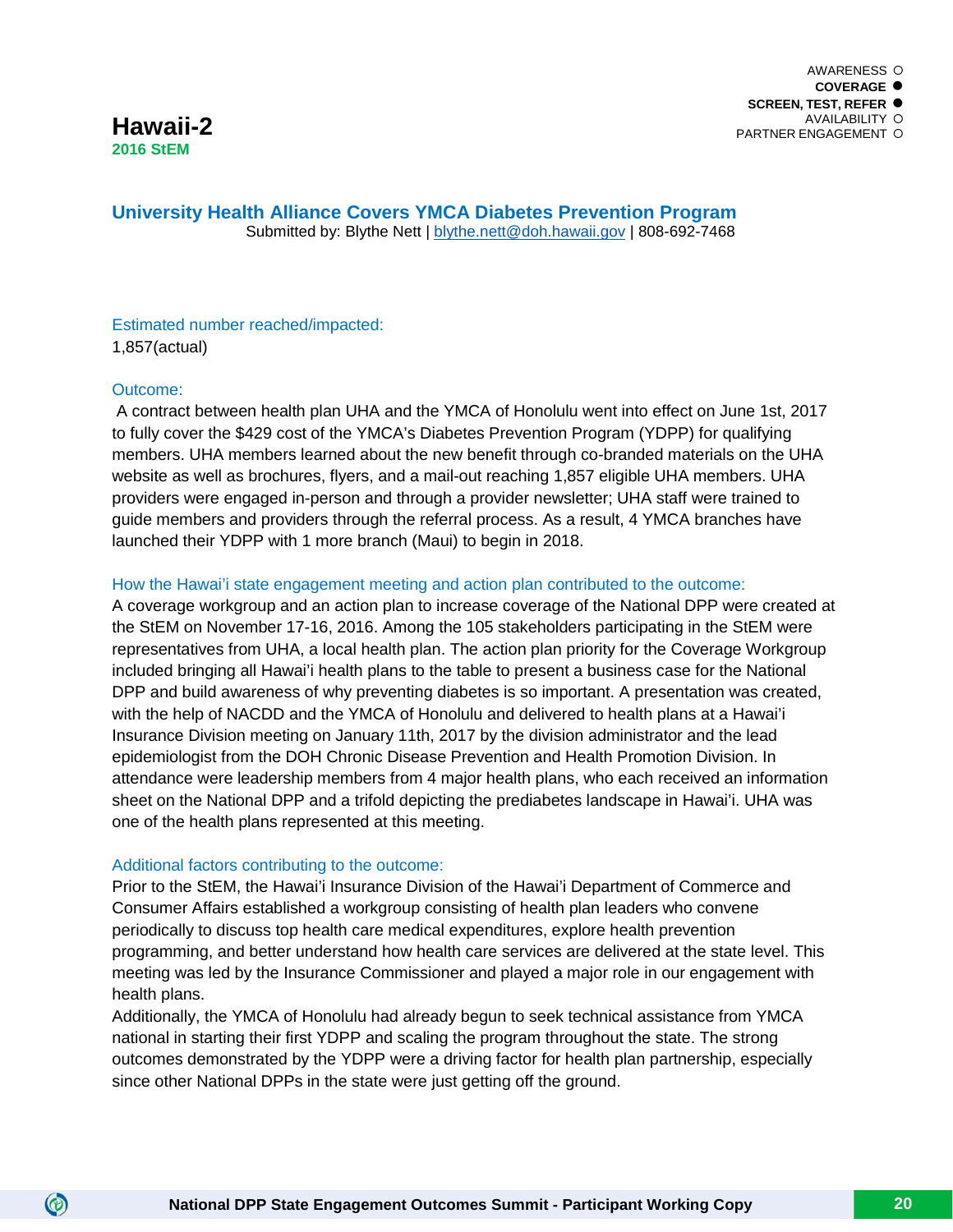#### Key strategies/action steps implemented:

- Action plan for National DPP coverage was created, leadership identified
- A business case for the National DPP was created (DOH, YMCA, NACDD).
- Health plan leadership was convened to discuss prediabetes landscape and to identify potential partnerships on January 11, 2017 (DOH, Hawai'i Insurance Division, 4 major health plans).
- Feasible, scalable National DPP delivery/coverage options were determined.
- Careful selection of a National DPP provider (YDPP) was made based on demonstrated outcomes and plans for sustainability.
- A contract between UHA and YMCA was proposed in spring 2017.
- Reimbursement structure was created (full coverage of \$429 YDPP for UHA members)
- Contract was put into effect on June 1, 2017.
- Clear referral infrastructure was created (Customer Service Representatives and Health Care Services Specialists were trained to assist with referrals).
- UHA used registry data to identify 1,857 eligible members under the care of 413 primary care providers.
- UHA engaged these providers; associates met with each provider in-person to maximize referrals, and newsletters were disseminated to providers.
- Materials were cobranded and disseminated to entire eligible population through a large mail-out.
- YMCA launched YDPP at 4 sites, with more to come on board in 2018.
- YMCA provided frequent updates to UHA on patient enrollment, program launch dates.
- Feedback loops were created between the YMCA and UHA to ensure patient-centered care.

#### State health department and/or grantee role:

- Convene coverage workgroup at the StEM
- Present business case to health plans, identify possible areas of collaboration
- Connect health plans, including UHA, with YDPPs
- Provide technical assistance while agreement between health plan and YDPP was finalized
- Share best practices and success stories with other health plans

#### Partner role:

- The YMCA assisted DOH in creating a business case, demonstrating the YDPP's strong patient outcomes
- UHA and the YMCA met several times to discuss the target population, each organization's responsibilities, marketing strategies, and the referral process
- UHA raised awareness about the benefit among providers and members
- YMCA launched new YDPP cohorts at multiple sites to accommodate members
- YMCA provided UHA with frequent updates on member enrollment and program launch dates
- UHA and YMCA are analyzing data from initial launch to inform state-wide roll out of fullycovered YDPPs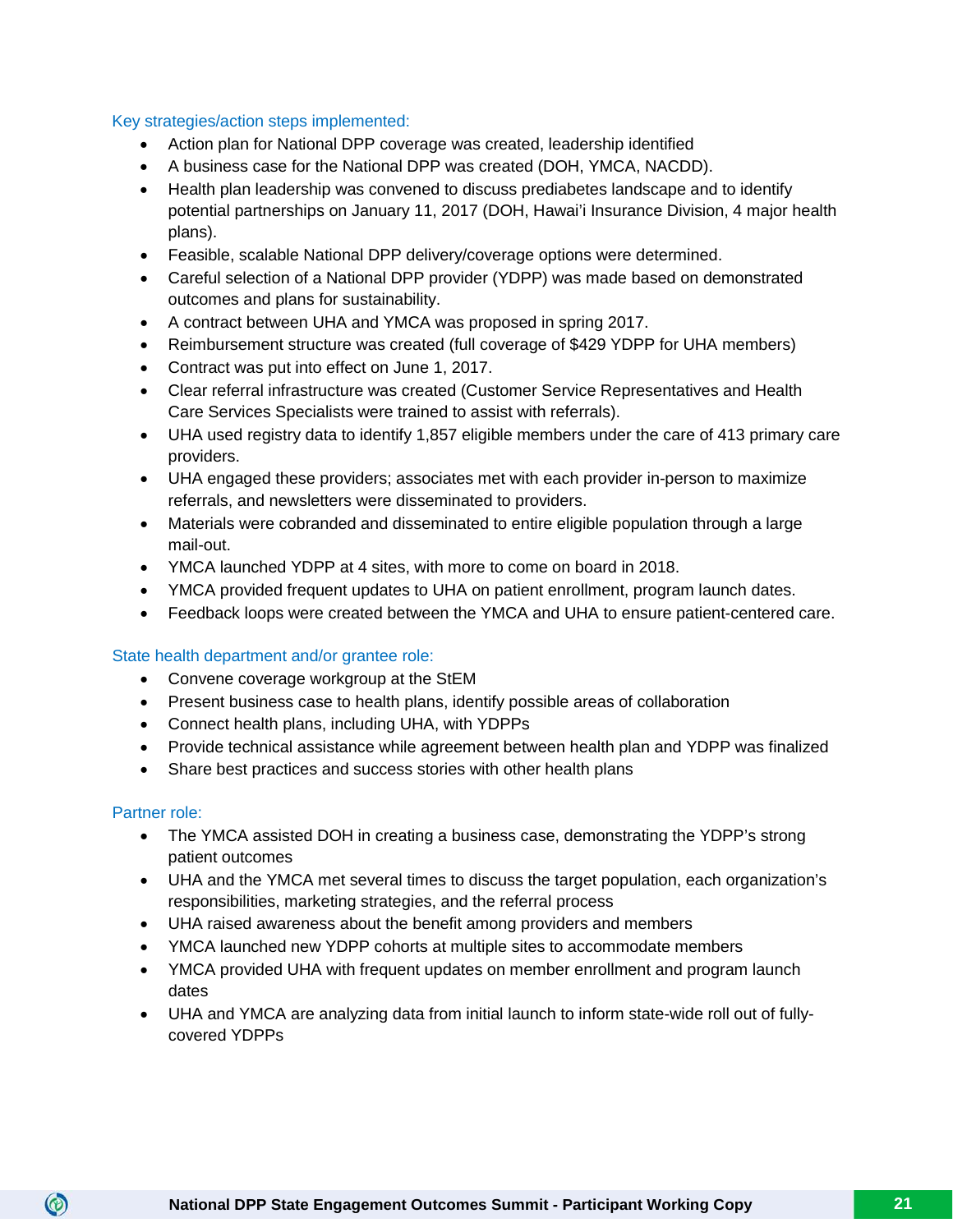#### Lessons learned:

- Demonstrating the National DPP provider's ability to sustain their programs and achieve patient outcomes is important.
- Physician engagement is a driving factor for patient participation in the National DPP. We found that patients most often participated in the National DPP when encouraged by their primary care physician.
- Building the infrastructure needed for a clear and straightforward referral process was critical for success.

#### Materials and resources used or produced:

 $\circledcirc$ 

• Activities to Support, Scale, and Sustain the National Diabetes Prevention Program (National DPP) under 1305 and 1422, April 2, 2015

CDC Resources Used **State Resources Used or Produced** 

- Prevent Diabetes Hawai'i tri-fold
- DPP Executive Summary (information sheet)
- Hawai'i Business Case for DPP (PowerPoint presentation)
- Google Drive as a landing page for materials/resources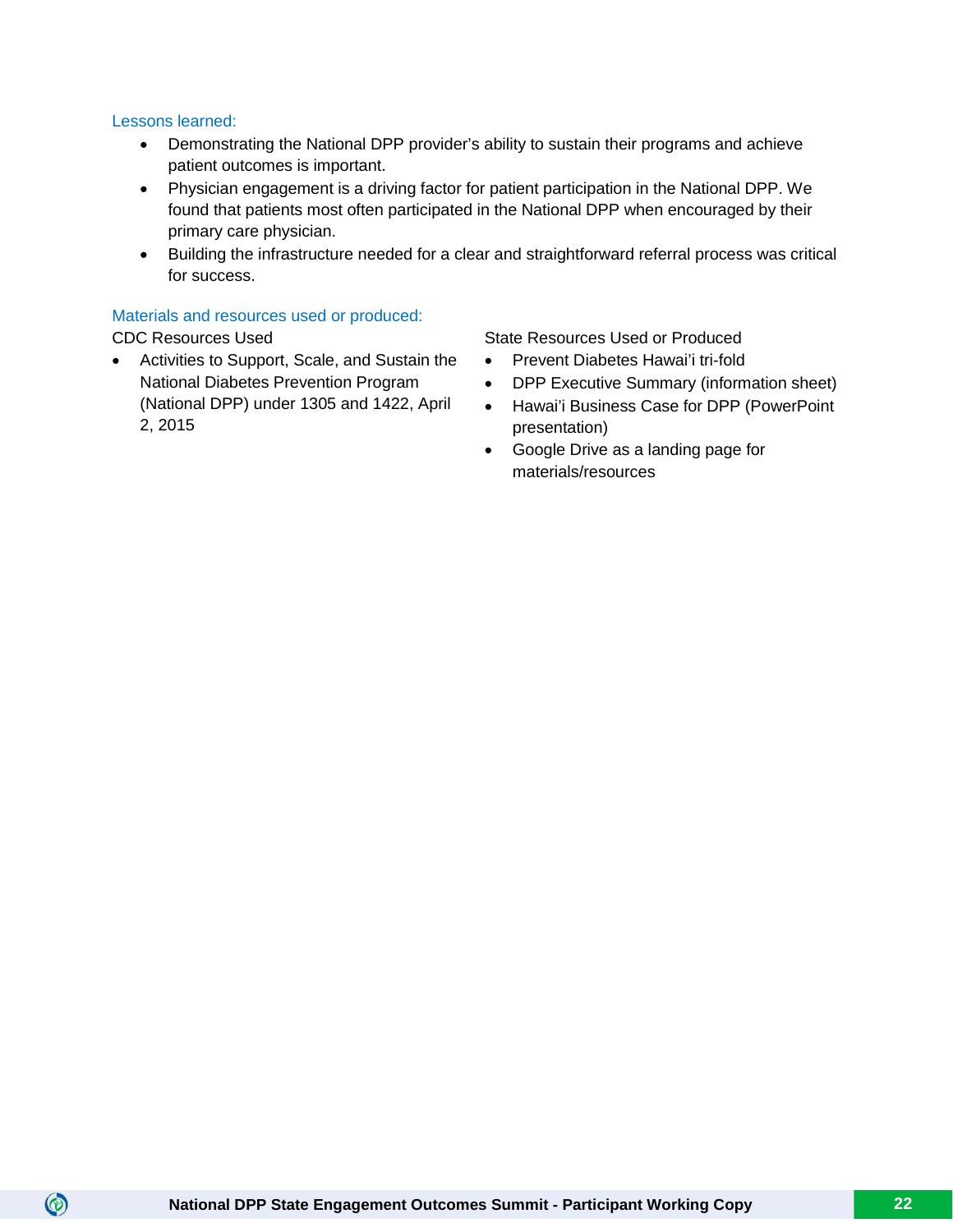**Idaho State Employees Benefit from the National Diabetes Prevention Program** Submitted by: Ashley Rundle | [Ashley.Rundle@dhw.idaho.gov](mailto:Ashley.Rundle@dhw.idaho.gov) | 208-334-4928

#### Estimated number reached/impacted: 46,000 (potential)

#### Outcome:

Following the Idaho State Engagement meeting on March 28th and 29th, Idaho began conversations with the Idaho Office of Group Insurance and Blue Cross of Idaho around offering the National DPP lifestyle change program as a covered benefit for Idaho state employees. This conversation was facilitated and lead in partnership with Leavitt Partners. In November 2017, conversations continued at a higher level around the benefit of including the National DPP as a benefit for state employees.

#### How the Idaho state engagement meeting and action plan contributed to the outcome:

At the StEM several of our Idaho Division of Public Health leaders were in attendance. They were able to hear how the National DPP can impact the lives of Idahoans. This opened the opportunity to discuss the benefit of providing the National DPP as a covered benefit for Idaho state employees.

#### Outcomes related to Leavitt Partners interviews:

Through the primary intelligence interviews, we were able to learn that Blue Cross has an option with one of the health plans to state employees that offers the program as an opt-in option to fully-insured state employees. We also learned that the State of Idaho Office of Group Insurance (OGI) plans to move forward with a National DPP benefit for Medicare Manage members. Following the primary intelligence interview Idaho Department of Health and Welfare leadership and OGI have been meeting to discuss the upcoming health plan for Idaho state employees. The conversation has been focused around whether to include the National DPP as a covered benefit. We do not know the results of the meeting yet but hope to have a follow-up conversation shortly.

#### Additional factors contributing to the outcome:

Prior to the StEM the Diabetes Prevention and Control Program (DPCP) had been attempting to have conversations with the Idaho State Office of Group Insurance. The conversations were always short and never lead to an outcome. The DPCP also engaged employee wellness staff at Blue Cross in local diabetes prevention activities which led to 6 Blue Cross employees getting trained as National DPP lifestyle change coaches.

#### Key strategies/action steps implemented:

(ම)

- Inviting a Blue Cross and State of Idaho leadership representative to the StEM
- Identifying the Idaho OGI as one of our organizations to participate in the primary intelligence interviews with Levitt Partners
- Follow up with Idaho OGI to provide Idaho specific data around the National DPP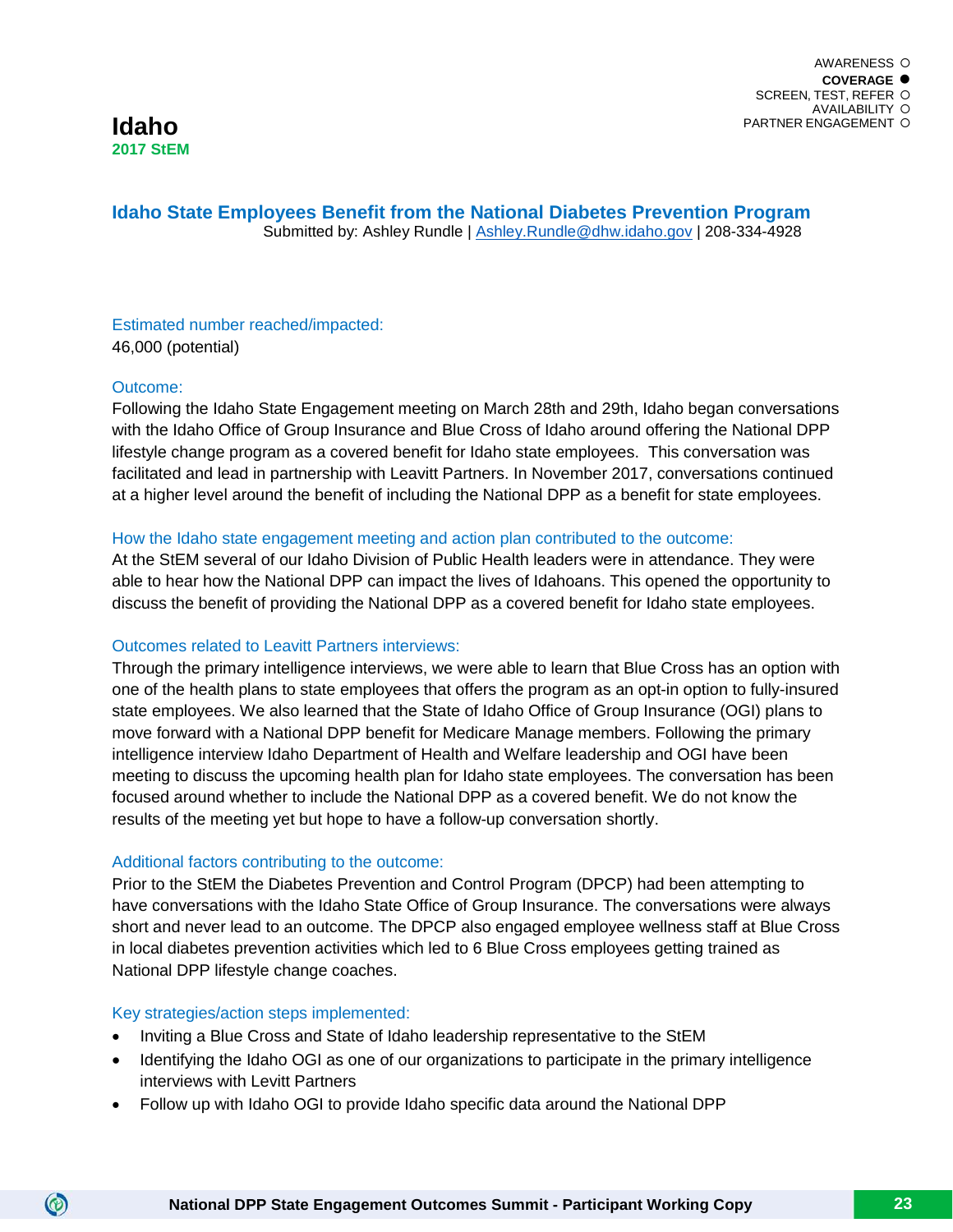• Additional meetings are taking place that we are waiting to hear updates on

#### State health department and/or grantee role:

- Strategizing on inviting a staffer from the Idaho Department of Health and Welfare to the StEM
- Preparing a data presentation for and reviewing the National DPP Coverage Toolkit with the Idaho OGI and the Idaho State employee Blue Cross rep. on the primary intelligence interviews
- Providing follow-up to OGI to provide Idaho specific data around the National DPP Participate in any follow-up conversations as they transpire
- Provide content expertise around the implementation of the National DPP

#### Partner role:

• The Idaho Department of Health and Welfare leadership convene meetings with Idaho OGI and Blue Cross to discuss National DPP coverage.

#### Lessons learned:

- Including decision makers at the StEM meeting and engaging them in our primary intelligence interviews shortly after the StEM meeting was critical to relationship building and follow-up meetings to discuss inclusion of the National DPP in benefits package.
- Having state specific data to back up the value of the NDPP is critical.

#### Materials and resources used or produced:

 $\circledcirc$ 

- Diabetes Prevention Toolkit
- Information from Prevent Diabetes STAT

CDC Resources Used State Resources Used or Produced

• Idaho state employee DPP participant success stories and maps illustrating location of National DPPs in Idaho at [www.diabetes.idaho.gov](http://www.diabetes.idaho.gov/)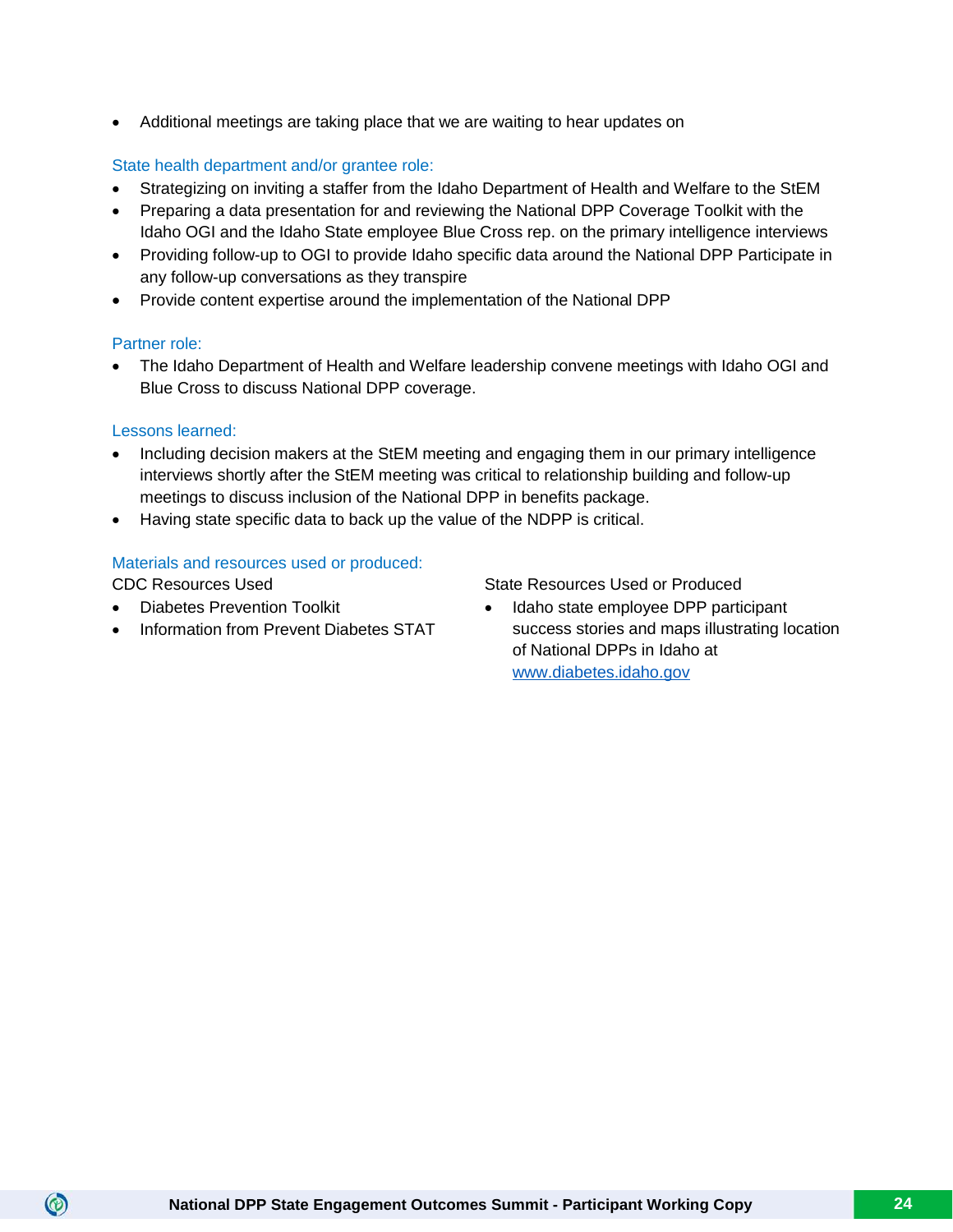#### **Iowa 2017 StEM**

## **Expanded Group of Partners Recruited for Iowa's Diabetes Prevention Action Plan**

Submitted by: Andrew Minear | [andrew.minear@idph.iowa.gov](mailto:andrew.minear@idph.iowa.gov) | 515-725-2839

#### Estimated number reached/impacted: 500,000 (potential)

#### Outcome:

 $\circledcirc$ 

Since the Prevent Diabetes State Engagement meeting which was held in May 2017, Iowa finalized the Diabetes Prevention Action Plan and created an organizational structure for coordinated implementation of action steps by a large group of partners from throughout the state. Long-term partners volunteered to lead efforts in 4 pillar areas. In November 2017, Iowa hosted a diabetes summit focused on both diabetes management and prevention. Sixty-seven nurses were awarded .8 CEUs and 27 dieticians were also given 6 CEUs for their attendance and participation. The summit had 160 in attendance. Iowa's Diabetes Strategic Plan and the Diabetes Prevention Action Plan were reviewed and progress was shared. NACDD and Leavitt Partners gave a presentation about the National DPP Coverage Toolkit and 32 attendees expressed interest in participating in a future workshop to learn more. This spring, a train-the-trainer event targeting key partners and payers in Iowa will use the National DPP Coverage Toolkit as the foundation for discussing pathways to coverage. New partners identified in five primary intelligence interviews conducted by Leavitt Partners will be invited. Additional trainings on the Toolkit will be made by those trained at this event.

#### How the Iowa state engagement meeting and action plan contributed to the outcome:

Iowa's StEM was held in May 2017. The Iowa Department of Public Health hired a new Diabetes Primary Prevention Coordinator (Coordinator) in June. Since then, the Coordinator has reviewed, worked with stakeholders, created an Action Plan team with leads, implemented and started the biannual stakeholder meeting process. The Coordinator also presented the Action Plan and key steps in each pillar at the State Diabetes Summit held in November.

#### Additional factors contributing to the outcome:

NACDD, Nebraska Health Department, and Leavitt Partners have been very helpful along the way with assistance provided during the drafting phases of the Diabetes Prevention Action Plan.

#### Outcomes related to Leavitt Partners interviews:

The Iowa Department of Public Health along with Leavitt Partners and NACDD conducted four of five interviews. The fifth is scheduled for January 5, 2018. Iowa targeted large organizations and payers as its first priority. The interviews have been well received and informative in relation to covering the National DPP lifestyle change program for employees and consumers. The Coordinator plans on following up with these organizations to continue to build the relationships. Representatives from the organizations interviewed are invited to Iowa's Train the Trainer event, which is half-day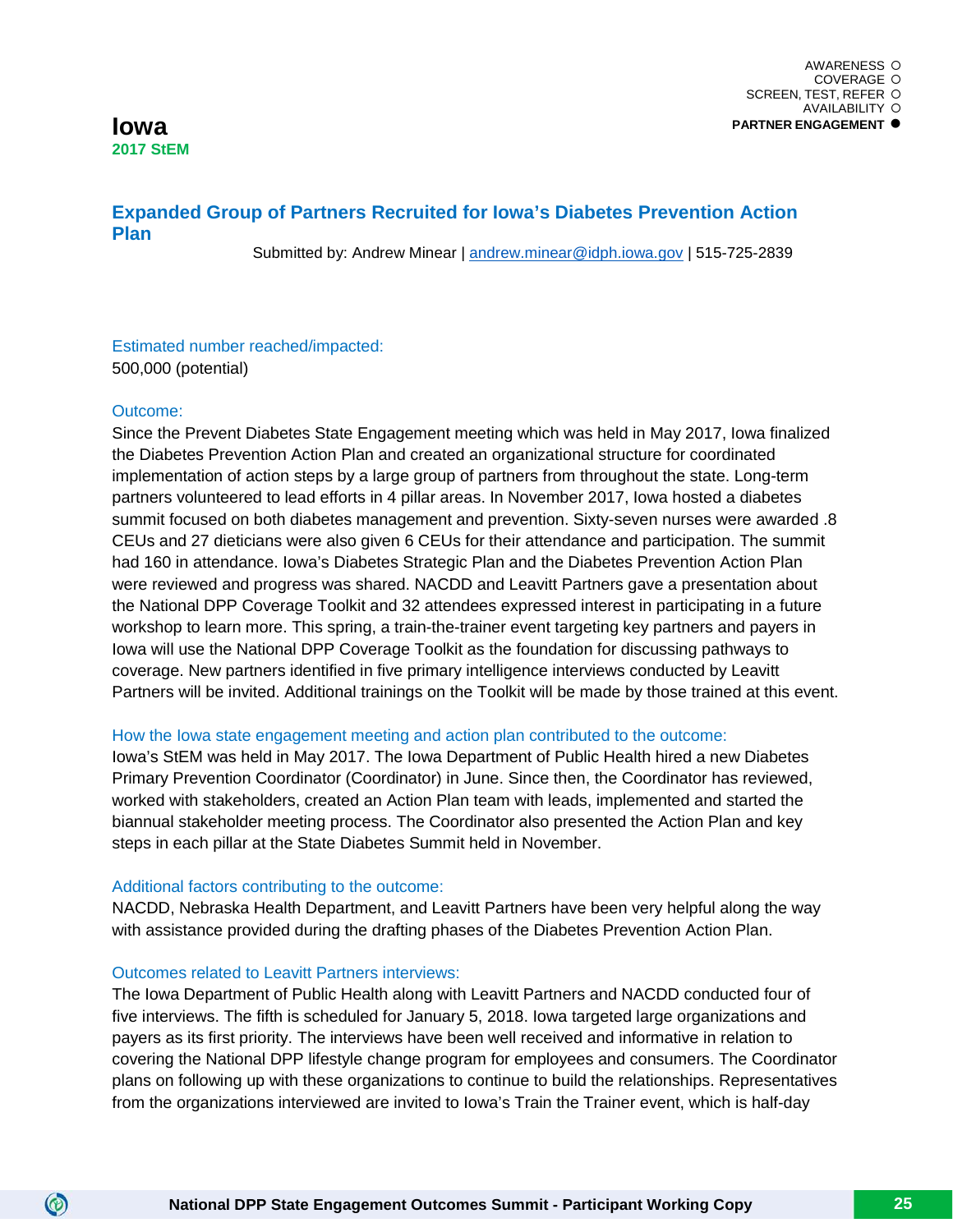training geared towards engaging stakeholders and payers to learn about the National DPP Coverage Toolkit and the different paths towards coverage in the public and private sectors. This training will be presented by NACDD and Leavitt Partners in spring 2018. While there is forward progress, Iowa remains without coverage from our largest insurance plans, Medicaid and for state employees.

#### Key strategies/action steps implemented:

- Coordinator worked with NACDD during the drafting phase of the Action Plan.
- Learning about what other states were doing was helpful
- Creating the team leads for each pillar
- The Diabetes Summit in November 2017 and presenting the Action Plan
- Setting up the biannual stakeholder/action step meetings
- Hosting a table on the Action Plan in April 2018 at the Governor's Public Health conference which attracts both public and private sector stakeholders

#### State health department and/or grantee role:

- Iowa was not a 1422 awardee.
- Drafted and reviewed the Action Plan
- Requested feedback from stakeholders
- Continued partnerships with new external stakeholders
- Presented on Action Plan at Summit-Prevention and Management for Diabetes (160 diabetes professionals in attendance)
- Initiated biannual stakeholder meetings
- Created team and requested pillar leads

#### Partner role:

- Pillar leads
- Assisted with reviewing the Action Plan drafts
- Collaborated to plan and hold the Diabetes Summit
- Assigned Action Steps to stakeholders

#### Lessons learned:

- Gained external partners' interest and time to complete and implement Action Plan
- Gave ample time to complete tasks and held conference calls specifically for Action Pla
- Iowa's Coordinator for diabetes prevention was hired after the State Engagement Meeting and it took time to learn about the National DPP, make connections with partners, and engage them in finalizing and implementing the Action Plan.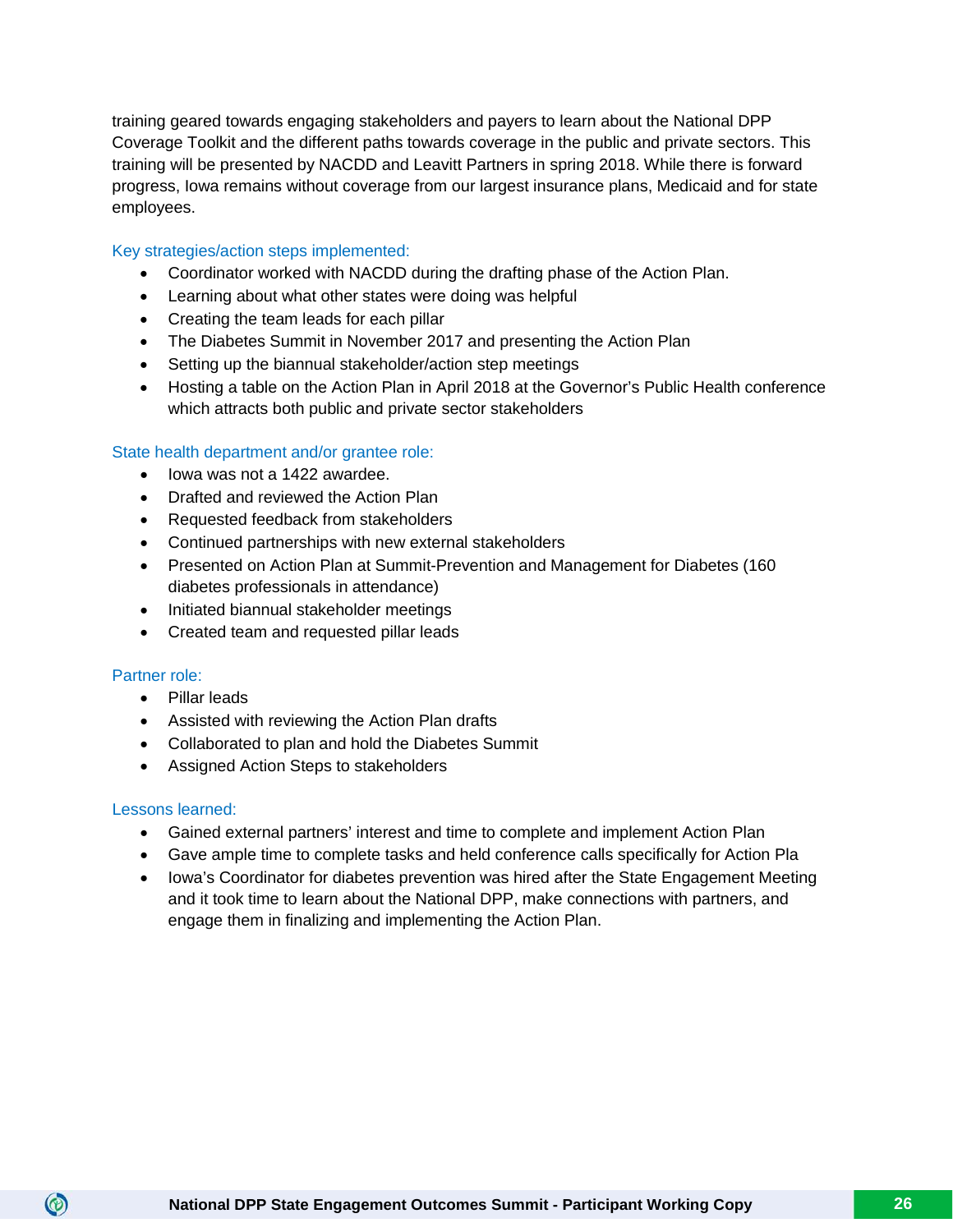#### Materials and resources used or produced:

 $\circledcirc$ 

• Partners are referred to the CDC's National DPP website. Coordinator regularly checks and updates Iowa's list of in-person classes on this site.

CDC Resources Used State Resources Used or Produced

- Iowa's Action Plan
- Action Plan poster to present on at the Governor's Conference in April.
- Pull-up signs are being created for health expos, to create awareness of National DPP.
- Mapping for prediabetes incidence per county and site locations has been updated.
- A new website is being created based on information gathered by the Coordinator at the November Diabetes Summit. This was helpful for partner engagement and provided useful information on how to build the website.
- Coordinator is working with a vendor to create an awareness campaign targeting physicians on increasing screening and encouraging consumers to learn more about their risk of type 2 diabetes. Traditional and electronical marketing channels will be used.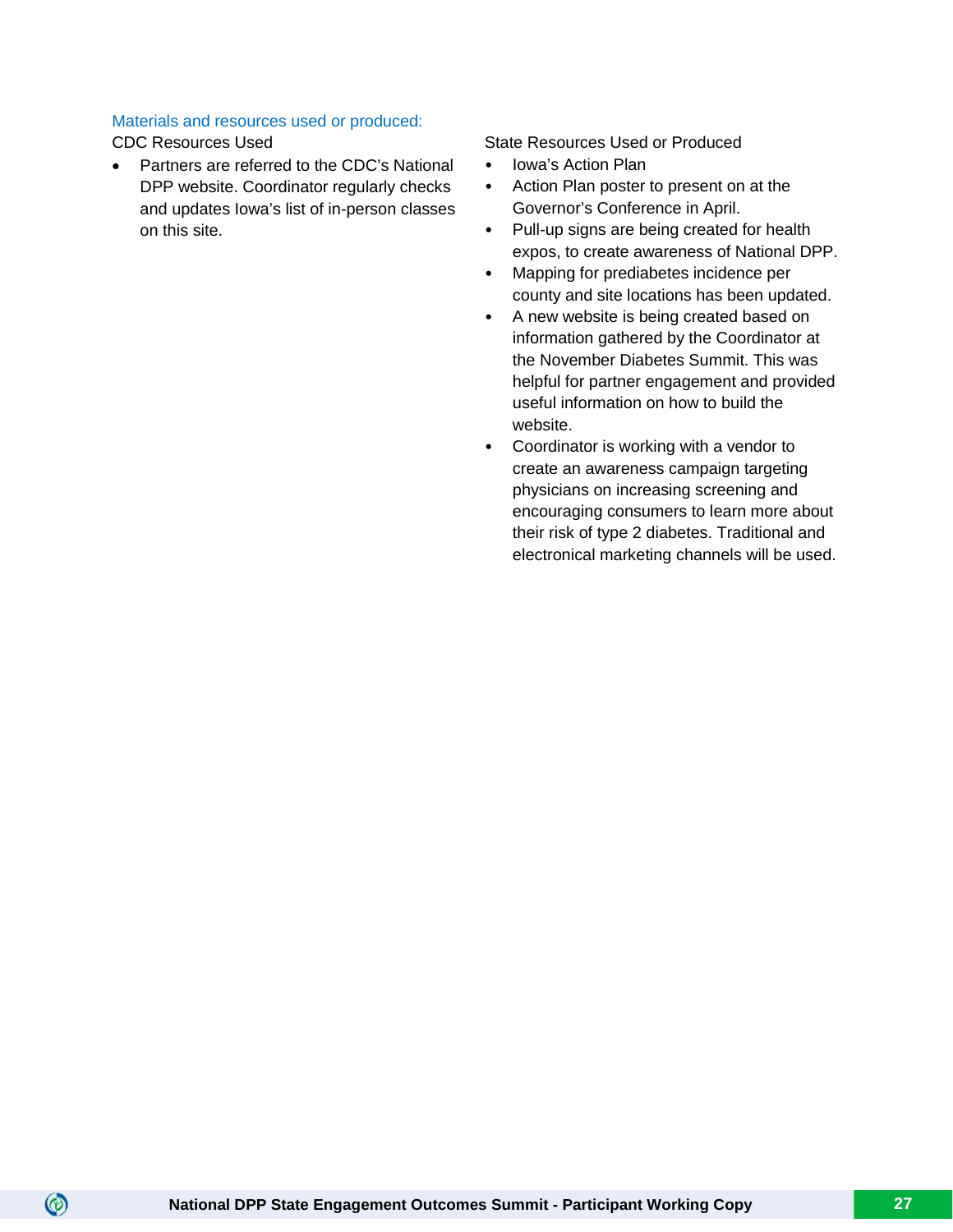#### **Diabetes Prevention Collaborative Roundtable-Summer Prediabetes Awareness Campaign** Submitted by: Abby Crow, LMSW | [abby.crow@jocogov.org](mailto:abby.crow@jocogov.org) | 913-477-8113

## Estimated number of people reached/impacted:

2.7 million impressions (potential)

#### Outcome:

From May 15 to September 30, 2017, the Kansas City Metro Diabetes Prevention Collaborative Roundtable executed a Metro-wide prediabetes awareness campaign. This mixed-media campaign used social media platforms, print media, in-person marketing and radio air time to educate the community about the realities of prediabetes and directed them to a microsite designed to house information on all Metro National DPP programs. Combining all media touchpoints, impressions from this campaign (any interaction with ads, blogs, speakers/presenters) totaled 2.7 million.

#### How the Kansas state engagement meeting and action plan contributed to the outcome:

Our state engagement meeting took place in 2013. Approximately one year later, our state received 1422 funding from the Centers for Disease Control and Prevention. Several of the activities identified in the 2013 StEM were given to local 1422 communities for implementation as they aligned with 1422 strategies.

#### Additional factors contributing to the outcome:

The Diabetes Prevention Collaborative Roundtable is a multi-county and bi-state effort to approach the National DPP collaboratively rather than competitively in the Kansas City area. Roundtable participants include both traditional and non-traditional National DPP stakeholders, including payers, providers, National DPP program facilitators, the local health department, several safety net clinics, a media company, the local YMCA, and others. The Roundtable was formed when diabetes prevention programming was new to Kansas City. Its mission has always been to grow capacity for the National DPP as a community rather than as individual organizations. Roundtable members meet quarterly to brainstorm challenges, celebrate successes, learn about CE opportunities, process National DPP updates and manage referrals. The prediabetes awareness campaign was a project executed on behalf of the Roundtable.

#### Key strategies/action steps implemented:

- Identify local National DPP stakeholders
- Invite stakeholders to a Diabetes Prevention Collaborative Roundtable meeting to discuss group direction, goals and action items
- Plan the prediabetes awareness campaign, including time of year, message and material development, measurable metrics, target population identification and focus group facilitation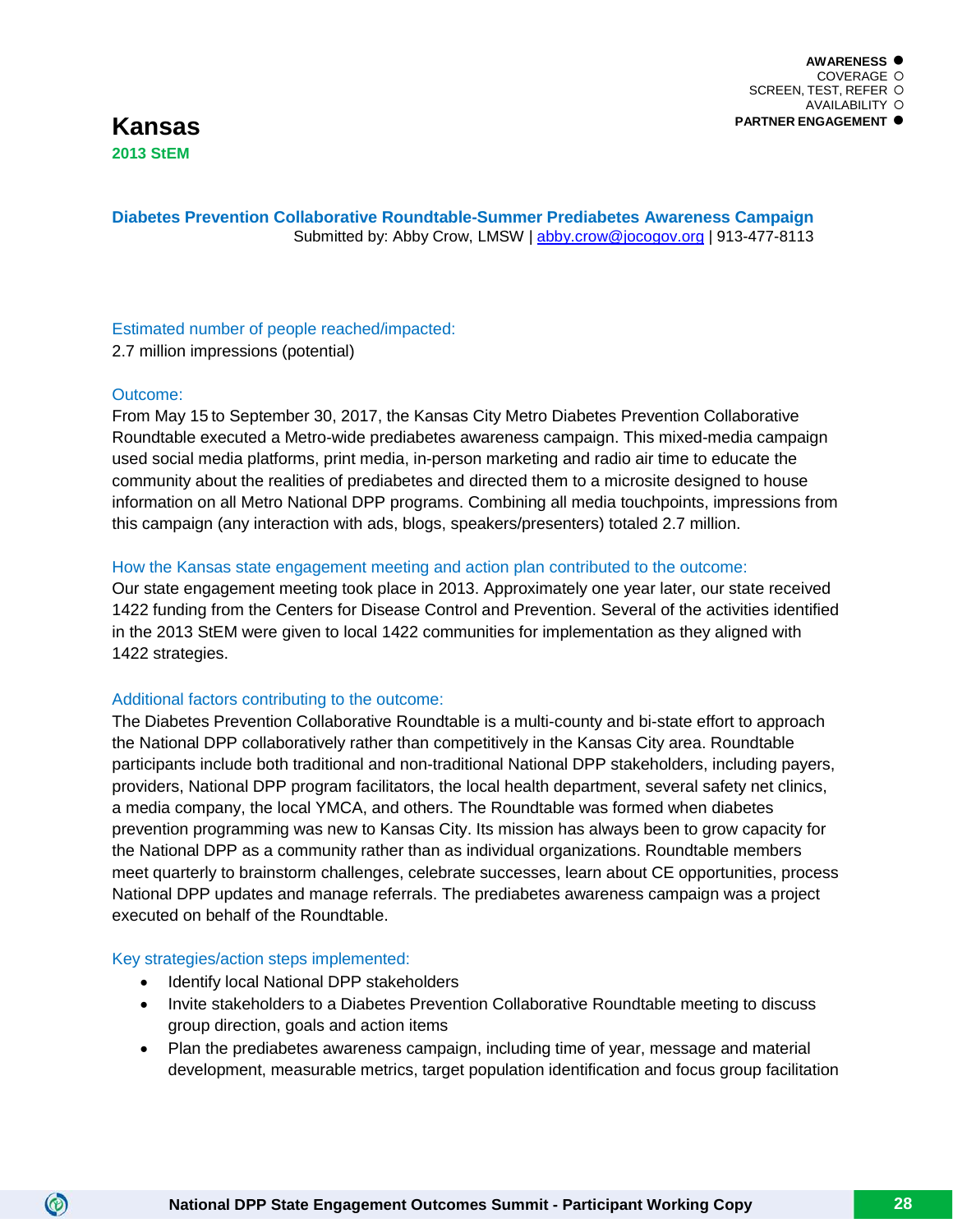regarding target populations identified (Hispanic/Latino community and older adults age 65+) to ensure cultural competency.

- Roundtable partners all utilized the same messages and materials during the May-September campaign to ensure consistency. Campaign execution was a collaborative effort.
- The campaign resulted in 2.7 million impressions Metro-wide. This is a cumulative total of all campaign platforms, including the use of mixed media, in-person marketing/outreach and the summer radio show "A Tu Salud" that ran each week in partnership with a local Spanishlanguage radio station.

#### State health department and/or grantee role:

- The Johnson County Department of Health and Environment (JCDHE) and the Community Health Council of Wyandotte County (CHCWC) are both 1422 recipients. Johnson County and Wyandotte County boarder each other, but have drastically different resident makeups. All 1422 National DPP efforts in the Kansas City Metro area, including the development and management of the Collaborative Roundtable, are JCDHE and CHCWC joint projects.
- Kansas has two Master Trainer *Select*s trained through the Diabetes Training and Technical Assistance Center at Emory University. Both are from 1422 recipient organizations, although only one is in the Kansas City Metro area. This Master Trainer *Select* has been granted permission to train lifestyle coaches on behalf of the Diabetes Prevention Collaborative Roundtable and will help support the growth and development of new National DPP programs in that way.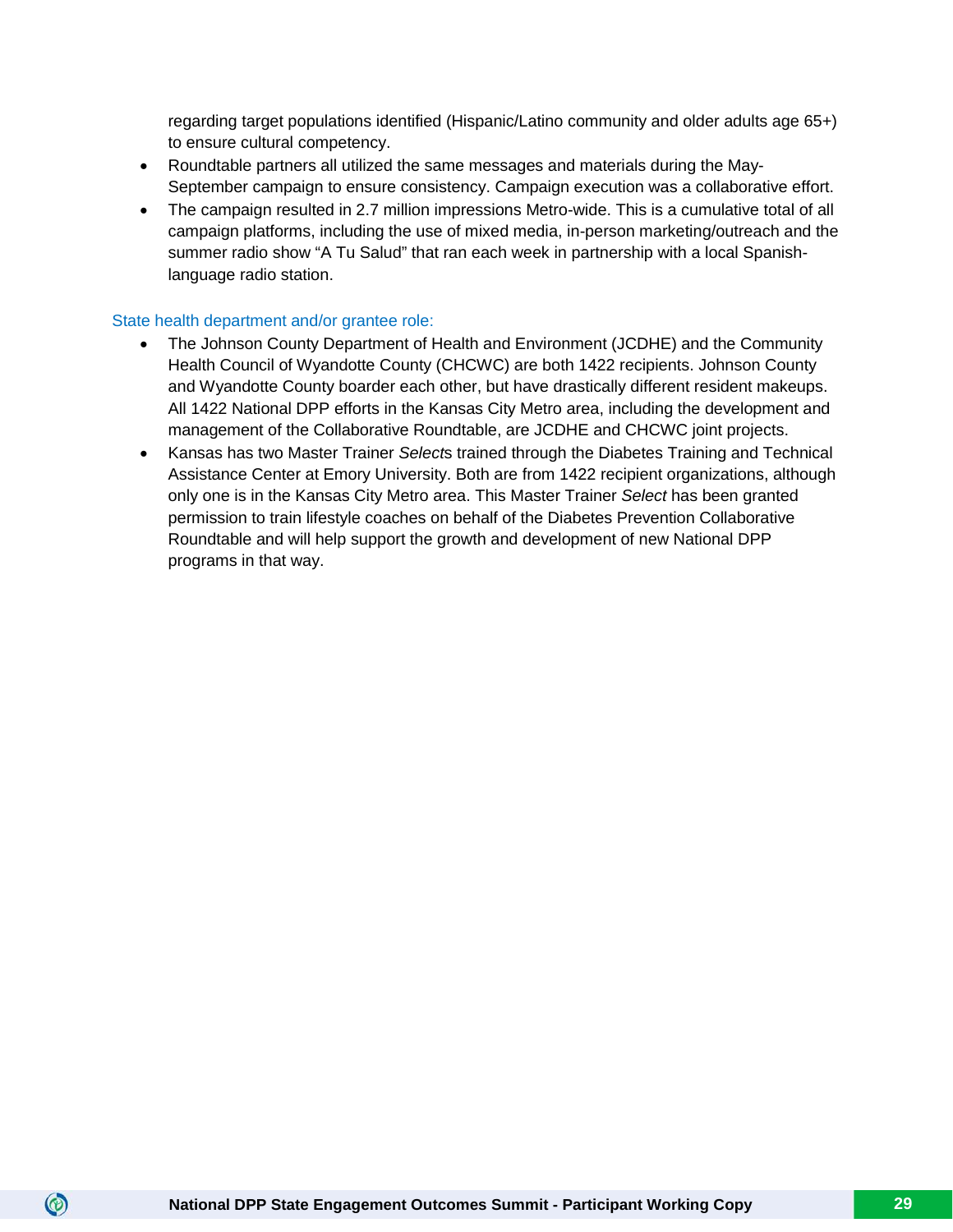#### **Louisiana 50% Increase in the Number of National Diabetes Prevention Programs** Submitted by: Kate Andrus | [Kate.Andrus@la.gov |](mailto:Kate.Andrus@la.gov) 504-568-2413

#### Estimated number reached/impacted: 2,837 (actual)

#### Outcome:

 $\circledcirc$ 

At the time of their state engagement meeting in April 2017, Louisiana had eight CDC-recognized National DPP sites. Louisiana targeted Diabetes Self-Management Education and Support (DSMES) sites and the Department of Corrections to expand CDC-recognized organization's sites. By February 2018, Louisiana had 16 National DPP sites and four of the eight new organizations were in contact with the SHD during their CDC-recognition process. Three of the new CDCrecognized organizations are DSMES sites. The Department of Corrections (DOC) will also be applying for recognition by summer of 2018 to further increase the estimated reach. The lifestyle change coaches at these DOC sites are security officers and will receive additional training and job skills from the lifestyle change coach training. The state is averaging a little over 100 participants per site (subtracting July 2017 cumulative participation from October 2017 cumulative participation). From CDC's state level Diabetes Prevention Recognition Program (DPRP) reports, as of January 2018, Louisiana had 12 programs that have reached a cumulative 2,860 people (with 971 completers). With the addition of the eight new sites, we estimate, at a minimum, to reach an additional 150 people in the next year.

#### How the Louisiana state engagement meeting and action plan contributed to the outcome:

One of the health department's strategies for increasing the number of National DPP lifestyle change programs in the state was to work through the Louisiana Diabetes Educator's Network (La-DEN) to increase the number of DSMES programs that also offer the National DPP lifestyle change program. All LA-DEN members were invited to the StEM where they had the opportunity to learn more about National DPP, including the newly released Medicare rule for Medicare DPP (MDPP). The health department's Diabetes Prevention Manager followed up with the DSMES programs in attendance to offer additional technical assistance. The relationships developed from the StEM were a critical step in this process.

#### Outcomes related to Leavitt Partners interviews:

One of the calls with a health insurance broker organizing body resulted in them promoting the National DPP lifestyle change program as a covered benefit in their newsletter and including an invite to speak at their monthly broker meeting; we will follow up with remaining interviewees in the next few months.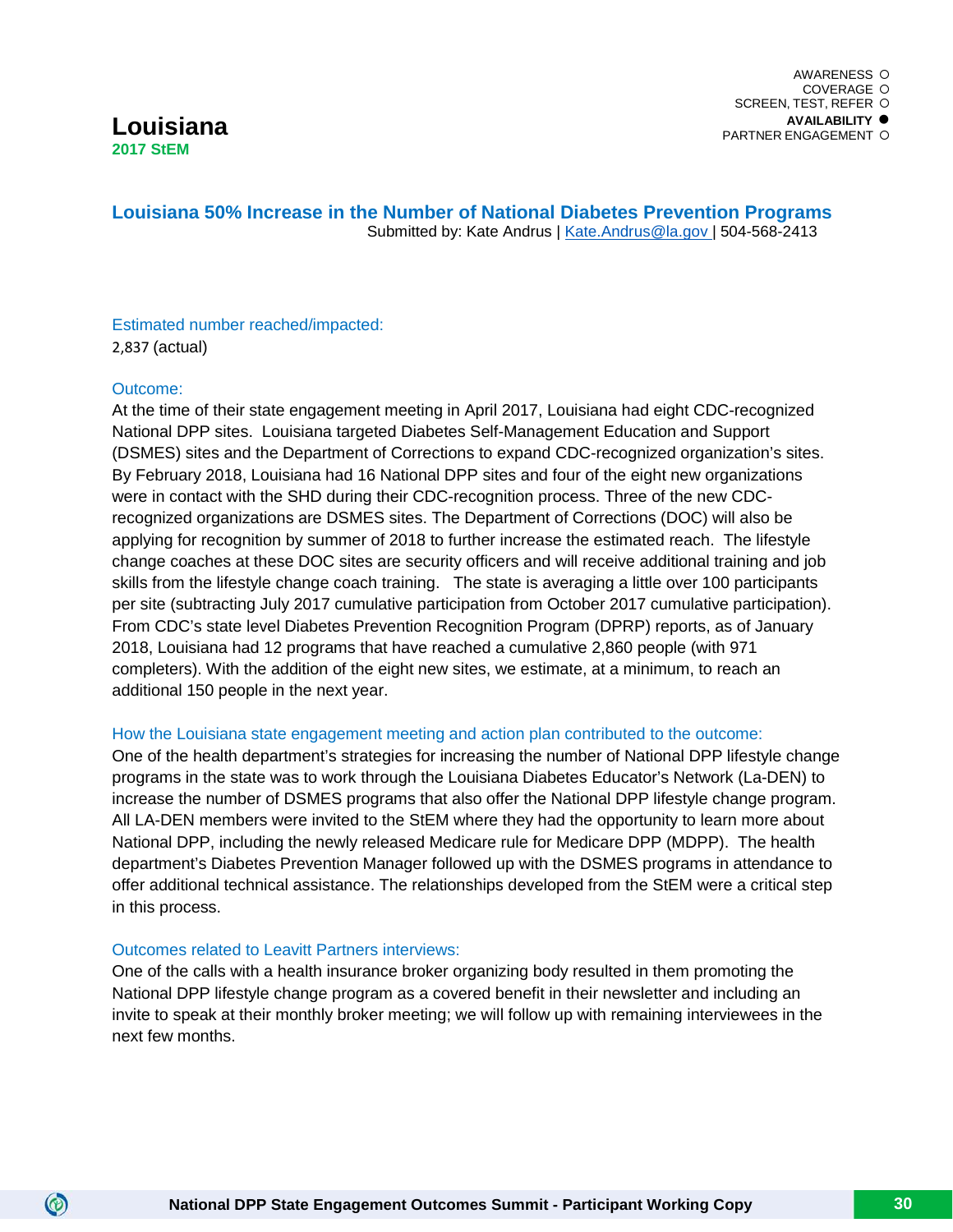#### Additional factors contributing to the outcome:

- Widespread concern amongst the public health and healthcare communities about Louisiana's extremely high chronic disease rates
- The new Medicare rule to reimburse for MDPP
- Networking and continuing education opportunities offered through the state's La-DEN
- Technical assistance provided by the health department's Diabetes Prevention Manager to the DSMES programs

#### Key strategies/action steps implemented:

- Invited diabetes educators and other leaders from large health systems to the StEM with the goal of educating on the state diabetes data, National DPP and the evidence that supports the program, as well hearing personal stories from program participants
- Provided technical assistance to programs on how to start a lifestyle change program
- Provided opportunities for diabetes educators to discuss expanding DSMES services to add National DPP on quarterly La-DEN calls
- Promoted a Diabetes Training and Technical Assistance Center (DTTAC) lifestyle coach training in the state to all who had expressed interest in the National DPP

#### State health department and/or grantee role:

- SHD planning around whom to strategically invite to the StEM
- Ensured that state diabetes program goals aligned with StEM follow-up efforts due to limited SHD staffing
- SHD provided DSMES sites with TA (through email and phone calls) and multiple resources such as the standard operating procedures for the National DPP and CDC National DPP curriculum examples
- SHD staff participated in the DTTAC lifestyle coach training to ensure proper staff knowledge of the program
- SHD brainstormed with these organizations on how to market their programs and provided examples of where other National DPP lifestyle change organizations have been successful with referrals

#### Partner role:

• Sites gained leadership support, applied for recognition, sent lifestyle coaches to training, developed their own marketing plan, determined if/how they would receive referrals from neighboring healthcare providers, etc.

#### Lessons learned:

- The biggest lesson learned was revolving around Medicare reimbursement; sites had a lot of questions about reimbursement. The SHD is still becoming familiar with CMS' final ruling, making it difficult to respond to questions quickly.
- CDC National DPP resources available online have been very useful.
- Following the StEM, SHD staff took advantage of peaked interest in the National DPP and quickly followed up with diabetes educators within the health systems that had expressed an interest.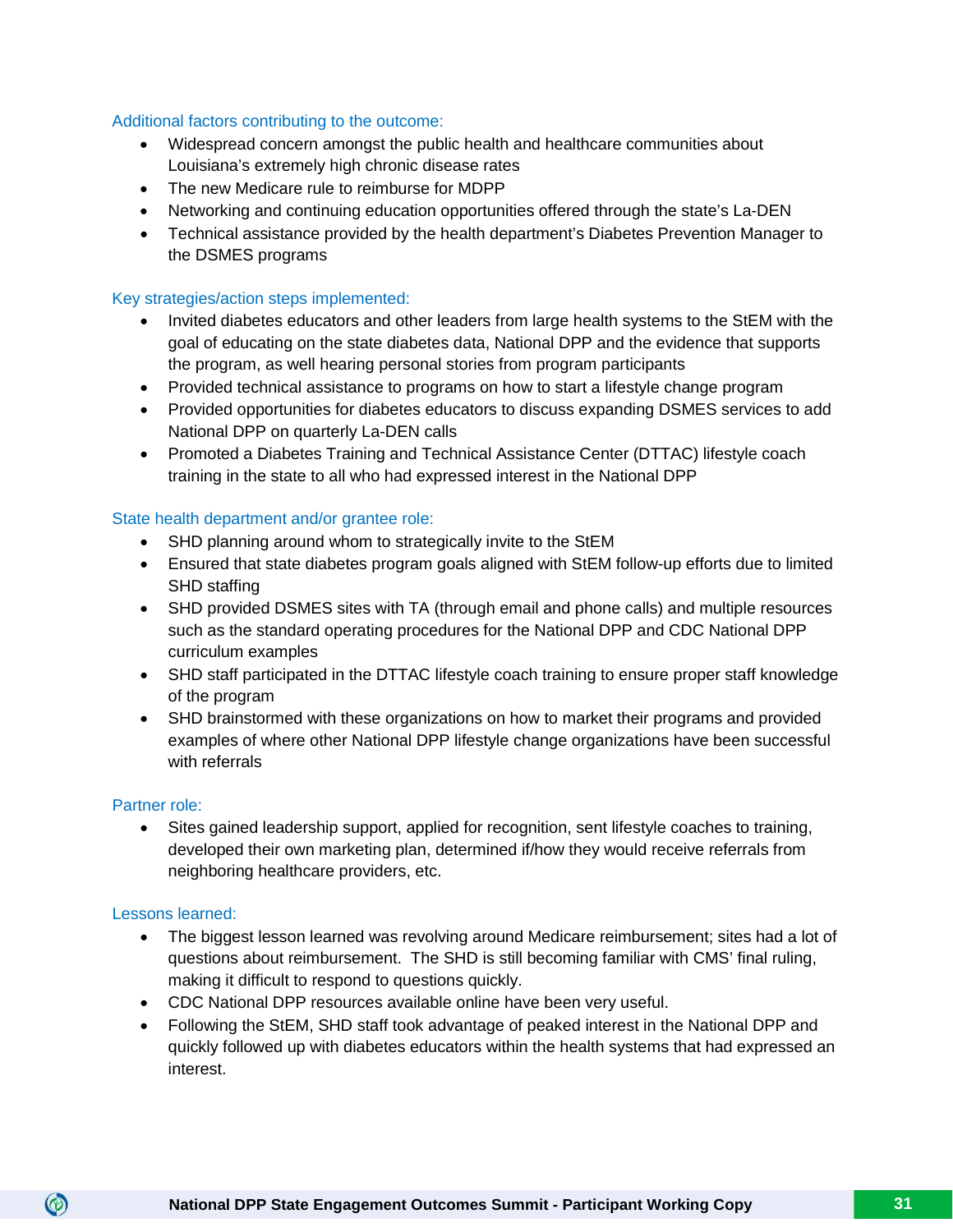#### Materials and resources used or produced:

 $\circledcirc$ 

- The materials shared with potential National DPP sites were taken from the CDC website; the most requested information was standard operating procedures, curriculum examples, and the National DPP infographic.
- The NACDD National DPP Coverage Toolkit has been shared with several partners.

CDC Resources Used State Resources Used State Resources Used or Produced

- Currently use CDC-approved materials but will consider developing our own as the need arises.
- Provided links to materials and resources on the [www.wellaheadla.com](http://www.wellaheadla.com/) website.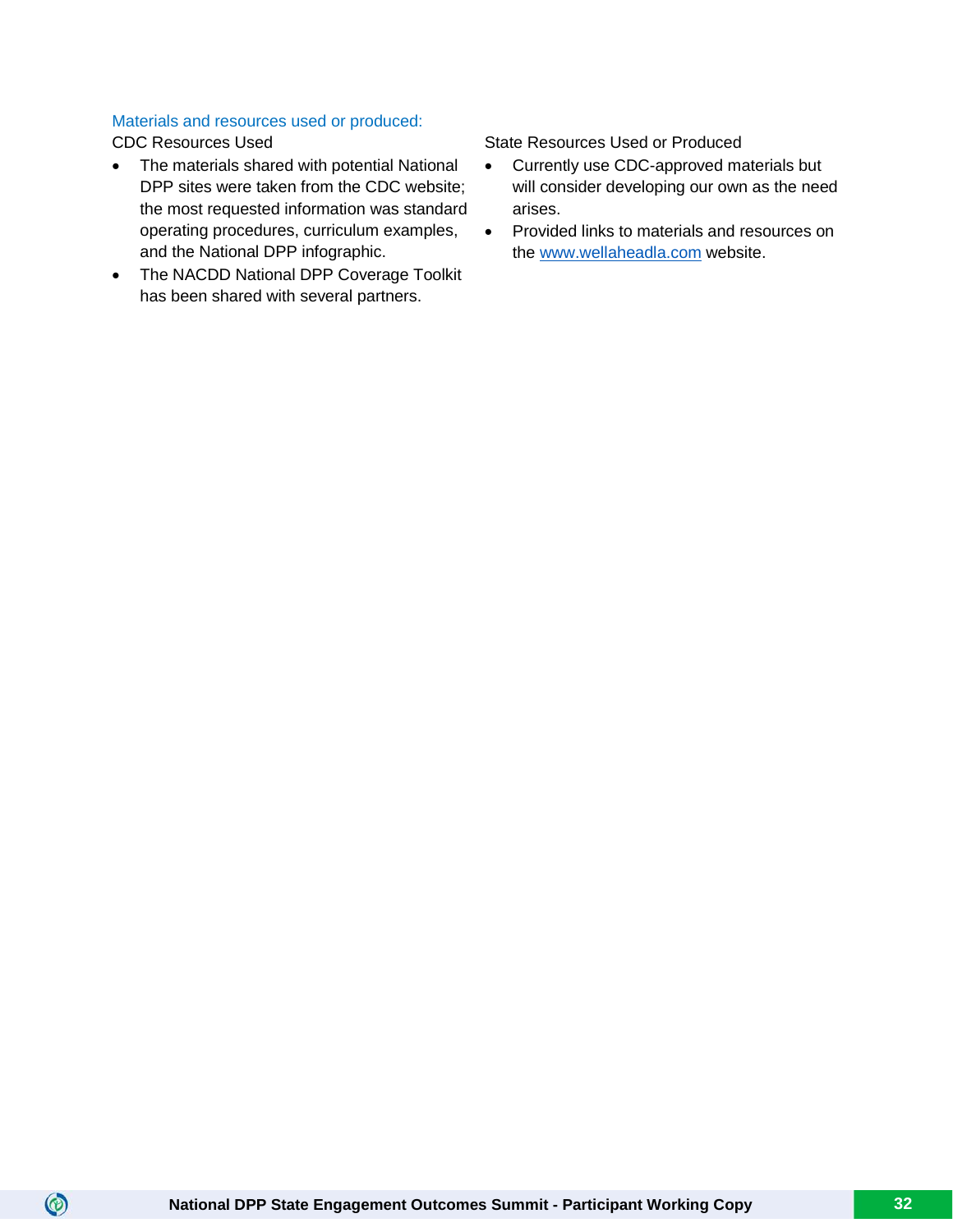#### **Maryland 2015 StEM**

#### **Maryland State Employees Offered Reimbursement for the National Diabetes Prevention Program**

Submitted by: Kristi Pier | [Kristi.pier@maryland.gov](mailto:Kristi.pier@maryland.gov) | 410-767-6722

#### Estimated number reached/impacted:

163,800 (potential); 91 percent of the 180,000 covered enrollees who are over the age of 35

#### Outcome:

In 2017, two State of Maryland insurance carriers, Carefirst Blue Cross and UnitedHealthCare, extended their weight loss management program reimbursement option to include the National Diabetes Prevention Program (National DPP). State employees and their adult dependents covered under these two programs are now eligible to receive \$150 per year for participation in the National DPP. This makes the National DPP more affordable for the approximately 163,800 employees who are over the age of 35 and covered by either of the two plans. The State of Maryland employee population is an at-risk population with 61 percent of the population identified with a BMI greater than 30 (Source: MDH carrier claims data).

#### How the Maryland state engagement meeting and action plan contributed to the outcome:

Maryland's state engagement meeting was held in October 2015. One outcome of the meeting was the development of a concerted effort to explore expansion of coverage with Maryland employers. The Center for Chronic Disease Prevention and Control (Center) implemented a strategy to target large employers to consider coverage of DPP. Healthiest Maryland Businesses Regional Coordinators, as well as other state employees and partners, were trained on how to engage employers on asking their health insurance carrier(s) to include the National DPP as a covered employee health benefit. Regional Coordinators conducted several meetings across the state with their participating businesses on the National DPP benefit. A series of webinars were also conducted to the partner network of a large broker firm, Kelly Benefits, to encourage brokers to promote the National DPP to their business clients and contracted health insurance companies.

The initial effort to seek coverage for the National DPP for the approximately 200,000 employees and family members covered through the State of Maryland was not possible, as the long terms of benefit contracts for employee coverage (often 10 years) meant the decision point was years in the future. Multiple meetings were held with Employee Wellness leadership, who ultimately presented a different option for bringing the National DPP to the employee population.

#### Key strategies/action steps implemented:

 $\circledcirc$ 

• Department leadership engaged the Employee Benefit director in multiple conversations. The director encouraged staff to reach back out to the Center through the Healthiest Maryland Businesses program. The Maryland Employee Wellness Coordinator became an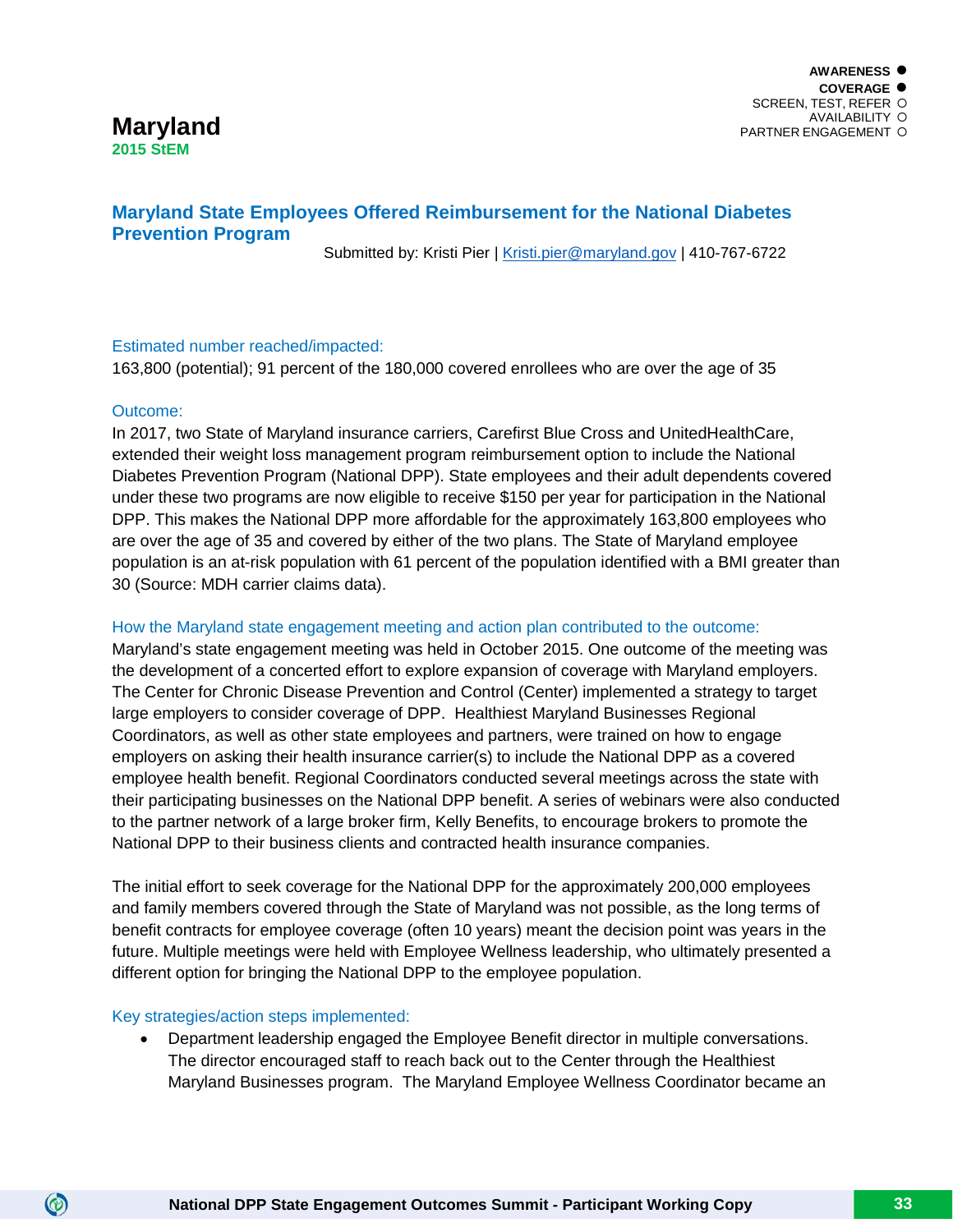engaged proponent for promoting the availability of the National Diabetes Prevention Program.

- Sharing Maryland diabetes prevalence data and the cost of health care for an employee with diabetes, along with the evidence on the National DPP lifestyle change program and the National DPP Coverage Toolkit, with the Employee Wellness Coordinator convinced her that the insurance carriers may be open to reimbursement through the weight loss option.
- The option became available in late 2017 and the official announcement and launch to state employees was in January 2018.
- The Center will collaborate with the Employee Wellness Program to promote the reimbursement option and to connect employees with local classes through the BeHealthyMaryland [website,](https://health.maryland.gov/bhm/Pages/index.aspx) email campaigns, and wellness fairs.
- Evaluation of the initiative will be conducted by Center staff through review of quarterly data provided by insurance carriers and qualitative input from DPP suppliers.

#### State health department and/or grantee role:

- The State Health Department's Center for Chronic Disease Prevention and Control staff led the initial conversation with the Employee Wellness Program to explore options for promoting National DPP to employees.
- Center staff shared data and tools to support the coverage of the National DPP for State of Maryland employees.
- Center staff provided technical assistance on promotion and enrollment strategies.

#### Partner role:

- The State of Maryland Employee Wellness Coordinator was instrumental in approaching the state's health insurance carriers to consider the National DPP lifestyle change program as a weight loss program.
- The Employee Wellness Coordinator will also facilitate quarterly reporting from the insurance carriers on the number of employees who seek reimbursement and will collaborate with the Center for Chronic Disease Prevention and Control staff to promote the National DPP to employees through promotion on the Employee Wellness website, email campaigns and wellness fairs.

#### Lessons learned:

- Employer-based coverage is usually a long-term contract and change may be slow.
- Creative, interim mechanisms for partial coverage can have significant impact until full coverage can be negotiated.
- Employee wellness coordinators can be effective allies in addressing employee health issues and in building relationships with insurance carriers.
- The National DPP Coverage Toolkit is a valuable resource and effective in making the business case for coverage.

#### Materials and resources used or produced:

 $\circledcirc$ 

CDC Resources Used State Resources Used or Produced

- 
- We used elements of the CDC's Center staff developed a [webpage](https://phpa.health.maryland.gov/ccdpc/about/Pages/DPP-employees.aspx) that links from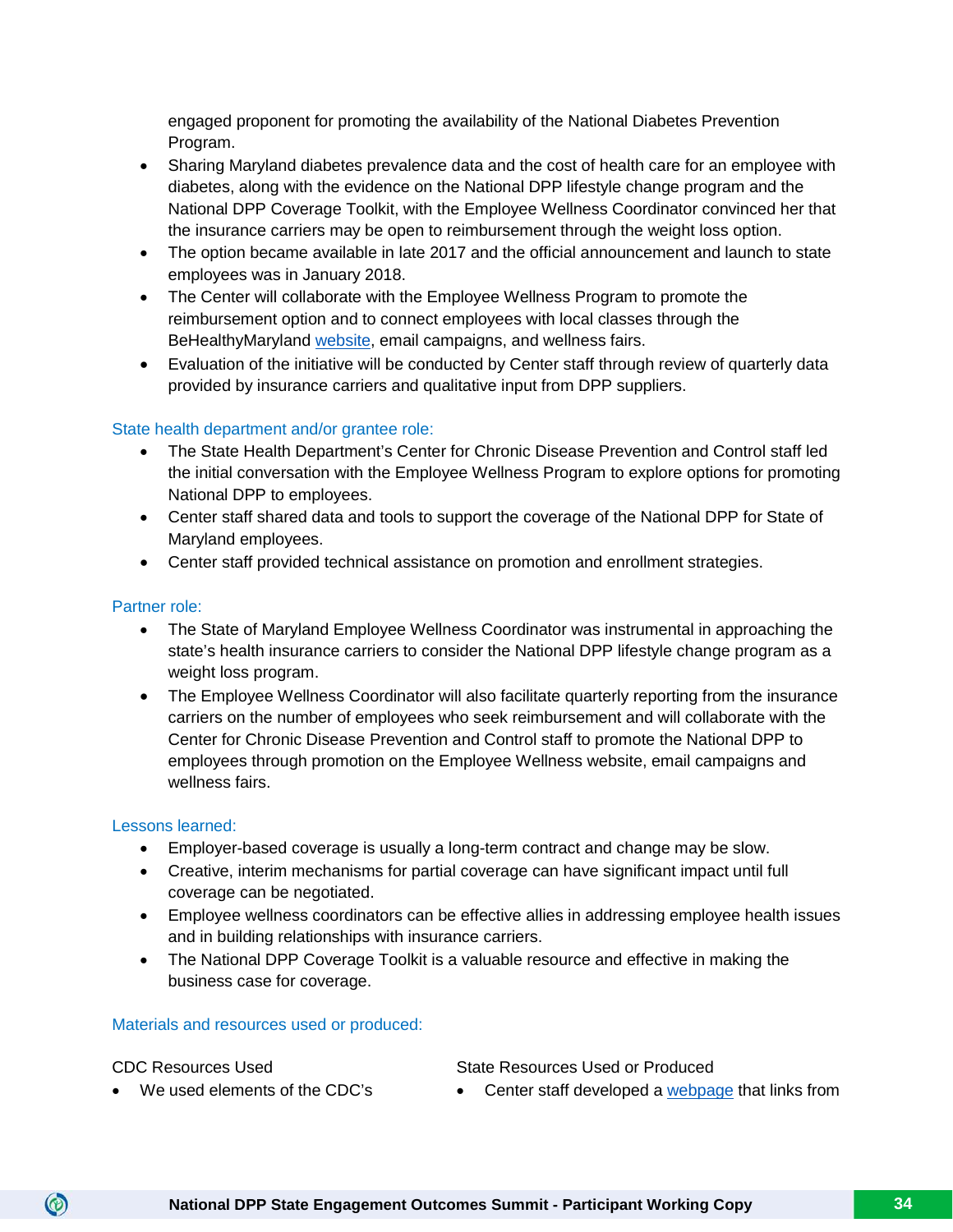marketing materials to make the case for coverage for the National DPP.

• Prevalence and cost data from the Diabetes Prevention Impact Toolkit were used to strengthen the case.

the Employee Wellness website to promote the National DPP. It provides information on the National DPP, a link to class registrations, and reimbursement forms. Staff also developed a flyer promoting the National DPP and other evidence-based chronic disease management programs that will be shared at employee wellness events in the spring of 2018.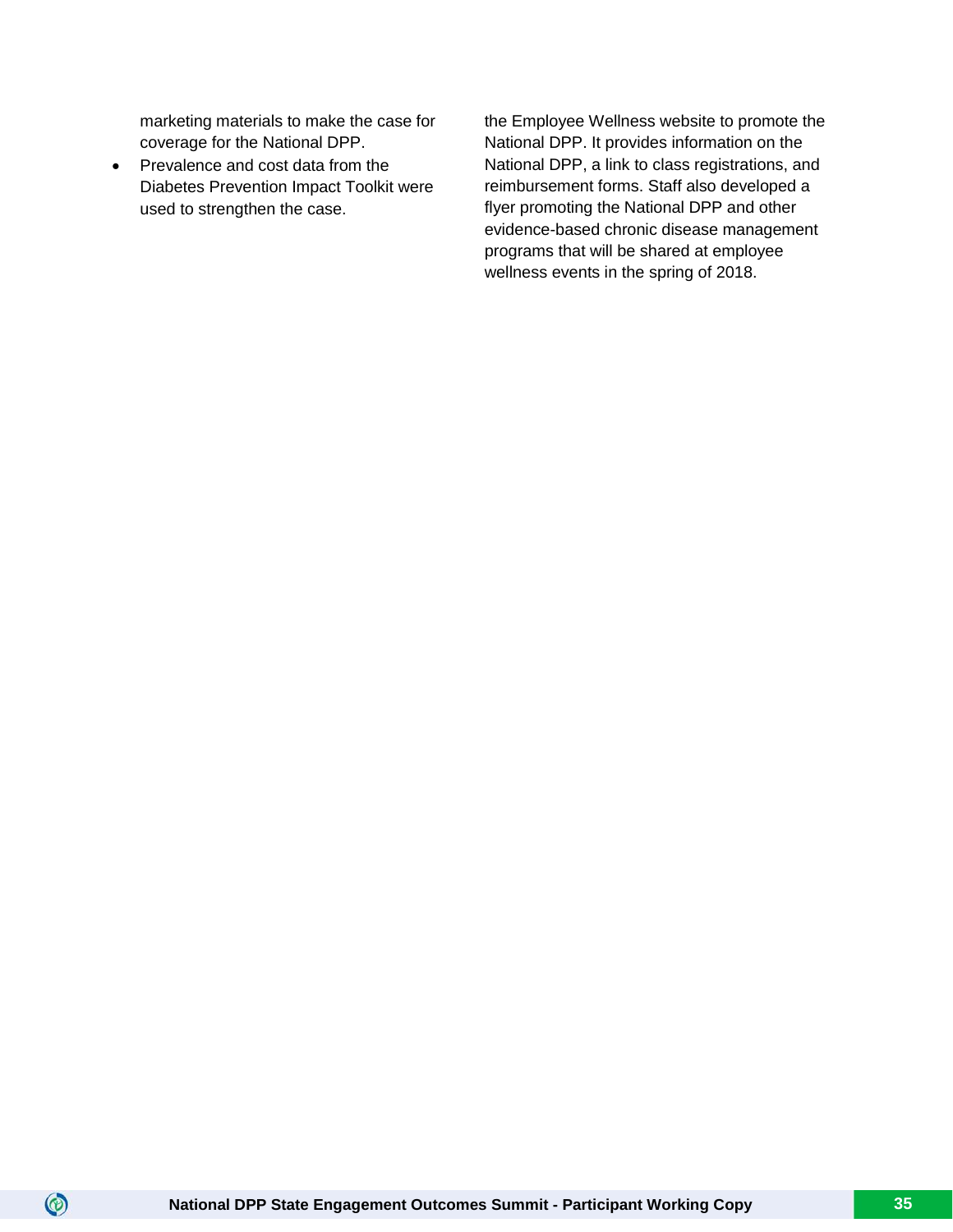**Diabetes Prevention Network Increases Awareness and Enrollment in DPP** Submitted by: Max Alderman | [max.alderman@state.ma.us](mailto:max.alderman@state.ma.us) | 978-835-1548

## Estimated number reached/impacted:

2,192 (actual)

#### Outcome:

Massachusetts has worked to increase access, awareness, and participation in the National DPP using a multi-pronged approach. The first National DPP State Engagement meeting was held in September 2015, which led to the formation of the state Diabetes Prevention Network and its associated work groups. As of 2017, the statewide diabetes prevention network has recruited eight unique sectors (e.g., academia, non-profits, government), comprising 27 unique organizations and greater than 200 members. From 2015 to 2017, workgroup members have helped increase the number of National DPP providers in Massachusetts from 8 to 27, and the number of National DPP enrollees from 80 to 2,272 across the state. Finally, the prediabetes awareness campaign generated over 13 million impressions, views, and website clicks, thus increasing awareness of prediabetes and further encouraging participation in National DPP.

#### How the Massachusetts state engagement meeting and action plan contributed to the outcome:

At the first StEM, the State Diabetes Prevention Network was formed. The Network was divided into work groups which continued to meet on a monthly basis after the StEM. The DPP Communications work group was composed of many National DPP providers and those interested in becoming providers. The input from the group members helped create the State Diabetes Action Plan which included TA and support for new and existing National DPP providers. This involved communications materials, coach support group, and coach trainings.

#### Outcomes related to Leavitt Partners interviews:

One of the interviewees who was a leader in an ACO, attended the Summit. Additionally, the information gleaned from the interviews has contributed to progress on internal and inter-agency conversations regarding National DPP coverage.

#### Additional factors contributing to the outcome:

• CDC funds allowed us to train new coaches and support roll out of new programs, directly impacting availability of the National DPP.

#### Key strategies/action steps implemented:

 $\circledcirc$ 

• The communications work group helped inform and carry out the relevant State Diabetes Action Plan items which included updating informational materials on the state website, culturally tailoring materials for priority populations, and development of a communications campaign.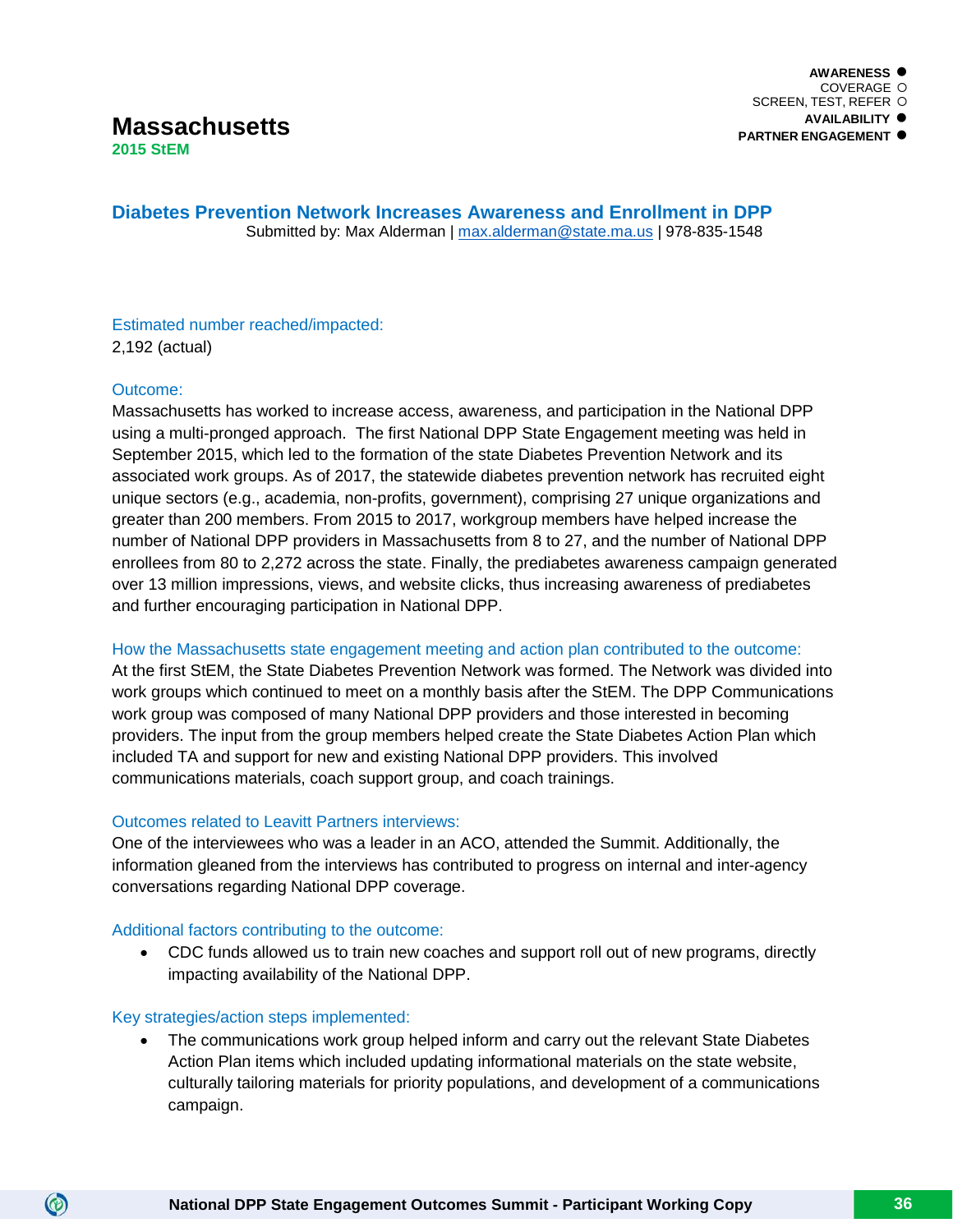- The work group members were able to offer support to the four 1422 communities in helping launch their National DPP sites.
- The work group members were able to provide input on communications materials that helped recruit other potential National DPP providers and participants.
- A survey of National DPP providers in June 2017 showed they felt more confident as a result of participating in the network, and felt supported by work group members.

#### State health department and/or grantee role:

- SHD staff member facilitated the creation and annual convening of the Network and quarterly work group meetings.
- The 1422 grantees were engaged partners in the work and open to sharing their facilitators and barriers with others.
- SHD staff provided support and TA to National DPP providers and prospective providers.
- SHD staff facilitated bi-monthly coach calls and hosted coach trainings to increase coach capacity.

#### Partner role:

- Work group members helped spread the word about the National DPP to non-traditional partners.
- The work group members were able to provide input on communications materials that helped recruit other potential National DPP providers and participants.
- Different roles and responsibilities of various work group members (flexibility to meet with payers, etc) contributed to overall group shared learning.

#### Lessons learned:

- Structured support from NACDD was essential in convening first StEM in 2015, from which network and working groups arose.
- Creation of a State Diabetes Prevention Network that convenes annually and work groups that convene quarterly were key to the development of the State Diabetes Action Plan.
- The input from the work group on communications materials and sharing best practices was key to increasing capacity and enrollment in the National DPP.

# Materials and resources used or produced:

 $\circledcirc$ 

- CDC's Ad Council Campaign and DPRP website were critical for supporting our National DPP providers.
- SHD links directly to CDC website and risk screening test in our promotional materials.
- SHD and partners shared CDC social media content for national diabetes awareness month/diabetes alert day.

CDC Resources Used **State Resources Used or Produced** 

• Massachusetts prediabetes and National DPP materials at [www.maclearinghouse.org](http://www.maclearinghouse.org/) and [www.mass.gov/dph/preventdiabetes](http://www.mass.gov/dph/preventdiabetes)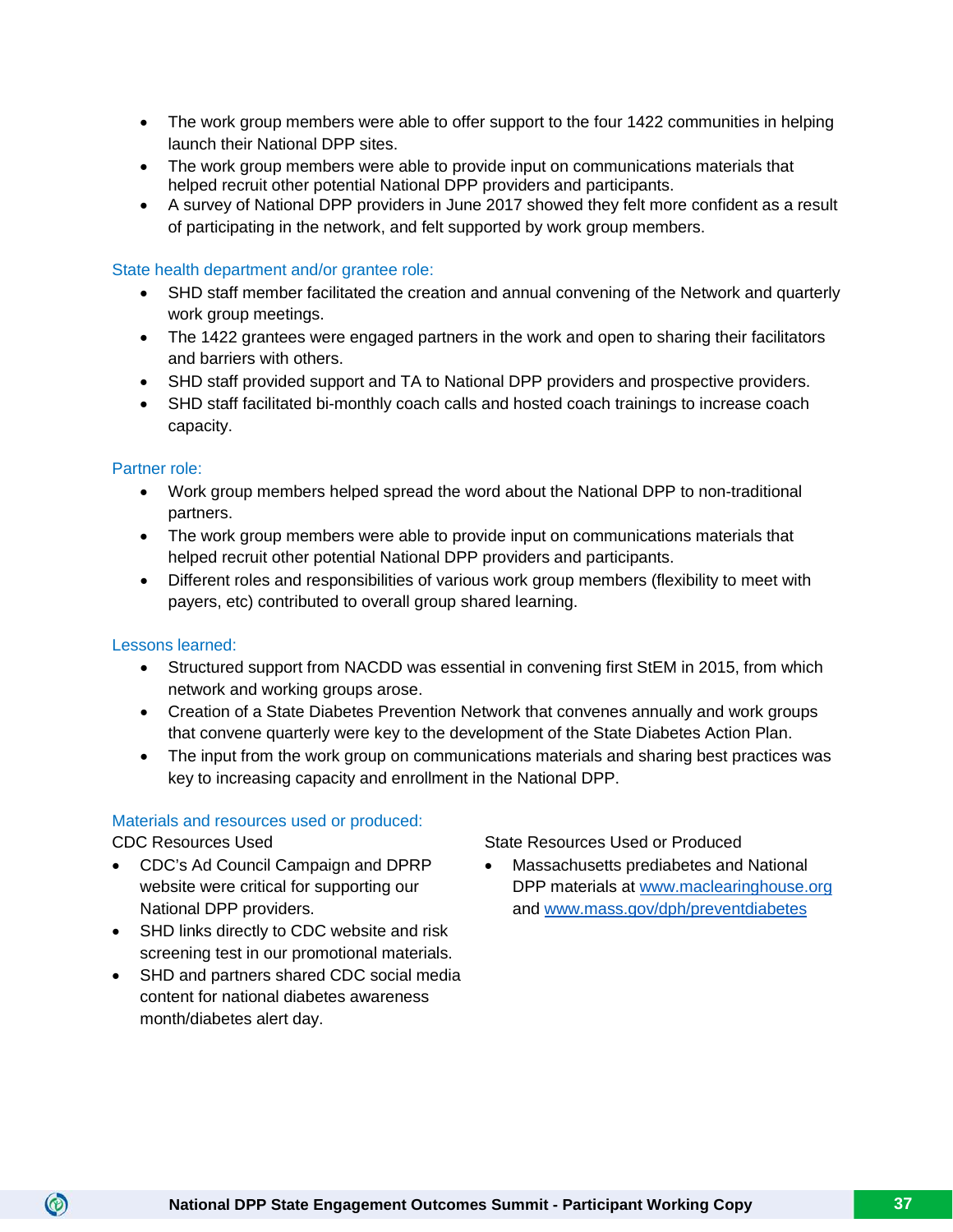**Centralizing National DPP Promotion to Increase Referrals in Michigan**

Submitted by: Tamah Gustafson | [gustafont2@michigan.gov](mailto:gustafont2@michigan.gov) | 517-335-6937

# Estimated number reached/impacted: 2.27 million (potential)

# Outcome:

 $\circledcirc$ 

Michigan Department of Health and Human Services Diabetes and Kidney Unit staff responded to partner feedback on the need to create a centralized hub to promote National DPP offerings across the state by utilizing an existing resource—the "MI Healthy Programs" website. With over 134 program offerings listed on the website since March 2017, continued growth in number of National DPP lifestyle change class search page views, and continued positive feedback from referring partners, this solution proves to be a step in the right direction.

Note: In November 2017, there was a 126% increase in National DPP class search page views compared to April 2017.

How the Michigan state engagement meeting and action plan contributed to the outcome:

- Through the Prevent Diabetes STAT: Michigan Stakeholder Engagement Meeting, the need was identified to increase awareness of National Diabetes Prevention Program offerings among the public and healthcare providers
- In the Michigan Diabetes Prevention Action Plan, an activity was developed to explore opportunities for a comprehensive statewide diabetes prevention program database.
- Through action plan work group meetings, as well as internal meetings with MDHHS staff, a decision was made to utilize an existing resource for promotion of evidence-based programs, the "MI Healthy Programs" website.
- A small group of partners contributed to developing key data categories to include in the diabetes prevention program section where National DPP offerings would be submitted and then listed for the public.
- Michigan Diabetes Prevention Network members, action plan work group participants, 1422 partners, as well as health plans such as Priority Health, have been critical in promoting the website, as well as assisting with encouraging National DPP sites to submit National DPP lifestyle change class offerings to the MI Healthy Programs website.

# Additional factors contributing to the outcome:

• Priority Health, which is a health plan that covers the National DPP as a preventive benefit for commercial and Medicare members as of January 2016, had previously been promoting offerings through their own website. With the launch of the National DPP on [www.mihealthyprograms.org,](http://www.mihealthyprograms.org/) Priority Health required that their National DPP contracted providers submit all class offerings on the website, as this is where they would be directing members.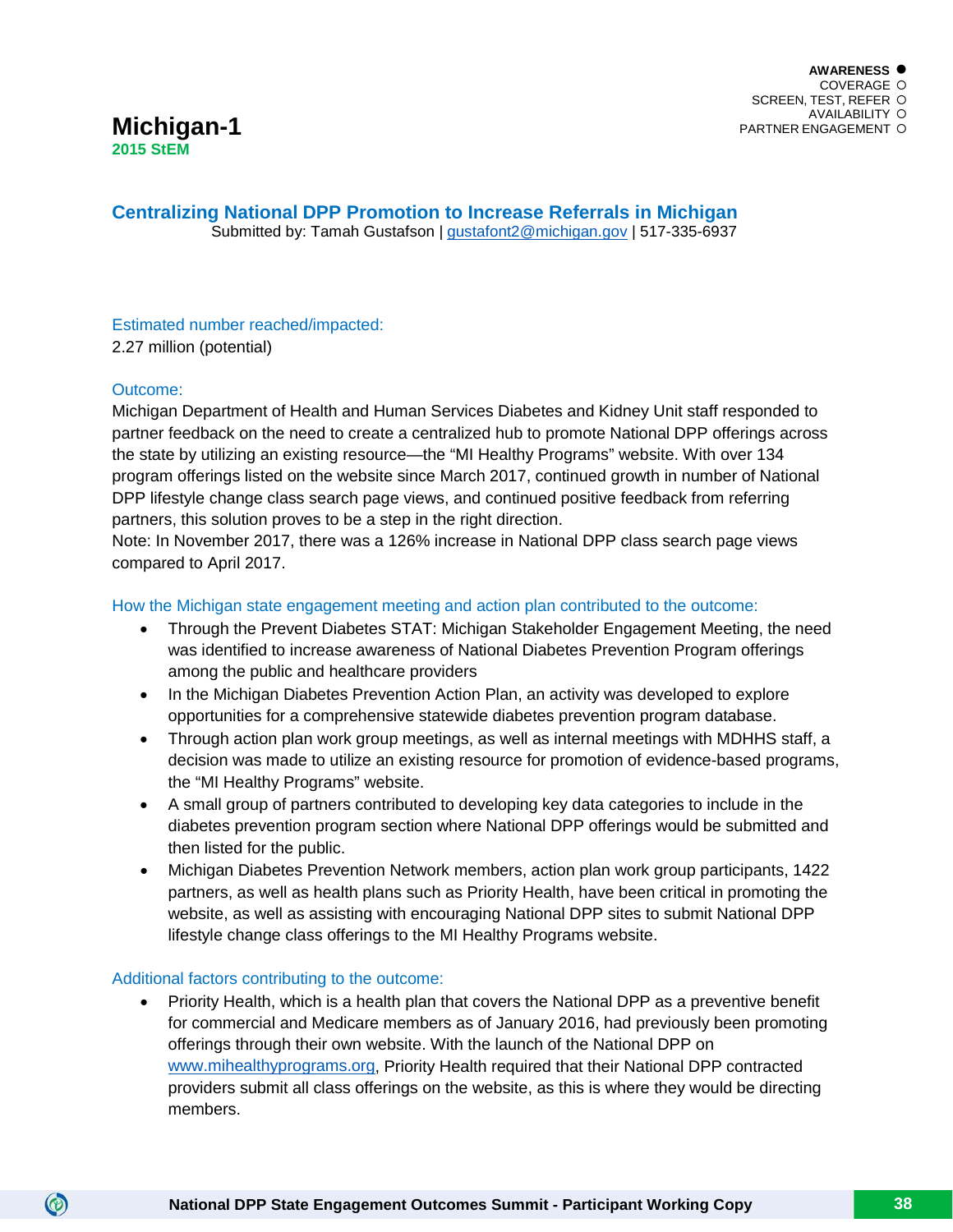• The MDHHS Arthritis Program originally developed the MI Healthy Programs website, which promoted Personal Action Toward Health and EnhanceFitness offerings and was established prior to the Stakeholder Engagement Meeting, which made the addition of National DPP offerings on the website easier than developing an entirely new website or database. This also contributed to a user-friendly experience as individuals can find the most appropriate evidence-based program to meet his/her needs—a "one-stop-shop."

#### Key strategies/action steps implemented:

- Identifying the need to develop a central hub to promote National DPP offerings across the state at the Stakeholder Engagement Meeting.
- Receiving feedback from action plan work group participants as well as the MDHHS Arthritis Program on utilizing an existing resource - the MI Healthy Programs website - to meet needs.
- Outreach to a small core group of National DPP providers in Michigan to receive feedback on development of the National DPP section of website, including developing data categories for National DPP lifestyle change class submissions.
- MDHHS staff planning meetings and development of database, website page, promotional materials, and information on how to submit class offerings, etc.
- Launch National DPP website page in March 2017
- Promotional e-mails and newsletters to National DPP providers to encourage submission of National DPP lifestyle change class offerings
- Partner promotion of website through e-mail, flyers, websites, etc.

#### State health department and/or grantee role:

- Strategizing on how to develop a comprehensive website to promote National DPP offerings statewide
- Provide staff support for website development, data entry, form development, etc.
- Provide staff support to lead and organize action plan work groups, which were primary venue for receiving partner feedback
- Support website costs
- Overall coordination of efforts to develop and maintain website
- Outreach to partner organizations and National DPP providers

#### Partner role:

- Strategize and provide feedback on key aspects of National DPP web page
- Promotion of [www.mihealthyprograms.org](http://www.mihealthyprograms.org/) to partners including referral organizations
- Regularly submit National DPP lifestyle change class offerings to MI Healthy Programs website

#### Lessons learned:

- Partner buy-in is essential to maximize utilization.
- Engagement of health plans which are covering the National DPP is essential—cut down on duplication of efforts and increase buy-in among National DPP providers to submit offerings.
- Regular promotion of the website and reminders to National DPP sites to post class offerings is critical.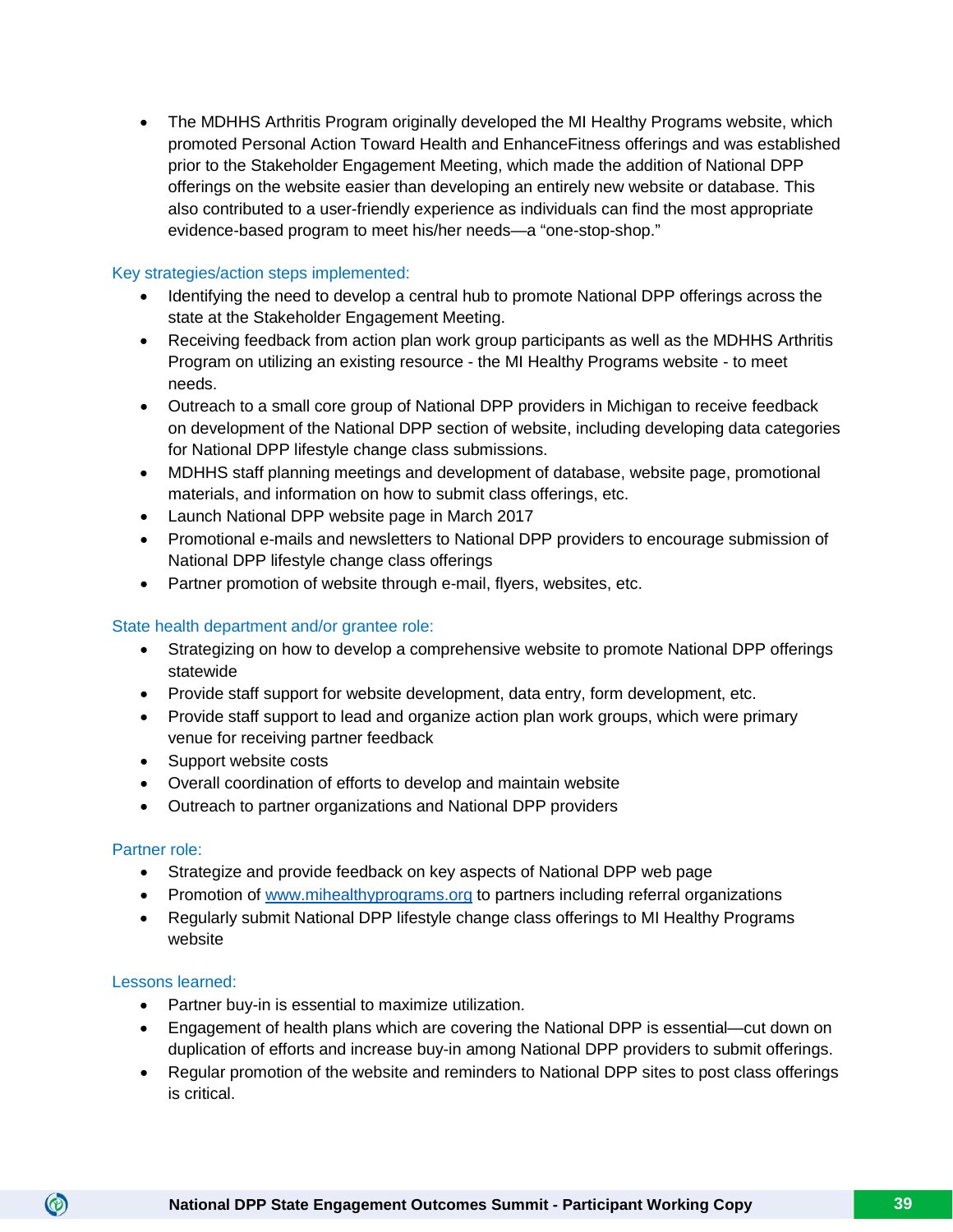• Larger efforts to streamline promotion of evidence-based programs (such as Personal Action Toward Health, EnhanceFitness, Diabetes Self- Management Education and the National Diabetes Prevention Program) through the MI Healthy Programs Coalition is essential for sustainability.

Materials and resources used or produced: State Resources Used or Produced

• DPP landing page on [www.mihealthyprograms.org](http://www.mihealthyprograms.org/) and related handouts such as FAQs document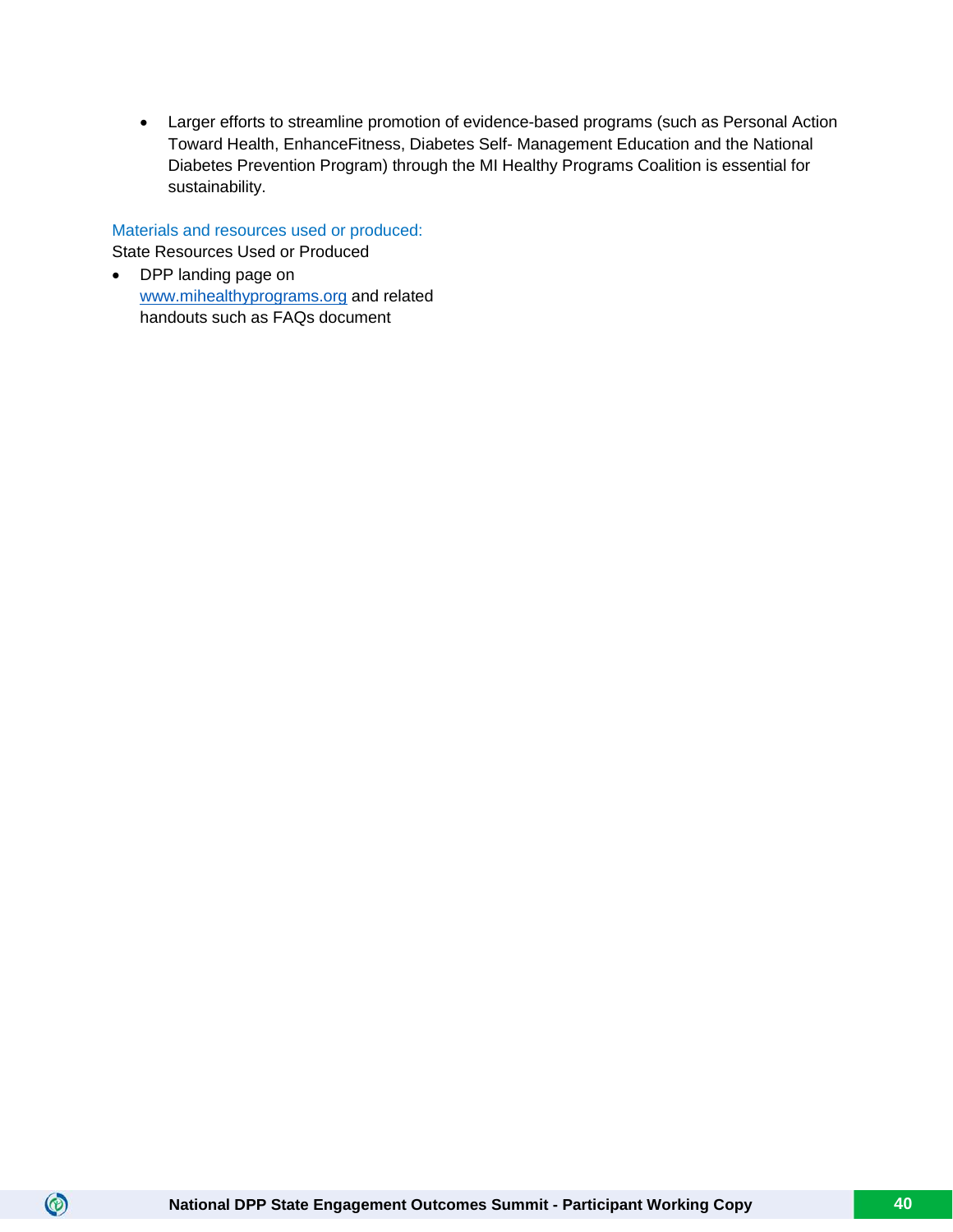#### **AWARENESS** COVERAGE O **SCREEN, TEST, REFER** AVAILABILITY PARTNER ENGAGEMENT

# **Michigan-2 2015 StEM**

# **Assessing Screening, Testing and Referral Practices within Health Care Settings across Michigan**

 Submitted by: Tamah Gustafson | [gustafont2@michigan.gov](mailto:gustafont2@michigan.gov) | 517-335-6937 Lauren Neely | [NeelyL1@michigan.gov](mailto:NeelyL1@michigan.gov) | 517-335-8378

Estimated number reached/impacted: 700 (potential)

#### Outcome:

 $\circledcirc$ 

MDHHS partnered with the Regional Extension Center for Health IT, MI Center for Effective IT Adoption (M-CEITA), Michigan's Quality Improvement Organization, Michigan Peer Review Organization (MPRO), and key work group member organizations to develop and disseminate a survey to assess screening, testing and referral (STR) practices among health care providers. The survey was finalized in September 2017, piloted with 1422 health care practices, and broadly disseminated to nearly 700 health care organizations in Michigan in February 2018.

How the Michigan state engagement meeting and action plan contributed to the outcome:

- Through the Prevent Diabetes STAT: Michigan Stakeholder Engagement Meeting, the need was identified to engage healthcare partners to develop systems to screen, test and refer patients with prediabetes to National Diabetes Prevention Programs.
- In the Michigan Diabetes Prevention Action Plan, an activity was developed to investigate the current use of prediabetes registries/queries within EHRs to systematically identify and refer individuals to the National DPP.
- Through action plan work group meetings and smaller "planning team" meetings, a survey was developed, and a dissemination list was compiled.
- Funding was provided to partners such as MI Center for Effective IT Adoption (M-CEITA) which is the Regional Extension Center for Health IT and Michigan's Quality Improvement Organization, Michigan Peer Review Organization (MPRO), to assist with finalizing and disseminating the survey and analyzing the results to provide key recommendations regarding how to increase STR practices in Michigan, with a specific focus on utilization of electronic health records and health information technology.
- Pilot surveys were disseminated in September 2017 to key 1422 healthcare partner contacts.
- MDHHS staff and partners reviewed results from the pilot survey in December 2017 to determine if changes were needed prior to broader dissemination.
- Utilizing key contacts from MPRO, MCEITA, and Michigan State Medical Society, the final survey was disseminated to nearly 700 health care organizations across Michigan in February 2018 and includes separate web links for health care entities such as physician organizations and local health departments.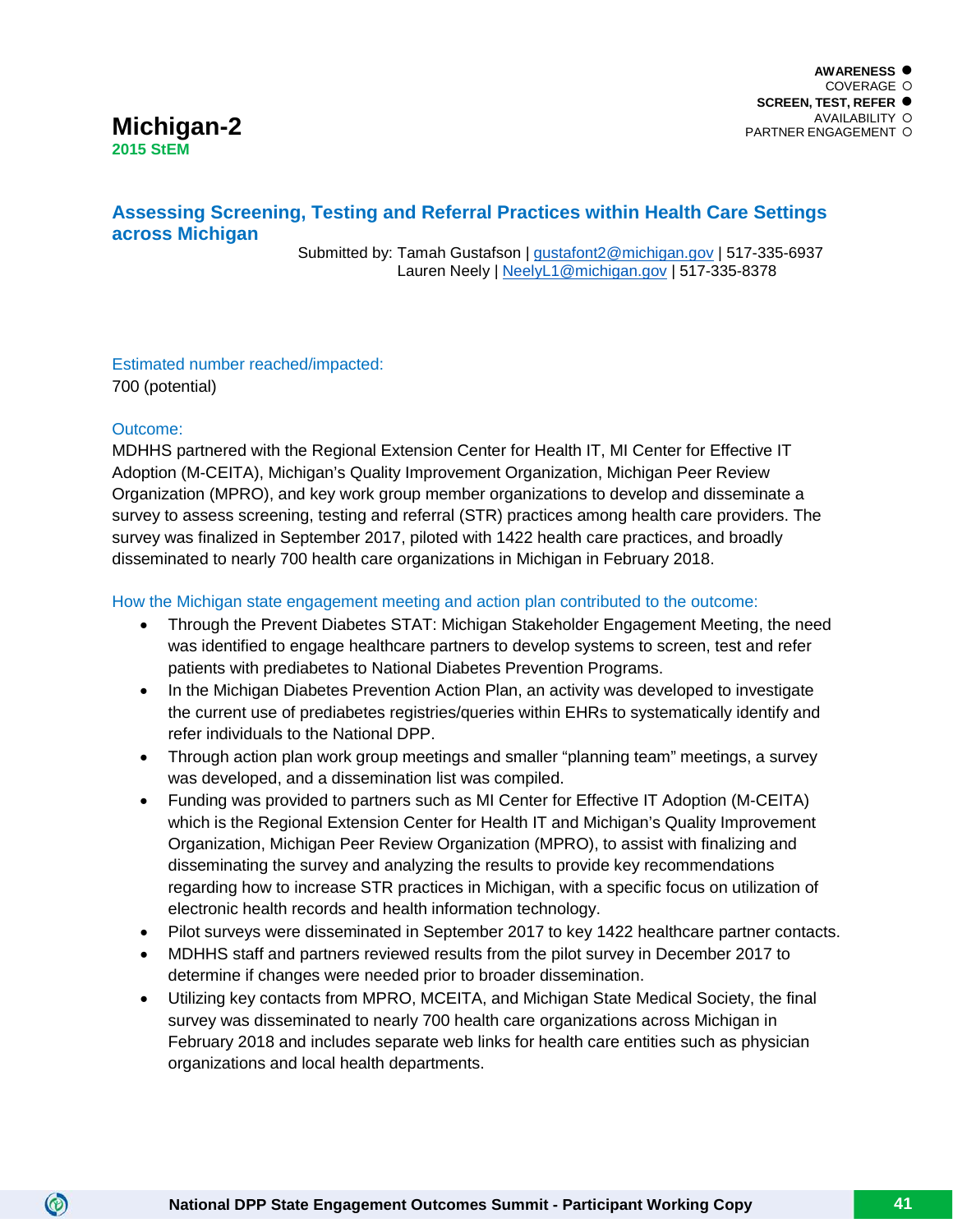#### Additional factors contributing to the outcome:

• MDHHS had an existing network of engaged partners who responded to the "call" - assistance on development and dissemination of the survey. Partners were prepped and ready for this work.

#### Key strategies/action steps implemented:

- Identifying the need to develop an assessment to investigate current practices around screen, test, and refer across Michigan
- Receiving feedback from action plan work group participants as well as contracted partners such as MPRO and MCEITA
- Funding from 1305 and 1422 funding was leveraged to engage MCEITA and MPRO to assist in survey development, dissemination, and analysis, as well as providing key recommendations to increase STR practices with a specific focus on utilization of electronic health records and health information technology.
- The survey was piloted with healthcare practices in 1422 communities.
- Review of survey results and adjustments made to survey questions prior to broader dissemination
- Survey was disseminated to nearly 700 healthcare practices across Michigan in February 2018.

#### State health department and/or grantee role:

- Provide staff support to lead and organize overall efforts, including evaluation staff for survey design
- Provide staff support to action plan work group, which served as primary venue for receive partner input and feedback
- Facilitate partner feedback at all meetings and ensure input from partners is captured and incorporated
- Establish contracts with partners such as MCEITA and MPRO, which included developing key activities and responsibilities related to survey development, dissemination and analyzation
- Share de-identified, aggregate data to partners assisting with dissemination

#### Partner role:

- Provide feedback on questions to include in survey, as well as overall survey design
- Provide health care contacts for dissemination of survey and send links as appropriate
- Analyze survey and provide recommendations around strategies to increase screening, testing, and referral practices within healthcare settings
- Provide technical expertise in survey language for healthcare

#### Lessons learned:

- Prioritize partner engagement over timelines; expand timeline as needed
- Present specific steps, action items, or questions at all meetings
- Incorporate partner feedback into work as often as possible, even if it requires some adjustment on the state health department's part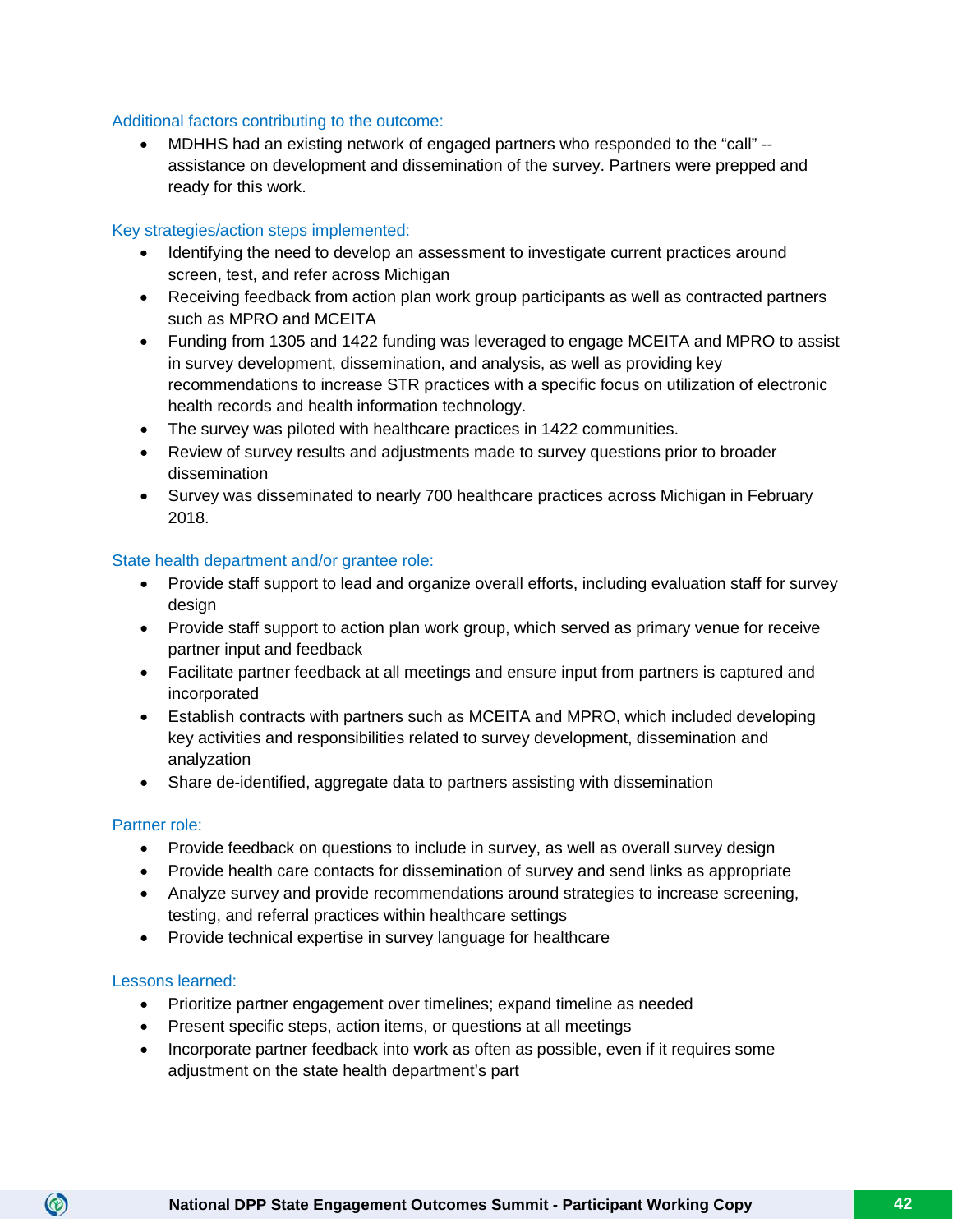# Materials and resources used or produced:

State Resources Used or Produced

 $\circledcirc$ 

• Screen, Test, Refer Survey—developed in Survey Monkey. Survey links are developed based on organization dissemination list. This assists in analysis and allows MDHHS to share specific aggregate data with partners.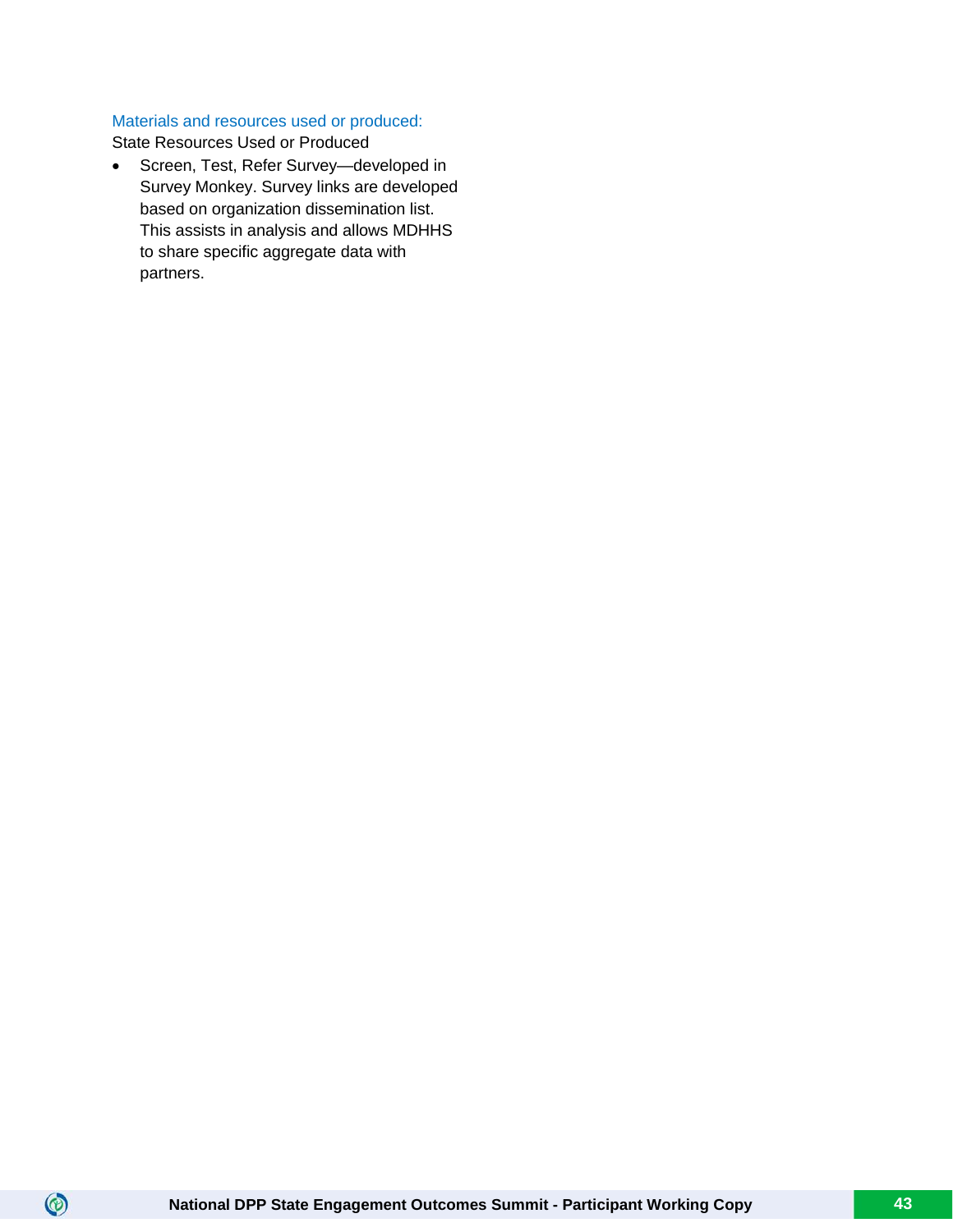**Minnesota Diabetes Prevention Network Engagement and Action Planning** Submitted by: Houa Vue-Her | [houa.vue-her@state.mn.us](mailto:houa.vue-her@state.mn.us) | 651-201-5433

Estimated number reached/impacted: 247 (actual)

#### Outcome:

 $\circledcirc$ 

The September 2016 StEM meeting served as a catalyst for re-engaging old Diabetes-unit partners and engaging new partners in diabetes prevention work. These 247 partners form the new Minnesota Diabetes Prevention Network (MN-DPN). Based on planning meeting results, broad MN-DPN input, and refinement by the MN-DPN Advisory Committee, workgroups tackling challenging issues related to payment and delivery infrastructure began in November 2017. Engagement is strong. The MN-DPN Advisory Committee met three times in the last year, both workgroups have met at least twice and both count more than 50 members, and MN-DPN members receive regular updates about DPP-related developments.

#### How the Minnesota state engagement meeting and action plan contributed to the outcome:

The StEM meeting helped reboot efforts to engage partners statewide to expand the National DPP. Our previous coalition had not met in three years, due to differing opinions about next steps for work among the 3-4-member leadership group. This created challenges in implementing 1305 and 1422. StEM meeting presentations shared stories and demonstrated how partners' work has advanced access to the National DPP statewide. Strategic planning helped attendees identify gaps and challenges ahead, with a fresh perspective for how to move forward. The meeting built momentum and attracted new partners which helped form our new statewide partnership.

The StEM also helped diversify our partners. The inclusion of speakers from CDC, Leavitt Partners and national organizations gave the StEM high profile, drawing in new and old partners. Work with Leavitt to interview insurers post-meeting helped build connections and got insurers to participate in workgroups. Other workgroup members include health systems, National DPP providers, community organizations, State Medicaid, local public health, and other organizations. Workgroup planning and refinement of priorities took advantage of the broad representation to develop strategies that have high-levels of support and sustain engagement. Priorities were meaningful and relevant enough that 67 and 53 members joined delivery and payment workgroups, respectively.

#### Outcomes related to Leavitt Partners interviews:

In May-June, 2017, MDH and Leavitt Partners conducted five interviews with three health plan insurers and two clinical delivery systems serving Medicaid populations, to learn about current National DPP coverage, delivery, and challenges and opportunities to increase access to the National DPP. Outcomes included: New relationships with health plan and clinical staff, successful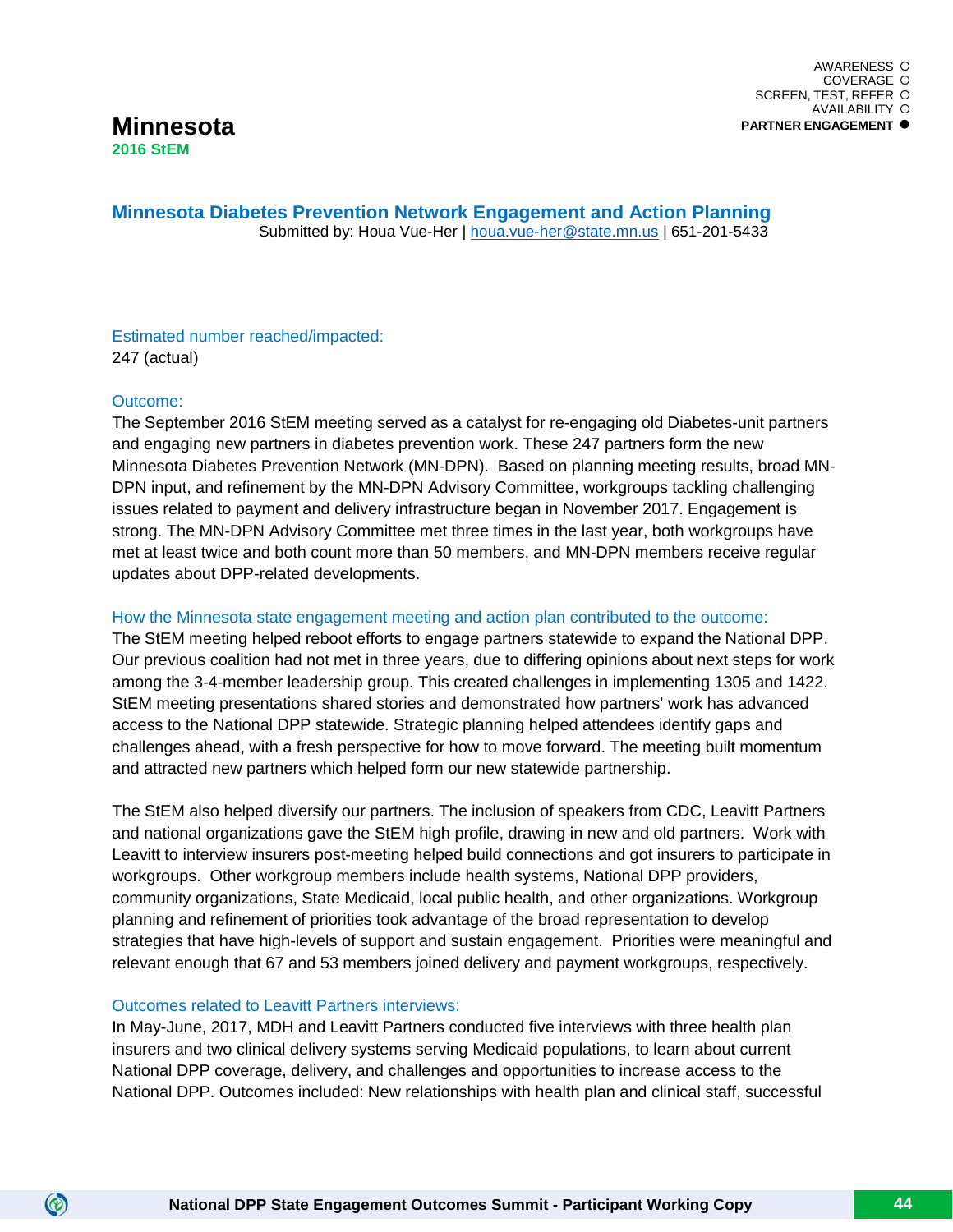member and chairperson recruitment for the DPN Advisory Committee and workgroups, and key learnings that helped better frame Action Plan goals. For example, we learned that insurers contracting with the State Employee Group Insurance Program, which covers the National DPP, have more capacity and built off their infrastructure to develop additional National DPP commercial products. Most provide the National DPP lifestyle change classes virtually. They set up National DPP Medicaid payment systems, but have paid few claims. Insurers are seeking efficient contracting strategies, like third party vendors that integrate National DPP provider networks and manage delivery and payment. Plans are preparing for Medicare DPP coverage. Interviewed clinical delivery systems use community health worker coaches to provide the National DPP to Medicaid beneficiaries, however, navigating Medicaid billing systems and getting paid is a challenge. Minnesota National DPP partners want more clarity about Medicaid payment processes and technical support to guide National DPP Medicaid payment steps and to build National DPP provider networks.

#### Additional factors contributing to the outcome:

Many developments contributed to a sense of urgency and importance for the MN-DPN work. Prior to the StEM convening, Medicaid included the National DPP as a covered benefit in Minnesota, but implementation of the benefit lags. Medicare also will now cover the National DPP in 2018, underscoring the need for efficient lifestyle change class promotion to a growing number of people who have the National DPP as a covered benefit. Several homegrown class management systems have been developed in Minnesota due to the increasing need to simplify how people find National DPP lifestyle change classes (and other evidence-based programs) in Minnesota; we still lack a single one-stop shop for finding programs across the state.

In addition, slow and steady partnership building also yielded fruit with respect to MN-DPN work. Engagement of health plan insurers in the payment workgroup not only reflects the interviews conducted with insurers, but it also is the result of more than a year and a half of building relationship and trust with the Minnesota Council of Health Plans by Diabetes Unit Staff. Similarly, engagement of organizations who have their own class management systems in the delivery system workgroup is the result of a couple of years of building trust with the Diabetes Unit.

#### Key strategies/action steps implemented:

- Diabetes team personally recruited DPN Advisory Committee members
- Advisory Committee meetings took place to help select workgroup charges
- Workgroup charges developed were clear, time-delimited, and focused
- Diabetes team and Advisory Committee members used two strategies to recruit workgroup members: personal invitations and mass invitations to people expressing interest in issues related to workgroup charges personally, and a general open invitation to all MN-DPN members

#### State health department and/or grantee role:

State health department role-

- Developed structure, goals, expectations for DPN and workgroups
- Engaged and recruited Advisory Committee members and workgroup members
- Planned and facilitated meetings with co-chairs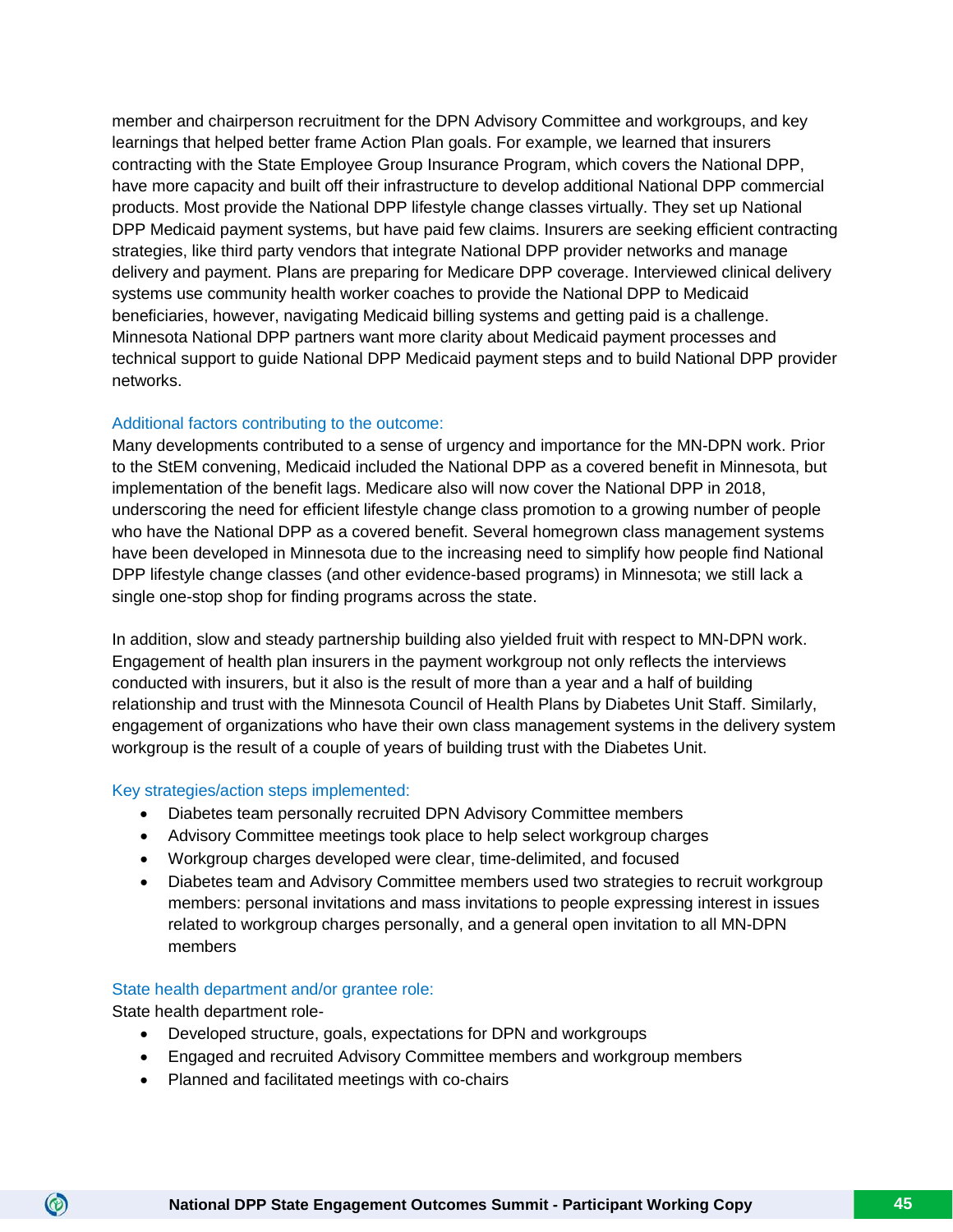1422 grantee role-

- Recruited membership for DPN and workgroups
- Participate in Advisory Committee and workgroups
- Update local DPN on MN DPN efforts
- Champion MN DPN efforts locally
- Provide local expertise and experience

#### Partner role:

- Attend meetings to set and implement work plans
- Engage in brainstorming, discussion and planning
- Recruit other members
- Review materials
- Co-lead Advisory Committee and workgroups
- Advocate for and advance MN DPN Action Plan goals within their sphere of influence

#### Lessons learned:

- Being transparent and honest is key.
- Listening to understand other perspectives and experiences across the state builds trust and better outcomes.
- Involving a variety of sectors at the table enhances the work.
- Engaging people from underserved populations continues to be a challenge. When we can't engage a person with that particular background, we have proxies within organizations that work with and are embedded in that community.
- Being clear with expectations and project scope is important.
- Having a common goal is a key facilitator.
- Having neutral, well-respected co-leads is important

#### Materials and resources used or produced:

 $\circledcirc$ 

- NACDD technical assistance with planning the StEM meeting and working with NACDD and Leavitt Partners to conduct interviews
- Participation in NACDD-led Virtual Learning Collaboratives for Medicaid Payment

CDC Resources Used State Resources Used or Produced

- Diabetes Prevention Action Plan
- MN DPN Advisory Committee and Workgroup governance documents, including mission and scope of work
- Payment Workgroup work plan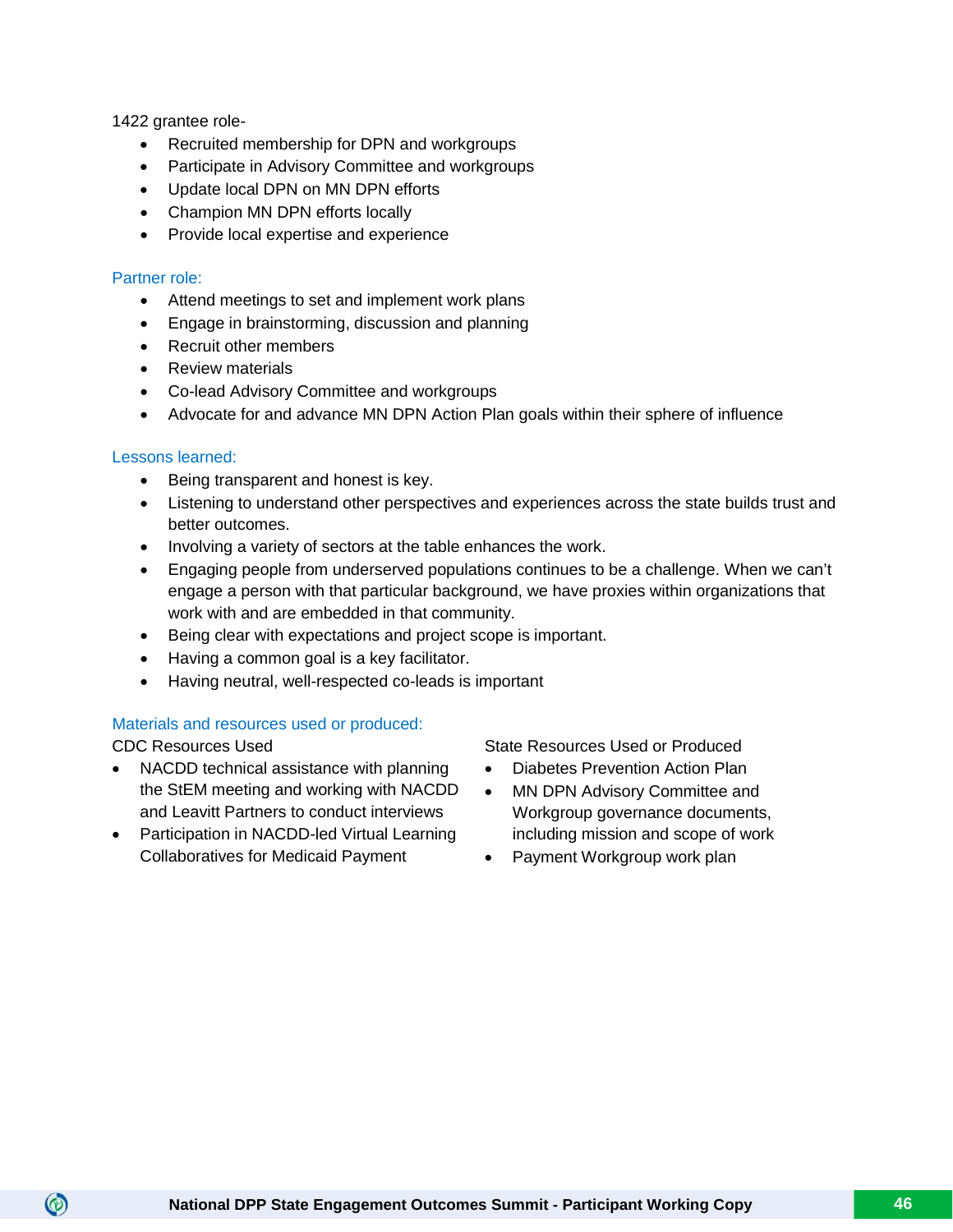# **Mississippi 2014 Stem**

#### **Implementing the National DPP Lifestyle Change Program in the Mississippi Delta Region, a High Burden, Underserved, and Rural Area** Submitted by: Tameka Ivory Walls [|Tameka.walls@msdh.ms.gov](mailto:%7CTameka.walls@msdh.ms.gov) | 662-455-1344

Estimated number reached/impacted: 10 (actual)

#### Outcome:

 $\circledcirc$ 

A new National DPP lifestyle change program was created to serve an area in the MS Delta Region. Approximately 50 individuals attended the Durant-Glover National DPP recruitment and engagement meeting. The Mississippi State Department of Health (MSDH) Lifestyle Coach presented program information, an overview of diabetes and its complications, and received feedback from potential partners in the area. Potential participants were made aware of the National Diabetes Prevention Program, supplied with flyers and asked to spread the word. Some of the local churches called to inquire about the program, seeking community resources for their congregants diagnosed with diabetes, but no referrals for the National DPP were received from any of the churches. Of those in attendance, 20 signed up to participate in the National DPP lifestyle change classes. Five of the 20 were ineligible to participate due to a diagnosis of diabetes. Those five were referred to a local Chronic Disease Self-Management Program. Of the 15 remaining participants from Glover Primary Clinic, 12 enrolled. Ten class participants completed the first six months; one had a significant weight loss of 19 pounds.

#### How the Mississippi state engagement meeting and action plan contributed to the outcome:

The MSDH Office of Preventive Health partnered with Magnolia Medical Foundation to develop a National DPP Scalability Plan for Mississippi. Dr. Erica Thompson, of Magnolia Medical Foundation, facilitated stakeholder meetings that included community-based organizations, colleges and universities, healthcare facilities, faith-based organizations, local governments, and state agencies. These meetings addressed key elements for optimal scalability for the National DPP across the state. A final meeting was held by Magnolia Medical Foundation as part of a pre-Health Summit Workshop. The meeting was developed as a result of the information gathered during the stakeholder meetings to gain more information from the field/community to better develop a plan for scalability in Mississippi. Magnolia Medical Foundation made recommendations that will be pertinent to scaling the National DPP in Mississippi and compiled those in a report submitted to the MSDH. As a result of these meetings, Magnolia Medical Foundation partnered with the Delta Health Collaborative (DHC) which was established by the MSDH Office of Preventive Health to eliminate health disparities and create healthy and safe community environments within the Mississippi Delta Region. The DHC was already working with the Glover Primary Clinic in Durant, MS through the Community Health Workers Program which helped them identify people in the community with prediabetes who might be eligible for the National DPP (those who had been seen by the Community Health Workers). Dr. Thompson provided technical assistance to the DHC in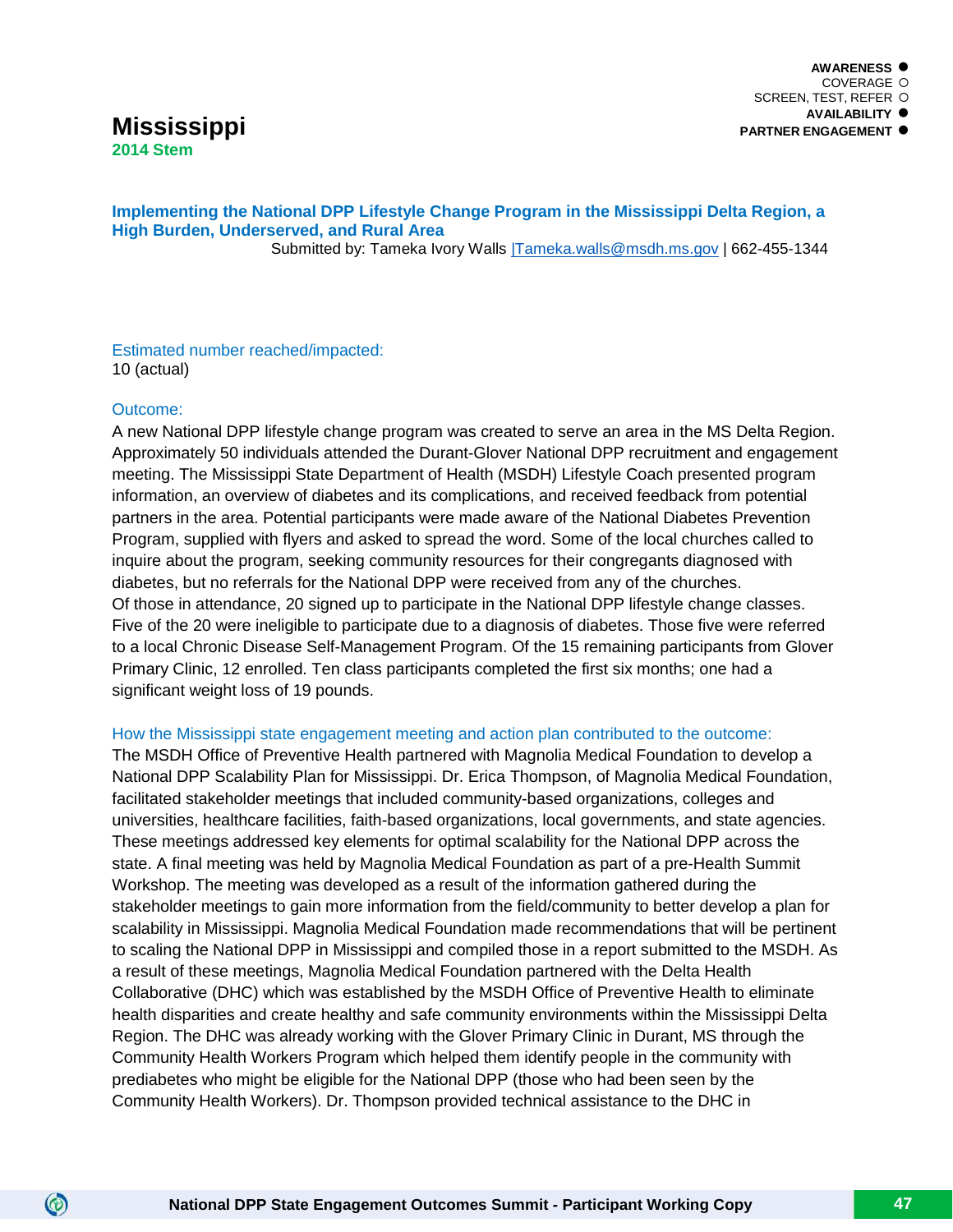implementing the National DPP. Magnolia Medical's site is currently pending recognition; Dr. Thompson is a lifestyle coach/trainer. The MSDH also partnered with the Diabetes Coalition of Mississippi (DCM) whose mission is to serve as a unified voice to reduce the impact of diabetes through improved policy, prevention, and management of diabetes and its complications for all Mississippians. The DCM assisted in identifying areas of the state where the National DPP had not been implemented.

#### Outcomes related to Leavitt Partners interviews:

One of the Leavitt Partners/MSDH phone interviews was conducted with the Mississippi Department of Finance and Administration (DFA) to discuss possible coverage of the National DPP lifestyle change program for state employees. The DFA was enthusiastic about the benefits but stated that they would have to present the concept to their board members. The MSDH and DFA will meet in February 2018 to discuss the possibility of coverage for the National DPP lifestyle change program.

#### Key strategies/action steps implemented:

- DHC partnered with Glover Primary Care Clinic in Durant, Mississippi.
- MSDH coordinated a recruitment night event held with community residents.
- 12 participants enrolled in the National DPP lifestyle change program class.

#### State health department and/or grantee role:

• The MSDH identified staff at DHC to serve as primary contact for implementing the MSDH Diabetes Prevention Program. MSDH staff, trained as a Lifestyle Coach, was selected to implement the program in Durant, Mississippi.

#### Partner role:

- The Glover Primary Care Clinic referred patients to the program, designated space for meetings, hosted the scheduled meetings and provided healthy snacks and water.
- The town of Durant Mayoral Health Council hosted a recruitment night authorized by the Mayor of Durant at the town hall building where the Lifestyle Coach made a presentation.
- The Delta Alliance for Congregation Health Initiative and the MSDH Office of Tobacco donated recruitment items.

#### Lessons learned:

- The nurse practitioner/owner of Glover Primary Clinic supported and attended many of the weekly sessions which helped with retention.
- Utilizing at least 2 lifestyle coaches so that one could substitute for the other helped to keep the participants engaged.
- The community and leadership support increased buy-in from the residents and was instrumental in increasing access to potential referrals and strengthening participant commitment.
- It was helpful to begin the monthly sessions within two weeks of ending the weekly sessions to maintain participant engagement.
- To increase retention it is important to communicate early about the expectations in monthly sessions.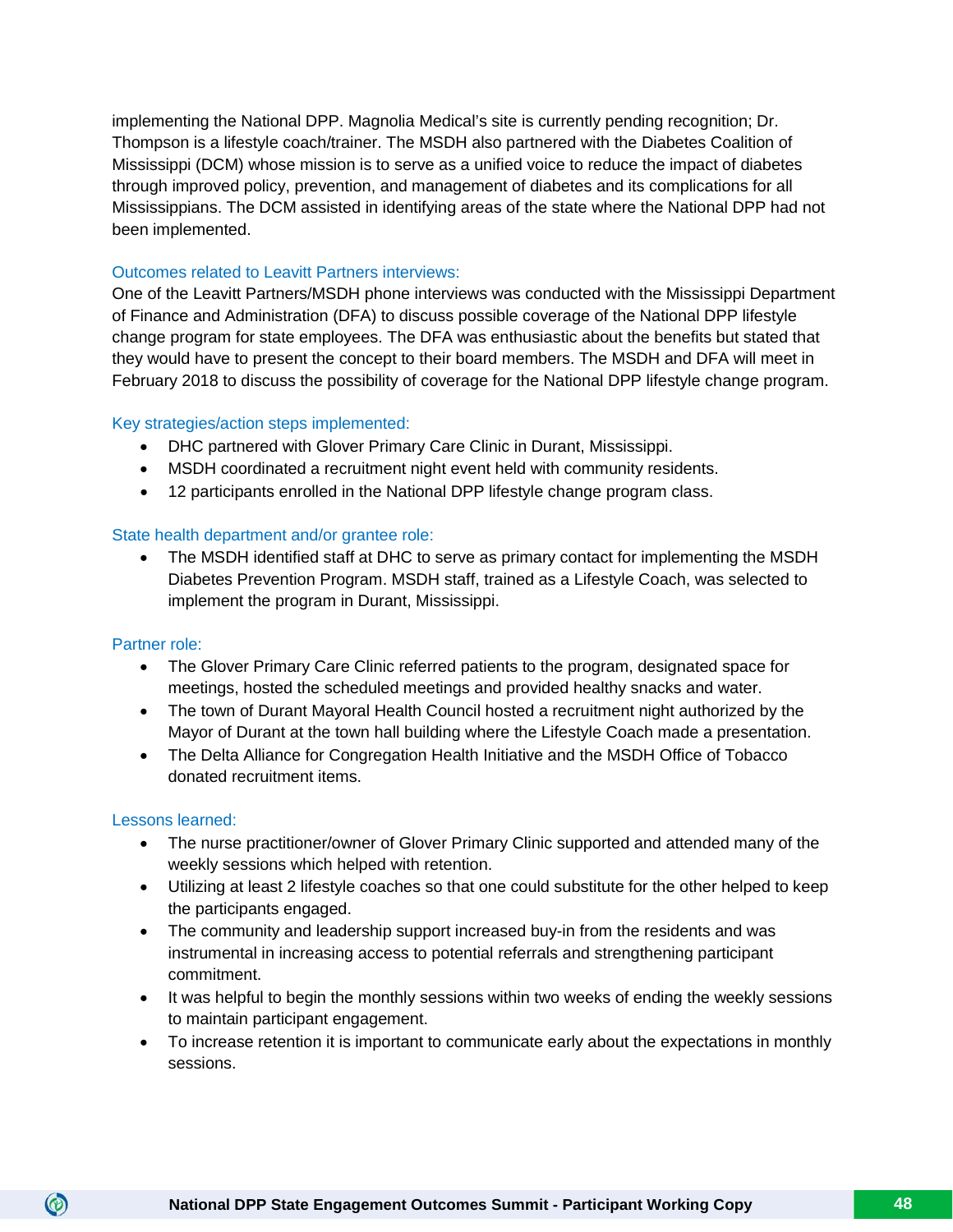# Materials and resources used or produced:

 $\circledcirc$ 

• National DPP materials, such as: NDPRP flyer, Prevent T2 food logs, exercise logs, weekly weight logs, Prevent T2 Fat and Calorie Counter, National DPP Prescreening tools, Eat Well to Prevent T2.

CDC Resources Used State Resources Used State Resources Used or Produced

- Smart Snacks, 50 Fun Ways to Family Fitness, and 15 Easy Ways to Cut Back on Sugar.
- The Lifestyle Coach created sign in sheets.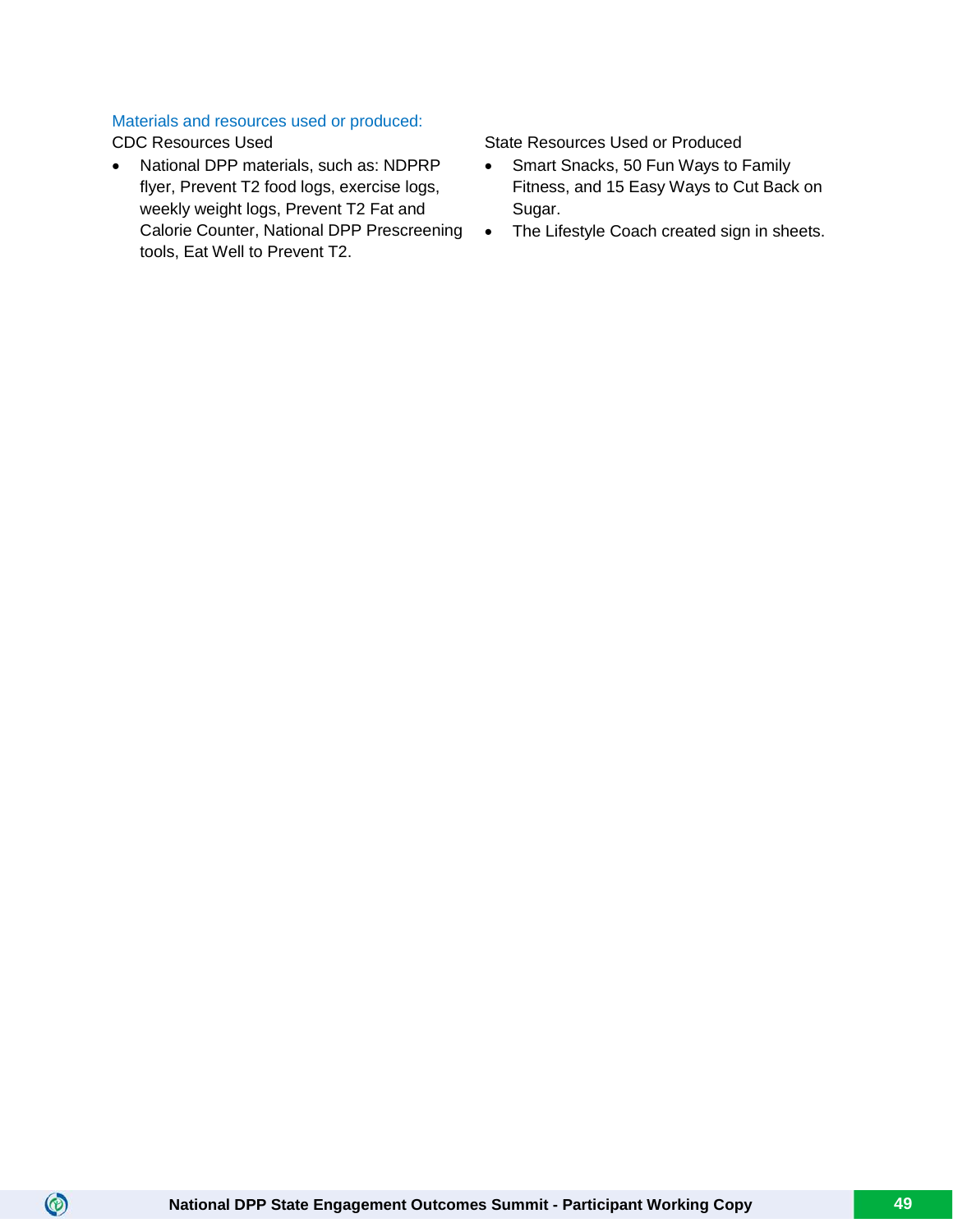# **Missouri-1 2017 StEM**

# **Missouri Awareness Campaign Reaches 54 Million Impressions** | **Number of National DPP Participants Increases over 2300%**

Submitted by: Glenn Studebaker | [Glenn.Studebaker@health.mo.gov](mailto:Glenn.Studebaker@health.mo.gov) | 573-522-2875

Estimated number reached/impacted: 54 million (potential)

#### Outcome:

 $\circledcirc$ 

Missouri developed and implemented the Take It Back media campaign which was completed at the end of 2017. Based on the data through June 2017, the campaign generated 54 million impressions so far. The population of Missouri is 6 million, meaning everyone in the state could have seen the campaign 9 times. And participation in Missouri's National DPP lifestyle change programs increased from 159 in January 2015, to 3,671 in October 2017, a growth of 2,309%. In January 2015 Missouri was ranked 25<sup>th</sup> in participation, in October 2017 Missouri was 12<sup>th</sup> overall. Missouri is ranked 5<sup>th</sup> among states with 1305-only funding.

#### How the Missouri state engagement meeting and action plan contributed to the outcome:

Begun in March 2015, Missouri's Take It Back campaign predated the 2017 StEM Action Plan, so the StEM had minimal impact. The Awareness plan in the StEM action plan, however, focuses on organizational awareness. This work is just starting and will build on the progress made by the Take It Back campaign.

#### Additional factors contributing to the outcome:

Discussion because of Medicare coverage of the National DPP has led to more providers and more coverage which have also helped increase utilization.

#### Key strategies/action steps implemented:

• Utilized the contract with the Health Communications Research Center (HCRC) to conduct background literature review and message research to create a Strategic Communications Plan. The Plan was designed to promote the National Diabetes Prevention Program to at risk populations and health care professionals.

#### State health department and/or grantee role:

• Missouri Actions to Prevent Chronic Disease and Control Risk Factors (MAP) staff coordinated with HCRC, Elasticity and True Media. MAP staff ensured partner meetings were planned and the state was present whenever possible to oversee the work.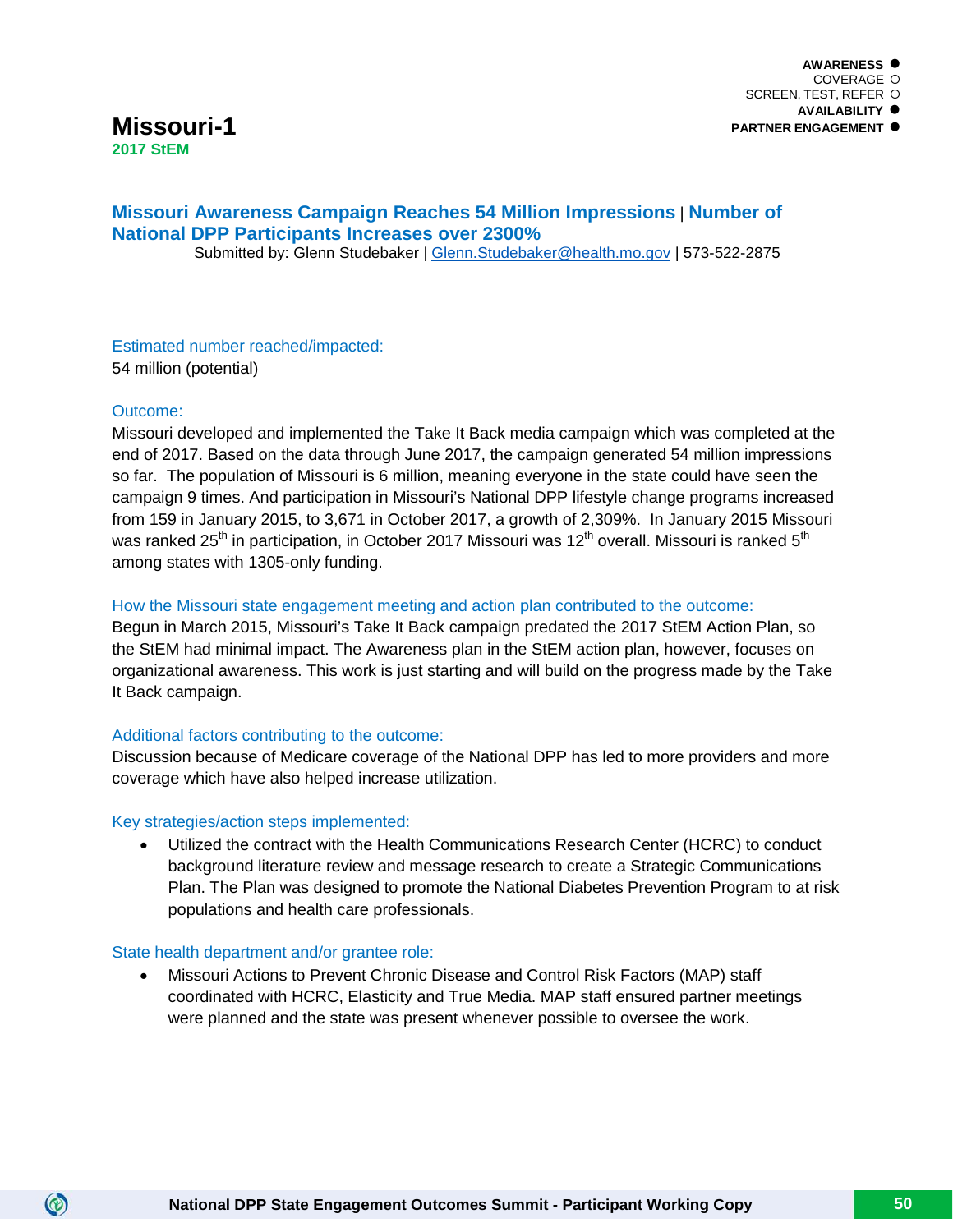#### Partner role:

This project was implemented with three major partners:

- HCRC wrote the Strategic Communications Plan, conducted pre and post surveys and will provide analysis of the entire campaign and coordination.
- Elasticity created and updated the creative as needed.
- True Media bought the different types of media including Digital, Social Media, YouTube, Pandora, Radio, Newspaper, Transit and doctors office waiting room video.

#### Lessons learned:

 $\circledcirc$ 

- Be ready to change and adapt plans due to changes in vendors and staffing at partners and other factors.
- Though digital campaigns are cost-effective and provide actionable data, mass media channels including newspaper and radio are still important for reaching higher-risk populations.

#### Materials and resources used or produced:

State Resources Used or Produced

• Digital Display and video, social media, YouTube, Pandora, radio, newspaper, transit, & doctor's office waiting room video ads and [www.reverseyourrisk.com](http://www.reverseyourrisk.com/)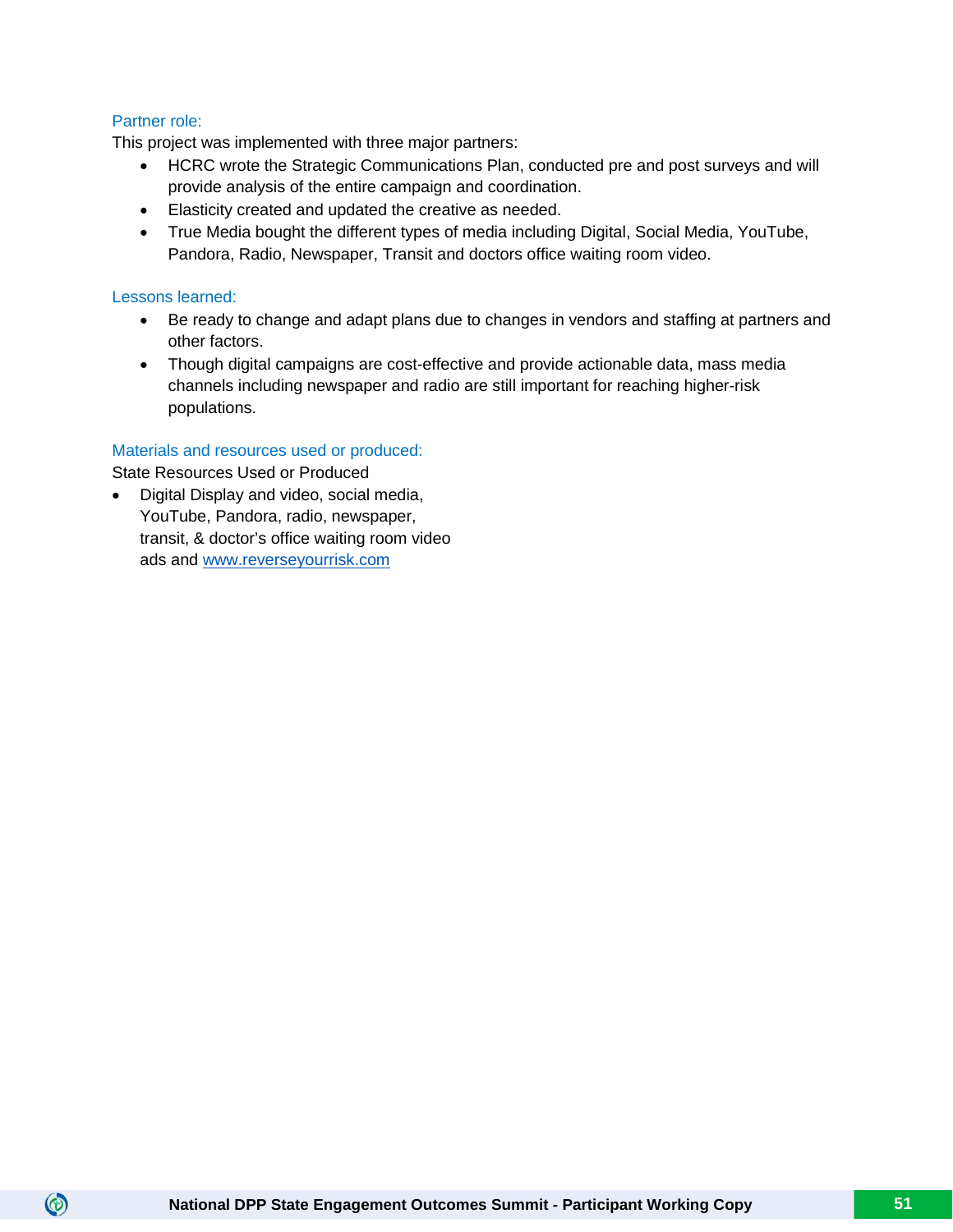# **Missouri-2 2017 StEM**

# **Coverage for the National Diabetes Prevention Program Lifestyle Change Program Will Soon Top 50% of Missouri Lives**

Submitted by: Glenn Studebaker | [Glenn.Studebaker@health.mo.gov](mailto:Glenn.Studebaker@health.mo.gov) | 573-522-2875

#### Estimated number reached/impacted: 3.4 million (potential)

#### Outcome:

 $\circledcirc$ 

Following Missouri's State Engagement Meeting (StEM) in May 2017, three insurance carriers both private and public—have begun covering, or plan to cover, the National DPP lifestyle change program. Anthem (816,720 covered lives) began covering the program on October 1, 2017. Missouri's Medicaid Program, MO HealthNet, (484,900 covered lives), and Blue Cross/Blue Shield of Kansas City (408,360 covered lives) have announced they will begin coverage. The official start dates have yet to be set. MO HealthNet plans to cover programs through Medicaid using a State Plan Amendment. United Healthcare Group (578,510 lives) has covered the National DPP lifestyle change program since it was first offered in Missouri. With the addition of Medicare coverage (1,136,382 lives), Missouri coverage will be 56% of the population (3,424,832/6,093,000).

#### How the Missouri state engagement meeting and action plan contributed to the outcome:

Staff from MO HealthNet and Blue Cross and Blue Shield of Kansas City attended the StEM and was involved in the Action Planning for coverage. MO HealthNet was positively influenced by the data and evidence behind the National DPP that was presented during the meeting.

#### Additional factors contributing to the outcome:

The announcement that Medicare was to begin coverage of the National DPP made other organizations providing coverage reconsidered their position.

#### Key strategies/action steps implemented:

- Together MAP and Mo HealthNet have been writing a state Diabetes Action Plan every other year since 2015 that has built a spirit of cooperation.
- The Missouri Actions to Prevent Chronic Disease and Control Risk Factors (MAP) and MO HealthNet participated in a CMS Affinity workgroup with the goal of starting Medicaid coverage for the National DPP.
- MAP has been working with Solera for over a year to bring Anthem coverage to Missouri. This has been difficult without National DPP providers who could develop working agreements to provide the service.
- Blue Cross, Blue Shield of Kansas City attended the 2017 Kansas City Regional and Missouri State Diabetes Summits held in Kansas City and Columbia where National DPP was discussed and promoted. After the StEM in May 2017 they started internal discussions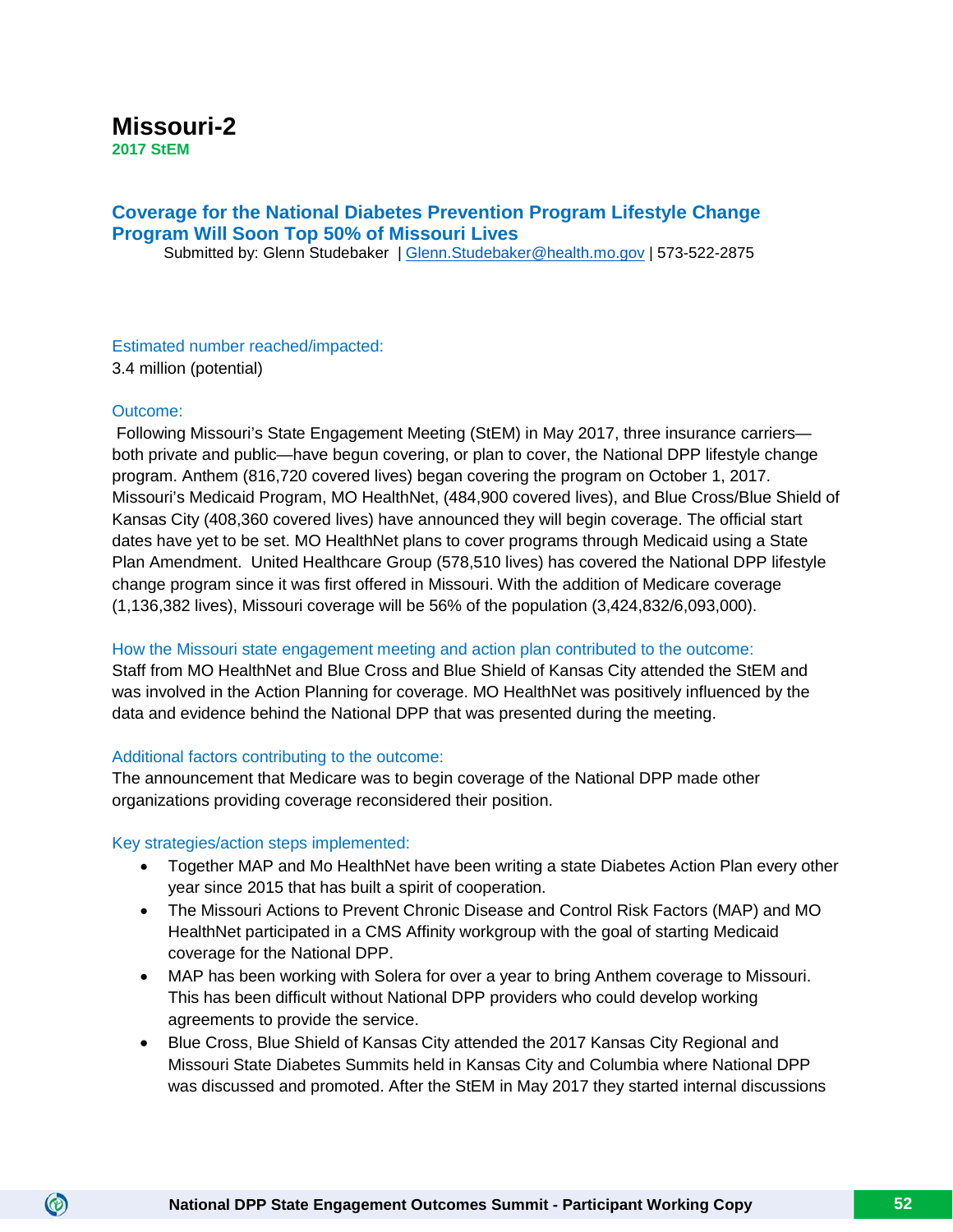and announced they intend to begin coverage for the National DPP at the Kansas City Regional Diabetes Summit in November 2018.

#### State health department and/or grantee role:

• Missouri Actions to Prevent Chronic Disease and Control Risk Factors (MAP) staff were an integral part of action planning and were consulted and provided technical assistance all along the way for the State Plan Amendment for MO HealthNet.

#### Partner role:

MO HealthNet is a major leader and partner for the coverage area of the Action Plan. They volunteered to be a lead on the following actions:

- Evaluate data (i.e. diabetes prevalence and cost) at the state level and at the employer level
	- o Identify other resources in the environment to support participants in the program (i.e. foodbanks or physical activity support)
- Work with Missouri Dept. of Health and Senior Services for resources (i.e. funding resources for training lifestyle coaches, and potential funding for a pilot program with an employer).
	- o Identify funding for a National DPP pilot (i.e., with an employer).

#### Lessons learned:

• The state engagement meeting was pivotal in bringing Anthem on board. When insurers understand the National DPP, they seriously consider becoming a payer. But many do not understand the program or are un- or under-informed.

#### Materials and resources used or produced:

CDC Resources Used

 $\circledcirc$ 

• National DPP Coverage Toolkit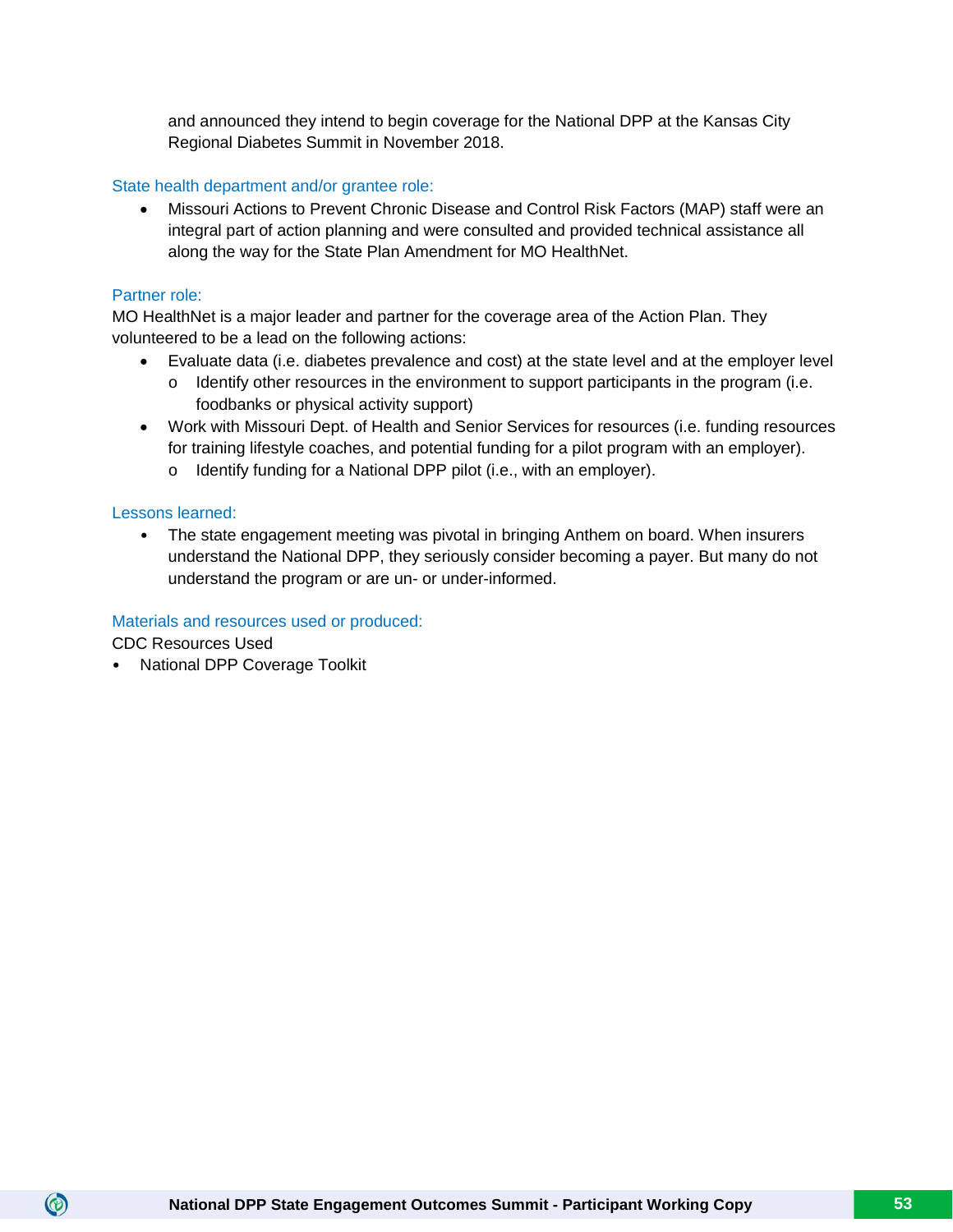# **Missouri-3 2017 StEM**

# **New Missouri Organizations Recognized by the Diabetes Prevention Recognition Program**

Submitted by: Glenn Studebaker | [Glenn.Studebaker@health.mo.gov](mailto:Glenn.Studebaker@health.mo.gov) | 573-522-2875

# Estimated number reached/impacted:

88,963 (potential)

#### Outcome:

 $\circledcirc$ 

Since Missouri's State Engagement Meeting (StEM) in May 2017, the following seven new organizations began providing the National DPP to all eligible participants (except as noted):

- Douglas County Health Department in Ava (county population 13,358)
- St. Luke's Hospital in Chesterfield (patient population of 17,808)
- Hannibal Regional Hospital (patient population of 3,957)
- The Healthiest You in Kansas City
- Northeast Missouri Health Council, a Federally Qualified Health Center in Kirksville (patient population of 19,499)
- Missouri State University in Springfield (4,000 faculty and staff), available to employees and their families only
- Missouri Baptist Medical Center in St. Louis (patient population of 30,341)

Because of the StEM many other organizations are exploring providing the program as well.

How the Missouri state engagement meeting and action plan contributed to the outcome: Staff associated with four of the new recognized organizations attended the StEM.

#### Additional factors contributing to the outcome:

The possibility of Medicare coverage of the National DPP caused many providers who have been on the fence about starting to provide the National DPP to move forward.

#### Key strategies/action steps implemented:

- Douglas County is the first of Missouri's 109 Local Public Health Agencies to provide the National DPP at their location.
- MAP Staff worked with potential providers of all types throughout the state to promote and provide additional information to discussion makers.
- BJC Healthcare, one of the largest employers in the state, has been providing the National DPP to employees through Omada for over a year. They were a presenter at the StEM in May. Now an affiliated hospital (Missouri Baptist Medical Center) has begun to provide the National DPP lifestyle change program for patients.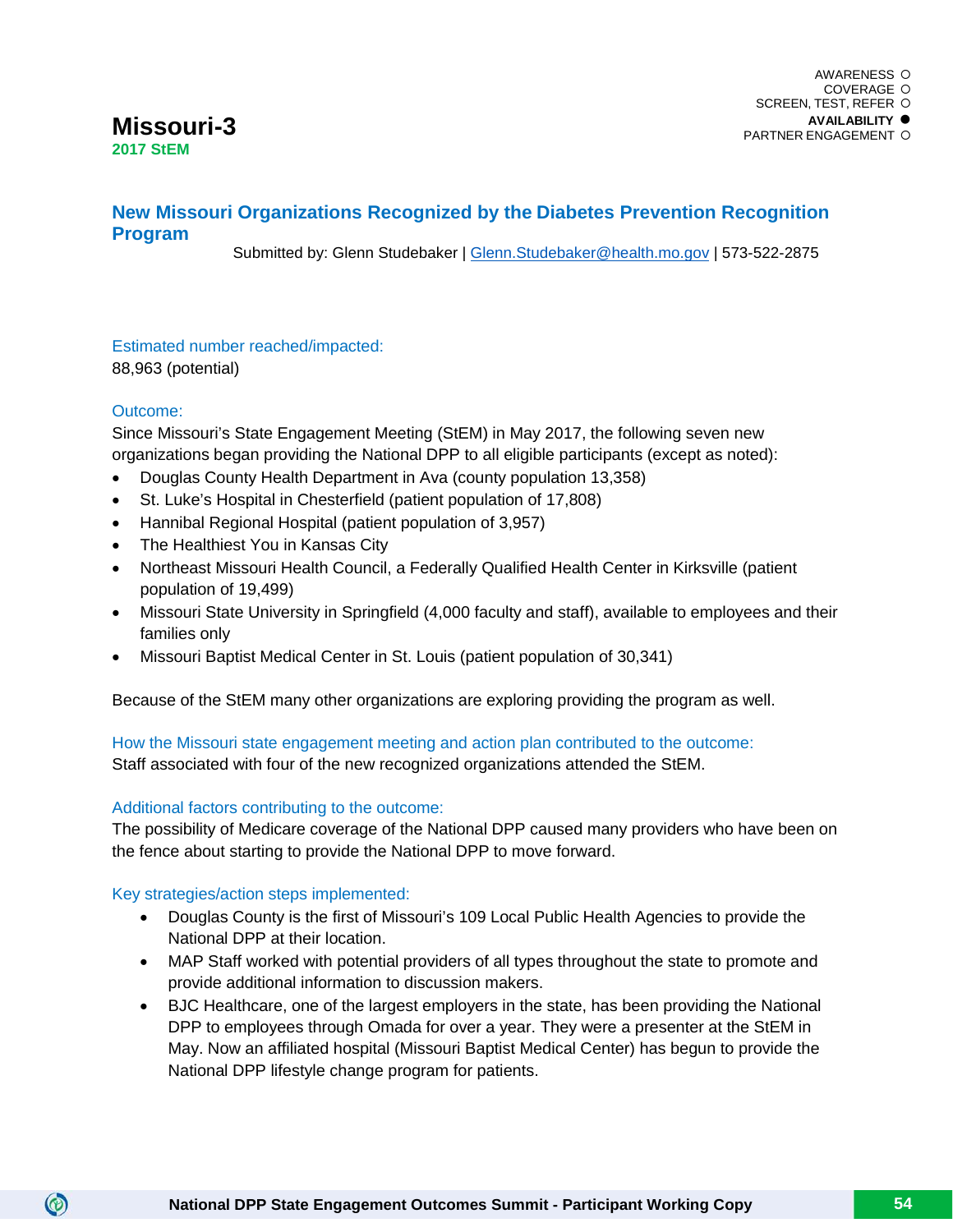• Northeast Missouri Health Council is involved in multiple projects including a community clinical linkage project with the YMCA, the faith community, and other local care providers.

#### State health department and/or grantee role:

• Missouri Actions to Prevent Chronic Disease and Control Risk Factors (MAP) staff assisted in helping to identify steps and training opportunities when requested by potential organizations.

#### Partner role:

- The recognized National DPP providers are working to partner with other organizations to participate in the Action Plan including Screening, Testing and Referral, Awareness and Coverage efforts as well as expanding Availability.
- The YMCAs in St. Louis and Kansas City, along with the State YMCA Alliance, are working together to find ways to expand the DPP to smaller communities in Missouri by exploring ways for the bigger programs to provide training opportunities and organizational structure to oversee the smaller programs.

#### Lessons learned:

• Some organizations are considering providing the National DPP lifestyle change program on their own, but appreciate technical assistance with the project once they have begun.

#### Materials and resources used or produced:

CDC Resources Used

 $\circledcirc$ 

• National DPP toolkits and training opportunities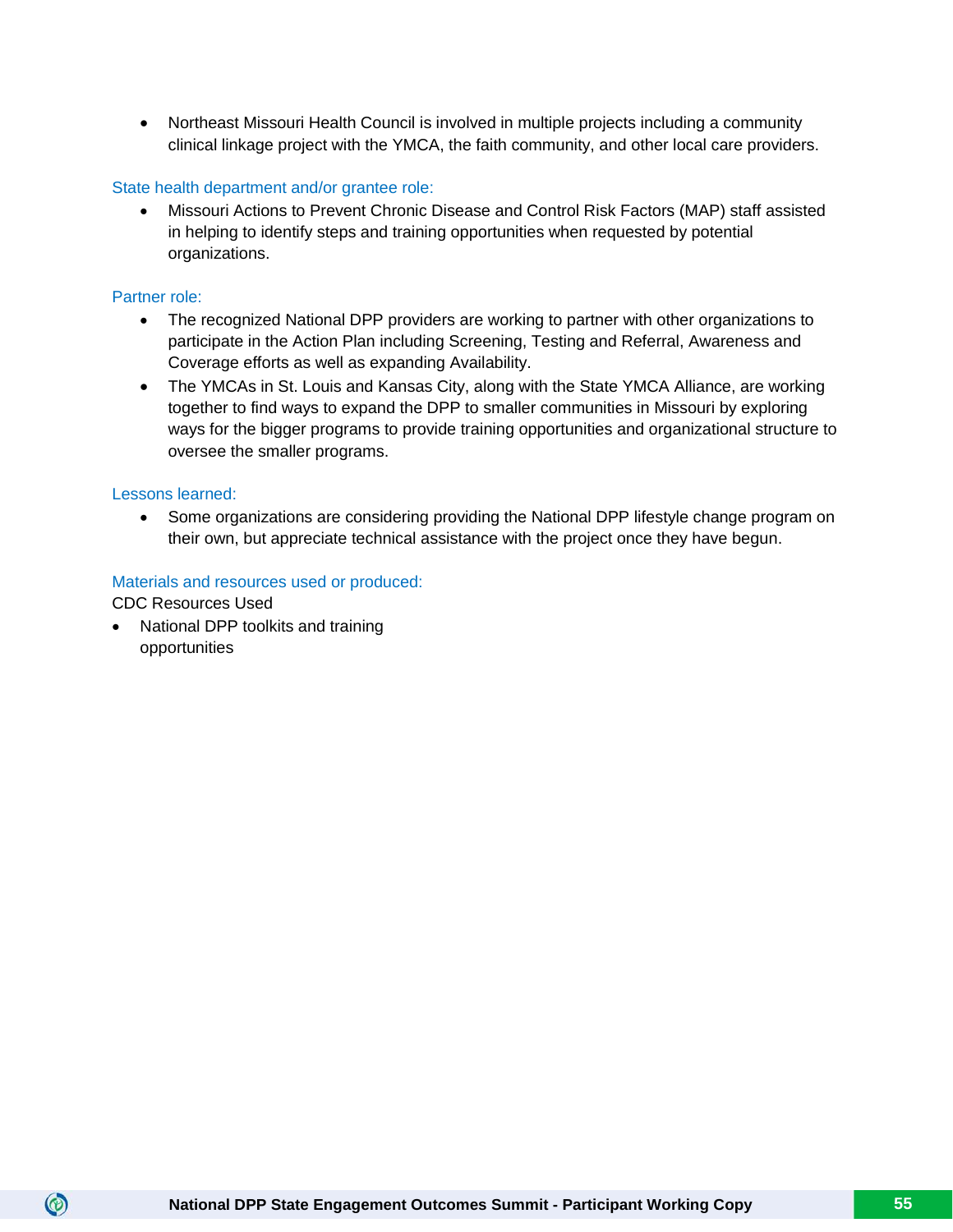**Scaling and Sustaining National Diabetes Prevention Programs in Nebraska** Submitted by: Jessie Lamprecht | [Jessie.Lamprecht@nebraska.gov](mailto:Jessie.Lamprecht@nebraska.gov) | 402-471-0162

Estimated number reached/impacted: 1,117 (actual)

#### Outcome:

 $\circledcirc$ 

Nebraska's Chronic Disease Prevention and Control (CDPC) Program hosted their StEM August 24- 25, 2016, resulting in the creation of the Nebraska Diabetes Prevention Action Plan 2016-2018 (Action Plan). The plan provided the backbone for a statewide effort for scaling and sustaining Nebraska's National DPP efforts. By December 2017, approximately 1,117 Nebraskans had enrolled in the National DPP lifestyle change program, with 280 individuals being recognized as completing the year-long program. As of December 2017, there are now 37 sites in Nebraska, 7 of which are fully recognized, in 27 counties (out of 93). Nebraska has worked to secure training for approximately 50-60 lifestyle coaches over the past year and a half.

#### How the Nebraska state engagement meeting and action plan contributed to the outcome:

The StEM provided the platform to bring together a majority of Nebraska's National DPP stakeholders and partners for the first time. This meeting allowed Nebraska to fully engage and establish partners from across the state in the diabetes prevention and control sector. The outcomes of the StEM led to being able to identify key areas for establishing the Action Plan, and participation in the StEM created the initial buy-in and support for helping implement the Action Plan. Additionally, when the draft Action Plan was disseminated to partners across the state (including those who were not able to attend the StEM), a network survey was conducted to identify individuals wanting to participate in the Action Plan Leader Work Group. The Action Plan Leader Group led to an overall increase in awareness, efforts, and momentum to scale and sustain programming throughout the state, primarily because they were able to discuss Action Plan implementation efforts through regularly scheduled meetings coordinated by the CDPC Program. Local, state, and regional partners have collaborated over the better part of 1.5 years in several avenues, including but not limited to promoting the Action Plan to partners; networking and sharing resources between coaches/organizations/sites; working to bring on new organizations/sites; promoting learning and training opportunities across the state; and carrying out activities set forth in the Action Plan in local areas.

#### Additional factors contributing to the outcome:

The Panhandle Public Health District (PPHD) in Western Nebraska has been serving as a 'National DPP Champion' since they first began development and implementation of the program in 2012. PPHD covers 12 counties, serving approximately 90,000 people, covering over 14,000 square miles. Two of their biggest factors of success over the past several years have resulted due to PPHD becoming embedded in two arenas: (1) local and regional hospital's and clinic's Community Health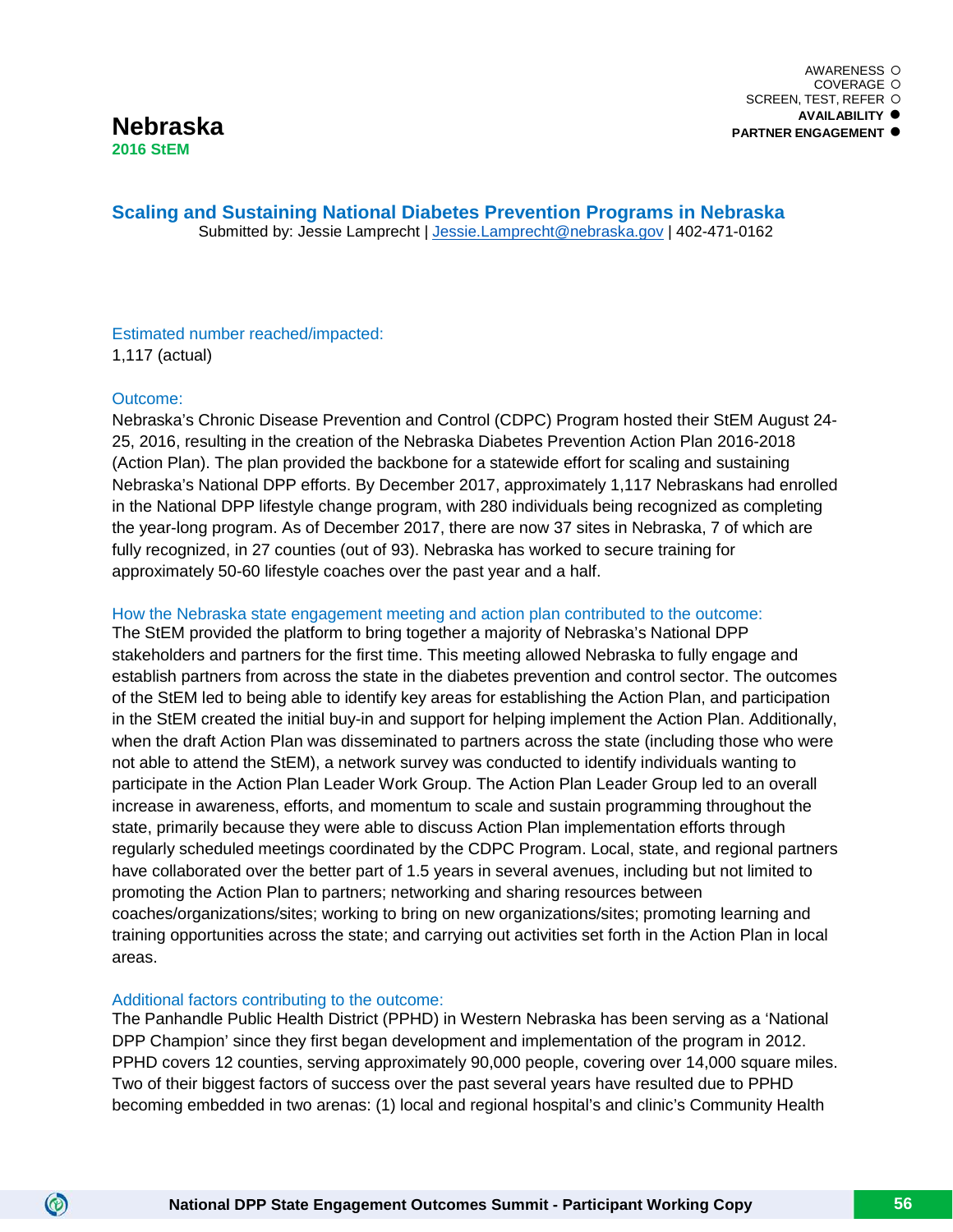Improvement Plans (CHIP); and (2) the Panhandle Worksite Wellness Council where they provide classes for member businesses' employees. To date, PPHD has had approximately 972 participants enroll in classes, with a total combined weight loss of 8,591 pounds!

#### Key strategies/action steps implemented:

- StEM meeting held August 24-25, 2016
- Nebraska Medical Association (NMA) introduces a resolution in support of diabetes prevention, pre-diabetes awareness, and the National DPP; urges physician and organization involvement in scaling and sustaining programming in Nebraska
- Engagement with key stakeholders and partners to form a collaborative statewide Action Plan Leader Workgroup
- Action Plan Leader Workgroup meets 4 times to continuously network and provide leaders of the workgroup with resources, technical assistance, and updates of the steps identified in the Action Plan
- Partnerships locally, across the state, and nationally are re-established and re-engaged, including the American Diabetes Association and the Nebraska Medical Association.
- Nebraska CDPC secures first Lifestyle Coach Training November 2016, with others to follow in June 2017 and October 2017. Approximately 50-60 participants trained in less than 1 year.
- Action Plan disseminated statewide December 2016.
- Nebraska Medical Association devotes winter member magazine release entirely to statewide efforts for prediabetes, diabetes prevention, and National DPP (reach of 3,000)
- Press releases with CDC and NACDD help maintain momentum
- Nebraska asked to present on successes at several conference opportunities
- Lifestyle Change Coordinator and American Diabetes Association enter partnership to begin development of Nebraska Diabetes Prevention Network
- Sites increase from 33 to 37; with 7 fully recognized to date
- Enrollment increases from 609 (Oct. 2016) to 1,117 (Dec. 2017) during the 1.5 years after StEM

#### State health department and/or grantee role:

- Awareness (grantees, SHD)
- Screening (grantees)
- Working specifically with sites (grantees)
- Health system referrals (grantees, SHD)

#### Partner role:

- Promotion of Action Plan and dissemination amongst partners
- Promotion of National DPP in local areas
- Partnership engagement in local areas
- Worksite coverage
- Working on awareness

#### Lessons learned:

 $\circledcirc$ 

• Communication and partnership engagement proved to be the single biggest factor of success for our outcomes to build and sustain programming throughout Nebraska. The state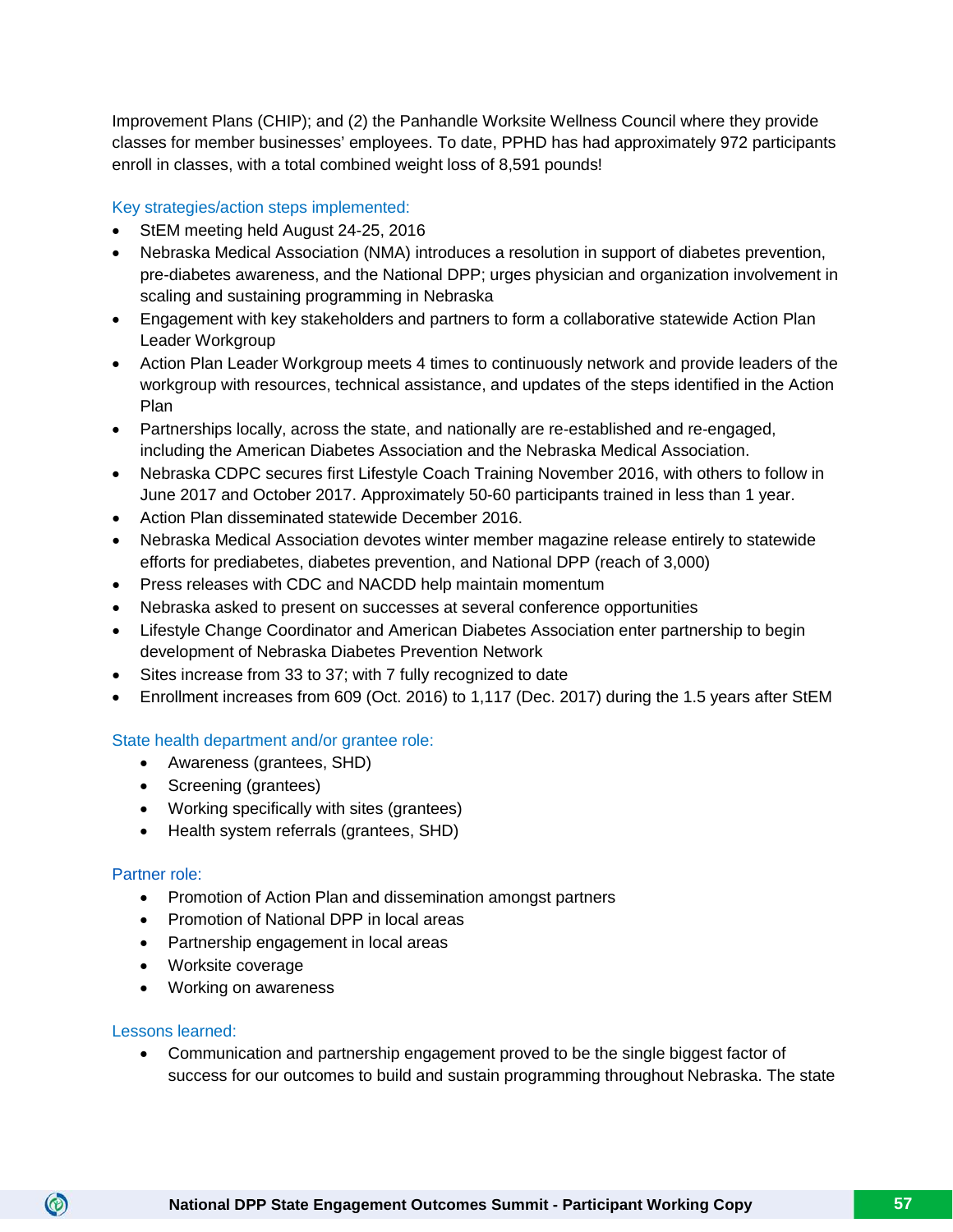served as a 'connecting body' or linkage for local health departments, partners, organizations, coaches, participants, and national entities (i.e., DPRP, CDC).

Moving towards sustainable practices takes effort and broad thinking  $-$  it is not necessarily, "if you build it, they will come." Our focus has been on systems level coordination to help keep these organizations afloat, keep their data monitored, provide them with technical assistance in recruiting participants, secure other sources of funding, work to secure coverage, assist them in becoming ingrained within their community, make sure newly trained coaches and organizations carry out implementation efforts, and beyond.

# Materials and resources used or produced:

• DPRP

 $\circledcirc$ 

- CDC infographics
- National DPP site list
- AMA/CDC Toolkit but modified and condensed to make it Nebraska-specific

CDC Resources Used **State Resources Used or Produced** 

- Nebraska Medical Association (NMA) and NE DHHS: NMA Member Magazine and DPP Resolution
- Nebraska Healthcare Provider Toolkit
- Nebraska Diabetes Worksite Toolkit
- Nebraska PartnersNHealth website (clearinghouse of information for Nebraska diabetes prevention program resources)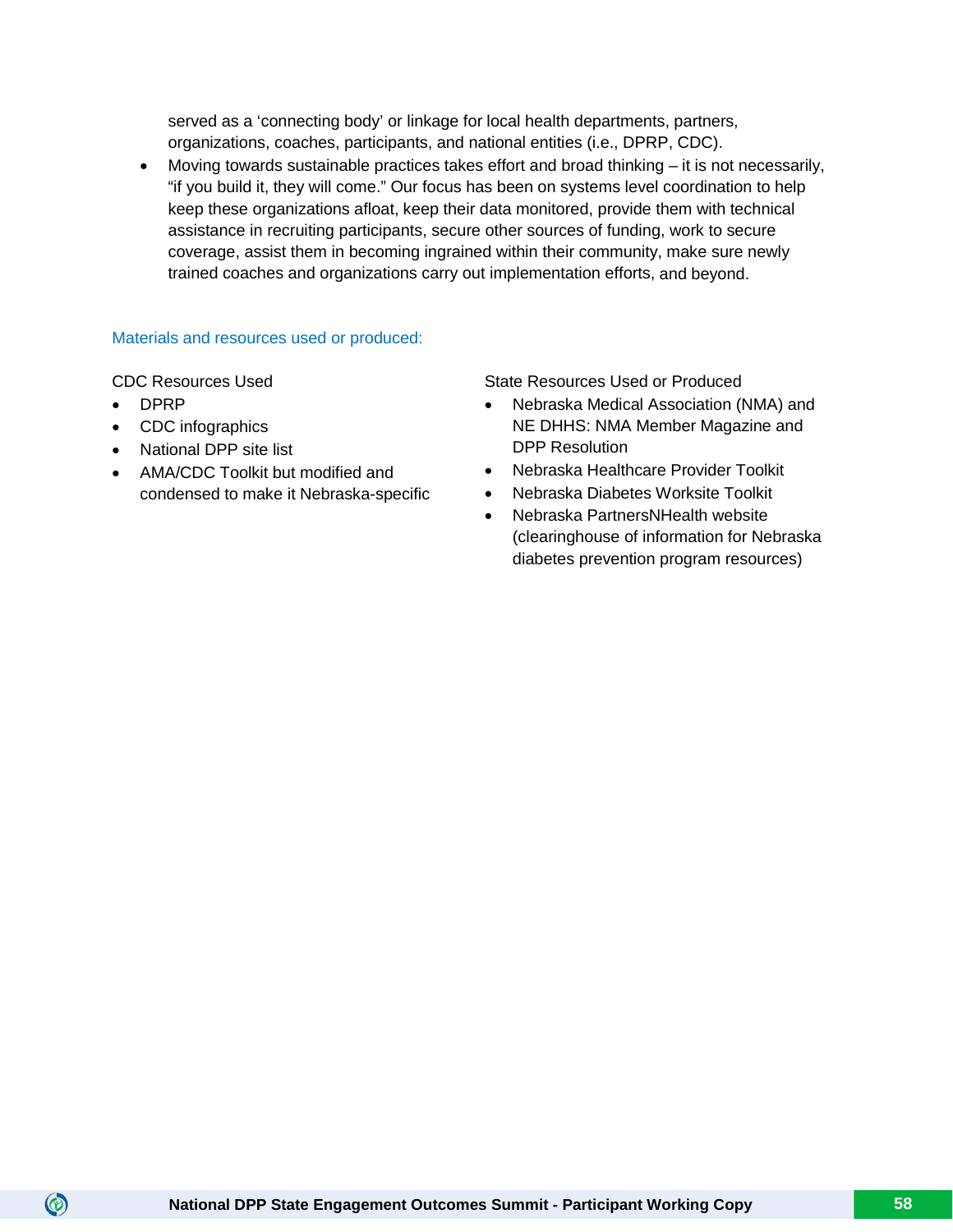# **Nevada 2018 StEM**

# **Moving Forward to Prevent Diabetes in Nevada: Implementing the Nevada Diabetes Action Plan**

Submitted by: Jenni Bonk | [jbonk@health.nv.gov](mailto:jbonk@health.nv.gov) | 775-684-5914

#### Estimated number reached/impacted:

Partners registered for the StEM represented nonprofits (17%), government (40%), health systems (22%), community based organizations (8%), business (2%), and insurers (5%). (actual)

#### Outcome: (Drafted prior to StEM held Feb 6-7, 2018)

Led by the Nevada Department of Health and Human Services, many Nevada partners met over a several months in 2017 to develop the Nevada Diabetes Action Plan, a plan that outlines goals and activities for diabetes prevention and control efforts in Nevada. To move forward with the implementation of diabetes prevention components of this plan, partners and stakeholders from multiple sectors (business, public health, health systems, and others) were invited to participate in a state engagement meeting, Moving Forward to Prevent Diabetes in Nevada: Implementing the Nevada Diabetes Action Plan held February 6-7, 2018, to develop a draft implementation plan for increasing the enrollment in National DPP lifestyle change programs in Nevada.

The desired outcome: Effective January 1, 2020, Nevada residents will have access to and coverage of National DPP lifestyle change programs which includes virtual and in-person options for those with prediabetes or at high risk. Payers from the public and private sectors will reimburse for this service. Multiple options will be made available to Nevada citizens with prediabetes.

#### How the Nevada state engagement meeting and action plan contributed to the outcome:

We expect to create new partnerships surrounding DPP in our state as a result of the StEM. We have engaged more payers (for example, Medicaid Managed Care Organizations) in this implementation stage as we see reimbursement as the key to DPP sustainability.

#### Outcomes related to Leavitt Partners interviews:

Leavitt Partners worked with us on our 6|18 Initiative with Medicaid and provided guidance to us on improving our diabetes data during this time frame.

#### Additional factors contributing to the outcome:

 $\circledcirc$ 

Nevada was selected as a second round 6|18 state for diabetes prevention in the spring of 2017. We used the StEM to meet an objective of a stakeholder meeting to move our Diabetes Action Plan forward. Nevada also received an Association of State and Territorial Health Officials (ASHTHO) grant in 2017 that enabled us to draft our Diabetes Action Plan.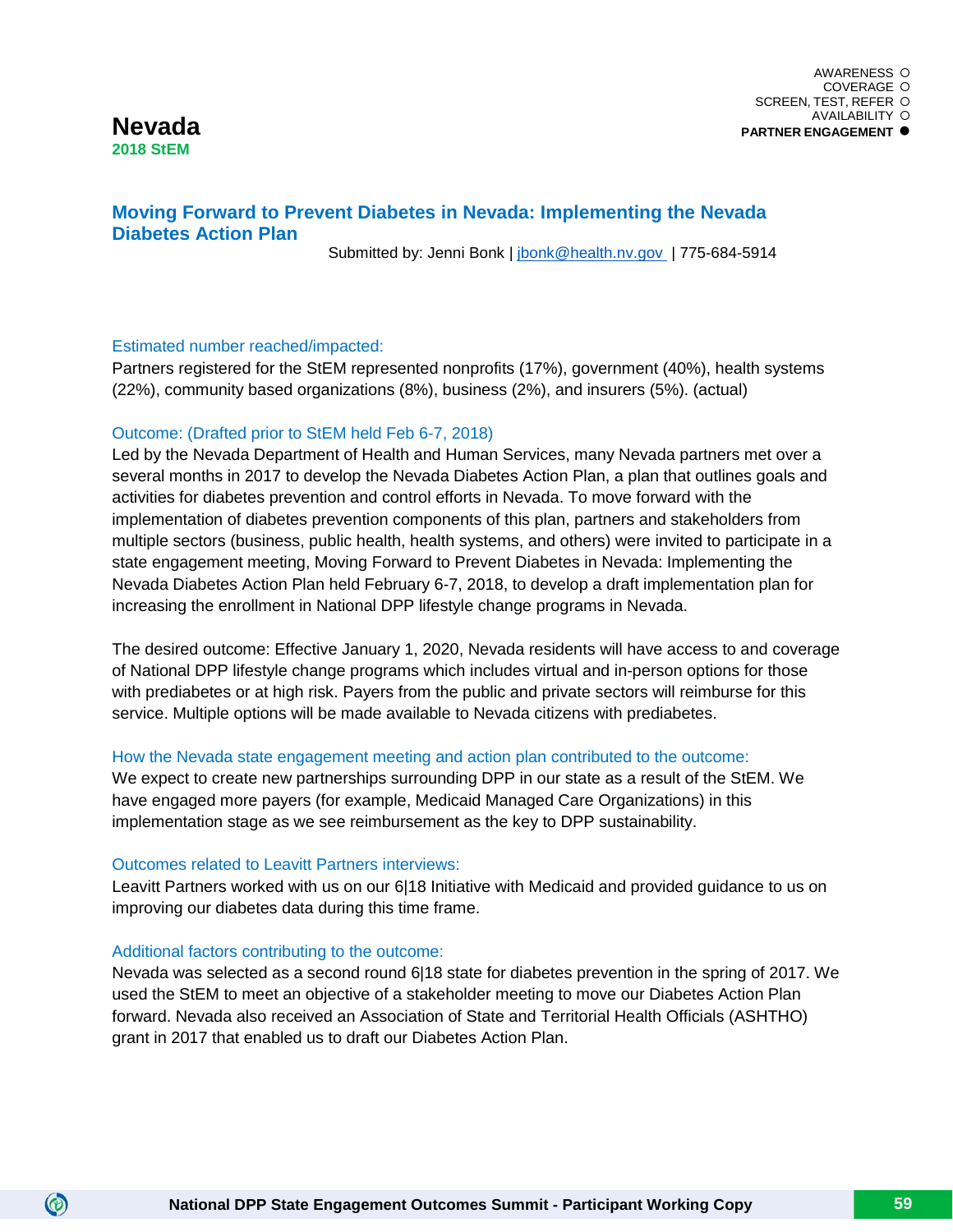#### Key strategies/action steps implemented:

- $\bullet$  6|18 played a very large role in where we are at this point in terms of moving forward. 6|18 assisted us with engaging Medicaid and bringing awareness of the National DPP to Medicaid.
- The ASHTHO grant that helped us draft our Diabetes State Plan enabled us to move to the implementation phase.

#### State health department and/or grantee role:

- Presented on National DPP at the Medicaid MCO Quarterly Meeting (SHD)
- Met with Prevention Representative from the state employee insurer, Nevada Public Employees Benefits Program, to discuss Diabetes Prevention (SHD)

#### Partner role:

- Evaluate the cost benefit of National DPP reimbursement
- Initiate coverage consideration within own company
- Educate on other diabetes activities in the state

#### Lessons learned:

- Just because you initiate a conversation does not mean you will get a response.
- The National DPP Coverage Toolkit is a useful resource for making the case for National DPP.

#### Materials and resources used or produced:

State Resources Used or Produced

- The Nevada Division of Public and Behavioral Health Chronic Disease and Health Promotion Section developed fact sheets and jurisdictional health briefs highlighting the burden of diabetes in our state.
- We use BRFSS for our data.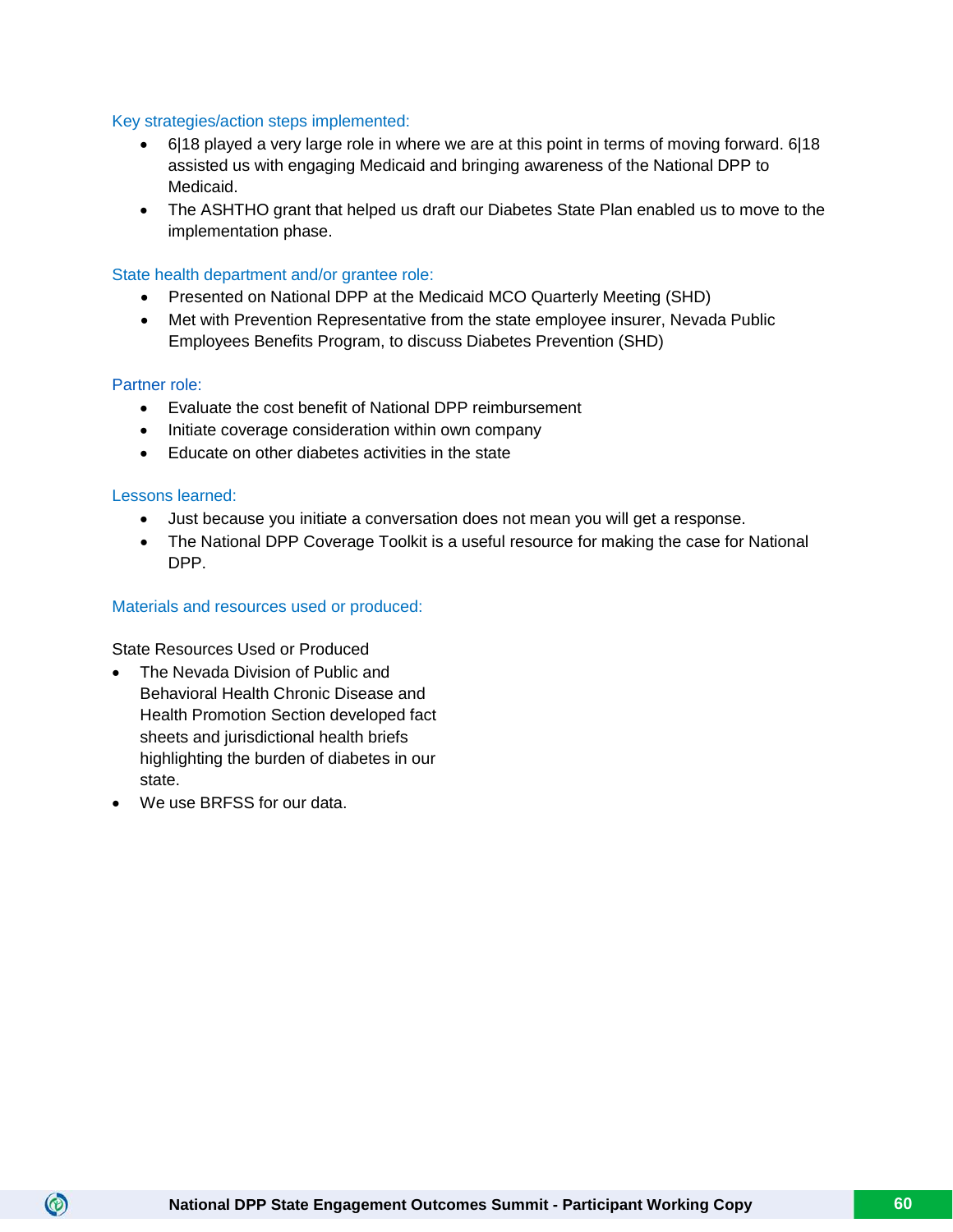# **New York-1 2016 StEM**

# **Hyper-Connected, Automated, and Proactive Registries for Patients with Hypertension and Prediabetes**

Submitted by: Susan Millstein | susan.millstein@health.ny.gov | 518-408-5142

Estimated number reached/impacted: 5,200 (potential)

# Outcome:

 $\circledcirc$ 

A NYS Regional Health Information Organization (RHIO) developed and piloted hypertension and prediabetes registries and an accompanying alerting mechanism which offered healthcare teams the opportunity for timely intervention for improved patient outcomes.

#### How the New York state engagement meeting and action plan contributed to the outcome:

The RHIO had a history of successful collaboration with the state health department (SHD) and was supportive of diabetes prevention work. RHIO representatives were present for both days of the StEM and were key members of the Screening, Testing, and Referrals breakout group, leading discussion of the potential for health information exchanges as leaders in chronic disease prevention.

#### Additional factors contributing to the outcome:

ASTHO Million Hearts grant to explore whether health information exchange (HIE) data could be used to support population health which established the RHIO as a key partner and built the foundation for future work. The RHIO collaborated with one of our 1422 local IMPACT subawardees to pilot the registry and alerting system. The sub-awardee had existing relationships with two health systems that were willing to serve as pilot sites for the project.

#### Key strategies/action steps implemented:

- Identifying key goals for HIE innovation in diabetes prevention
- Entering into sub-contract with RHIO
- SHD staff collaborating with RHIO on measure development and alerting details
- Connecting RHIO with 1422 local IMPACT sub-awardee to plan pilot implementation
- Health system partners participating in planning and development of pilot

#### State health department and/or grantee role:

- Identifying RHIO representatives as key participants in the StEM
- Identifying local IMPACT sub-awardees as key participants in the StEM
- Informing development of clinical quality measures to identify patients with prediabetes in the **HIE**
- SHD staff providing on-going technical assistance to the project team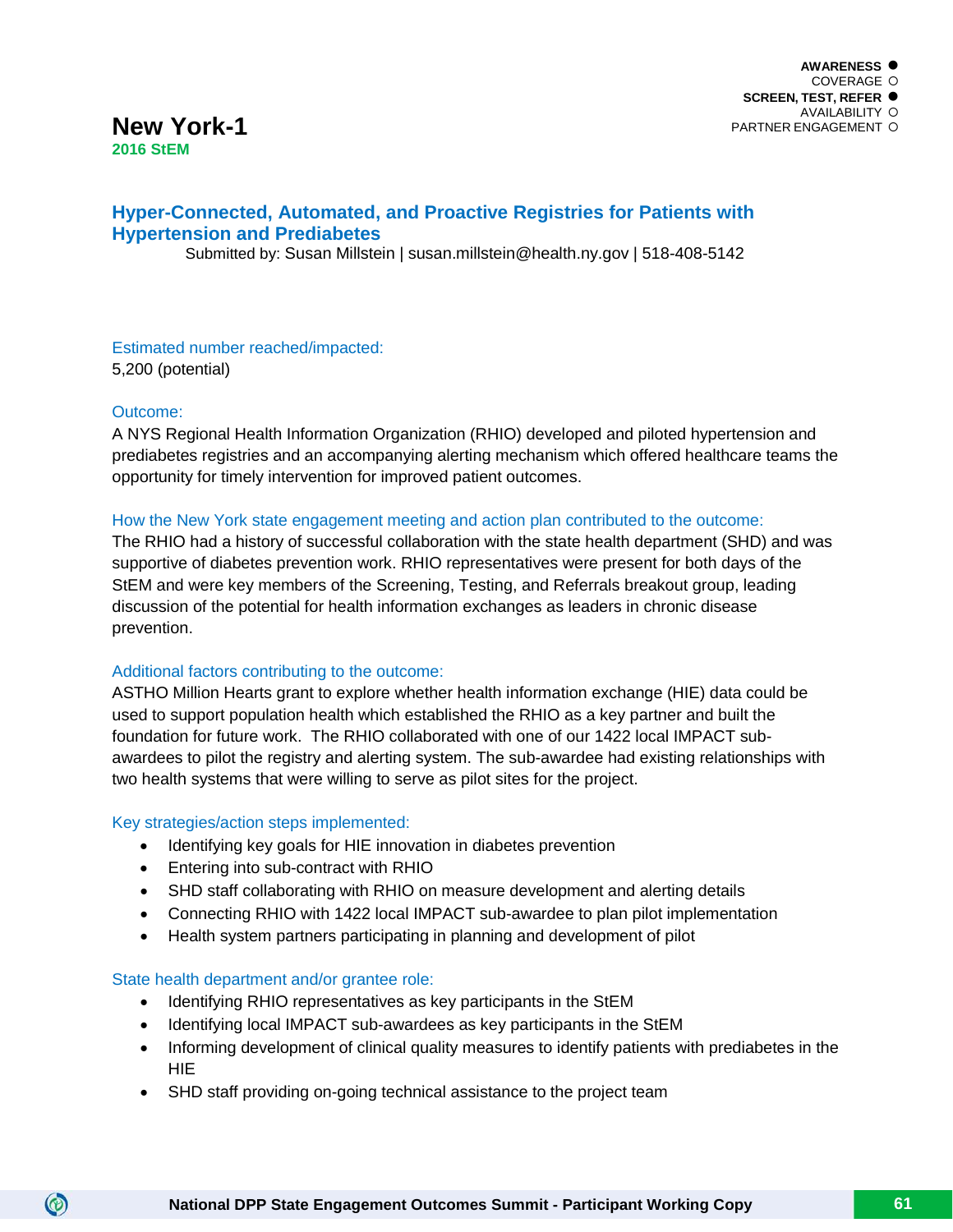#### Partner role:

- Local IMPACT sub-awardee collaboration with the RHIO
- Local IMPACT sub-awardee connections to health systems

#### Lessons learned:

 $\circledcirc$ 

- Including RHIOs in the StEM was crucial for driving conversation toward HIE innovation in diabetes prevention.
- Diabetes prevention innovation involves team cooperation and, in the end, everyone benefits.
- HIE data can be used to support population health and clinical-community linkages.

# Materials and resources used or produced:

State Resources Used or Produced

- Diabetes and prediabetes public health surveillance dashboard overview (RHIO overall and Albany county area)
- Diabetes and prediabetes registry, status and alerts dashboard overview (RHIO overall and Albany county area)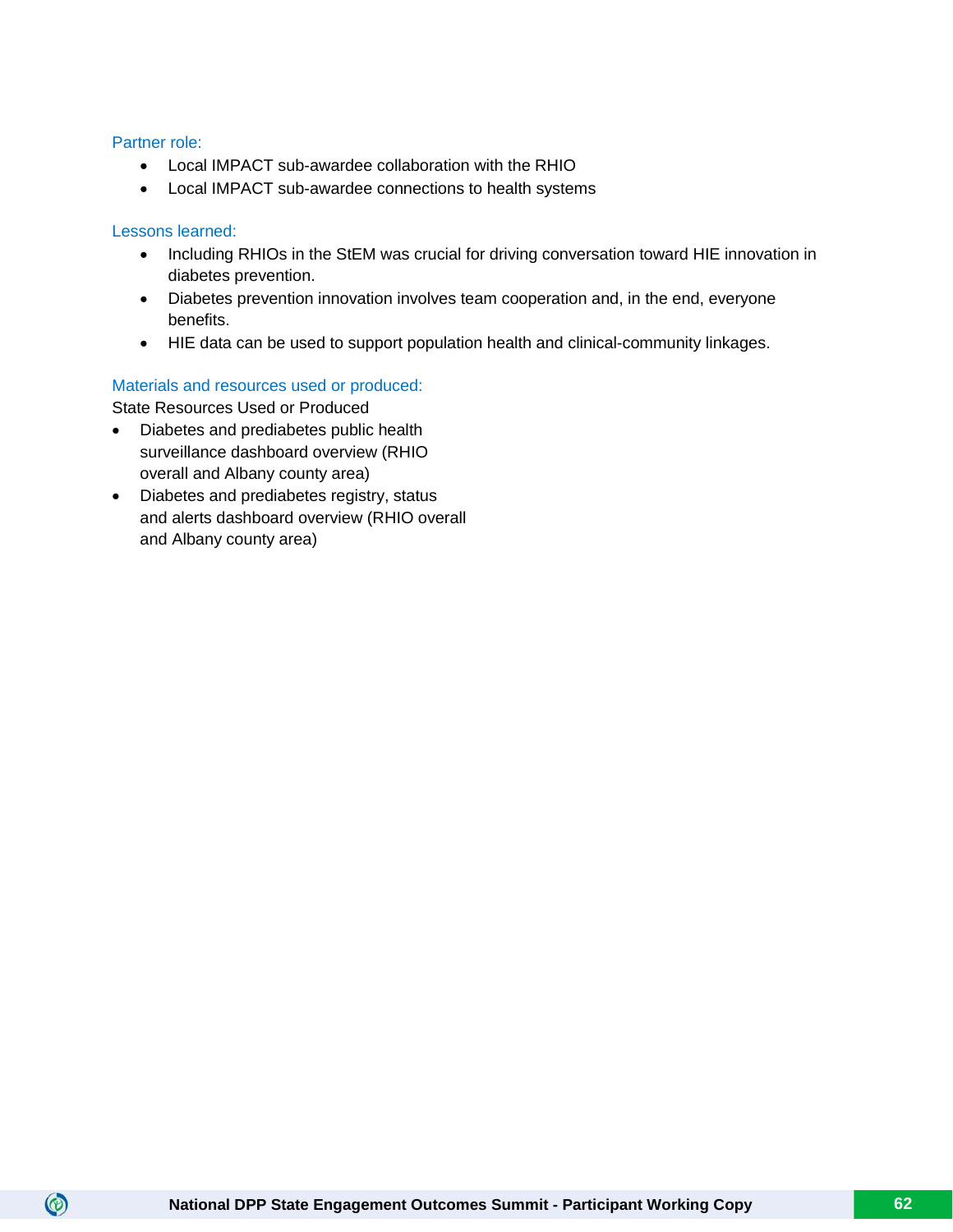**A Promising New Bi-Directional DPP Referral Platform for Central New York**

Submitted by: Susan Millstein | [susan.millstein@health.ny.gov](mailto:susan.millstein@health.ny.gov) | 518-408-5142

#### Estimated number reached/impacted: 26,000 (potential)

# Outcome:

In 2017, a Regional Health Information Organization (RHIO) in Central NY, a 1422 sub-awardee and member of the NYS Diabetes Prevention Action Network (DPAN), developed a new referral platform embedded in their health information exchange (HIE) that allows for secure referral transmission and bi-directional sharing of National DPP participant information between a primary care practice and a National DPP provider. A three-month pilot project was implemented with partners from a local primary care practice and partners from a local YMCA branch delivering the National DPP lifestyle change program. 45 National DPP referrals were generated during the pilot phase resulting in three National DPP lifestyle change program classes. Since the initial pilot, the platform has expanded into two additional counties and includes three additional self-management programs.

# How the New York state engagement meeting and action plan contributed to the outcome:

Our StEM and subsequent action plan provided the opportunity to discuss and document the potential for HIE/HIT as viable players in developing bi-directional referral systems for the National DPP. RHIOs were present in the breakout/discussion group on Day 2 of the StEM to brainstorm plan objectives.

# Additional factors contributing to the outcome:

Prior to the StEM visit, the funds that were used to implement NC Minority Diabetes Prevention Two factors outside the StEM contributed to this outcome; the RHIO in this project was also a 1422 subawardee and was well positioned to do this work; and the YMCAs in New York State have been champions of the National DPP since a successful NYS National DPP translation pilot that was implemented with 10 YMCA branches from 2009-2012.

#### Key strategies/action steps implemented:

- Technical assistance provided to RHIO by New York State Department of Health1422 staff
- RHIO worked with technology vendor to create referral platform
- RHIO collaborated with healthcare team to design the workflow
- Healthcare team and YMCA negotiated specifics of participant information and flow process

#### State health department and/or grantee role:

- State health department staff provided technical assistance on project development.
- State health department staff connected RHIO with relevant CDC materials and resources.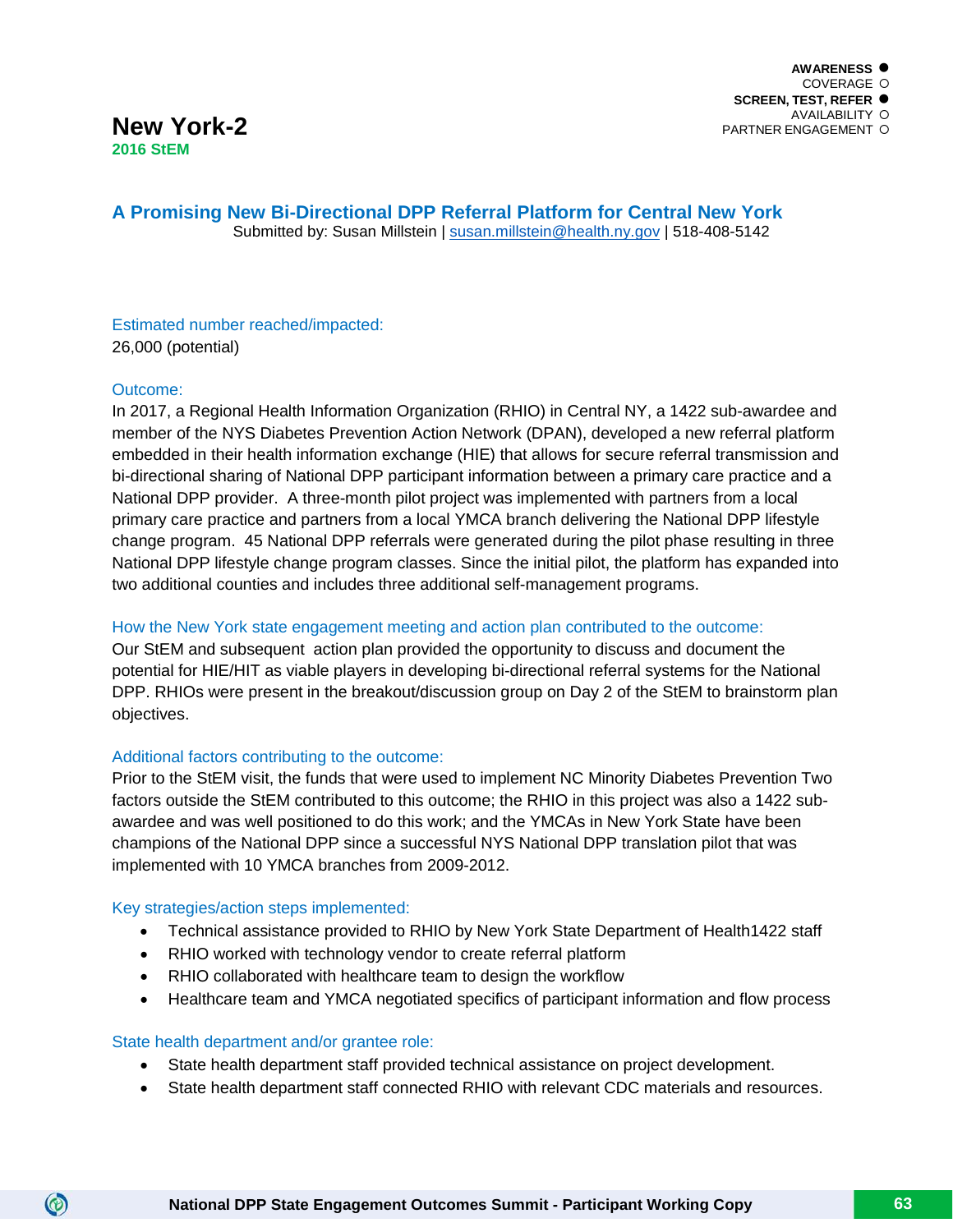#### Partner role:

• Physician champion, diabetes educators, and quality assurance staff in primary care practice provided consultation

#### Lessons learned:

- Involve project stakeholders in designing applications utilizing the HIE.
- Having a physician champion is key.
- CBO champions like the YMCA are crucial to success.

#### Materials and resources used or produced:

CDC Resources Used

- CDC marketing materials
- Prevent Diabetes STAT Toolkit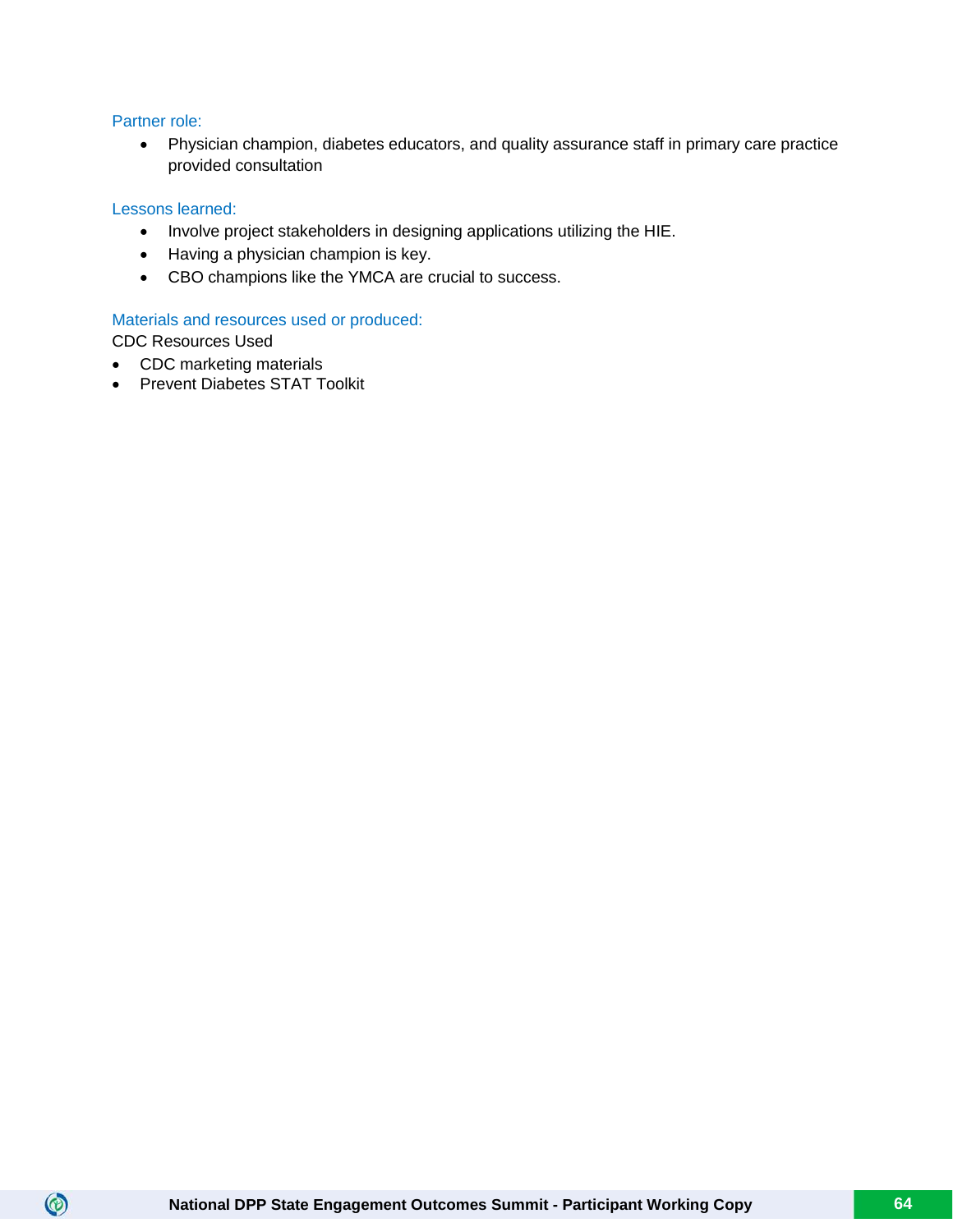#### **AWARENESS COVERAGE** SCREEN, TEST, REFER AVAILABILITY PARTNER ENGAGEMENT

# **North Carolina-1**

**2014 StEM**

# **North Carolina State Employee Benefit for the National Diabetes Prevention Program**

Submitted by: Sharon Jackson | [sharon.r.jackson@dhhs.nc.gov](mailto:sharon.r.jackson@dhhs.nc.gov) | 919-707-5372

Estimated number reached/impacted: 709 (actual)

# Outcome:

Effective May 2016, North Carolina state employees and their adult dependents received health plan coverage - with a \$25 co pay - for the National DPP in-person lifestyle change programs for those with prediabetes or at high risk. The benefit was extended to active employees and their families. It did not include retirees. Between May 1 and February 28, 2017, 709 employees enrolled in the year-long program. National DPP lifestyle change program classes will operate through February 2018. Completion data will be analyzed in March 2018. As of January 9, 2018, there were 511 employees enrolled in Phase II.

# How the North Carolina state engagement meeting and action plan contributed to the outcome:

State Health Plan coverage of the National DPP was a recommendation discussed at the January 2014 StEM meeting and included in the Diabetes Prevention and Management Guide that emanated from the StEM meeting and was released in December 2015.

# Outcomes related to Leavitt Partners interviews:

One of the main reasons given by one of the entities interviewed by Leavitt Partners for a lack of support for lifestyle change programs was similar to the reason given by the new State Treasurer for ending National DPP coverage (existing benefit of members being able to visit registered dietitians to learn to eat healthy)

# Additional factors contributing to the outcome:

DPP coverage for state employees was approved under one State Treasurer and revoked under her successor. In North Carolina, the State Treasurer leads the State Health Plan which is self-funded by the North Carolina General Assembly and administered by North Carolina Blue Cross and Blue Shield. In addition to revoking National DPP coverage, the new State Treasurer revoked benefits related to obesity management and healthy baby incentives.

# Key strategies/action steps implemented:

- Partnered with NC State University staff already contracting with the State Health Plan to make National DPP coverage an amended benefit
- Developed a Prediabetes Fact Sheet and presented North Carolina diabetes data, the National DPP lifestyle change program and the coverage toolkit to North Carolina Department of the Treasurer State Health Plan benefits staff members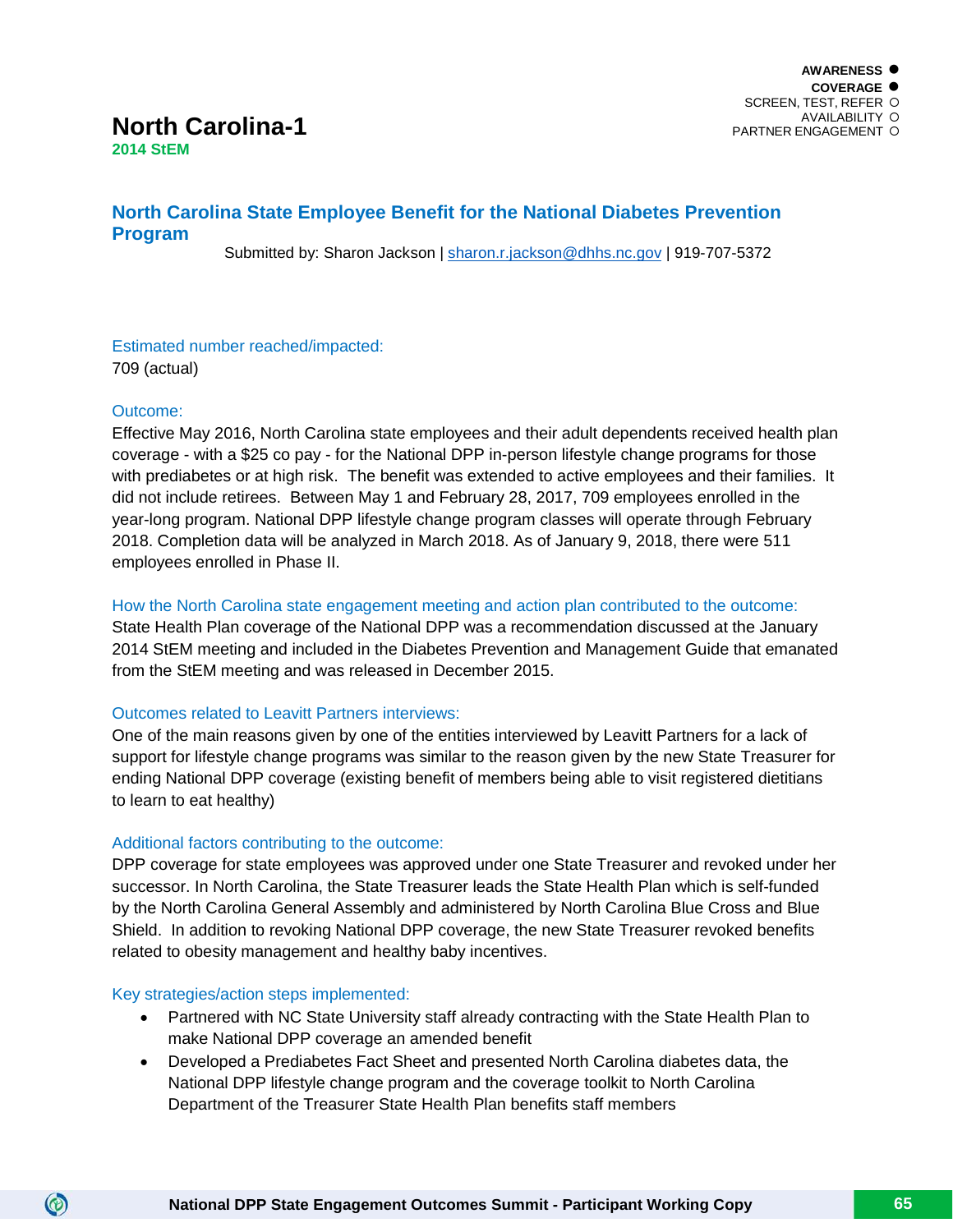• Members of the North Carolina Division of Public Health, Community and Clinical Connections for Prevention and Health Branch and NC State University staff collaborating with the State Health Plan staff to outline decision/ processes needed including benefit design, program delivery options, billing support, participant enrollment, and engagement and marketing strategies.

#### State health department and/or grantee role:

- Promotion of National DPP as a covered benefit for teachers and state employees
- Development of the class listing and HIPAA compliant registration portal
- Management of the class listing and HIPAA compliant registration portal
- Recruitment/ Enrollment of National DPP sites (Business Associate Agreement, Data Use Agreement, and Vendor Agreement)
- Validate participant eligibility
- Submission of class rosters to National DPP site
- Collection and analysis of National DPP site data
- Submission of reports to the State Health Plan
- Processing and mailing payments to sites
- Providing technical assistance to National DPP sites

#### Partner role:

- State Health Plan developed a press release announcing the National DPP as a covered benefit for teachers and state employees
- State Health Plan promoted the National DPP to teachers and state employees via U.S. mail and e-mail
- State Health Plan provided an active state employee data file to verify eligibility of teachers and state employees
- NC State University developed a HIPAA compliant registration

#### Lessons learned:

- The structure of implementation, although quick, was not the best route for sustainability and outcome measurement because the benefit was rescinded prior to one full year of implementation.
- When piloting the National DPP with an employer or payer, be sure there is sufficient time allotted to run the full year-long intervention to be able to properly evaluate program effectiveness.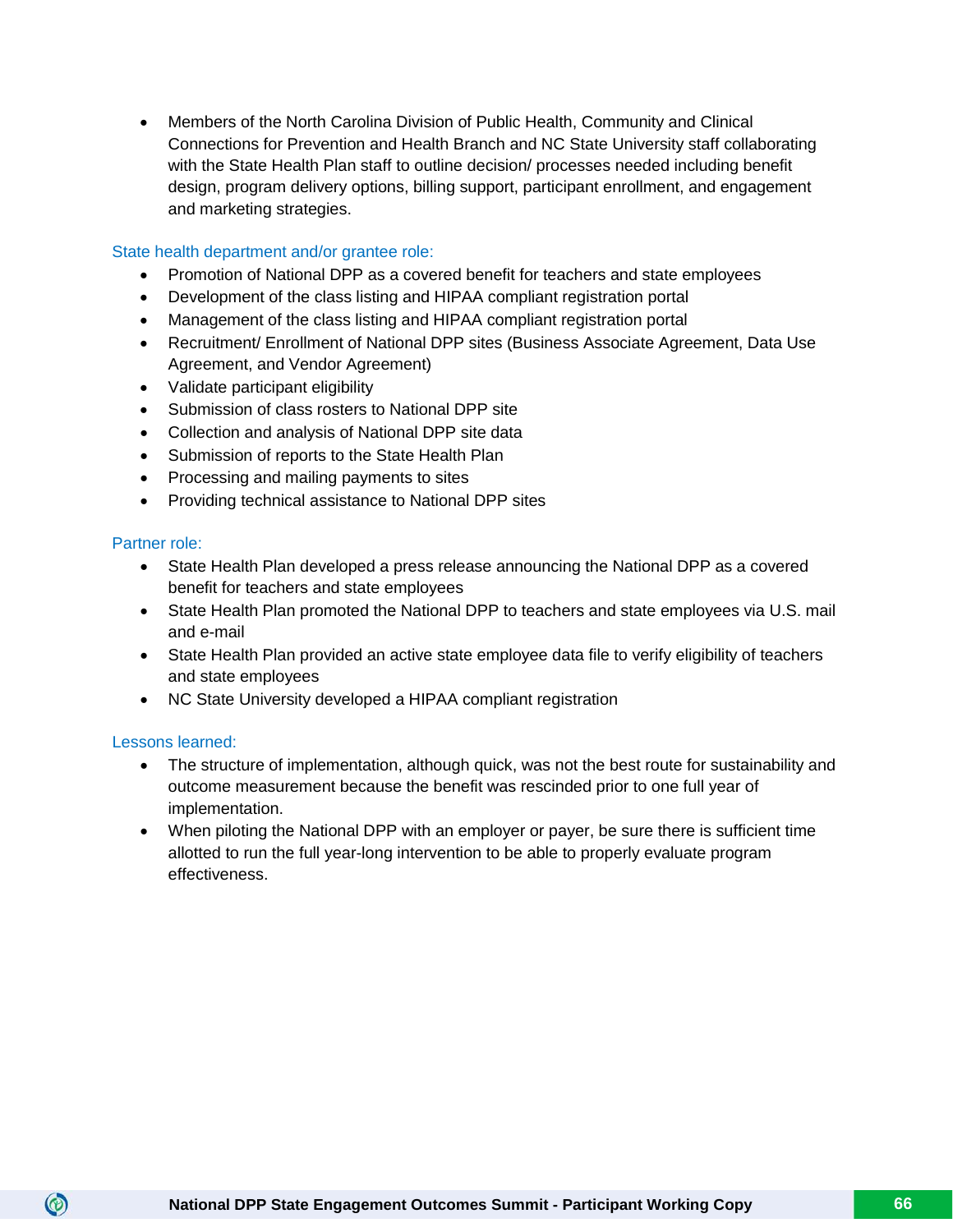# Materials and resources used or produced:

 $\circledcirc$ 

• CDC Prediabetes Screening Tool was used on the DiabetesFreeNC.com website to determine participant risks or prediabetes and program eligibility using the score derived from the tool.

CDC Resources Used State Resources Used State Resources Used or Produced North Carolina state employee participant testimonials at DiabetesFreeNC.com

- A one-pager about the benefits of DPP and how to register for classes at [http://www.diabetesnc.com/downloads/](http://www.diabetesnc.com/downloads/%200417/DiabetesFreeNC_OnePager_DAC.pdf) [0417/DiabetesFreeNC\\_OnePager\\_DAC.pdf](http://www.diabetesnc.com/downloads/%200417/DiabetesFreeNC_OnePager_DAC.pdf)
- Class listings and registration portal (not currently active) at DiabetesFreeNC.com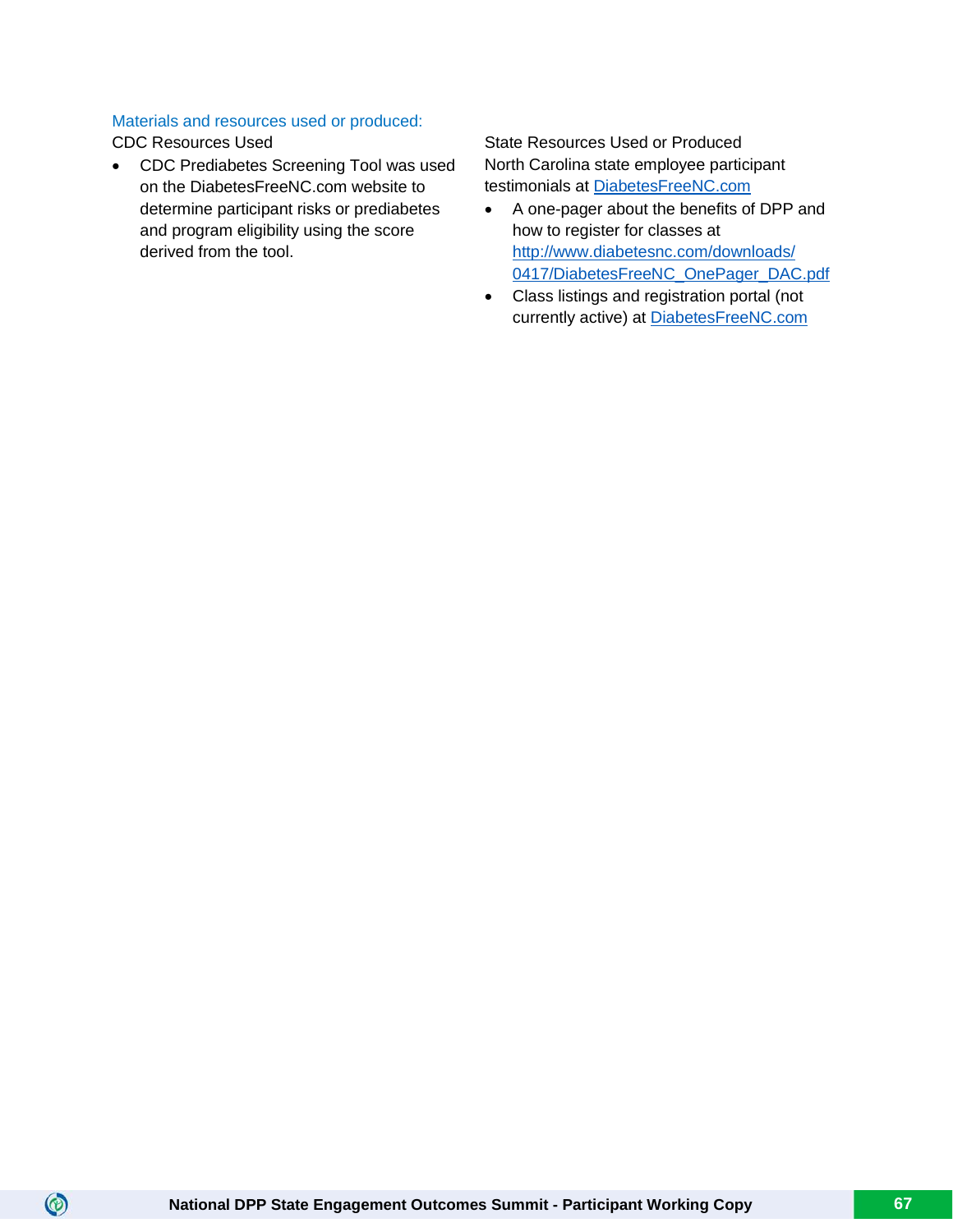# **North Carolina-2 2014 StEM**

**Increasing Minority Participation in the National Diabetes Prevention Program** Submitted by: April Reese | [april.reese@dhhs.nc.gov](mailto:april.reese@dhhs.nc.gov) | 919-707-5344

Estimated number reached/impacted: 4500 (actual)

# Outcome:

 $\circledcirc$ 

In August 2016, the North Carolina General Assembly appropriated approximately \$2.2 million to increase minority participation in the National DPP. During the period 10/1/2016 through 6/30/2017, we screened over 4500 individuals for prediabetes and referred 1532 eligible residents to 69 classes in 30 counties. A total of 693 participants enrolled and participated in the program, which is called, NC Minority Diabetes Prevention Programs (NC MDPP). Of these 57% were African American, 22% were White, nearly 9% were Native American. 93 persons self-identified as Hispanic or Latino. 11.7% were uninsured, 34.8% had insurance from an employer or union, 18.4% were served by Medicare and 21.9% had other insurance. Over three fourths (78.4%) received care at a private doctor's office and 11% received their primary care from a community health center. Additionally, 86% of participants attended 9 or more classes in the first six months and 19.9% attended a minimum of four classes and lost 5% or more of their baseline body weight.

How the North Carolina state engagement meeting and action plan contributed to the outcome:

In April 2016, the Chronic Disease and Injury Section Chief gave a presentation to the North Carolina General Assembly's Joint Oversight Committee about Diabetes Prevention and Control that was based on the Diabetes Prevention and Management Guide that was spurred by the StEM visit in January 2014 and was completed in December 2015. The legislation that appropriated the funds for the NC Minority Diabetes Prevention Program was sponsored by legislators who heard the presentation.

#### Outcomes related to Leavitt Partners interviews:

Through the Leavitt Partner interviews, the state health department discovered that one of the interviewees was implementing NC MDPP as a workplace initiative in a hospital. This was valuable information that we needed to help us develop champions to help us recruit other hospitals to implement the National DPP (which has not happened yet).

#### Additional factors contributing to the outcome:

Prior to the StEM, the funds that were used to implement NC Minority Diabetes Prevention Programs was appropriated to the NC Office of Minority Health and Health Disparities (OMHHD) for mini grants to non-profits and governmental entities to address a variety of conditions including infant mortality, HIV/AIDS, cancer, etc. The NC General Assembly Evaluation Branch submitted a report to the NC General Assembly recommending the Office of Minority Health and Health Disparities renew its focus on CLAS Standards and move away from the mini grant process in July 2016.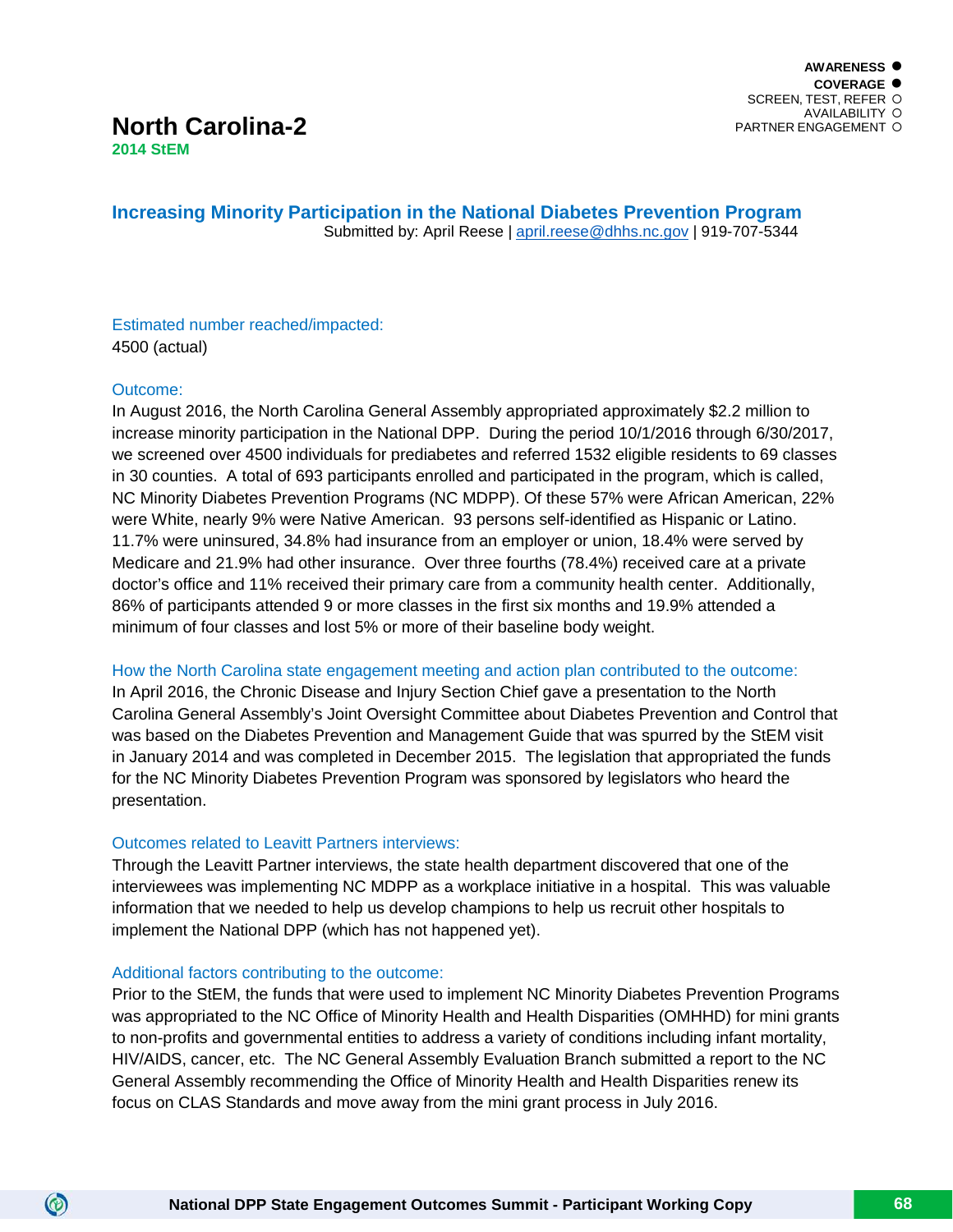#### Key strategies/action steps implemented:

- Jointly developed an agreement addendum to distribute funds to the regional partners who would implement the program (staff from the state health department and the Office of Minority Health and Health Disparities)
- Helped develop the list of participant incentives
- Held three lifestyle coach trainings
- Developed a pre/post knowledge assessment test for participants
- Worked with Wake Forest University to refine data elements to be collected for CDC recognition and legislatively required evaluation

#### State health department and/or grantee role:

- State diabetes staff assisted the OMHHD staff with developing the agreement addendum that that required all regions to:
	- o Screen and enroll a certain number of minorities in each region based on the percent of minorities living in the region and the prediabetes prevalence
	- o Apply for CDC recognition and use the Prevent T2 or Prevenga El T2
	- o Develop a coalition to support National DPP providers
	- o Participate in a "community conversation" about diabetes
	- o Promote participation in National DPP lifestyle change programs
- Shared information about the National DPP with the Office of Minority Health and Health **Disparities**
- Introduced the OMHHD staff to National DPP partners such as Wake Forest University and the Diabetes Training and Technical Assistance Center (DTTAC) at Emory University
- Provided guidance to sites about implementing their National DPP lifestyle change programs

#### Partner role:

- DTTAC conducted 3 trainings that included nearly 60 lifestyle coaches.
- Wake Forest University modified the statewide National DPP database to be able to identify Minority Health National DPP lifestyle change program classes from other classes that might be operating in the same health department.
- NC MDPP Regional Collaboratives developed 69,000 targeted marketing awareness campaigns reaching over 7 million residents.

#### Lessons learned:

- Through community conversations, several barriers to enrollment, participation and obtaining results were identified including: high food cost, lack of safe places for physical activity, time, and transportation. We may consider partnering with the Expanded Food and Nutrition Network to demonstrate that eating healthy does not have to be expensive.
- The sites will have to focus on reaching 5% weight loss as many sites have not been able to achieve this milestone.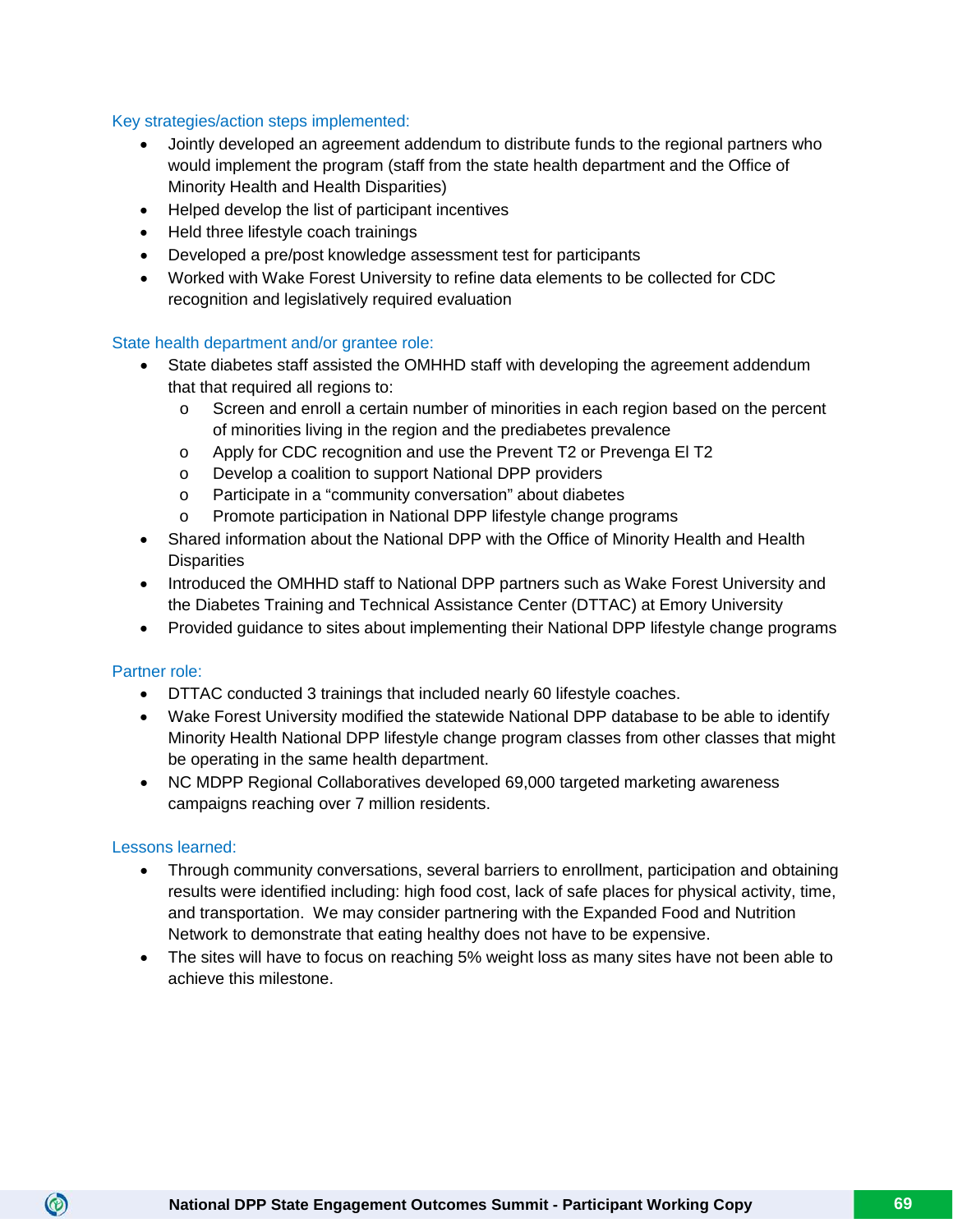# Materials and resources used or produced:

 $\circledcirc$ 

• Prevent T2 or Prevenga el T2 curriculum • Screening stoplight graphic to help

CDC Resources Used State Resources Used State Resources Used or Produced

participants easily determine if they were normal (green), had prediabetes (yellow) or diabetes (red). The graphic was easy to understand for participants at screening events.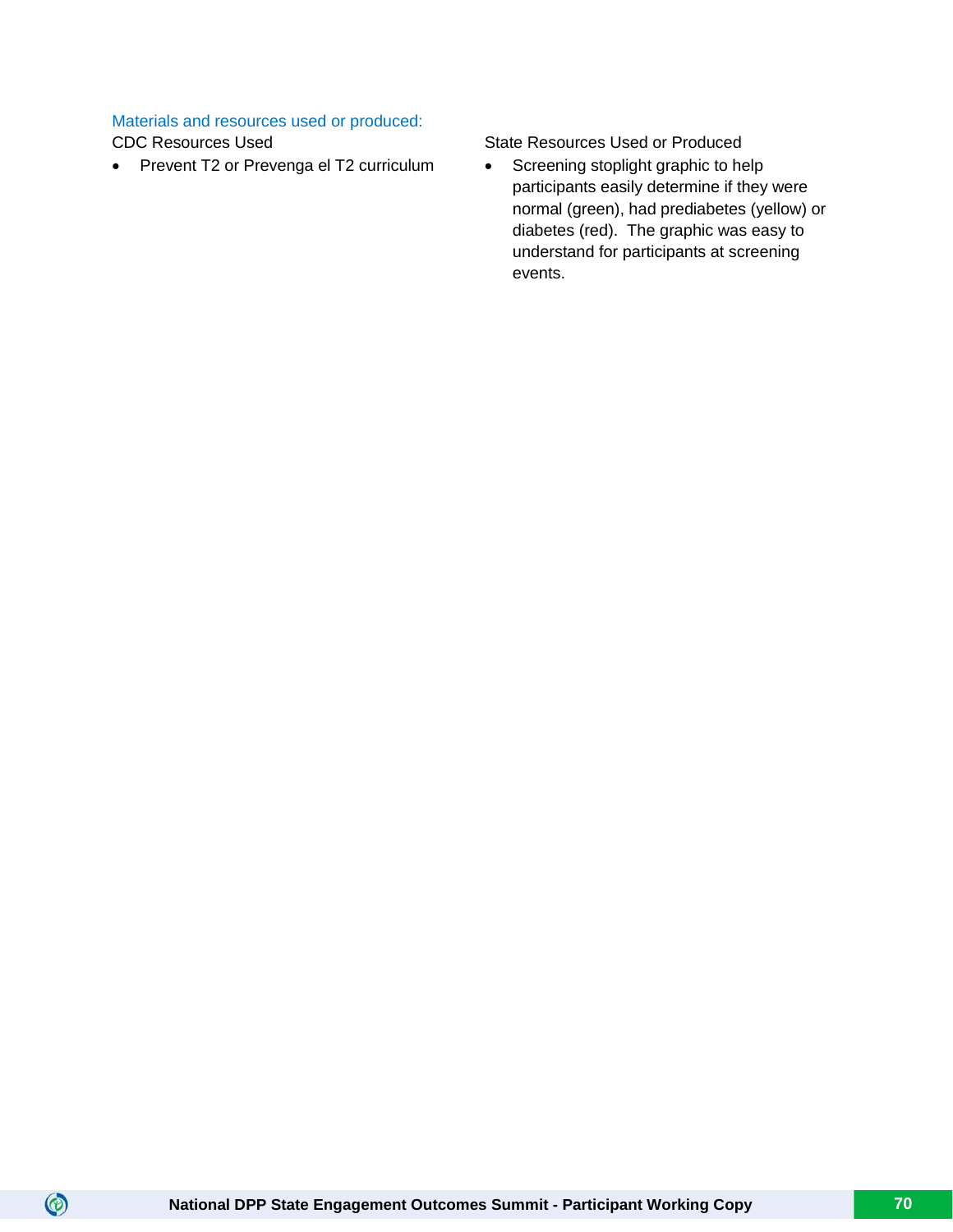**PARTNER ENGAGEMENT**

# **Engaging Key Stakeholders to Support Diabetes Prevention Action Plan Implementation**

Submitted by: Nicole Smith | [Nicole.Smith@odh.ohio.gov](mailto:Nicole.Smith@odh.ohio.gov) | 614-466-0293

# Estimated number reached/impacted:

To be determined

#### Outcome:

 $\circledcirc$ 

Since the Ohio Diabetes Prevention Summit held in July 2017, Ohio Department of Health (ODH) staff has taken steps to revise the Diabetes Prevention Action Plan, build partnerships with key stakeholders, and work with Leavitt Partners to begin scheduling primary intelligence interviews.

#### How the Ohio state engagement meeting and action plan contributed to the outcome:

The Ohio Diabetes Prevention Summit was the first step in bringing partners throughout Ohio together around the National DPP.

#### Outcomes related to Leavitt Partners interviews:

One primary intelligence interview was held in January 2017. One additional interview is also scheduled for late January.

# Additional factors contributing to the outcome:

In April 2017, the Ohio General Assembly passed [House Bill 216](https://www.legislature.ohio.gov/legislation/legislation-summary?id=GA131-HB-216) which requires the ODH, Ohio Department of Medicaid (ODM), Ohio Department of Administrative Services (DAS) and Ohio Commission on Minority Health (OCMH) to jointly develop a report, (called the 2018 Ohio Diabetes Action Plan, or DAP) every two years on the diabetes spectrum in Ohio. The proposed report includes information about diabetes prevalence, mortality, trends, hospitalizations, costs, comorbidities, care, and disparities. In addition, this report also contains: (1) state agency goals to reduce the burden of diabetes across all populations, (2) an assessment of health and financial impact that diabetes has on state and local jurisdictions, (3) a description of efforts that the four state agencies have taken to address the diabetes spectrum, (4) proposed recommendations to reduce the impact of diabetes, and (5) proposed costs to implement the recommendations. The report will be submitted to the Ohio General Assembly and made available to the public on January 31, 2018.

The development of this report has led to increased collaboration between ODH, ODM, DAS, and OCMH on diabetes activities. The conversation around coverage, specifically for state employees and Medicaid, has continued. Although our Diabetes Prevention Action Plan is not yet finalized, strategies in the plan were taken into consideration when developing the recommendations to include in the 2018 DAP report.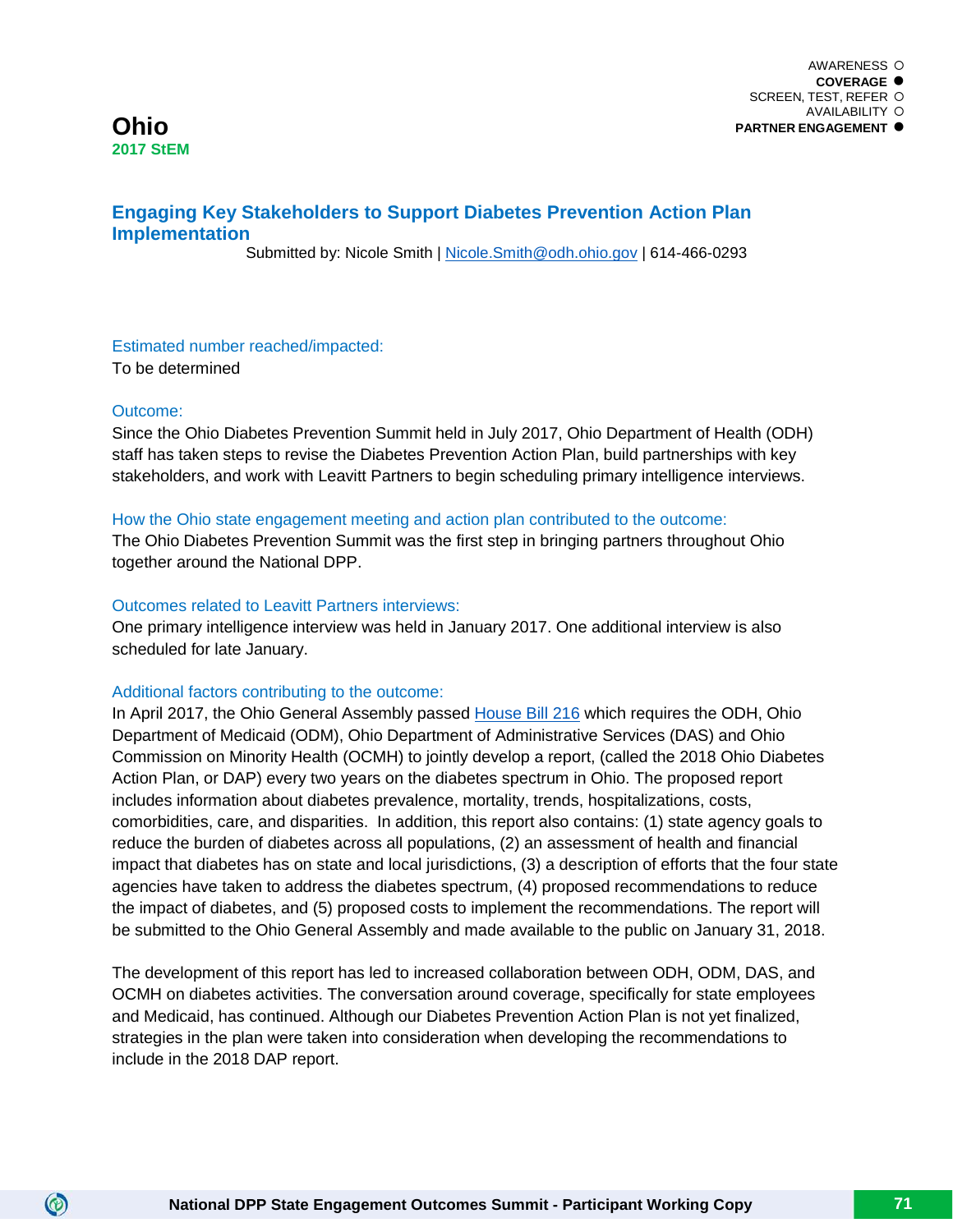ODH staff is also developing fact sheets based on data from the DAP report. The first fact sheet will focus on awareness of prediabetes and screening, testing, and referrals. The target audience will be physicians, which coincides with the action steps in the "Awareness" section of Ohio's Diabetes Prevention Action Plan.

This report has also required considerable time and effort from ODH staff, which is part of the reason the Diabetes Prevention Action Plan is not yet finalized.

#### Key strategies/action steps implemented:

- ODH staff participated in a call with NACDD staff in August 2017 to debrief from the Ohio Diabetes Prevention Summit. Additional calls were held with NACDD liaison monthly thereafter.
- Initial call with Leavitt Partners to discuss primary intelligence interviews was held. After this call, ODH staff prepared a list of potential interviewees. A follow-up call with Leavitt Partners was held to rank the list of interviewees. The top 5 were initially contacted by Leavitt Partners. To date, one interview was held and a second is scheduled.
- In December, ODH staff sent an email to Ohio Diabetes Prevention Summit attendees as well as stakeholders involved in the DAP report. This email provided updates on the Diabetes Prevention Action Plan and the DAP report, as well as future actions for 2018.
- ODH met with the Ohio Department of Aging in December to discuss diabetes activities and outcomes from the Ohio Diabetes Prevention Summit.
- ODH staff made initial contact with Kroger and Trinity Health Systems to discuss their work around increasing awareness and availability of the National DPP. Further conversations will occur in 2018 to continue to build these partnerships.
- ODH staff met with Ohio State Medical Association (OSMA) and American Medical Association (AMA) staff to discuss coordination of efforts to build awareness of the National DPP amongst physicians in Ohio. A follow-up call with OSMA and AMA is scheduled in early February.
- ODH staff had two conference calls with Weight Watchers Health Solutions to discuss their partnership with Solera to offer the National DPP, and the potential this could have in Ohio.

#### State health department and/or grantee role:

- The Ohio Department of Health convened and facilitated meetings with key partners.
- ODH has five 1422 sub-grantees (local health departments) which cover six counties. These six health departments attended the Ohio Diabetes Prevention Summit. All the local subgrantees are also working on the four pillars of diabetes prevention within their communities through the 1422 grant requirements.

#### Partner role:

• Partners (OSMA, Kroger, Trinity, health insurance payers, worksites, physicians, local health departments, etc.) will play a key role in implementing the Diabetes Prevention Action Plan once finalized.

#### Lessons learned:

 $\circledcirc$ 

• The requirement to submit the 2018 DAP report to the Ohio General Assembly by the end of January 2018 delayed ODH from finalizing the Diabetes Prevention Action Plan.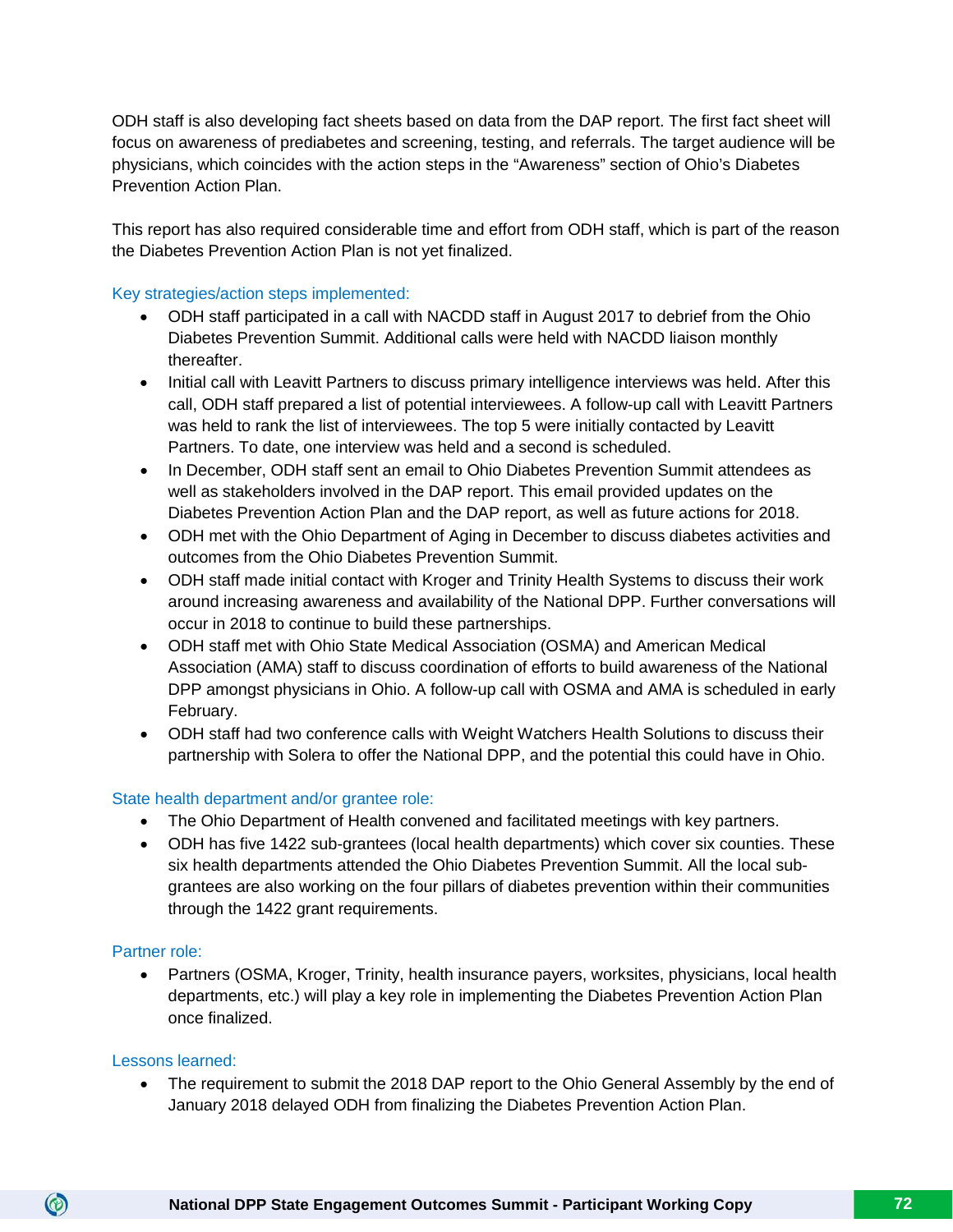Materials and resources used or produced: CDC Resources Used <https://www.cdc.gov/diabetes/prevention/index>

State Resources Used or Produced

- 2018 DAP report
- A physician fact sheet is under development.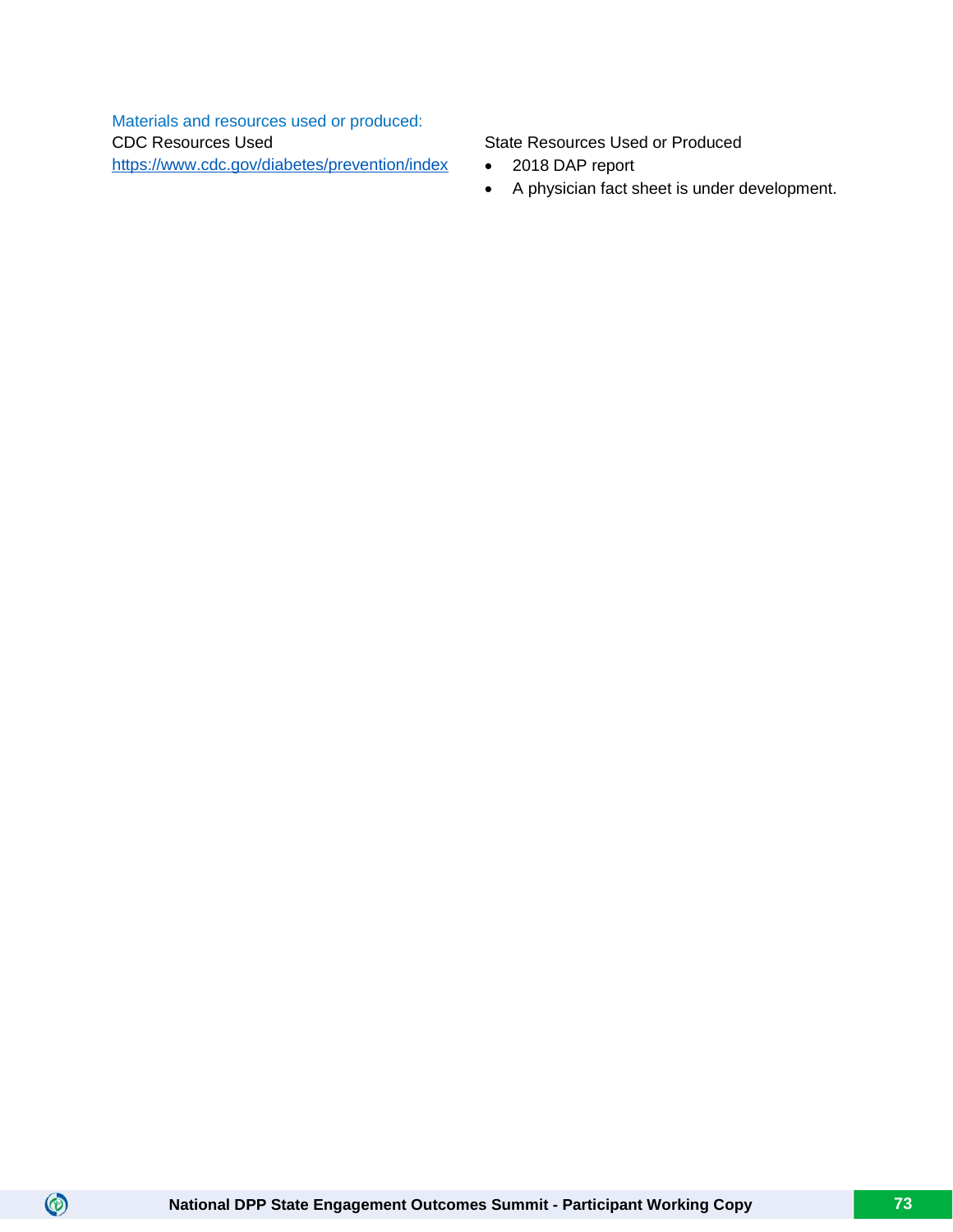# **Oklahoma 2016 StEM**

# **Employer Engagement through Leavitt Partners Primary Intelligence Interviews**

Submitted by: Joyce Lopez | [joycel@health.ok.gov](mailto:joycel@health.ok.gov) | 405- 271-4072

# Estimated number reached/impacted:

4 large employers and one association, two of which began pilots of the National DPP lifestyle change program, one is considering coverage for 2019

# Outcome:

 $\circledcirc$ 

In spring 2017, the Oklahoma State Department of Health (OSDH), an Oklahoma National DPP provider (who also serves on the Oklahoma Diabetes Caucus), and Levitt Partners spoke with four self-funded employer groups and one association in the greater Oklahoma City metropolitan area. These interviews were conducted as a supplement to Oklahoma's National Diabetes Prevention Program (DPP) State Engagement Meeting (StEM) and to support implementation of their resulting action plan. All entities were familiar with the National DPP and two employers had previously discussed implementing the National DPP lifestyle change program. Another two of the entities expressed interest in further discussions with the OSDH and the Oklahoma National DPP provider to consider coverage of National DPP for their employees. Two of the employers interviewed began a pilot National Diabetes Prevention Program with their employees in the fall of 2017. Another employer wants to engage further with OSDH and the Oklahoma National DPP provider for consideration of coverage in 2019. The interviews were a springboard to further employer engagement in coverage of the National DPP in Oklahoma.

# How the Oklahoma state engagement meeting and action plan contributed to the outcome:

The Oklahoma StEM was held October 25-26, 2016. The meeting resulted in an action plan around four pillar areas: 1) Screening, Testing and Referral, 2) Coverage, 3) Availability and Support for Lifestyle Change Programs, and 4) Awareness. The coverage action plan priority focused on increasing self-insured employers coverage of the National DPP lifestyle change program.

# Outcomes related to Leavitt Partners interviews:

The OSDH worked with Leavitt Partners to identify organizations to interview. Contact with employers interviewed by Leavitt Partners continues by Oklahoma National DPP providers. Two of the five employers interviewed began pilots in fall 2017. One began classes in September; they are holding two sessions - one during the lunch hour and the other after work. They are having initial success with the classes and will be offering additional sessions. The other employer started a pilot program with one of the larger health systems in September as well; they have two cohorts meeting and are doing quite well. They will determine next steps following the pilot.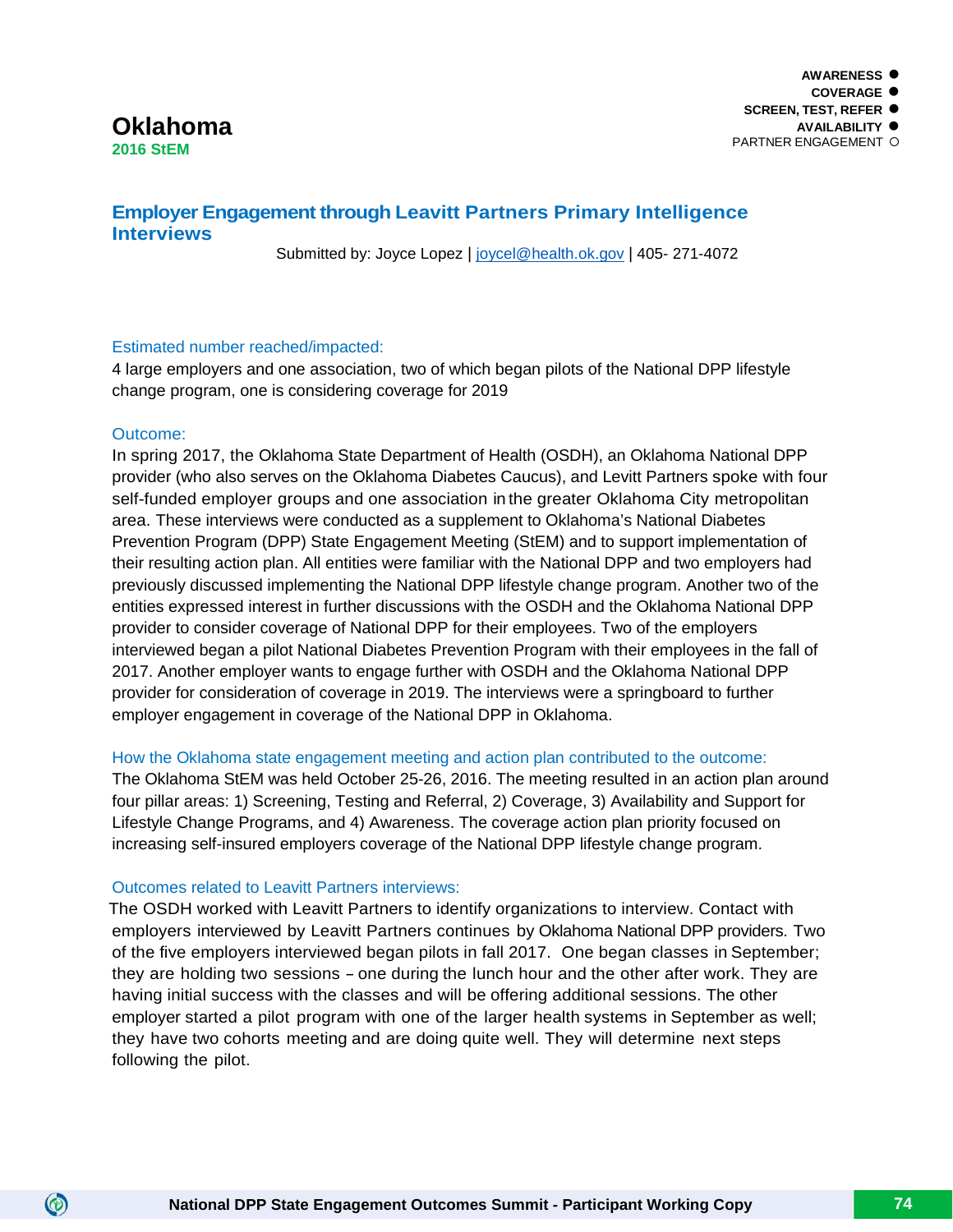# Additional factors contributing to the outcome:

An Interim Study was requested by one of the senators chairing the Diabetes Caucus. A presentation was developed by a Caucus workgroup and presented to the Oklahoma Health and Human Services Committee in October 2017. The Study was well-attended by senators and representatives alike. Next steps from this Study will include a senate bill proposing Medicaid coverage of the NationalDPP by CMS with development of a state plan to be presented to CMS in 2019. These steps are modeled after a similar plan proposed by New Jersey.

# Key strategies/action steps implemented:

- Engagement of Diabetes Caucus members whose members include legislators, National DPP providers, tribal nations, large health systems, pharmaceutical companies, community stakeholders, pharmacists, and academia
- Follow up with employers interviewed
- Oklahoma National DPP providers provided technical assistance and support for the National DPP lifestyle change program pilots.

# State health department and/or grantee role:

The OSDH's role has been one of sharing resources, updates and information from CDC, NACDD and other organizations with Caucus members. OSDH served as in a convener/facilitator role but has now transitioned to serve as a connector. OSDH connects groups who are interested in beginning a National DPP lifestyle change program with those who are currently offering one, to facilitate mentorships.

# Partner role:

Partners are critical to the successes achieved so far. Allowing organizations offering the National DPP lifestyle change program an opportunity to discuss benefits and address challenges of those groups interested has been very beneficial.

# Lessons learned:

It was beneficial during the Leavitt Partner calls to have two of our current National DPP providers on the phone to answer specific questions for organizations interested in the National DPP. This also facilitated a "warm handoff" to the interested group with an OK National DPP provider.

# Materials and resources used or produced:

CDC Resources Used

 $\circledcirc$ 

• CDC Prevention Impact, National DPP & NACDD Coverage Tool kits and CDC ROI information; links to the CDC DDT website were provided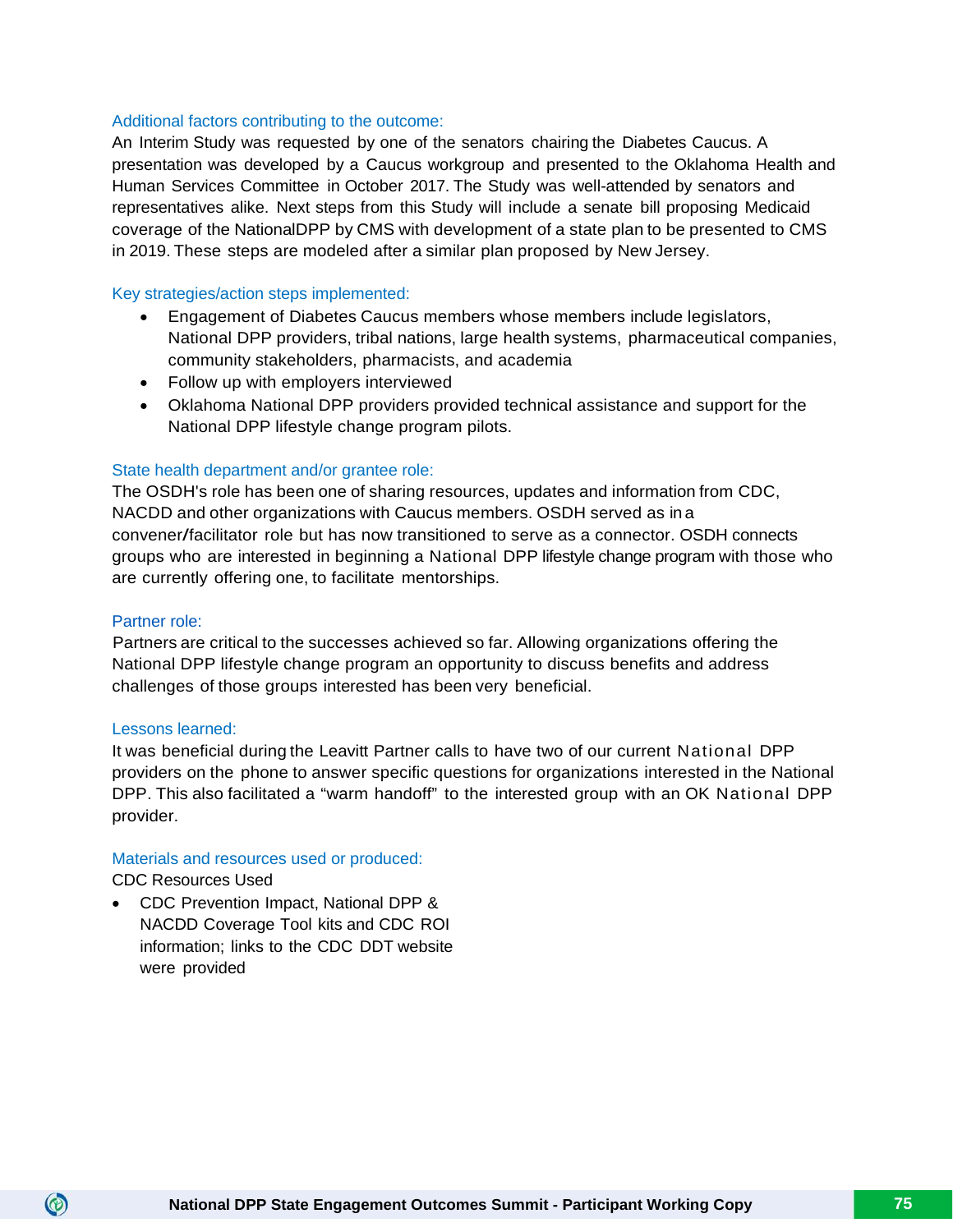# **Pennsylvania Medicaid MCOs Implement National DPP Pilots for their Members** Submitted by: Camelia Rivera | [camrivera@pa.gov](mailto:camrivera@pa.gov) | 717-547-3247

Estimated number reached/impacted: 400,000 (potential)

# Outcome:

 $\circledcirc$ 

Effective January 1, 2018, Medicaid beneficiaries are eligible to attend the National DPP program at no cost, under a pilot program implemented by all nine Medicaid MCOs in Pennsylvania.

# How the Pennsylvania state engagement meeting and action plan contributed to the outcome:

At the StEM in August 2017, the Pennsylvania Department of Human Services (PA DHS), Office of Medical Assistance Programs (OMAP), made the announcement that the nine Medicaid MCOs will roll out pilots beginning January 2018 to cover the National DPP for Medicaid recipients at risk for type 2 diabetes or with prediabetes.

# Additional factors contributing to the outcome:

Prior to StEM, the Pennsylvania Department of Health (PADOH) Diabetes Prevention and Control Program has convened quarterly meetings with the Medicaid Managed Care Organizations (MCOs), since November 2014. At these meetings, MCO leaders have been educated about prediabetes, the National DPP, and the cost-effectiveness of this lifestyle change program. Additional information, including information about the research that demonstrated the effectiveness of the National DPP, and the return on investment (ROI) of this program, as well as contract language, was directly provided to the OMAP staff.

# Key strategies/action steps implemented:

- Invited the MCO's directors and the Chief Medical Officers for Pennsylvania Department of Human Services' Office of Medical Assistance Programs to attend StEM
- Met with Pennsylvania DHS OMAP staff in November 2017 to discuss follow up steps and information needed to support the Medicaid MCOs with pilot implementation
- With support from NACDD and Leavitt Partners, held a National DPP Coverage Toolkit webinar for the MCOs in late November 2017.
- Attended MA MCOs quarterly meeting in early December 2017 to give a more in-depth presentation of National DPP and of PADOH's effort and strategies to strengthen the program in the state, and to answer questions
- Continue to hold quarterly conference calls where both PADOH and the Medicaid MCOs present updates on their initiatives around diabetes prevention and control strategies in Pennsylvania.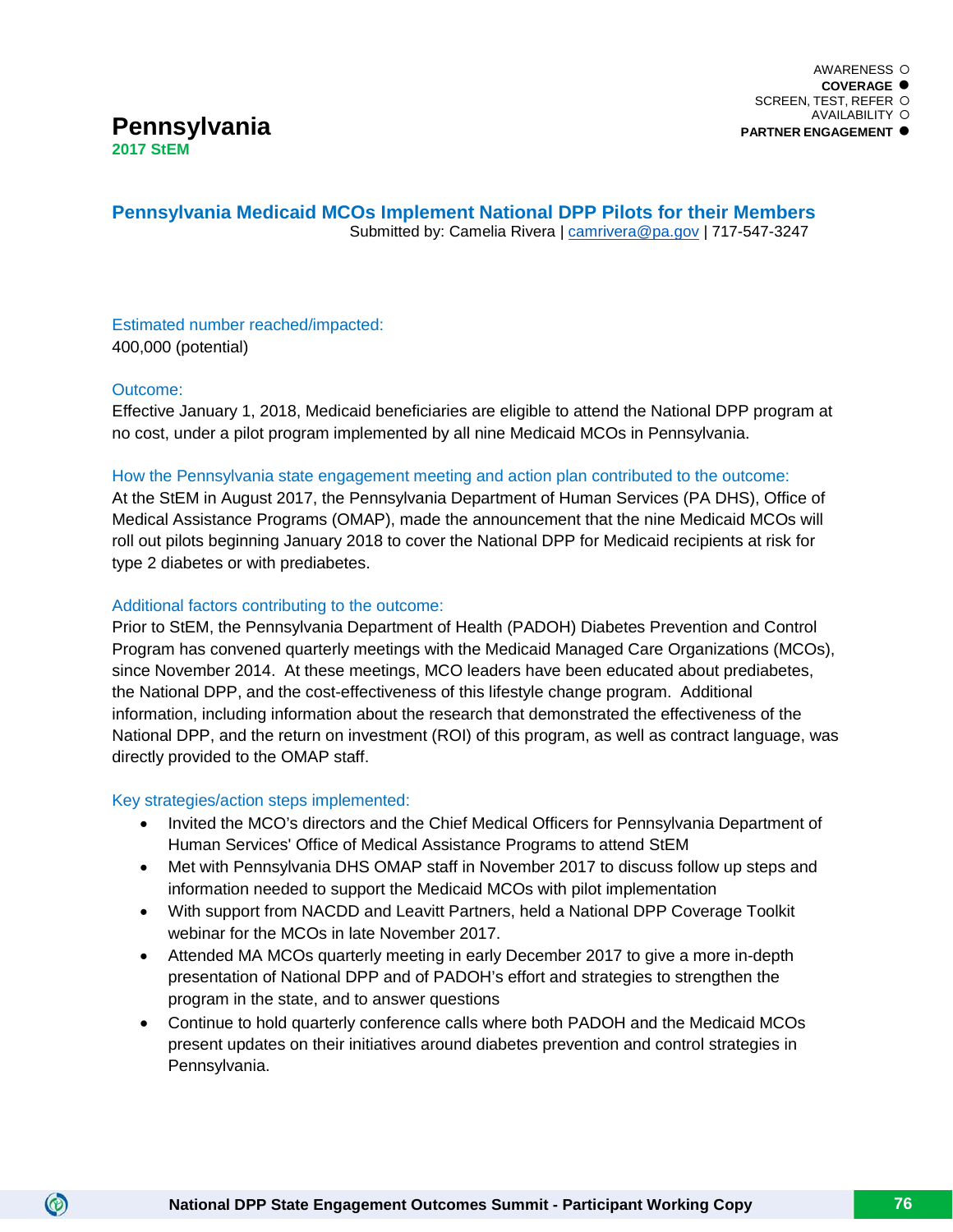# State health department and/or grantee role:

- Philadelphia Department of Public Health (PDPH), a 1422 Grantee, co-presented on the National DPP Statewide Landscape at the StEM.
- PDPH established a partnership with one Medicaid MCO in Philadelphia area to implement coverage strategies with Federally Qualified Health Centers in the area.
- Invited PDPH staff to attend the National DPP Coverage Toolkit webinar in November 2017
- Had discussions with PDPH to align program delivery strategies in Philadelphia area, to prevent duplication of efforts and maximize efficiency

# Partner role:

- Health Promotion Council (HPC), and one Medicaid MCO (AmeriHealth Caritas) are implementing a pilot leveraging Pennsylvania's network National DPP providers, an online DPP provider, AmeriHealth's provider network, and a call center to increase patient access and referral to National DPP lifestyle change programs operating in AmeriHealth's 42 county coverage area.
- Philadelphia Health Management Corporation (PHMC), an affiliate of HPC that is assisting PADOH with data collection and program evaluation at the 60 National DPP sites supported by PADOH, is designing a process to collect more specific data on National DPP participants enrolled in Medicaid.

# Lessons learned:

- Educating the Medicaid MCOs about the National DPP at the ongoing quarterly meetings that began in 2014, as well as other diabetes stakeholders at the Pennsylvania Diabetes Action Network (PA DAN) quarterly meetings, prepared further conversations with decision makers about the benefits of covering the program for Medicaid recipients.
- The support and resources NACDD brought to the StEM, including the national presenters, as well as the engagement of a large variety of stakeholders, acted as strong arguments for covering the National DPP.
- Medicare's decision to cover the National DPP sparked MCOs interest and confidence in this initiative.

# Materials and resources used or produced:

CDC Resources Used

 $\circledcirc$ 

• CDC's Diabetes Prevention Impact Toolkit, AMA/CDC's Prevent Diabetes STAT, AMA's Cost Saving Calculator

State Resources Used or Produced

• Maps showing location of National DPP sites in Pennsylvania and infographics developed by PHMC as part of their yearly report on PADOH's strategies around increasing the number of CDC-recognized National DPP organizations across the state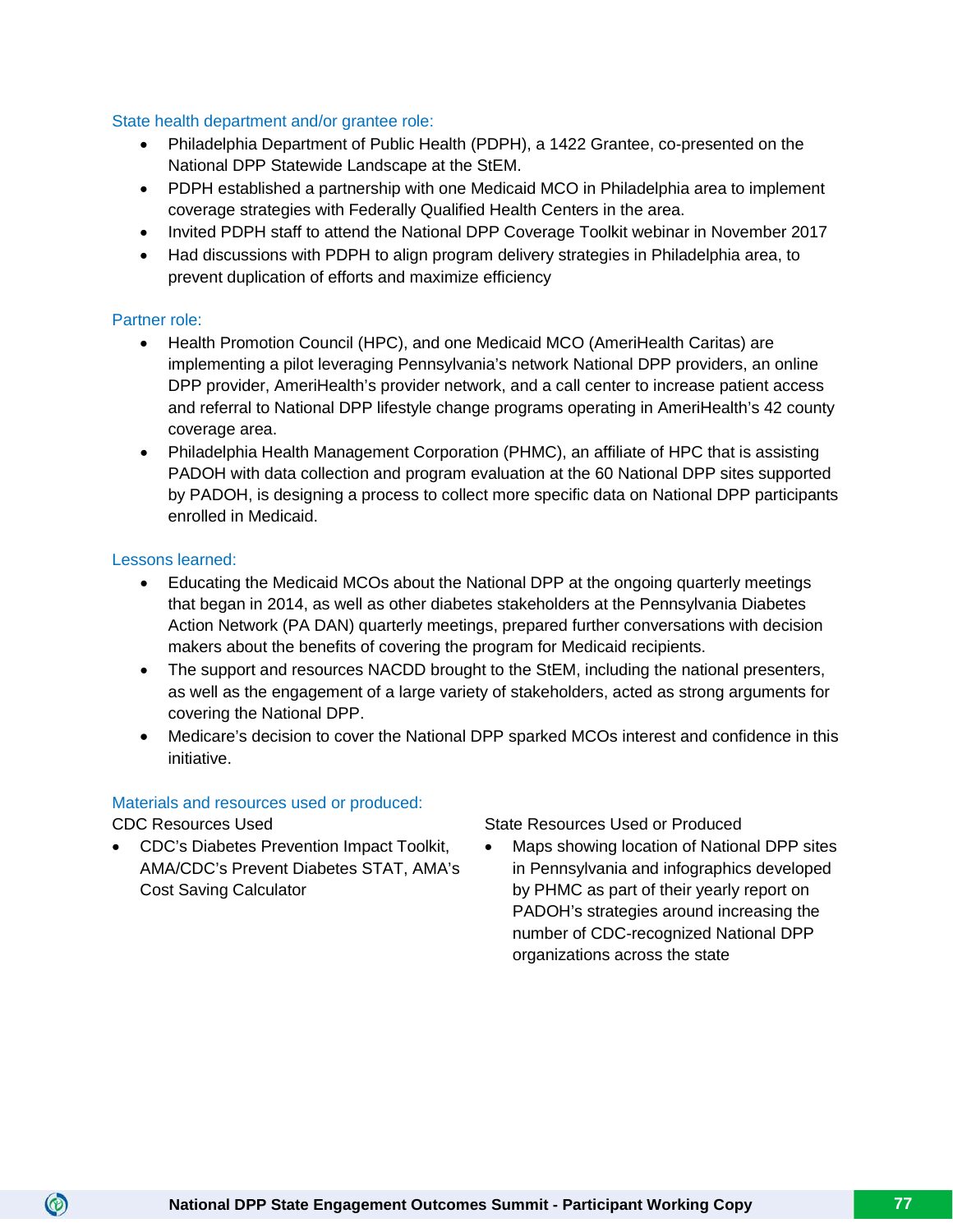**Rhode Island Health Equity Zone's Role in Growth of the National DPP** Submitted by: Randi Belhumeur | [Randi.belhumeur@health.ri.gov](mailto:Randi.belhumeur@health.ri.gov) | 401-222-3667

# Estimated number reached/impacted: 494 (actual)

# Outcome:

 $\circledcirc$ 

Following Rhode Island's StEM in April 2016, the Rhode Island Department of Health (RIDOH) began a partnership with seven of the state's ten Health Equity Zones (HEZ) to scale National DPP programs. The goal of this partnership is to address health disparities and increase access to evidence-based health programming in underserved communities. The collaborative work between RIDOH and HEZ focused on increasing referrals, advocating for coverage of the program by employers, and strengthening the program delivery infrastructure in the state. In just eighteen months, the seven HEZ held 42 classes throughout Rhode Island reaching 494 individuals with prediabetes.

# How the Rhode Island state engagement meeting and action plan contributed to the outcome:

In April 2016, RIDOH convened key partners in Rhode Island to build the foundation of DPP and define the three pillars of the Rhode Island DPP State Action Plan (described below). The need to implement DPP in HEZ communities to reach target populations and the need to achieve the goals of the three pillars were identified as key priorities. The pillars developed during the action planning process were:

- Screening/Testing/Referral: Each of the seven HEZ delivering DPP have connected with primary care practices and federally qualified health clinics to engage in testing and referring patients with prediabetes into CDC-recognized organization programs within HEZ communities.
- Coverage: Through the work of the HEZ, three new employers are offering the National DPP as a covered benefit to their employees. Two are smaller businesses--one with 75 employees and the other with approximately 300 employees. The third employer is a large health system with 1,531 employees.
- Availability: Since the start of National DPP implementation in the HEZ, Rhode Island has realized the following: seven new CDC-recognized organization program sites, 42 sessions with a total of 494 participants, and 49 newly-trained lifestyle coaches.

# Additional factors contributing to the outcome:

The HEZ framework allows RIDOH and stakeholders to address the social and environmental determinants of health by using a place-based approach. This ensures that we are reaching the most vulnerable populations in the delivery of our programs. In the first year of funding, each of the 10 HEZ completed comprehensive community needs assessments to determine the areas of focus that would best serve each community. As mentioned above, seven out of the ten HEZ chose to address prediabetes in Rhode Island. This has provided an opportunity to deliver the National DPP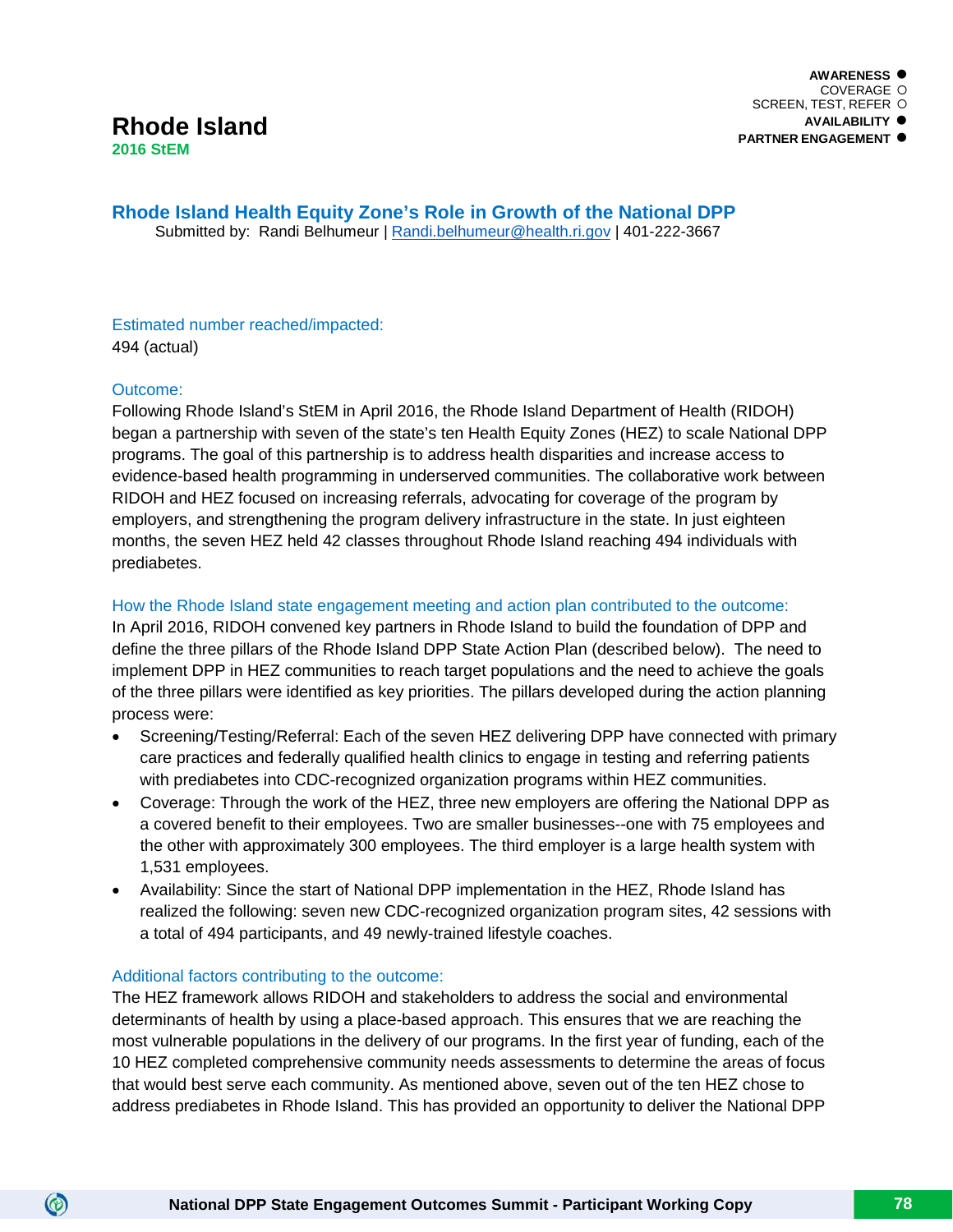at the local level in a multitude of settings, such as CBOs, health systems, municipalities, senior centers and worksites. The qualitative data reveals that our efforts to engage our stakeholders in the decision-making process resulted in a stronger commitment by our partners to sustain the National DPP in our state.

# Key strategies/action steps implemented:

- HEZ stakeholders participated in the development of the RI DPP State Action Plan to Prevent and Control Prediabetes in Rhode Island
- Through a contract with the Rhode Island Parent Information Network (RIPIN), "HEZ Liaisons" were hired to work within the HEZ to increase awareness of pre-diabetes in Rhode Island; to foster enrollment into National DPP lifestyle change program classes within the HEZ; to spearhead classes within the HEZ communities; build partnerships and alliances within the HEZ communities, ensure program fidelity, and assist with monthly DPRP data collection
- "HEZ Liaisons" and HEZ leadership built alliances with the provider community to encourage providers to screen or test and refer into the National DPP

# State health department and/or grantee role:

- Led the process for convening stakeholders, including HEZ partners, in the creation of the Rhode Island State Action Plan, in partnership with NACDD
- Providing guidance and support to the HEZ as they developed their work plans
- Providing technical assistance to the RIPIN and the HEZ on best practices for implementing the National DPP in Rhode Island
- Spearheading the National DPP stakeholder network (Network), a coalition of HEZ partners, representatives from each DPRP, National DPP lifestyle coaches, health plan providers and other community based organizations to work together to scale the National DPP in Rhode Island

# Partner role:

- Actively participated in the State Action planning process
- RIPIN, as an early adopter of the National DPP in Rhode Island, also provided technical assistance to our HEZ partners, including academic detailing to providers in each HEZ
- Actively participated in the Network.

# Lessons learned:

- The Network needs to be all-inclusive of the National DPP landscape in Rhode Island, including partners outside of the HEZ DPRPs
- The State Action Plan for Scaling and Sustaining Diabetes in Rhode Island needs to be an iterative process and should be folded into the Network meetings
- More robust quality improvement initiatives are needed to continue to improve on National DPP outcomes in Rhode Island.

# Materials and resources used or produced:

CDC Resources Used

 $\circledcirc$ 

• RIDOH created a simplified provider toolkit utilizing CDC's guide to assist the HEZ with State Resources Used or Produced

• The RI State Action Plan, which was highlighted at the February 28th HEZ launch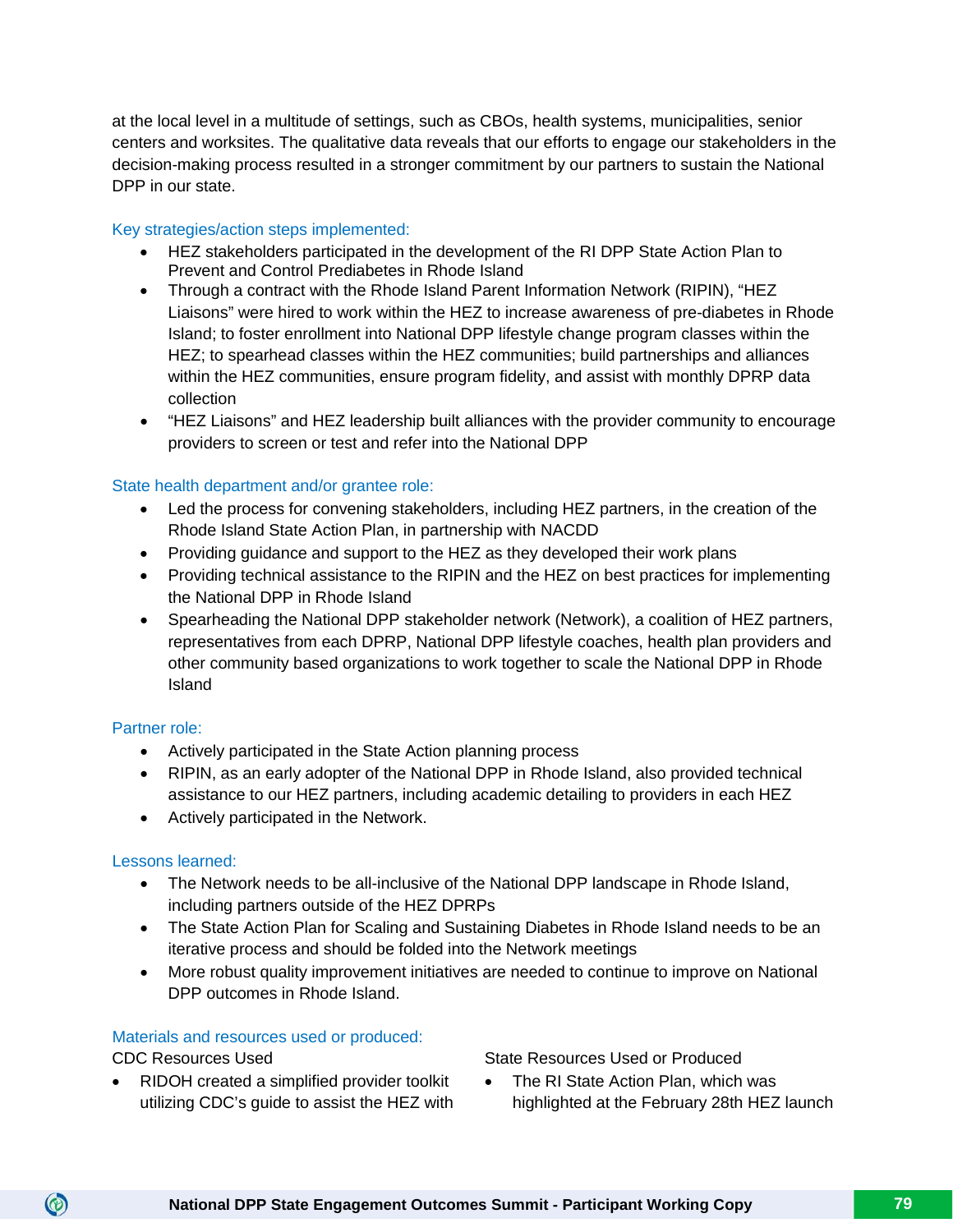academic detailing visits to increase program awareness, screening, testing and referrals by providers. The Sample Provider Toolkit was presented to the stakeholder network at the May 10, 2017 meeting.

event. On-going discussions and updates to the state action plan are provided at the stakeholder network bimonthly meetings.

- The National Diabetes Prevention Program flyer, which highlighted RI's landscape to engage key stakeholders to partner with RIDOH to scale and sustain the National DPP.
- The National DPP flyer, directed to employers, which highlighted the program's cost effectiveness.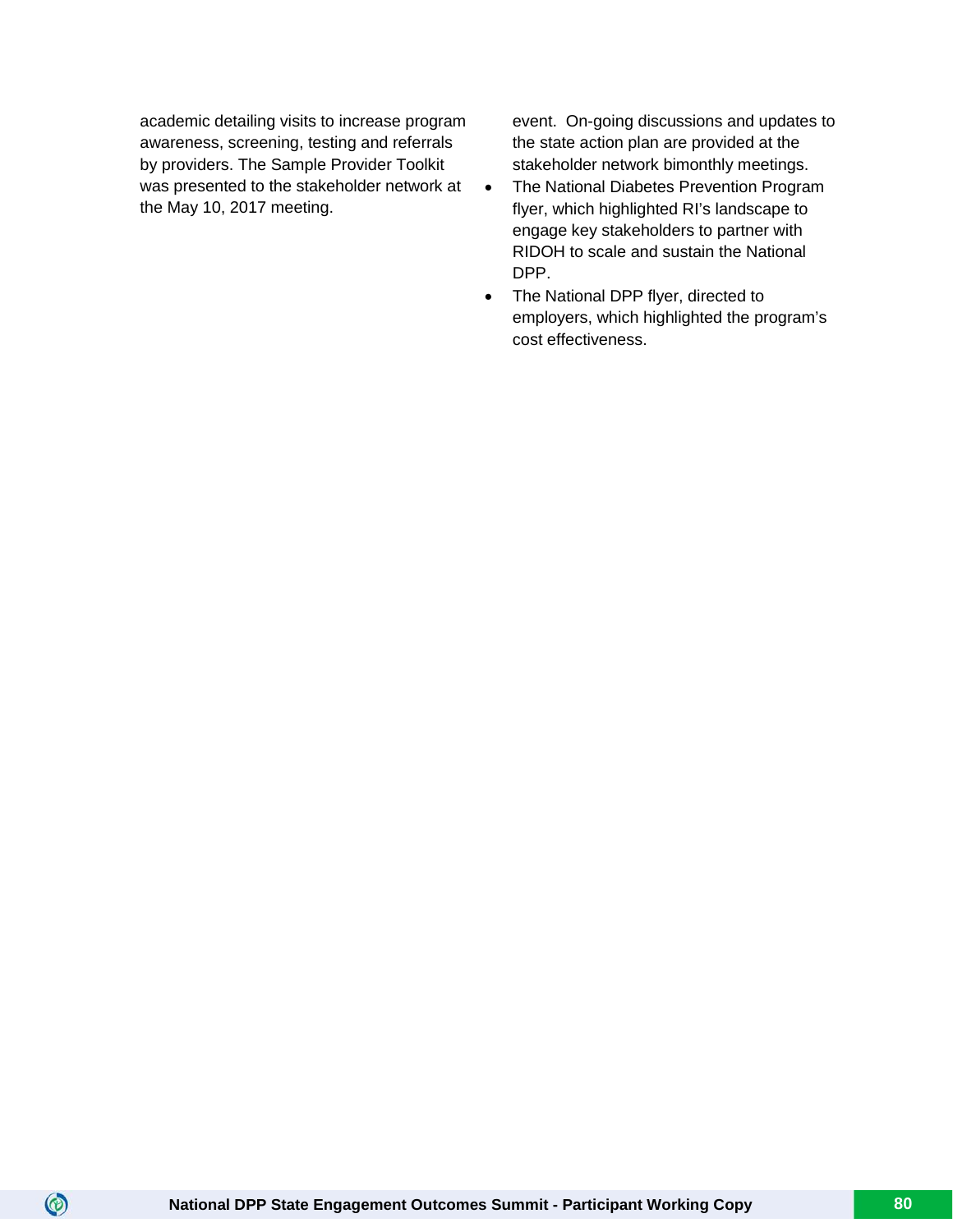# **South Carolina-1**

**2015 StEM**

# **Diabetes Advisory Council of South Carolina – Development of a Statewide Comprehensive Diabetes Prevention Plan**

 Submitted by: Michelle Moody | [moodyrm@dhec.sc.gov](mailto:moodyrm@dhec.sc.gov) | 803-898-1636 Tangee Thomas | [thomastd@dhec.sc.gov](mailto:thomastd@dhec.sc.gov) | 803-898-1466

Estimated number reached/impacted: 330,000 (potential)

# Outcome:

 $\circledcirc$ 

As of April 2016, the Diabetes Advisory Council (DAC) released the Statewide Comprehensive Diabetes Prevention Plan for South Carolina. The DAC and the South Carolina Department of Health and Environmental Control (DHEC), along with partners from across the state, are working together to ensure that people with prediabetes achieve optimal health and delay or prevent the onset of Type 2 diabetes. The success of the plan relies on the collective and ongoing engagement of public and private health systems and providers, community-based organizations, employers and health insurers with participation from individuals with prediabetes in South Carolina. The engagement of these groups and individuals is organized under the following pillars: Pillar 1- Provider Engagement; Pillar 2- Availability, Pillar 3- Participant Engagement; Pillar 4- Coverage.

# How the South Carolina state engagement meeting and action plan contributed to the outcome:

During the StEM, NACDD engaged the planning members in a facilitated discussion on the state's prediabetes landscape, stakeholder's involvement, and engagement. During this meeting there was a discussion on which of the four pillars (Provider Engagement, Availability, Participant Engagement, and Coverage) the DAC wanted to address in our action plan. As a result of this conversation, DAC decided to incorporate all four pillars. DAC also decided to incorporate the Prevent Diabetes STAT Toolkit for marketing and awareness and utilize technical assistance from AMA and NACDD for the 12-18 months following the StEM meeting.

# Additional factors contributing to the outcome:

DAC was established in 2010 to serve as the state advisory council for the Diabetes Program per CDC's guidance. DAC was reconvened in 2015 to help advance diabetes prevention efforts within the state. DAC's primary focus is to serve as the backbone organization for implementation of the Statewide Comprehensive Diabetes Prevention Plan for South Carolina.

# Key strategies/action steps implemented:

- Met with DAC stakeholders to assess willingness to become an active organization again
- Reactivated the DAC Chair's roles and responsibility (Same Chair as previously) and hired a new DAC Coordinator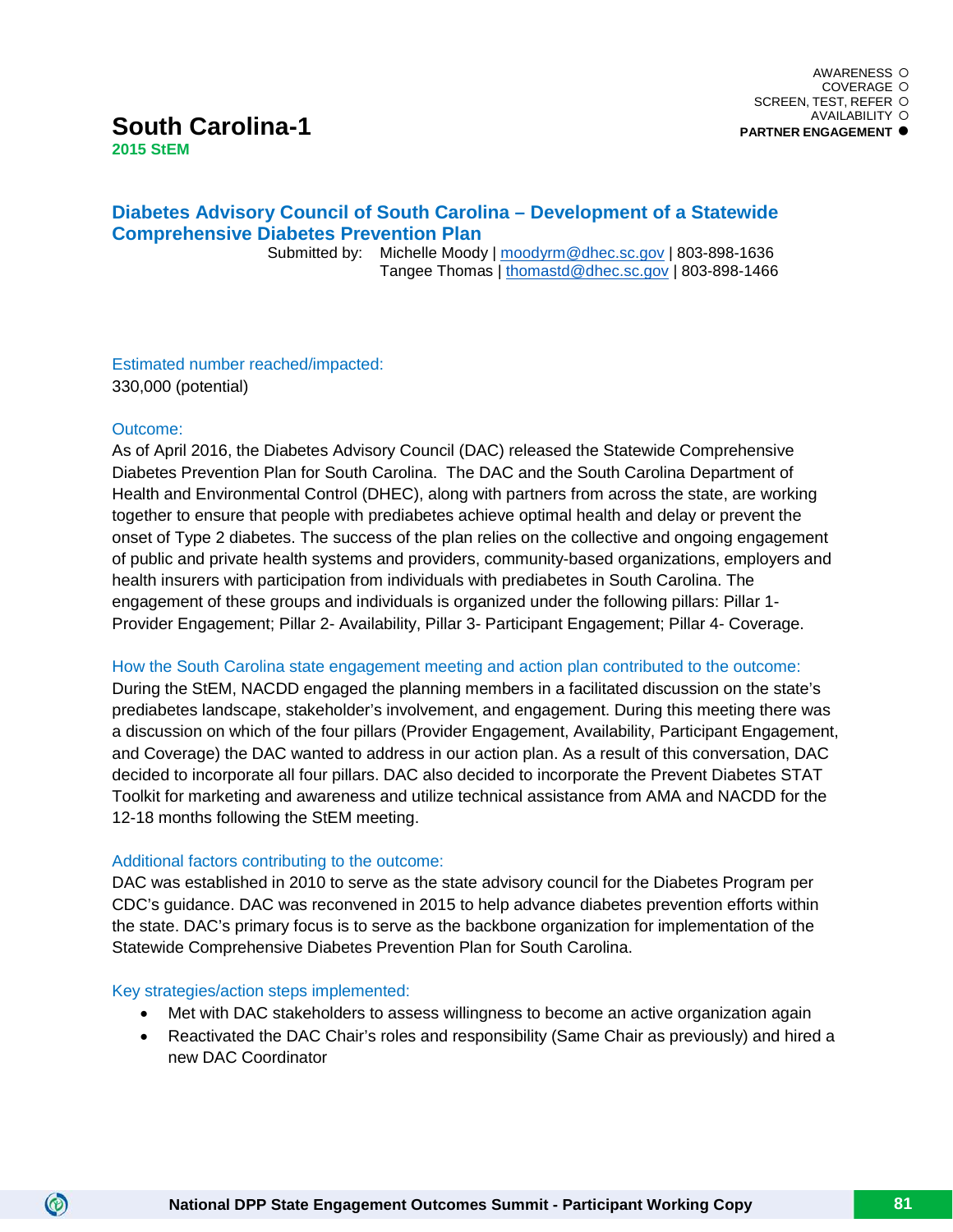- Invited DHEC staff and other External Partners (Eat Smart, Move More South Carolina, Department of Health and Human Services, Kidney Foundation, YMCA etc.) to participate on this council
- Reconvened the first DAC meeting September 23, 2015
- Recruited partners to join specific pillars and begin establishing goals and objectives

Each Pillar has a specific goal, long-term objective(s), target, and activities organized by the elements of the plan that will help achieve the overall goal of reducing the burden of diabetes and prediabetes within South Carolina.

- Pillar One- Provider Engagement: Increasing the number of physicians, health care providers and health care consumers that recognize prediabetes as a condition and ultimately commit to make steps towards increasing screening, testing, and referring to the National DPP
- Pillar Two- Availability: Improving accessibility and ultimately increasing the number of CDCrecognized National DPP organizations in South Carolina
- Pillar Three- Participant Engagement: Increasing awareness of prediabetes among consumers, community organizations, healthcare providers, hospital systems, health plans, legislators, and employers. This dimension also focuses on increasing consumer participation into active National DPP organizations.
- Pillar Four- Coverage: Encouraging employers and insurers to offer lifestyle change programs as a covered benefit thereby enabling those with prediabetes and/or at risk for type 2 diabetes to access the program.

# State health department and/or grantee role:

- Assess the current burden of diabetes, prediabetes and associated risk factors (SHD)
- Conduct outreach and education strategies that are culturally and linguistically appropriate for targeted populations (BOTH)
- Conduct population-based community interviews focused on promoting and providing evidence-based community interventions such as the National Diabetes Prevention Program (BOTH)
- Host roundtable discussions within each region of South Carolina learn about their experiences becoming a sustainable and fully recognized National DPP (SHD)
- Sustain and advocate to ensure appropriate policies and resources are available for entities interested in implementing an National DPP (BOTH)
- Conduct evaluation and surveillance activities to ensure long-term success of the plan (SHD)
- Reporting templates, logic models, dashboards, maps etc.

# Partner role:

- The Business Coalition on Health has paved a way for SHD staff to meet with many large worksites within the State to gage their interest in implementing and sustaining a National DPP for their employers.
- Eat Smart, Move More South Carolina has hired a Coordinator to organize and communicate all work initiated through DAC.
- Using 1422 grant funds, DAC has been able to increase the number of National DPP organizations within South Carolina. (From 2 organizations to 52 organizations)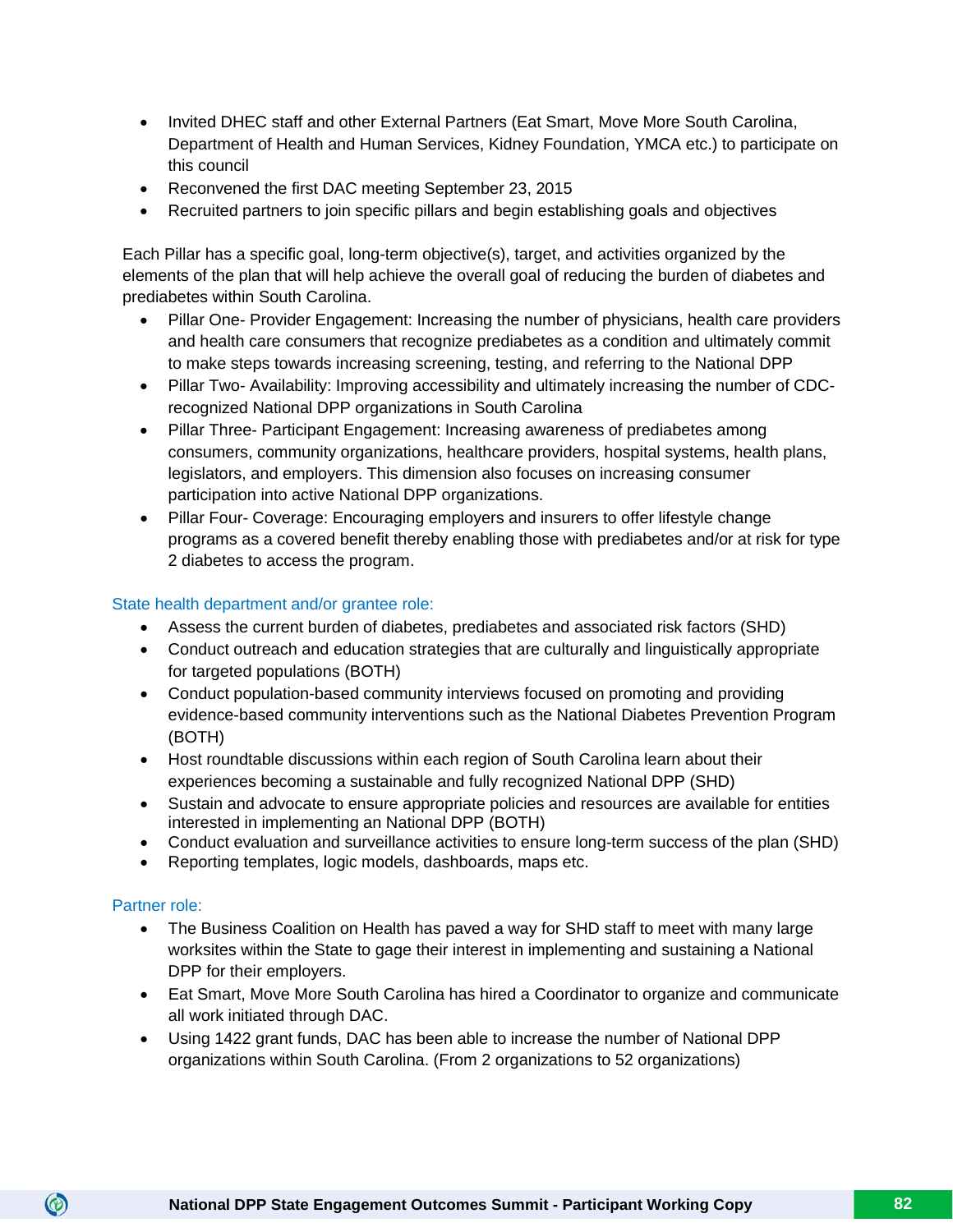# Lessons learned:

- Invite more external partners to participate on the DAC to assist with increasing the number of organizations offering the National DPP in the state.
- Use successes of employees participating in the National DPP to advocate for worksite coverage.
- Tailor the development of materials used to educate the community about their risk and enrolling in the program.

# Materials and resources used or produced:

 $\circledcirc$ 

• Utilized CDC's marketing materials (flyers and post cards) to develop an ad campaign that can encourage participants to know their risk, talk to providers and to inform them of available National DPP's within the state.

# CDC Resources Used State Resources Used State Resources Used or Produced

- 2016-2021 [Statewide Comprehensive](http://eatsmartmovemoresc.org/wp-content/uploads/2013/04/Web-Version-2016-2021-Statewide-Comprehensive-Diabetes-Prevention-Plan.pdf)  [Diabetes Prevention Plan for South Carolina](http://eatsmartmovemoresc.org/wp-content/uploads/2013/04/Web-Version-2016-2021-Statewide-Comprehensive-Diabetes-Prevention-Plan.pdf)
- [A Diabetes Prevention Toolkit for Physicians](http://dactoolkit.org/)  [and Health Care Teams](http://dactoolkit.org/) (Pillar 1)
- Recruiting, Retaining and Sustaining Brochure (Pillar 2)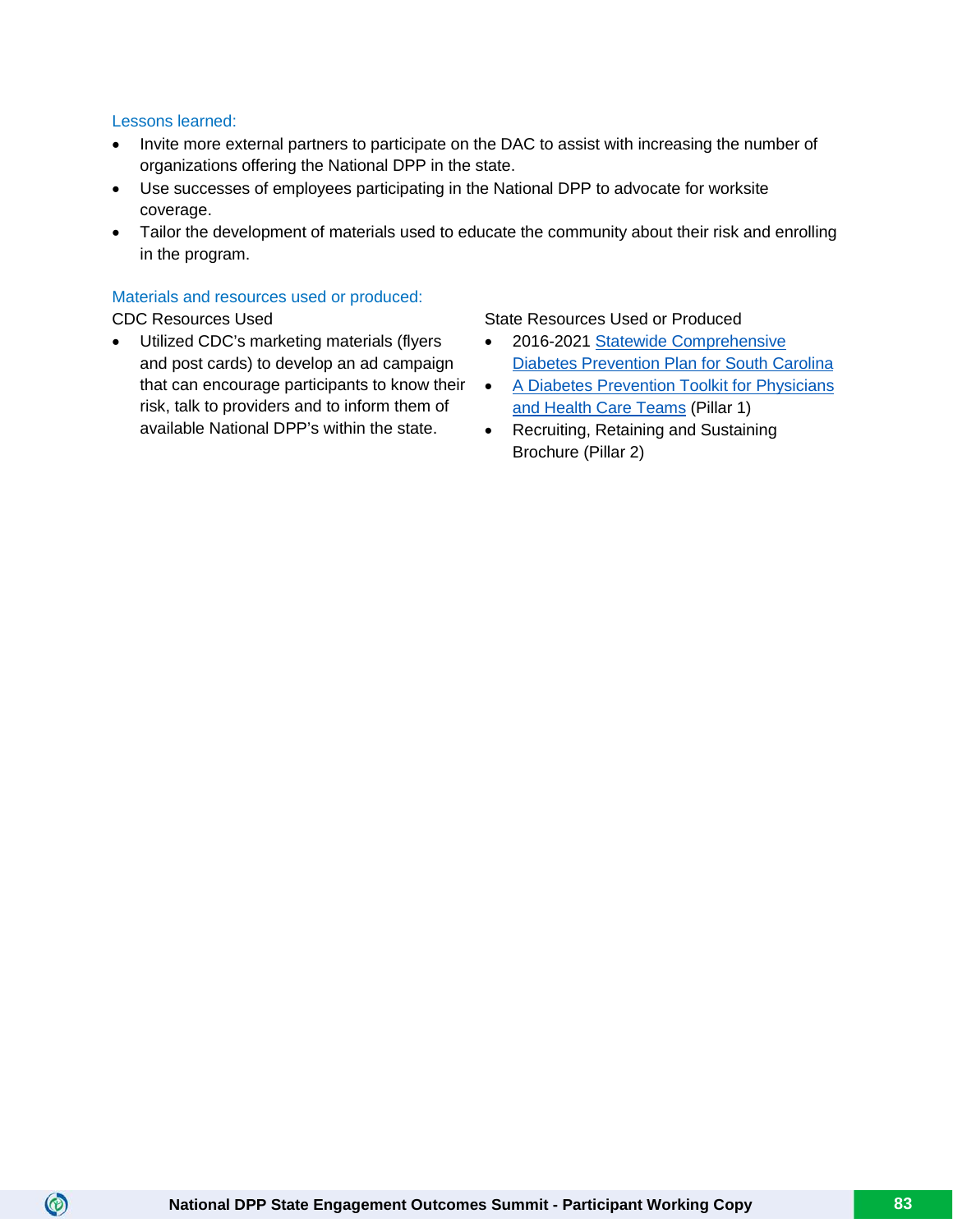# **South Carolina-2**

**2015 StEM**

**A South Carolina Diabetes Prevention Toolkit for Providers** Submitted by: Michelle Moody | [moodyrm@dhec.sc.gov](mailto:moodyrm@dhec.sc.gov) | 803-898-1636

# Estimated number reached/impacted:

132 health care providers and other professionals reached by South Carolina Medical Association provider education sessions

# Outcome:

In July 2017, the Diabetes Advisory Council (DAC) Pillar 1-Provider Engagement workgroup released a pilot version of the toolkit entitled: *Preventing Type 2 Diabetes in South Carolina: A Diabetes Prevention Toolkit for Physicians and Health Care Teams*. The creation of the toolkit was a response to the South Carolina providers and health care teams expressing the need for a South Carolina-specific version of the American Medical Association/CDC Provider toolkit. The purpose of the toolkit is to provide health care teams in South Carolina with a guide and a reference tool to assist with evaluating, testing, treating, and referring patients to in-person or online evidence-based diabetes prevention programs. The toolkit is also intended to be used as a resource to help practices and health care teams engage in a dialogue with their patients about the risk associated with prediabetes and related strategies to help patients adopt healthier lifestyles.

# How the South Carolina state engagement meeting action plan contributed to the outcome:

The State Engagement Meeting (StEM) held in July 2015 provided us with the opportunity to engage active and new stakeholders to promote the National Diabetes Prevention Program (National DPP). The meeting also served as the catalyst for reconvening the state Diabetes Advisory Council (DAC). In year 1, the DAC Pillar 1-Provider Engagement workgroup developed the 2016-2021 Statewide Comprehensive Diabetes Prevention Plan. Within that plan, the workgroup outlined an objective to increase the proportion of provider referrals to the National DPP. To meet the objective, the workgroup worked with a variety of partners to create the toolkit entitled: *Preventing Type 2 Diabetes in South Carolina: A Diabetes Prevention Toolkit for Physicians and Health Care Teams*.

# Additional factors contributing to the outcome:

In addition to the StEM meeting, three physicians were committed and assisted us with the toolkit development and implementation, to increase evaluating, testing, treating and referring to the National DPP. Due to their commitment to champion the cause, we successfully developed and piloted the toolkit in four (4) primary care practices throughout the state and conducted five (5) provider education sessions to promote the toolkit statewide among providers and health care teams. The toolkit provider education sessions are pre-recorded and available via webinar format and once viewed provides continuing medical education units for health care providers.

# Key strategies/action steps implemented:

(ම)

• The April 2015 StEM meeting was held.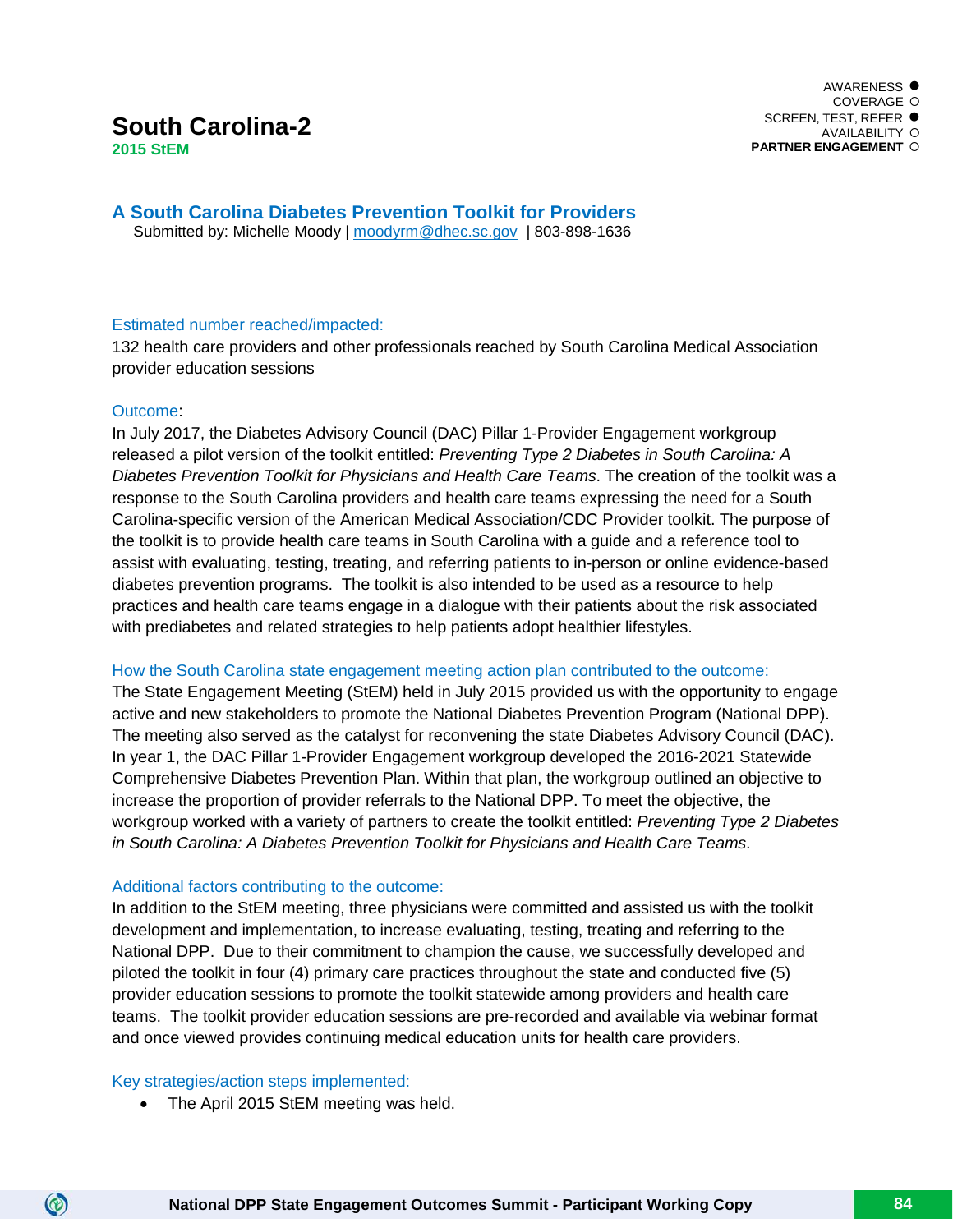- Reconvened the Diabetes Advisory Council (DAC)
- DAC, which first existed as a CDC requirement for all State Diabetes Prevention and Control Programs to work on the prevention and management of diabetes
- Dr. Gerald Wilson, a practicing surgeon at the time, agreed to return as the Chair of DAC
- Developed the 2016-2021 Statewide Comprehensive Diabetes Prevention Plan for South Carolina
	- o Inclusion of Pillar 1-Provider Engagement-specific objective related to increasing screening, testing and referrals to National DPP
- Reviewed AMA/CDC Prevent Diabetes STAT toolkit to educate providers on the importance of evaluating, testing, treating and referring to National DPP
- Expressed need for a South Carolina specific provider toolkit
- Selected and convened small toolkit workgroup
- Draft toolkit developed
- Released final pilot version of the toolkit in four primary care practices
- Received and compiled pilot feedback
- Incorporated feedback
- Final toolkit printed and distributed statewide through strategic outreach efforts

# State health department and/or grantee role:

- Coordination of StEM meeting
- Reconvening of DAC
- Facilitation of the development of the 2016-2021 Statewide Comprehensive Diabetes Prevention Plan for South Carolina
- Assisted with the following:
	- o Review of AMA/CDC Prevent Diabetes STAT toolkit to educate providers on the importance of evaluating, testing, treating and referring to National DPP
	- o Selection and convening of small toolkit workgroup
	- o Toolkit development
	- o Selecting four primary care practices for piloting the toolkit
	- o Receiving and compiling pilot feedback Incorporating feedback into the toolkit
	- o Printing of final toolkit and coordination of statewide distribution through strategic outreach efforts

# Partner role:

- Attended and provided feedback during the StEM meeting
- Assisted with the development of the 2016-2021 Statewide Comprehensive Diabetes Prevention Plan for South Carolina
- Assisted with review of AMA/CDC Prevent Diabetes STAT toolkit to educate providers on the importance of evaluating, testing, treating and referring to National DPP
- Expressed need for South Carolina specific toolkit
- Assisted with the following:
	- o Selection and convening of small toolkit workgroup
	- o Toolkit development
	- o Piloting the toolkit in four primary care practices
	- o Distribution statewide through strategic outreach efforts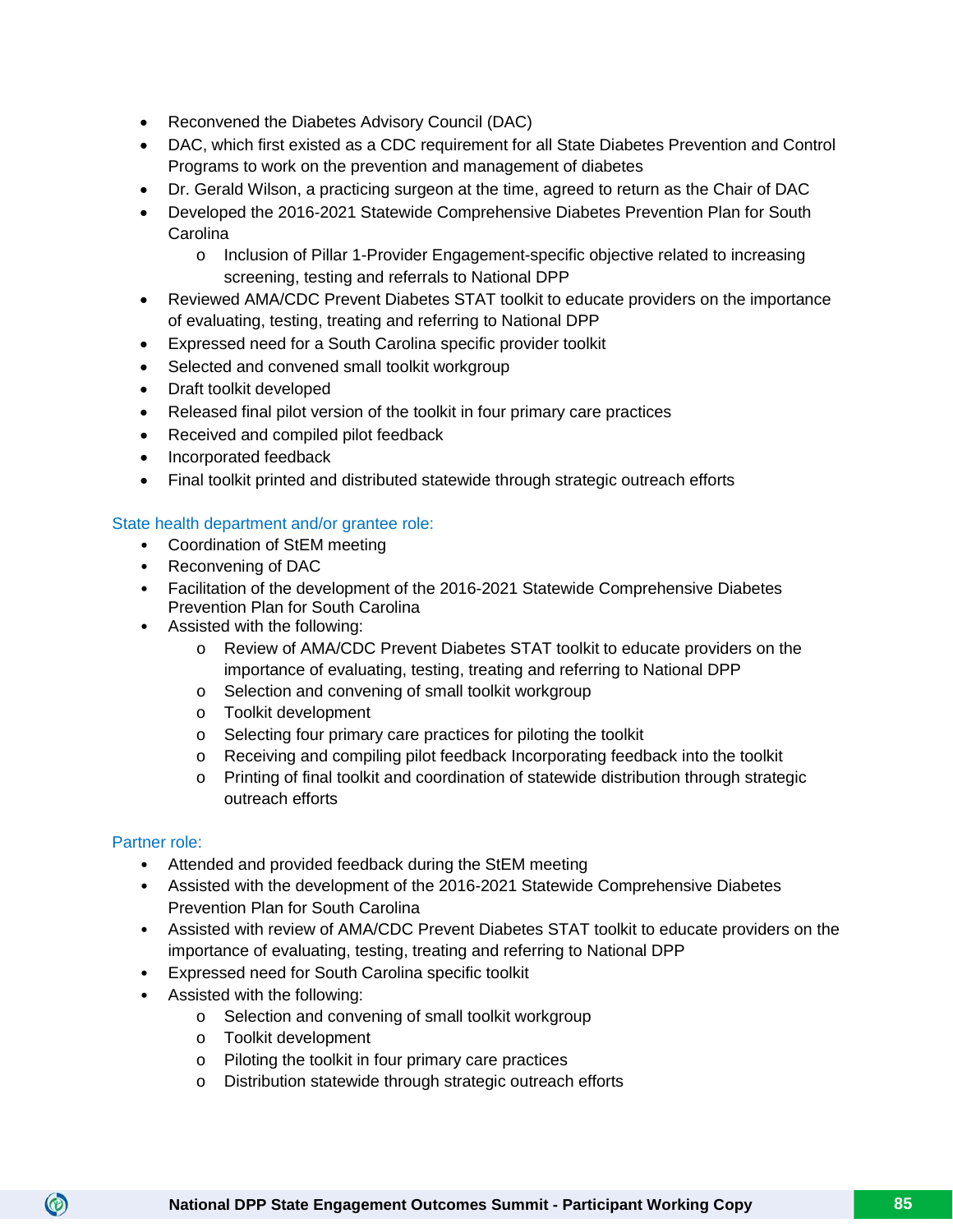o Provision of provider expertise to ensure the toolkit reaches the target audience of providers and health care teams

# **Lessons learned:**

- A layered and multidimensional approach to development and implementation is important when considering statewide implementation of resources.
- A provider champion is key when targeting providers with the intent to educate on the importance of evaluating, testing, treating and referring to National DPP.
- When developing materials, it is important to build in a mechanism for necessary updates and changes in content.
- Building in evaluation mechanisms for each phase (development, pilot and implementation) of the project is important and necessary.

# Materials and resources used or produced:

 $\circledcirc$ 

- ADA Self-Risk Assessment
- AMA/CDC Provider Toolkit
- CDC Self-Risk Assessment
- CDC Prediabetes Fact Sheet

CDC Resources Used State Resources Used or Produced

- Preventing Type 2 Diabetes in South Carolina: A Diabetes Prevention Toolkit for Physicians and Health Care Teams\*
- Evaluate, Test and Treat Algorithm\*
- Patient Summary Form\*
- Workflow for Evaluating, Testing and Treating for Prediabetes\*
- SC National DPP Referral Form\*

\*Find these resources at DACtoolkit.org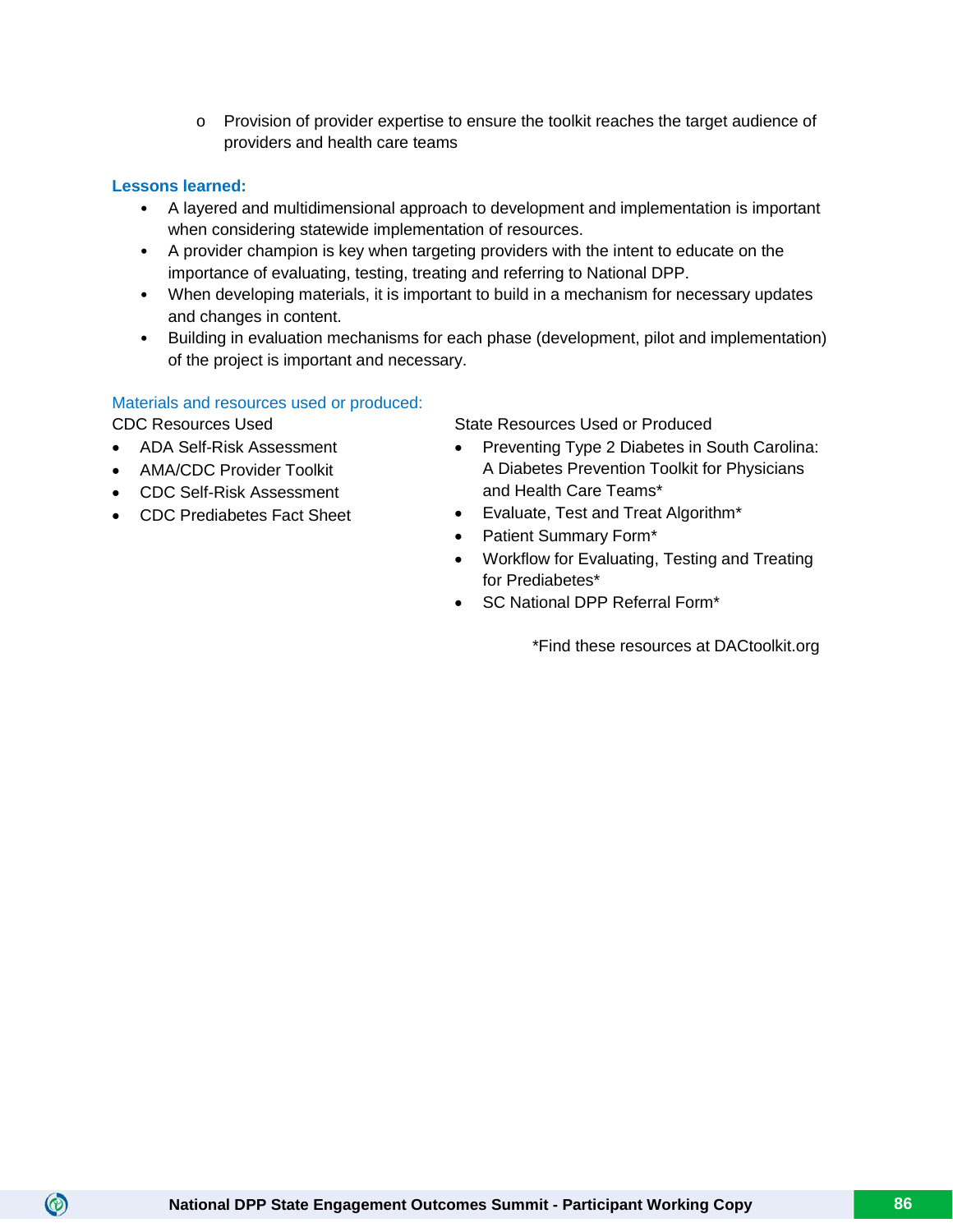**Greater Houston Employer National Diabetes Prevention Program Pilot Program** Submitted by: Alisa Spieckerman | [alisa.spieckerman@dshs.texas.gov](mailto:alisa.spieckerman@dshs.texas.gov) | 512-776-6999

# Estimated number reached/impacted: 800 (potential)

# Outcome:

 $\circledcirc$ 

Eight employers in the Greater Houston region were recruited by the Houston Business Coalition on Health (HBCH) to participate in a longitudinal pilot study during the first quarter of 2018. The pilot consists of 20-100 employees from each participating employer, with cohorts varying based on employer size. The pilot consists of matching controls from each employer population. Standard design criteria are currently being developed. Using the eligibility criteria set by the National Diabetes Prevention Program, each employer will screen potential employees with prediabetes. The final design will be developed by the employers participating in the pilot. The pilot will require coordination with and participation of the employees' primary care provider.

The HBCH's Coverage subcommittee will monitor and track results of each employer. The American Association of Diabetes Educators Data Analysis of Participants System will be used to collect and analyze the pilot study data. The pilot is expected to result in Houston area employers providing National DPP lifestyle change programs to their employees with pre-diabetes.

# How the Texas state engagement meeting and action plan contributed to the outcome:

The StEM (Putting Diabetes Prevention to Work: Houston Implements the National DPP) took place February 7-8, 2017 at the Houston Learning and Development Center. Approximately 130 local professionals from multiple sectors in Houston were engaged in a 1 ½ day event to discuss shared strategies for diabetes prevention. Leading up to the meeting, the Texas Area Health Education Center (AHEC) East, in collaboration with Cities Changing Diabetes (CCD), HBCH, Texas Diabetes Council (TDC), the Texas Department of State Health Services (DSHS), and the National Association of Chronic Disease Directors (NACDD), met regularly to ensure the successful planning and execution of the stakeholder engagement meeting. As a result of the employer's participation in StEM, more than 20 direct and indirect National DPP project team and taskforce members have been organized into three subcommittees to address implementation of the Quick Start Action Plan. Additionally, pilot study sites were recruited as a direct result from StEM attendees.

# Outcomes related to Leavitt Partners interviews:

Four primary intelligence interviews have been conducted to date. From these interviews, Texas DSHS learned that one employer was interested in participating in the pilot. Health plans have been challenging to schedule for interviews.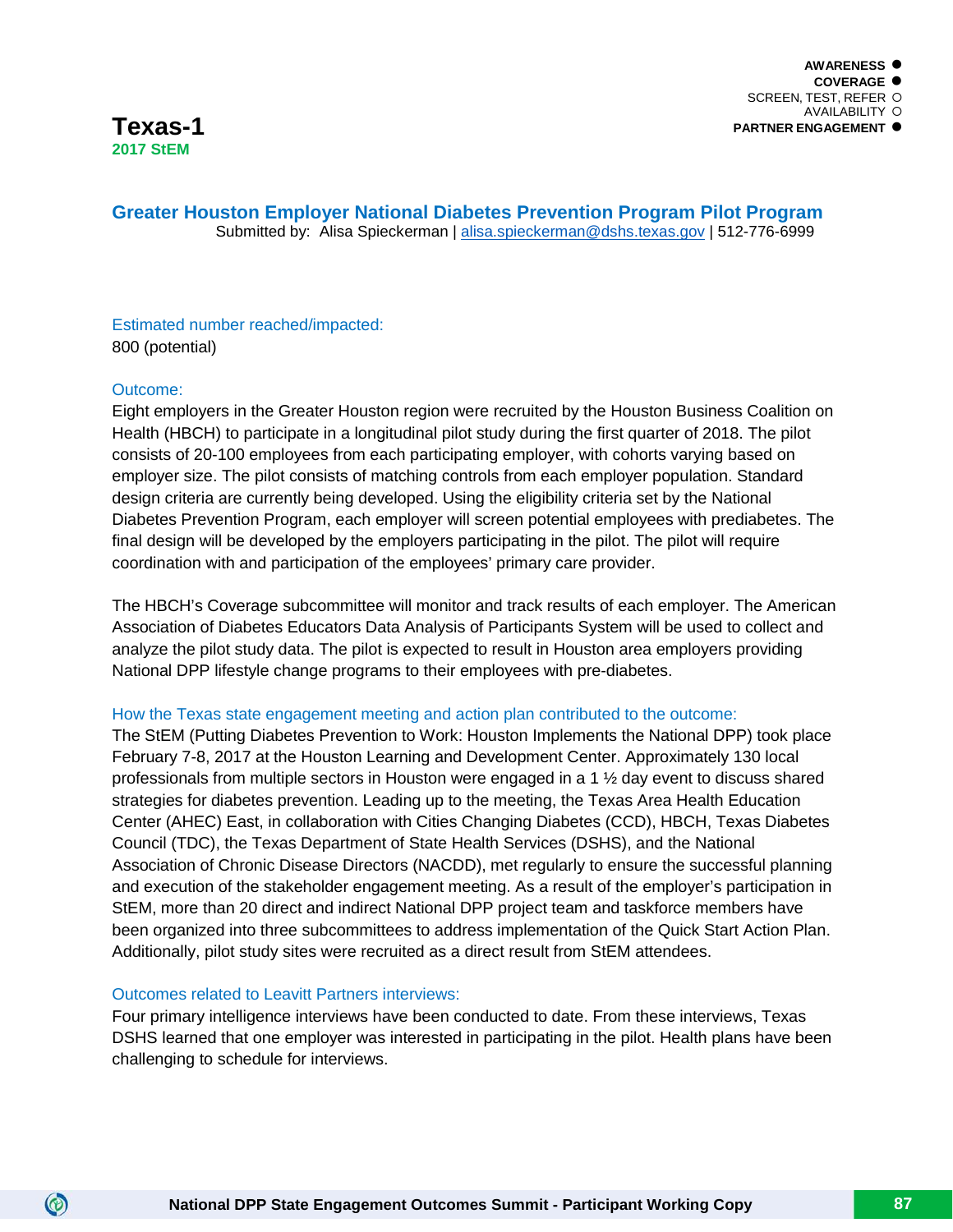In addition to the Leavitt Partners interviews, the TX SHD team conducted additional research and interviews. We learned that some health plans, such as Blue Cross Blue Shield of Texas (BCBS), utilize Real Appeal and Naturally Slim programs. BCBS is the third-party administrator for the Employees Retirement System of Texas Health Select plan offered to state employees. Texas DSHS staff conducted a call with a grocery/pharmacy retailer and the largest private employer in Texas. Through this call, DSHS learned the retailer plans to apply for the CDC Diabetes Prevention Recognition Program (DPRP) in 2018 and would like to become a statewide provider.

# Additional factors contributing to the outcome:

- Partnership with CCD (http://www.citieschangingdiabetes.com/) has been a key driver in bridging connections and partnerships in the Houston area and creating buy-in from health systems, health plans, community organizations, and businesses.
- HBCH showcased the National DPP at the TBGH regional forums in 2017 and has prioritized the National DPP on the 2018 agenda. These forums address a variety of issues of importance to employers and will be attended by 150 stakeholders, of whom half will be employers creating exposure and awareness of the National DPP. Other stakeholders include health plans, health systems, and consultants.
- HBCH has showcased the success of the National DPP through several education forums hosted by their statewide affiliate, the Texas Business Group on Health (TBGH).
- TBGH and DSHS are drafting a scope of work for 2018 activities to expand the National DPP statewide through their network.
- Houston is home to many large chemical/energy companies such as Chevron and Dow Chemical (an employer pilot program participant) who are interested in the National DPP and outcomes data from the National DPP employer pilot.

# Key strategies/action steps implemented:

- Assembling the Houston DPP Task Force to include ALL stakeholders (employers, health systems, health plans, city and county officials, benefits consultants, National DPP providers, physician groups, community health information exchange, etc.). Employers in the Houston market rely heavily on the advice of their consultants and health plans.
- Forging a successful partnership with the local American Diabetes Association and CCD, and exhibiting at the Second Cities Changing Diabetes Global Summit in Houston
- The development of a TOP 10 List for why employers should participate in the National DPP and its reiteration at multiple employer recruitment.
- Decision to launch a pilot project with multiple and diverse types of organizations (private, public and different sizes) to demonstrate National DPP effectiveness in the Houston market.
- Promotion of the pilot as an opportunity to be a leading adopter in the Houston market with significant development support from HBCH, DSHS, NACCD, etc.
- Including National DPP providers, National DPP participants, and employers who have implemented the National DPP with success (Dow Chemical) in all employer recruitment meetings.

# State health department and/or grantee role:

- Provide technical assistance to HBCH for the Quick Start Action Plan coverage pillar
- Oversee the development of work plans for implementation of activities and ensuring submission and review of all required progress reports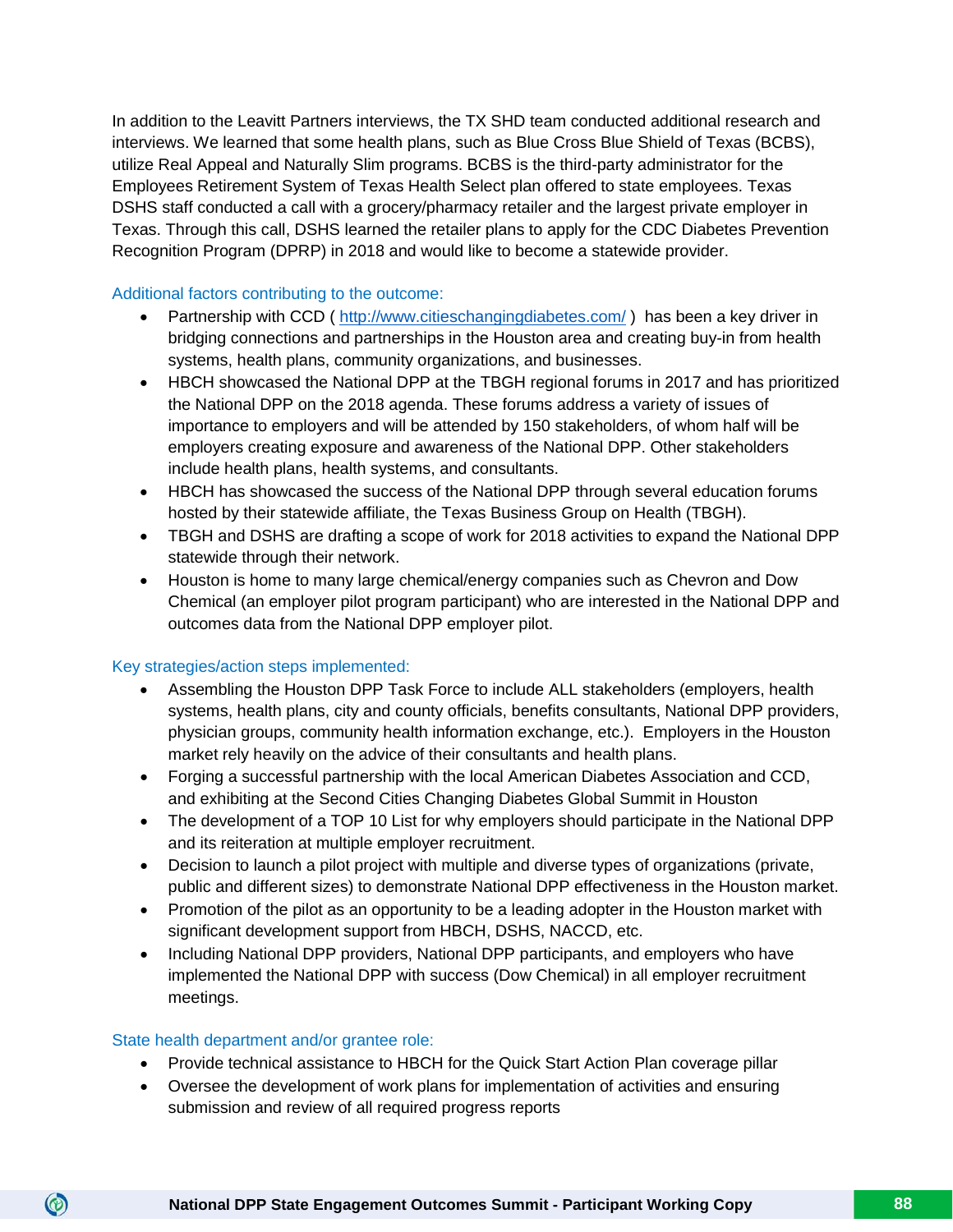- Share resources and information on CDC-recognized diabetes prevention programs
- Connect HBCH with federal, state, and national subject matter expertise support and guidance.
- Fund National DPP program activities in the Houston region

# Partner role:

- CCD was identified as the initial conduit to the Houston stakeholders, specifically the employer community. Employer DPP became one of CCD's five Action Work Groups and integrated with the initiatives Core Team (steering committee) led by Houston Health Department, Harris County Public Health, City of Houston HR Department, HBCH and others.
- HBCH staff paved the way for DSHS to meet with the key partners to implement the National DPP.
- Task Force members, including new partners engaged at the StEM, provided in-kind subject matter expertise and technical assistance on planning/designing coverage and on CDC's Diabetes Prevention Recognition Program (DPRP) employer pilot program.

# Lessons learned:

- Including decision makers and health plan administrators at the StEM meeting and engaging them in our Coalition's Coverage Workgroup shortly after the StEM meeting was critical to relationship building and the eventual decision to cover the National DPP lifestyle change program.
- The National DPP Coverage Toolkit has been a valuable resource, which avoided reinventing the wheel for many of the processes the Houston Task Force had to consider.
- The importance of emphasizing that the National DPP is for PREVENTION and not treatment as most employers do nothing specific for type 2 diabetes prevention and are totally unaware of its potential
- Recognition that it takes a long time for employers to fully understand the National DPP and its ability to be a major cost reduction and health improvement initiative
- The Employer DPP pilot project recruitment process including presentations on the National DPP to employers and health systems, has inspired organizations to explore how to build and offer the National DPP outside of the pilot such as Chevron and Houston Methodist.

# Materials and resources used or produced:

CDC Resources Used

 $\circledcirc$ 

- [https://nccd.cdc.gov/Toolkit/DiabetesImpact/](https://nccd.cdc.gov/Toolkit/DiabetesImpact/Employer) **[Employer](https://nccd.cdc.gov/Toolkit/DiabetesImpact/Employer)**
- **[http://www.nationaldppcoveragetoolkit.org/pa](http://www.nationaldppcoveragetoolkit.org/participating-payers/)** [rticipating-payers/](http://www.nationaldppcoveragetoolkit.org/participating-payers/)
- [http://www.nationaldppcoveragetoolkit.org/co](http://www.nationaldppcoveragetoolkit.org/commercial-home-page/coding-billing/) [mmercial-home-page/coding-billing/](http://www.nationaldppcoveragetoolkit.org/commercial-home-page/coding-billing/)
- **[https://www.cdc.gov/diabetes/prevention/ind](https://www.cdc.gov/diabetes/prevention/index.html)** [ex.html](https://www.cdc.gov/diabetes/prevention/index.html)
- <https://nccd.cdc.gov/Toolkit/Diabetesburden>
- [https://preventdiabetesstat.org/employers](https://preventdiabetesstat.org/employers-and-insurers.html)[and-insurers.html](https://preventdiabetesstat.org/employers-and-insurers.html)

State Resources Used or Produced

- The Coverage subcommittee developed a TOP 10 List of reasons why employers should participate in the pilot and it has been used in recruiting efforts.
- An exhibit that summarized the opportunity for employers was developed through CCD in which HBCH serves on the leadership team. The exhibit was displayed at the recent CCD Global Summit held in Houston October 26-27, 2017. HBCH and AHEC Task Force members presented to many groups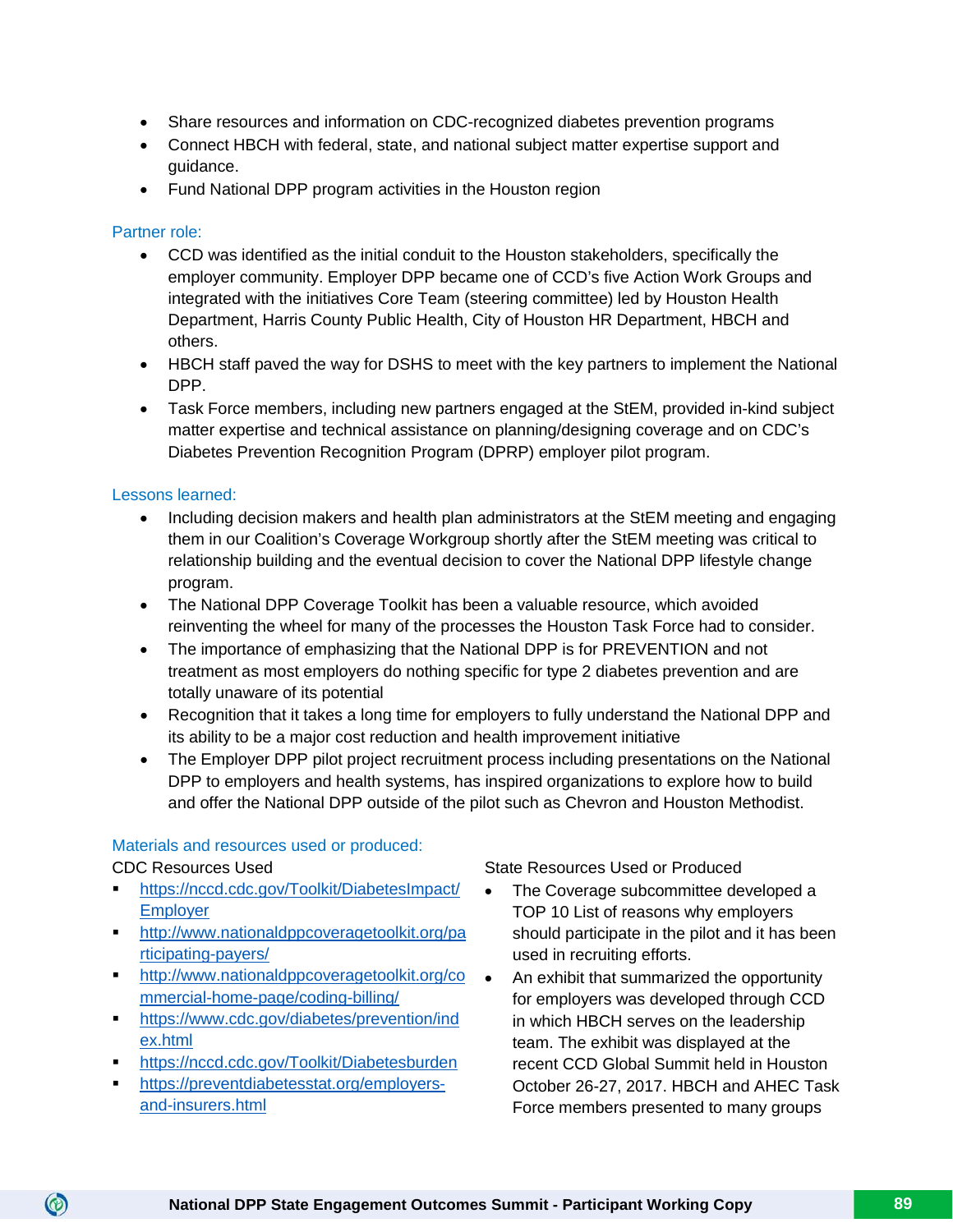- <https://nccd.cdc.gov/Toolkit/DiabetesImpact>
- <http://www.nationaldppcoveragetoolkit.org/>

during the summit. The exhibit will again be used at other employer recruitment meetings. The exhibit will be used at the March 27, 2018 HBCH Annual Conference. The HBCH Conference will devote a special session on the National DPP and be used to recruit additional employers to adopt the National DPP.

- HBCH has developed a benchmarking survey that will be used to compare the National DPP online and in-person providers in the Houston market. Employers will not be required to use a specific National DPP provider, but will be directed toward those offering the best potential for outcomes success with their population.
- HBCH is drafting an Employer Pilot Program process document capturing and sharing practices and guidelines so that other organizations can review lessons learned and best practices for launching a National DPP lifestyle change program at their site.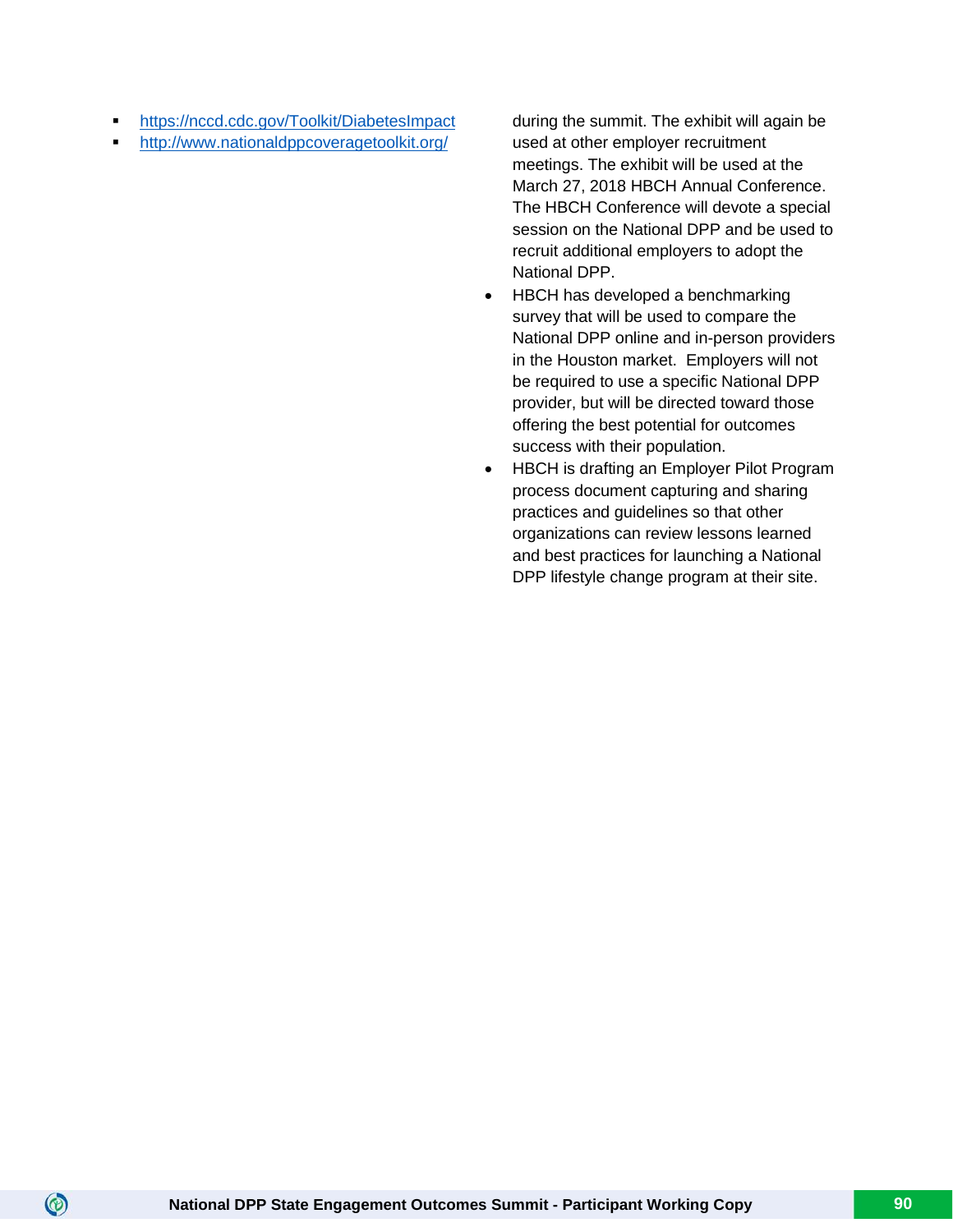# **Texas National DPP Task Force Increases Partnership Engagement with a Regional Approach and Strategies for National DPP Statewide Expansion** Submitted by: Alisa Spieckerman | [alisa.spieckerman@dshs.texas.gov](mailto:alisa.spieckerman@dshs.texas.gov) | 512-776-6999

Estimated number reached/impacted: 2,060,609 (potential)

# Outcome:

 $\circledcirc$ 

Texas chose a regional approach to partner engagement around the National DPP due to the size of Texas and the diversity of regions, but continues to strategize on statewide expansion efforts. The greater Houston region was chosen based on established strong partnerships developed through the Texas Diabetes Council (TDC) and the existing projects percolating in Houston. A regional StEM was organized in February 2017 in the Greater Houston region which leveraged existing partnerships with the Cities Changing Diabetes initiative, Area Health Education Center (AHEC) East, and Houston Business Coalition on Health (HBCH). Houston is the only city in the United States to be selected to participate in the worldwide Cities Changing Diabetes (CCD) initiative; this initiative aligns with DSHS 1305 National DPP activities. As a result of the StEM, partners have engaged over 20 National DPP project team and taskforce members to form three pillar subcommittees addressing implementation of the Quick Start Action Plan. Texas Business Group on Health (TBGH) has shown interest in expanding the National DPP statewide and a 2018 contract with DSHS is being negotiated. With expanding efforts statewide, we have a potential to reach 2,060,609 people with prediabetes in Texas.

# How the Texas state engagement meeting and action plan contributed to the outcome:

The StEM (Putting Diabetes Prevention to Work: Houston Implements the NDPP) took place February 7-8, 2017 at the Houston Learning and Development Center. Texas chose a regional approach due to the size of Texas and diversity of regions to scale and sustain the National DPP in the greater Houston area with the goal to then expand statewide. Approximately 130 local professionals from multiple sectors in Houston were engaged in a 1 ½ day event to discuss shared strategies for diabetes prevention/management. Leading up to the meeting, the Texas AHEC East in collaboration with CCD, HBCH, TDC, Department of State Health Services (DSHS), and the National Association of Chronic Disease Directors (NACDD) met regularly to ensure the successful planning and execution of the stakeholder engagement meeting. As a result of StEM, TBGH, an existing DSHS partner and affiliate of the HBGH, expressed interest in promoting the National DPP statewide.

# Outcomes related to Leavitt Partners interviews:

Four primary intelligence interviews have been conducted to date. From these interviews, Texas DSHS learned that one employer was interested in participating in the pilot. Health plans have been challenging to schedule for interviews.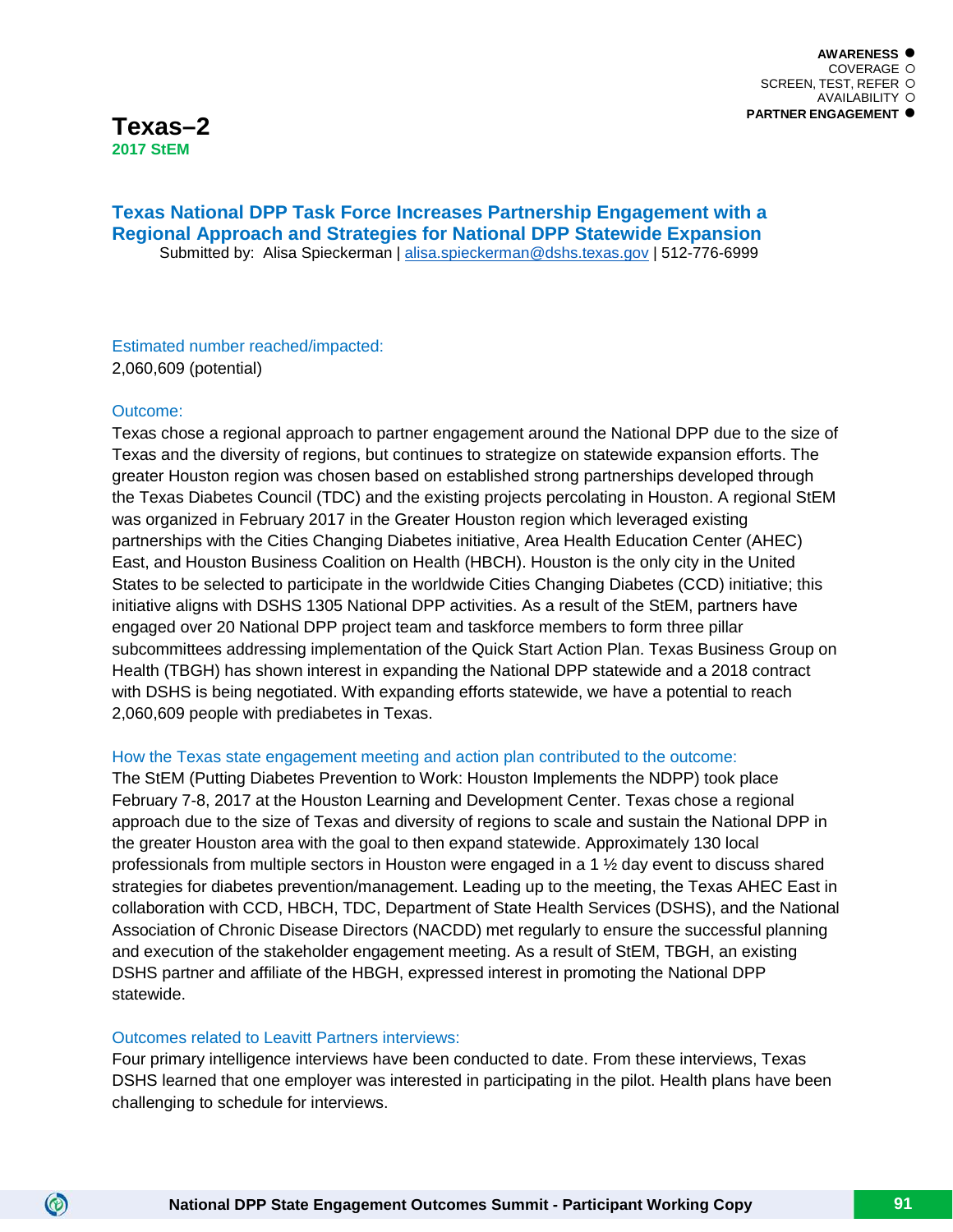# Additional factors contributing to the outcome:

- Partnership with CCD<http://www.citieschangingdiabetes.com/> has been a key driver in bridging connections and partnerships in the Houston area and creating buy-in from health systems, health plans, community organizations, and businesses.
- HBCH has showcased the success of the National DPP through several education forums hosted by their statewide affiliate, TBGH.
- TBGH and DSHS are drafting a scope of work for 2018 activities to expand the National DPP statewide through their network.

# Key strategies/action steps implemented:

- Assembling the Houston DPP Task Force to include ALL stakeholders (employers, health systems, health plans, city and county officials, benefits consultants, National DPP providers, physician groups, community health information exchange, etc.)
- Forging a successful partnership with the local American Diabetes Association and CCD, and exhibiting at the World CCD Summit in Houston
- Promotion of the Quick Start Action Plan was an opportunity to be a leading adopter in the Houston market with significant development support from HBCH, DSHS, NACCD, etc.

# State health department and/or grantee role:

- Manages and funds the DPP Houston contract
- Dissemination of DPP resources and materials
- Increase capacity of community-based organizations participating in the Houston diabetes prevention coalition to support strategic plan implementation
- Continue to implement the strategic plan to expand the National DPP in the Houston area.
- Provide TA to employers in the Houston coalition in developing a diabetes prevention benefit
- Continue to engage and inform the Texas Diabetes Council members about National DPP activities (for example, Medicare coverage)
- Explore Lifestyle Coach training for existing diabetes self-management education (DSME) programs and CDC-recognized organizations or those pending recognition for the National DPP

# Partner role:

- TBGH is a coalition of Texas employers committed to advancing the principles of valuebased health benefits for employees, high quality, cost-effective healthcare, and accountability and transparency in the healthcare delivery system. We do this through education, community leadership, collaborative partnerships with healthcare stakeholders, and legislative advocacy. DSHS will be working with TBGH in 2018.
- HBCH is an employer-centric organization that allows for the sharing of evidence-based strategies and practices, while using its collective influence to assist employers to effectively and efficiently deliver the spectrum of their health benefits investments. DSHS contracts with HBCH to implement the National DPP.
- Texas AHEC East services the Greater Houston area to link people to community health workforce development, health opportunities and health resources our activities and events are aligned with four major program areas. DSHS contracts with AHEC to implement the National DPP.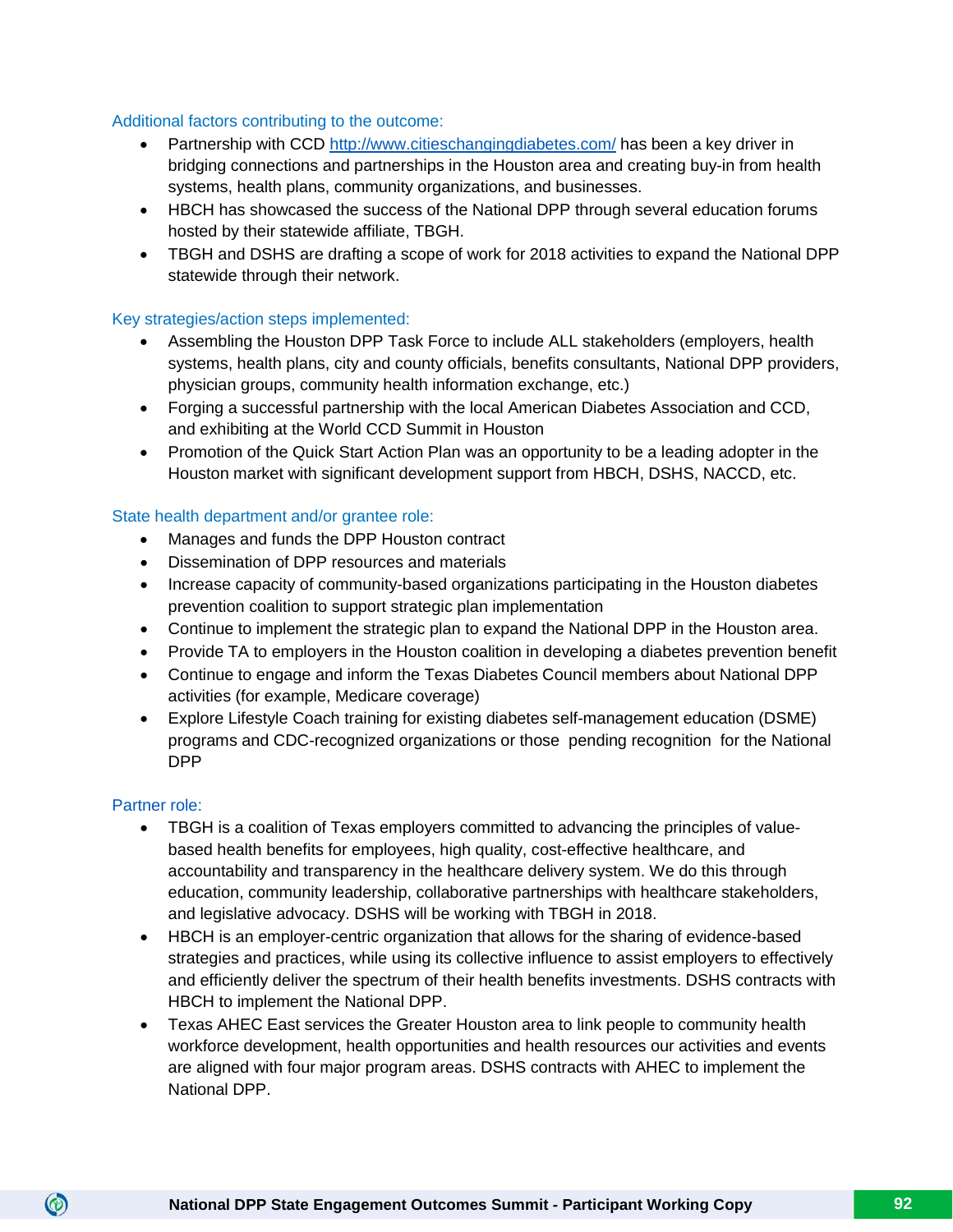• CCD is a global program of Novo Nordisk in which seven cities around the world are learning how to improve diabetes detection and care in their communities. Houston is the only American city participating. The program aims to map the problem, share solutions and drive concrete action to fight the diabetes challenge. A community-wide assessment identified the populations most at risk for developing the disease and compared them to Houstonians already diagnosed with diabetes. This work led to the formation of five Action Work Groups with more than 75 diverse members representing approximately 60 faith-based organizations, government, health insurance companies, medical providers, employers and non-profit entities. CCD has made numerous connections for DSHS in the Greater Houston area.

# Lessons learned:

- DSHS staff acted quickly on the enthusiasm generated at the StEM to help retain the commitments of task force members, but due to DSHS staff turnover, contract lag time, and Hurricane Harvey, several committed organizations backed out.
- DSHS has contracted the National DPP implementation to Houston partners. DSHS provides technical assistance and resources.
- The materials listed below have been valuable for task force members and pillar subcommittees as a knowledge base for understanding the intricate details of the National DPP.
- NACDD subject matter experts and technical assistance are necessary to move National DPP efforts forward.
- One NACDD and DSHS staffer needs to be assisting with the Task Force to help ensure subcommittees stay on track and can access National DPP experts as questions arise.
- Creation of funding opportunities to organizations that may have never considered the National DPP and now do, have supported implementation of National DPP activities.
- Task force member's ongoing engagement and possible letter of commitment is beneficial to ensure active participation in the implementation of the Quick Start Action Plan.
- Partnerships need to be established prior to implementation of the Quick Start Action Plan.

Materials and resources used or produced:

 $\circledcirc$ 

<https://www.cdc.gov/diabetes/prevention/index.html>  $\bullet$ <https://nccd.cdc.gov/Toolkit/Diabetesburden> <https://nccd.cdc.gov/Toolkit/DiabetesImpact> <http://www.nationaldppcoveragetoolkit.org/>

CDC Resources Used State Resources Used or Produced

• DSHS created a map of the Texas Diabetes Prevention Programs and Adult Prediabetes Prevalence by Health Service Region. The map is available by request from DSHS.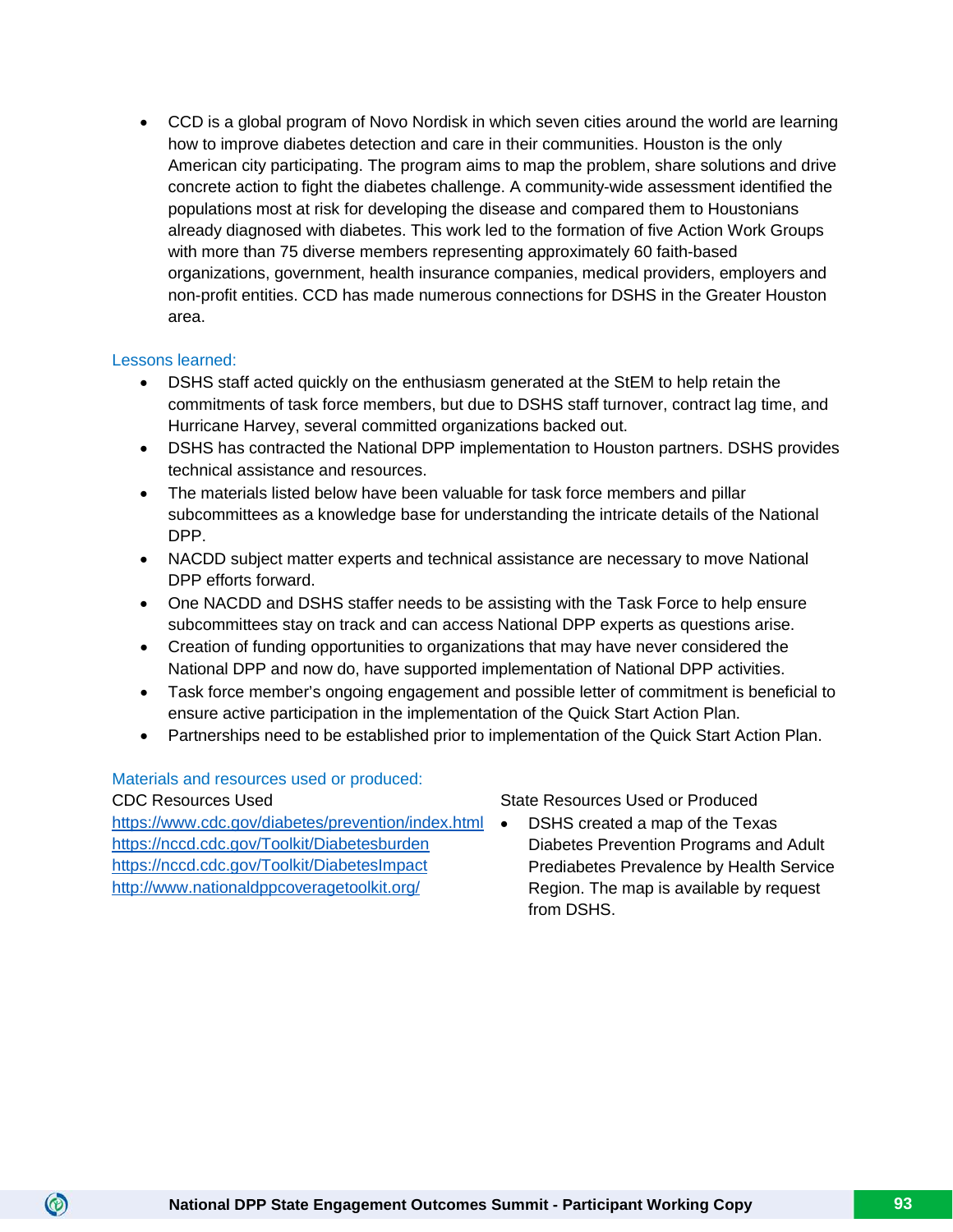# **State of Texas Employee Retirement System Benefits from the National Diabetes Prevention Program**

Submitted by: Alisa Spieckerman | [alisa.spieckerman@dshs.texas.gov](mailto:alisa.spieckerman@dshs.texas.gov) | 512-776-6999

# Estimated number reached/impacted:

17,607 state employees (actual)

# Outcome:

 $\circledcirc$ 

The Employees Retirement System (ERS) of Texas offers a CDC-recognized diabetes prevention program to state employees, retirees and dependents not enrolled in Medicare called Health Select, the basic health plan for state employees and higher education employees. As of September 1, 2017, Blue Cross Blue Shield (BCBS) of Texas is the designated third-party health benefit administrator for most State of Texas employees. Prior to this date, United Healthcare was the thirdparty health benefit administrator.

In April 2016, UnitedHealthcare began offering Real Appeal to members who have a body mass index (BMI) greater than 23. Over a twelve-month period (April 1, 2016 to March 31, 2017), 17,607 state employees lost a total of 90,000 pounds. State of Texas employees continue to have access to Real Appeal with BCBS of Texas as well as Naturally Slim, a CDC-recognized online weight loss curriculum. Access to these programs is being expanded to retirees eligible for Medicare.

# How the Texas state engagement meeting and action plan contributed to the outcome:

The Texas Legislature passed Rider 14 in 2015, which required ERS to analyze the costeffectiveness of providing a diabetes prevention program. Armed with the knowledge that 13 percent of state participants were driving 30 percent of program costs due to their diabetes, ERS went a step further and implemented the Real Appeal program effective April 1, 2016. Rider 14 directed ERS to focus its analysis on state employees only, but this report expands that to about 411,000 state employees, retirees, and dependents who are not enrolled in Medicare. Of this group, 327,000 are potentially eligible for Real Appeal. This virtual program provides 281,000 eligible participants with immediate access to a supportive, online weight-loss program at no out-of-pocket cost. ERS will continue to promote the availability of the Real Appeal program and evaluate its performance as data becomes available.

While this outcome occurred prior to the StEM, knowledge and partnerships were able to be utilized in the planning stages of StEM.

# Additional factors contributing to the outcome:

Prior to the StEM, the 84th Texas Legislature directed ERS to examine the growing problem of diabetes among state employees and consider offering a diabetes prevention program (Required by HB 1, Rider 14 84th Legislature, Regular Session, 2015). Texas ERS looked at 411,000 state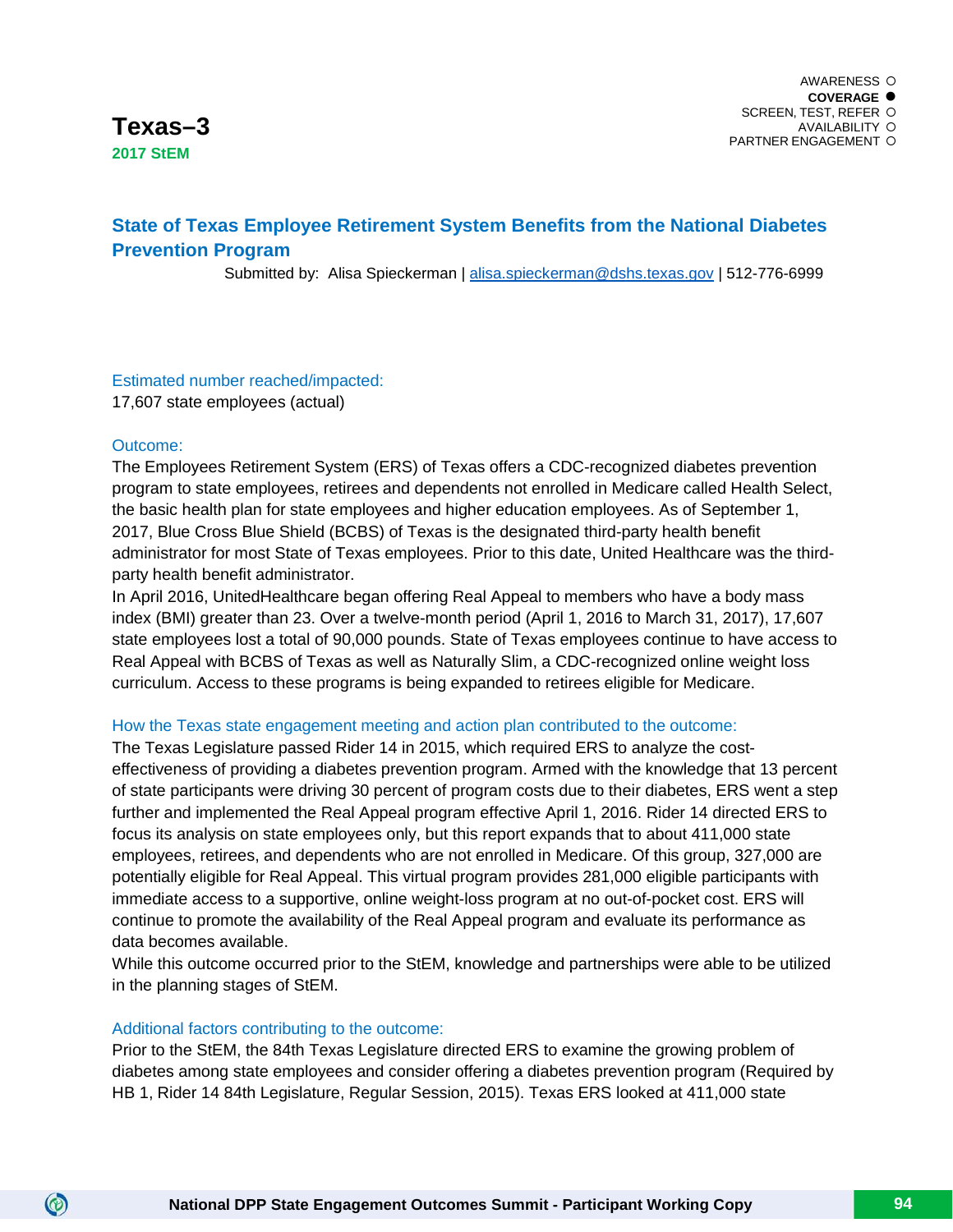employees, retirees, and dependents not enrolled in Medicare. They found that while only 13 percent of the study population had diabetes, this population is responsible for 30 percent of plan costs.

In Fiscal Year 2015, the state paid \$281 million in medical and pharmacy claims for diabetes. The state spends approximately \$12,877 a year for a person with diabetes; this is nearly three times more than what is spent for a person without diabetes. The state population is typically older and less healthy than that of other employer-based plans. ERS estimated that 124,000 participants in the study population could have prediabetes. Without intervention, it was estimated that another 2,900 high-risk individuals could develop diabetes in 2016, which would cost the plan another \$12 million. State is a self-funded plan; the state and member contributions are pooled into an insurance trust fund which is held and invested until needed to pay claims.

# Key strategies/action steps implemented:

- The ERS report provides an overview of the current research on prediabetes and type 2 diabetes, analyzes the cost and prevalence of diabetes in the state employee population, highlights best practice solutions, and evaluates the potential costs and benefits to the state of implementing a diabetes prevention program.
- Rider 14 directed ERS to study prevention of type 2 diabetes, so this report focuses on prevention programs, rather than diabetes management.
- ERS contracts with a third-party administrator (TPA) and UnitedHealthcare to build the Health Select provider network, process claims, provide wellness programs, and manage day-to-day operations.
- Texas Diabetes Council (TDC) collaboration with ERS
- If one out of 16 participants avoids getting diabetes due to Real Appeal, the plan will break even on its investment.

# State health department and/or grantee role:

- TDC advocated for Rider 14. ERS worked with the TDC and the State of Texas TPA to identify and evaluate two diabetes prevention programs. On April 1, 2016, ERS implemented Real Appeal, an online program to help eligible participants lose weight and develop healthier lifestyles. Department of State Health Services (DSHS) collaborated with ERS for implementation of Real Appeal. In the first four months, more than 14,000 people enrolled in the Real Appeal program. Rider 14 directed ERS to focus its analysis on state employees only, but this report expands that to about 411,000 State employees, retirees, and dependents who are not enrolled in Medicare. Of this group, 327,000 are potentially eligible for Real Appeal.
- A special TDC meeting was held October 2, 2015 to discuss the Texas Employee Retirement System Legislative Rider 14. Dr. Gruss, team lead for the National Diabetes Prevention Program provided an update on the National DPP for Texas Diabetes Council members, ERS staff, and visitors. Regarding tools for addressing prevalence of prediabetes among state employees, Dr. Gruss referred ERS to state BRFSS data on prediabetes. Also discussed were return on investment (ROI) calculators currently in development which could assist employers in determining the value of diabetes prevention and CDC work in progress to operationalize provision of the National DPP as a Medicaid benefit. Conference calls were scheduled with online diabetes prevention programs inviting ERS representatives to attend.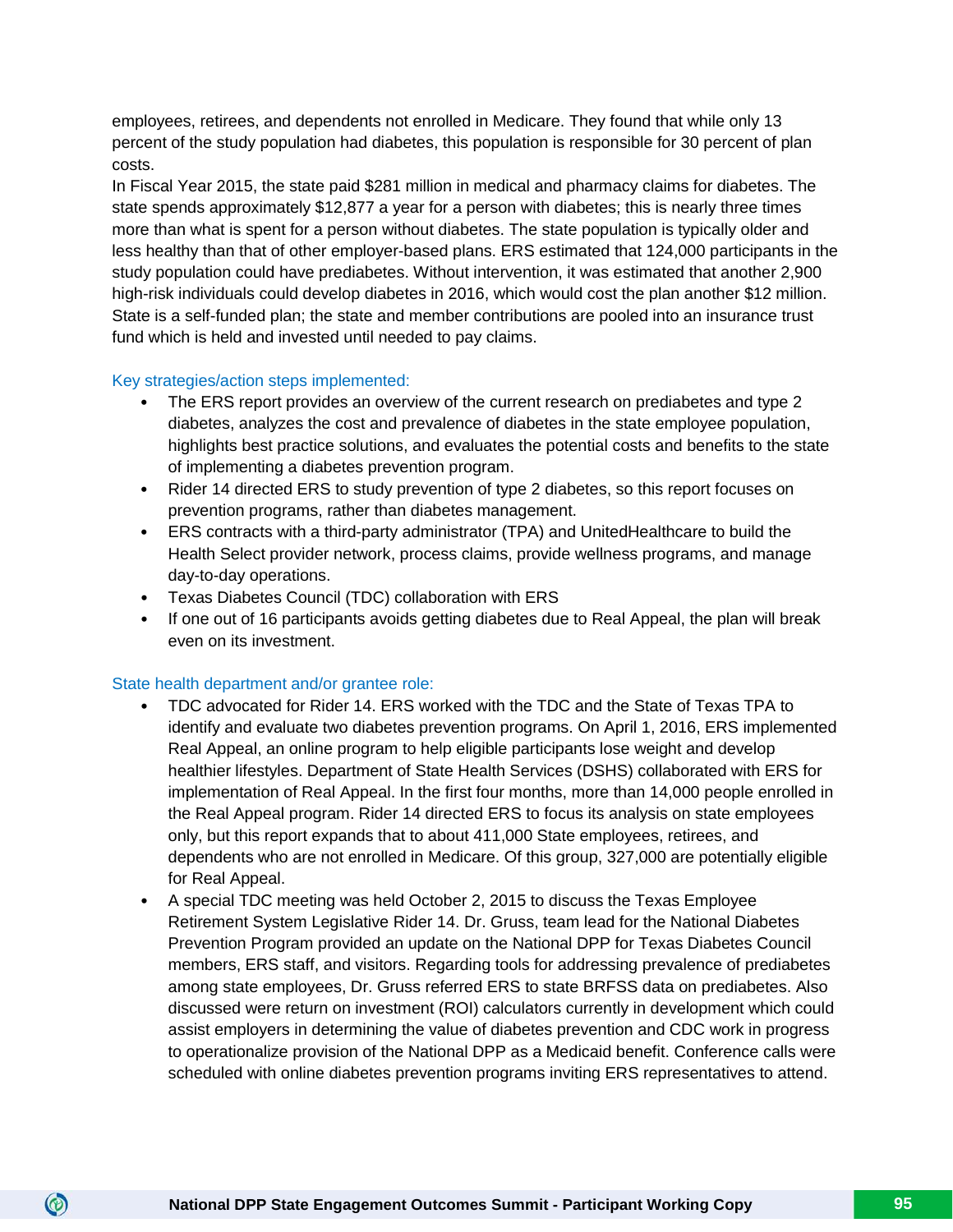# Partner role:

• ERS worked with the TDC and the State third-party administrator to identify and evaluate two diabetes prevention programs.

# Lessons learned:

- Offer alternative diabetes prevention program settings.
- Encourage participants to stick with the program.
- Focus resources on high-risk individuals.
- Create incentives for biometric screenings.
- Promote Real Appeal at high-risk agencies.
- Continue "pay for performance" strategies.
- Explore complementary value-based plan design options.

# Materials and resources used or produced:

 $\circledcirc$ 

- Team lead for the National DPP provided an update on the National DPP during a meeting held by TDC members, ERS staff, and visitors.
- Behavioral Risk Factor Surveillance System prediabetes data.
- ROI calculators were in development during the time of this activity.

# CDC Resources Used State Resources Used State Resources Used or Produced

• [Offering a Type 2 Diabetes Prevention](https://www.dshs.texas.gov/diabetes/preports.shtm)  **[Program to State Employees](https://www.dshs.texas.gov/diabetes/preports.shtm) document is** available online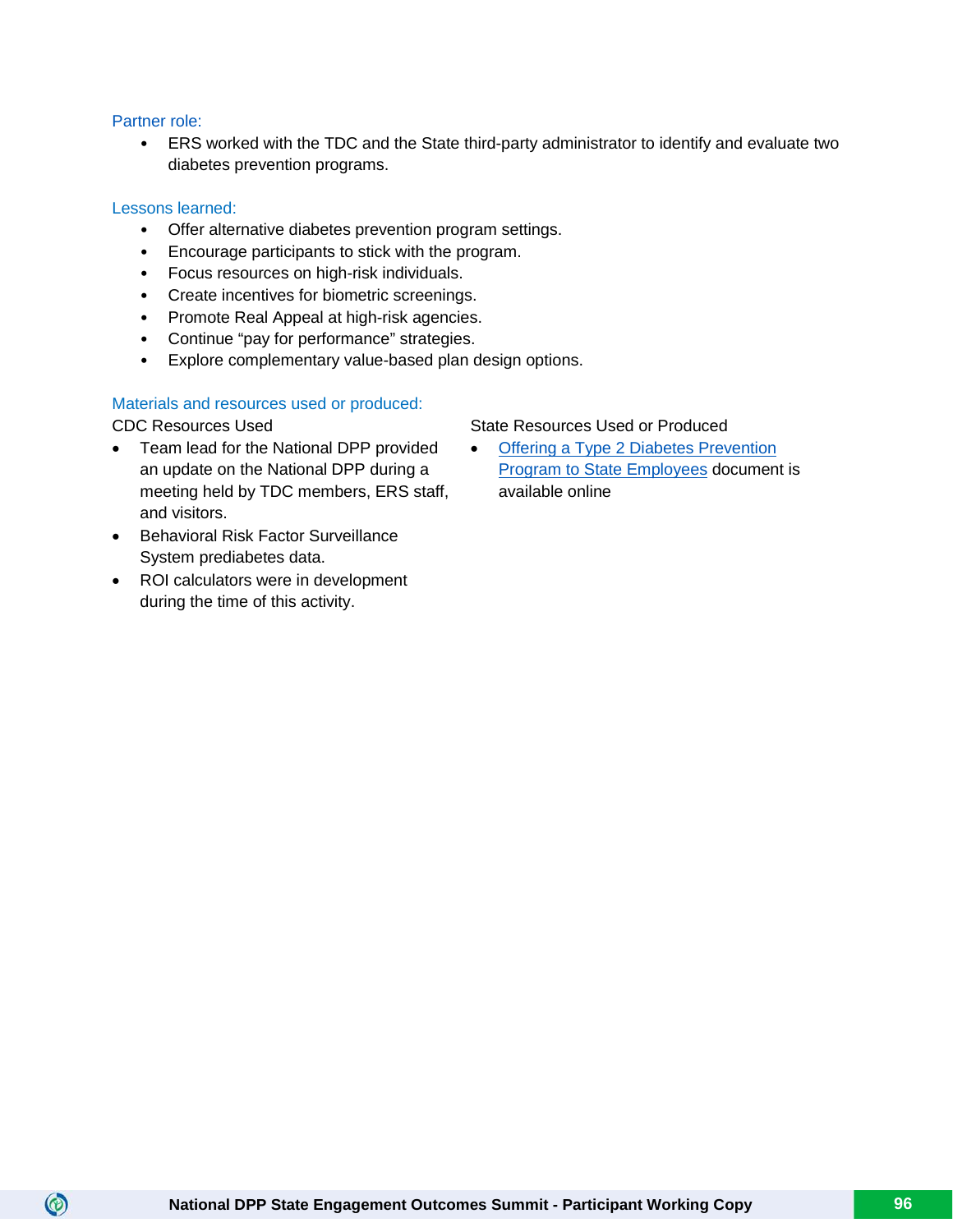**Utah-1 2015 StEM**

# **Utah Launches Diabetes Prevention Network to Support New and Existing National DPP Lifestyle Change Program Providers**

Submitted by: McKell Drury | [mdrury@utah.gov](mailto:mdrury@utah.gov) | 801-538-6896

# Estimated number reached/impacted:

77 network members (actual)

# Outcome:

In 2017 the Utah Diabetes Prevention Network was formed after the State Engagement Meeting to increase support of National DPP Lifestyle Change Program Providers operating in the State of Utah. Our first kick off in- person meeting was held in April. We kicked off the Network website and facilitated collaboration among all National DPP providers, coordinators and those interested in offering the life style change program.

# How the Utah state engagement meeting and action plan contributed to the outcome:

As part of our state Strategic plan that was developed following the StEM meeting it was determined, a one-stop shop for program delivery information and networking among program providers was needed. We formed a smaller planning committee from StEM attendees and determined through a statewide survey how to best achieve this goal. The top three needs that came out of the survey were: a website, continuing education, and in person meetings. The website is [Livingwell.utah.gov/NDPP.](http://livingwell.utah.gov/ndpp/) We collaborated with Quality & Technical Assistance Center to offer training webinars and set a schedule to meet quarterly as a network.

# Outcomes related to Leavitt Partners interviews:

Since the Leavitt Partners held their meetings in Utah, our network has grown. The companies they met with have joined on and now participate. We were able to use the network website to further educate the interviewees on the National DPP in Utah and engage them in our network. One organization, Deseret Mutual Benefit Administrators (DMBA) is now offering the program to employees.

# Key strategies/action steps implemented:

- Developed a State Strategic Plan
- Formed a planning committee from StEM members
- Convened planning meetings

 $\circledcirc$ 

• Developed and implemented a fact-finding survey

# State health department and/or grantee role:

• Formed a smaller planning committee from StEM members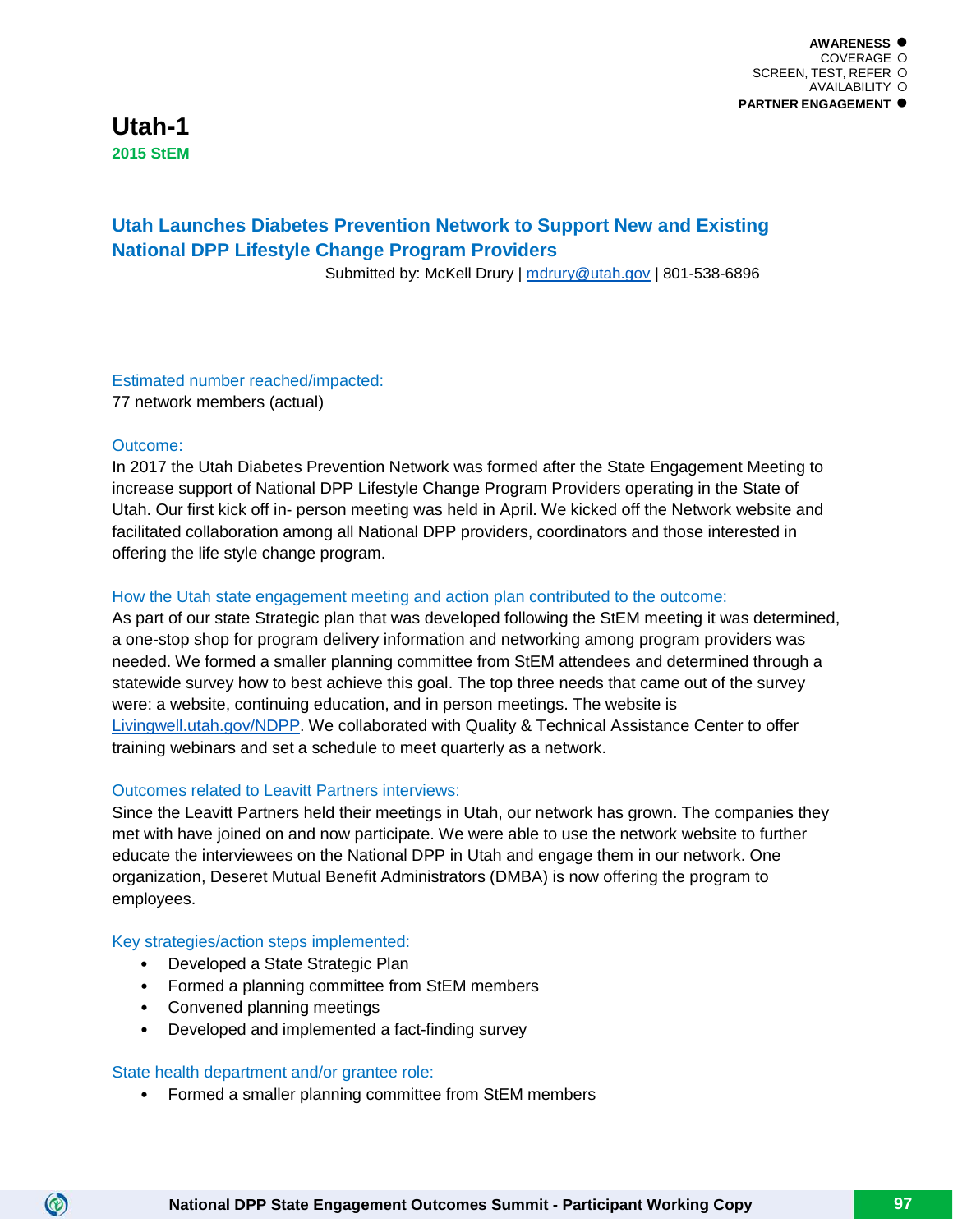- Developed and maintain National DPP website
- The State hosts two of the four network meeting each year 1422 grantees host the other two meetings

# Partner role:

• Members of the Utah StEM group came together to form the National DPP Network planning committee, provided in-kind subject matter expertise and technical assistance on determining the best way to meet the needs of everyone. This included development and distribution of a survey to everyone who participated in the StEM

# Lessons learned:

- Forming a network for collaboration has been vital for programs to learn from one another.
- Having a one stop shop has helped with understanding and program retention.
- Continuing education is vital.
- Everyone has a different way of learning and capturing all those opportunities was best served on line.

# Materials and resources used or produced:

 $\circledcirc$ 

• CDC marketing materials and additional resources on the website

CDC Resources Used State Resources Used or Produced

- Network assessment survey
- Utah National DPP website (currently being translated into Spanish)
- Webinar Archive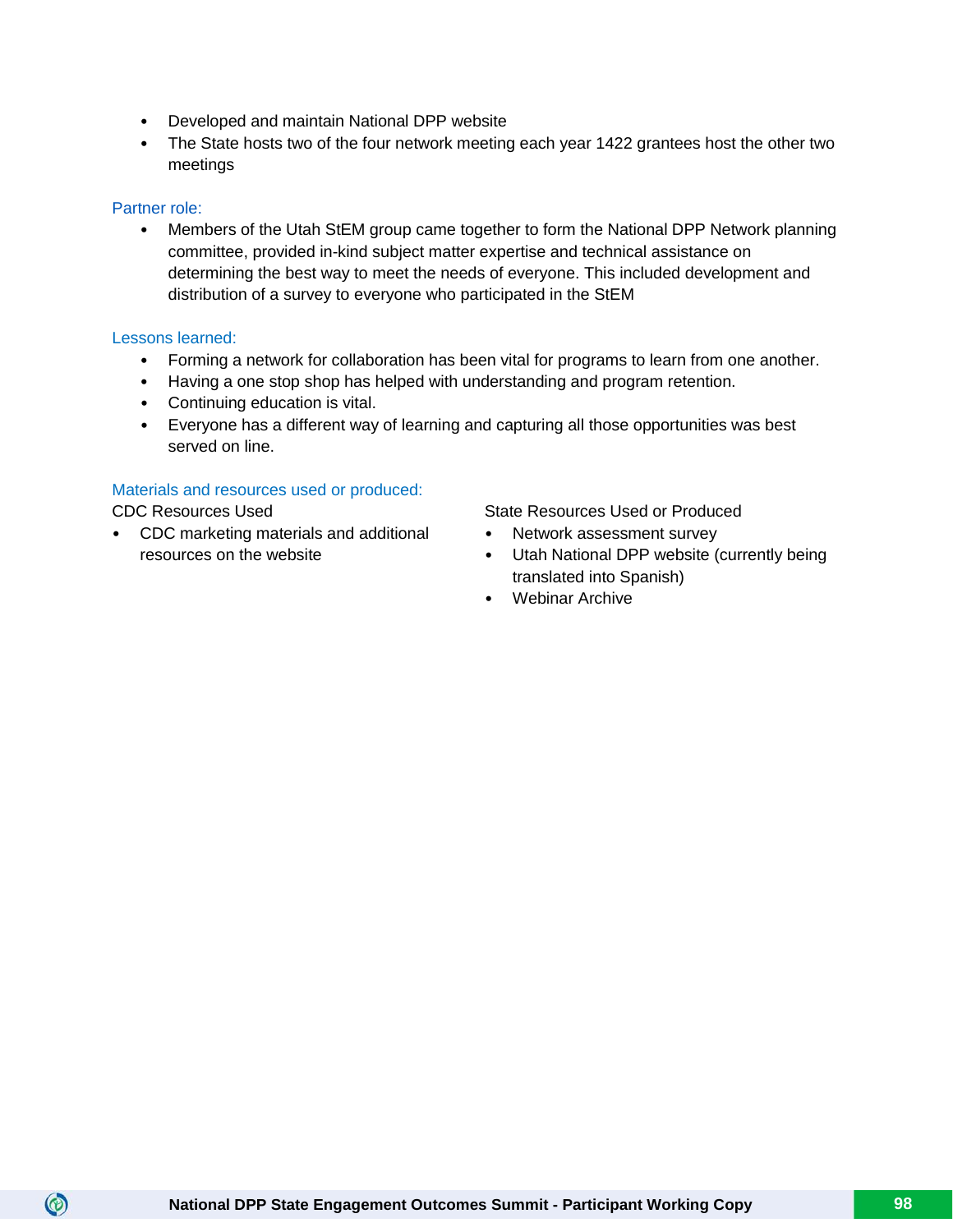# **Utah State Employees Benefit from the National Diabetes Prevention Program** Submitted by: McKell Drury | [mdrury@utah.gov](mailto:mdrury@utah.gov) | 801-538-6896

Estimated number reached/impacted: 330,000 (potential)

# Outcome:

 $\circledcirc$ 

In August 2017, Utah state employees and their adult dependents covered through the Public Employee Health Plan (PEHP) – became eligible to participate in the National DPP lifestyle change program virtually at no cost. 2,985 participants identified as having prediabetes based on annual health screening results and insurance data provided by PEHP's actuary department.

# How the Utah state engagement meeting and action plan contributed to the outcome:

The Utah EPICC program met with PEHP and educated them on the National DPP program prior to the StEM meeting that was held in Utah. They were not interested at the time. We invited them to the StEM meeting where they could learn more. They began to show interest after the StEM meeting and after another year of collaboration and negotiation, they decided to do a virtual pilot program.

# Additional factors contributing to the outcome:

We have collaborated with PEHP for many years on various projects through our worksite wellness programs and have a strong relationship with them.

# Key strategies/action steps implemented:

- Inviting a PEHP employee to the StEM, who then brokered a meeting with the Director.
- Presenting the National DPP lifestyle change program and the National DPP Coverage Toolkit to the Director.
- Members of EPICC and PEHP collaborated to outline the decisions/processes needed, including: benefit design, program delivery options, participant enrollment and engagement strategies, etc.
- PEHP ran a query to determine the need within their population.
- Planning and implementing enrollment that began July 1, 2017 and are ongoing.

# State health department and/or grantee role:

- Strategizing on inviting a staffer from PEHP to the StEM
- Preparing a presentation on the National DPP Coverage Toolkit with the Director of PEHP
- Secured support of an EPICC employee to provide technical assistance to the PEHP team
- Providing technical assistance on enrollment and engagement strategies and providing sample materials from CDC and other states.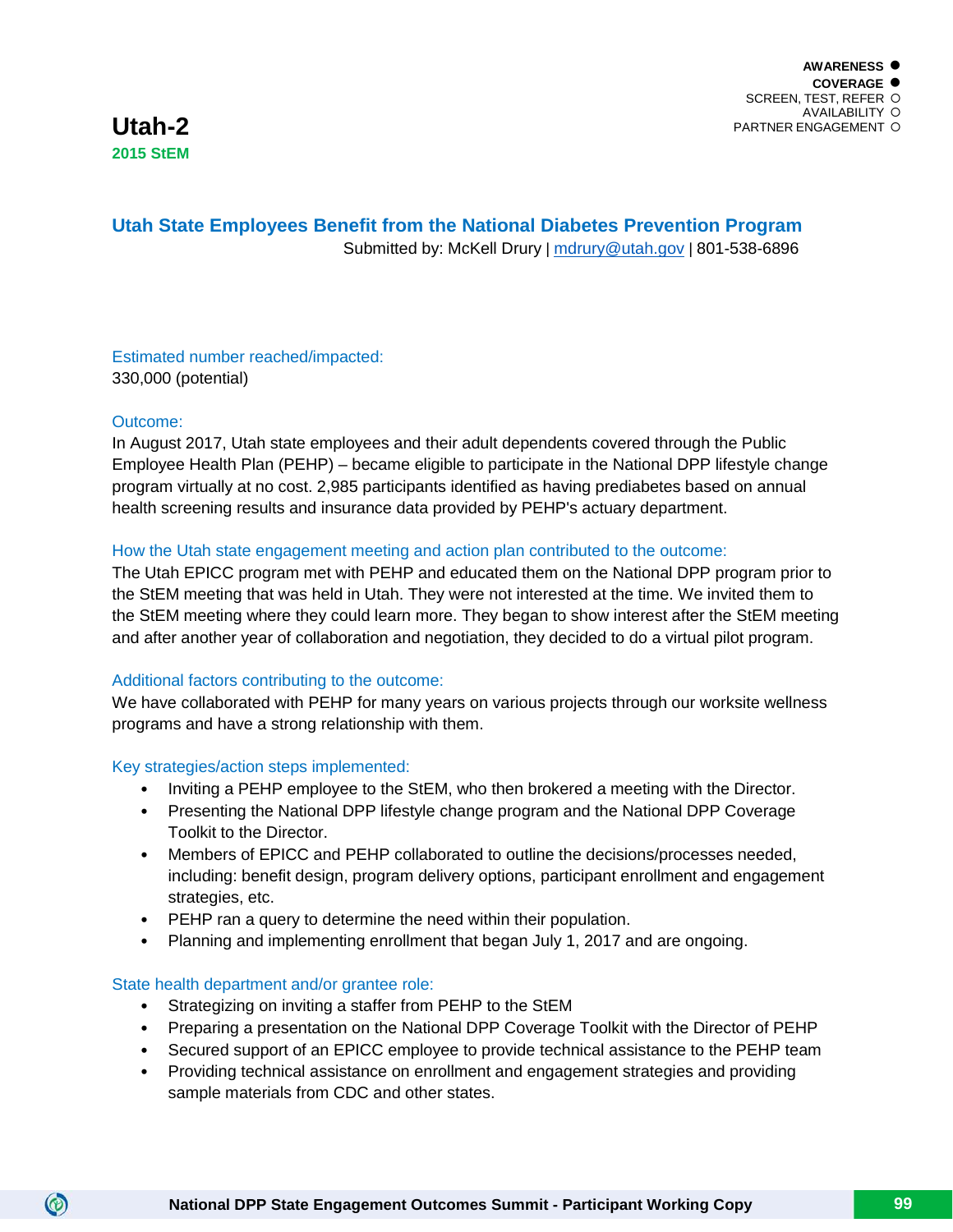- Had an EPICC employee trained as a lifestyle coach to co-teach the program
- EPICC established the Utah network that allows for collaboration and sharing among all National DPP providers in the state.

# Partner role:

- The Bear River Health Department shared teaching tools and handouts they had already developed.
- Members of the network, including new partners engaged at the StEM, provided in-kind subject matter expertise and technical assistance on planning/designing coverage and on CDC's Diabetes Prevention Recognition Program (DPRP) to PEHP.

# Lessons learned:

- Employee enrollment and engagement strategies need to be continuous, creative, and build on word of mouth from participants who successfully complete the National DPP lifestyle change program.
- Retention: keeping lessons interactive and educational enough to keep participants coming back
- Incentives HELP
- Forming a network for collaboration has been vital for programs to learn from one another.

# Materials and resources used or produced:

 $\circledcirc$ 

• We used the CDC's marketing materials extensively to develop agency customized outreach emails, flyers and posters to engage employees to assess their risk and to enroll in the program.

# CDC Resources Used State Resources Used State Resources Used or Produced

• Utah network [website](http://livingwell.utah.gov/ndpp/)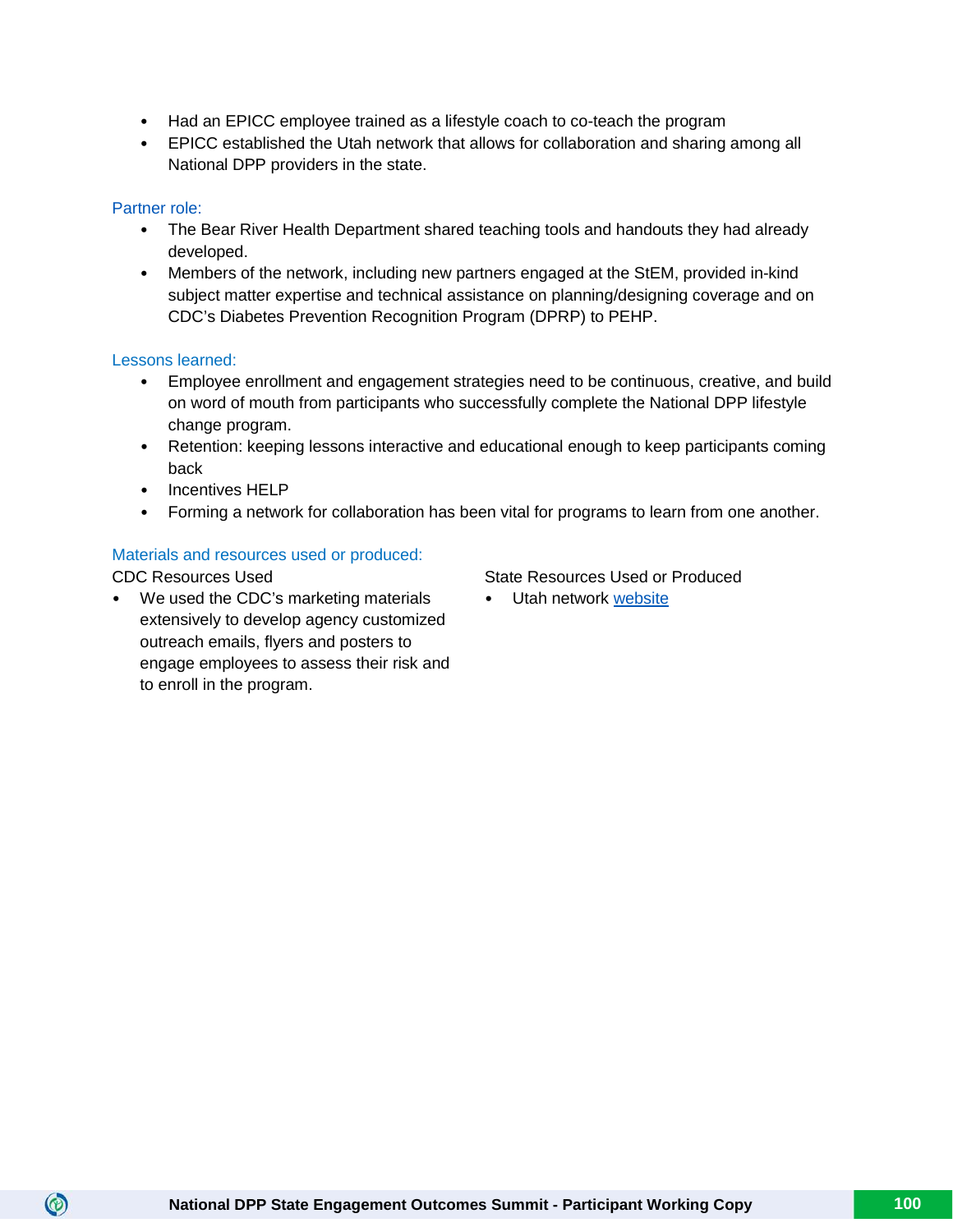# **Virginia-1**

**2016 StEM**

# **Virginia Increases the Availability of the National DPP Lifestyle Change Program through Lifestyle Coach Trainings and Increased Technical Assistance**

Submitted by: Kayla Craddock | [kayla.craddock@vdh.virginia.gov](mailto:kayla.craddock@vdh.virginia.gov) | 804-864-7871

# Estimated number reached/impacted:

86 coaches (actual); potential reach not available at the time of this brief

# Outcome:

Following Virginia's StEM in September 2016, between December 1, 2016 – December 2, 2017, six Lifestyle Coach trainings were provided in four different regions of the state and 86 new lifestyle coaches were trained by the Virginia Center for Diabetes Prevention and Education; as of December 31, 2017, 16 new organizations/sites representing a variety of sites have applied for and received pending CDC recognition.

# How the Virginia state engagement meeting and action plan contributed to the outcome:

The Virginia Department of Health worked closely with the Virginia Center for Diabetes Prevention and Education (VCDPE) at the University of Virginia to plan Virginia's State Engagement Meeting held in September 2016. Because of this partnership and meeting, Virginia stakeholders outlined an objective to "Establish a technical assistance center to train and scale and sustain CDC-recognized Lifestyle Change Programs." VCDPE assumed this role and has since implemented specific strategies outlined in the Preventing Diabetes in Virginia Strategic Plan. The VCDPE, also a leader in telemedicine, has been committed to better understanding the needs of programs and identifying ways to increase capacity and reach. Specific strategies outlined in Virginia's action plan that have been implemented by VCDPE and include:

- 1. Offer lifestyle coach training to potential facilitators/providers of lifestyle change programs in CDC-recognized organizations
- 2. Provide technical assistance to interested entities to scale diabetes prevention programs
- 3. Provide technical assistance to existing CDC-recognized organizations about the Diabetes Prevention Recognition Program (DPRP) process to promote sustainability
- 4. Develop regional networks to share best practices

# Outcomes related to Leavitt Partners interviews:

Leavitt assisted Virginia in 2016 – 2017 with final interviews being completed by April 2017.

# Key strategies/action steps implemented:

- Statewide DPP Workgroup created under the Virginia Diabetes Council.
- Quarterly lifestyle coach training schedule established with accompanying website and quarterly technical assistance conference calls for continued discussions and resource sharing.
- The design of a new Mentorship Program has been outlined. The Mentorship Program will further support new National DPPs and lifestyle coaches. Program is expected to launch this year.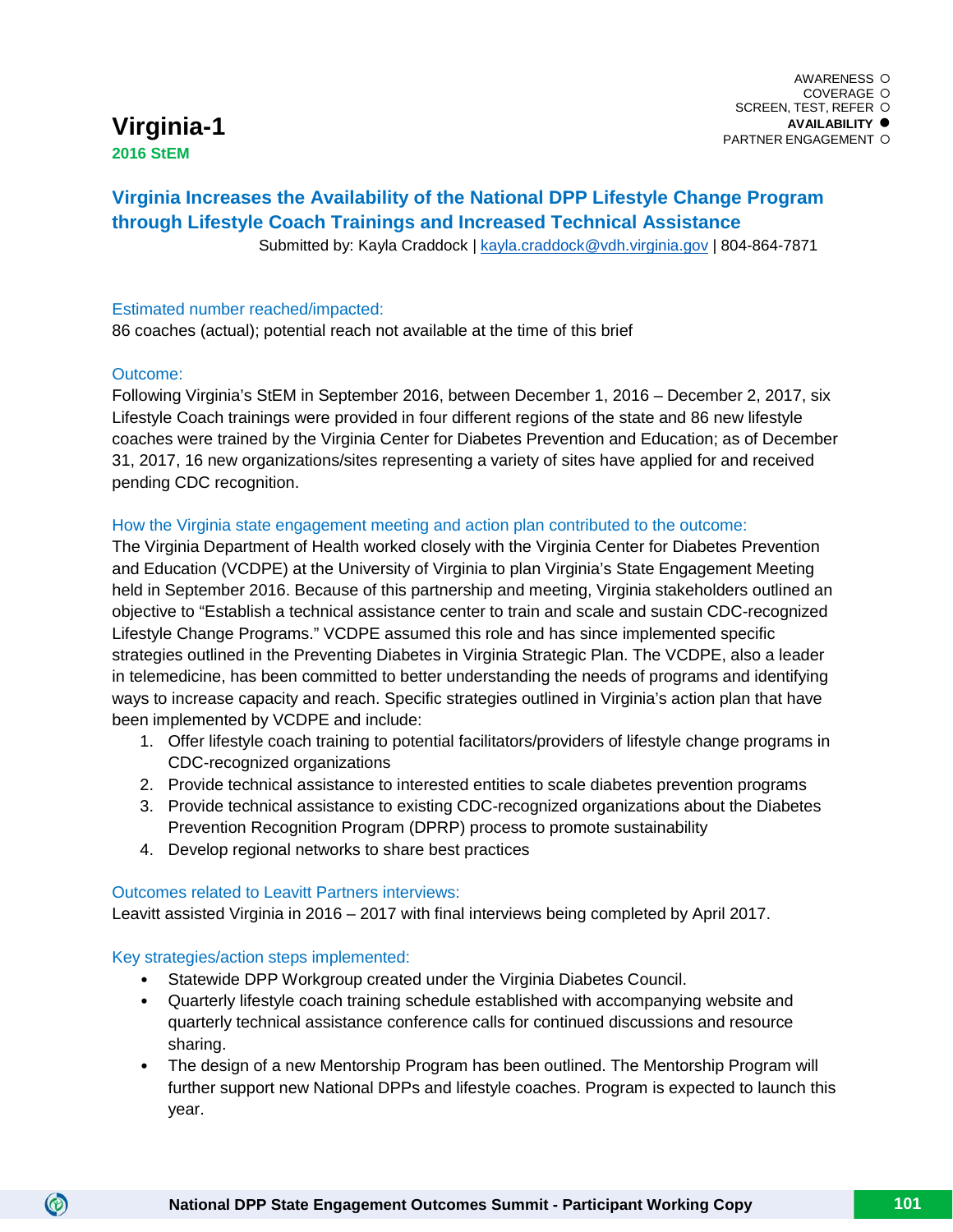# State health department and/or grantee role:

- VDH connected VCDPE with local health district offices implementing and overseeing DP14- 1422 activities.
- Facilitated discussions with the Department of Human Resource Management to identify interest in National DPP and lifestyle coach trainings
- Identified areas of high need and risk using VDH data (i.e., BRFSS and GIS mapping) Ongoing:
- Provides routine updates from CDC as it relates to the National DPP, including webinars, trainings, and DPRP data
- Shares updates and trainings via a weekly email to Virginia partners and stakeholders (i.e., Chronic Disease Collaborative Network)

# Partner role:

- VCDPE staff has Master Trainers to better support statewide lifestyle coach trainings.
- Established a lifestyle coach training program that offers trainings on a quarterly basis.
- Developed a survey to gather more information from organizations offering NDPP in Virginia to ensure programs.
- Developed an online discussion forum for trained lifestyle coaches as a means to chat with other coaches about experiences and to share insights. Other resources and materials for the National DPP (i.e., articles, newsletters, and webinars) are shared on a website called 'UVA COLLAB'.

Ongoing:

- Offers and provides technical assistance on an as-needed and formal basis, through quarterly conference calls, to individuals that have gone through lifestyle coach trainings and has now expanded training to any organization that is overseeing/supporting NDPP
- Participates on the Virginia Diabetes Council's DPP Workgroup to increase availability and support for CDC-recognized DPP programs

# Lessons learned:

- Formative research was conducted prior to holding the StEM to better understand the National DPP and diabetes landscape in Virginia to ensure appropriate individuals and organizations participated. This provided both VDH and VCDPE the opportunity to connect with partners and stakeholders prior to the StEM and action items were more easily outlined.
- Prior to the StEM there was no "one-stop shop" for the National DPP in Virginia. The StEM and follow-up actions have further demonstrated the need for training and technical assistance experts in the state versus only relying on national resources (i.e., access to experts and local/community information).
- Training lifestyle coaches does not ensure a program's success; additional assistance is needed to support the business and future reimbursement of programs, ensuring that participants have access to programs at an affordable cost and that programs are connected to provider and clinical partners.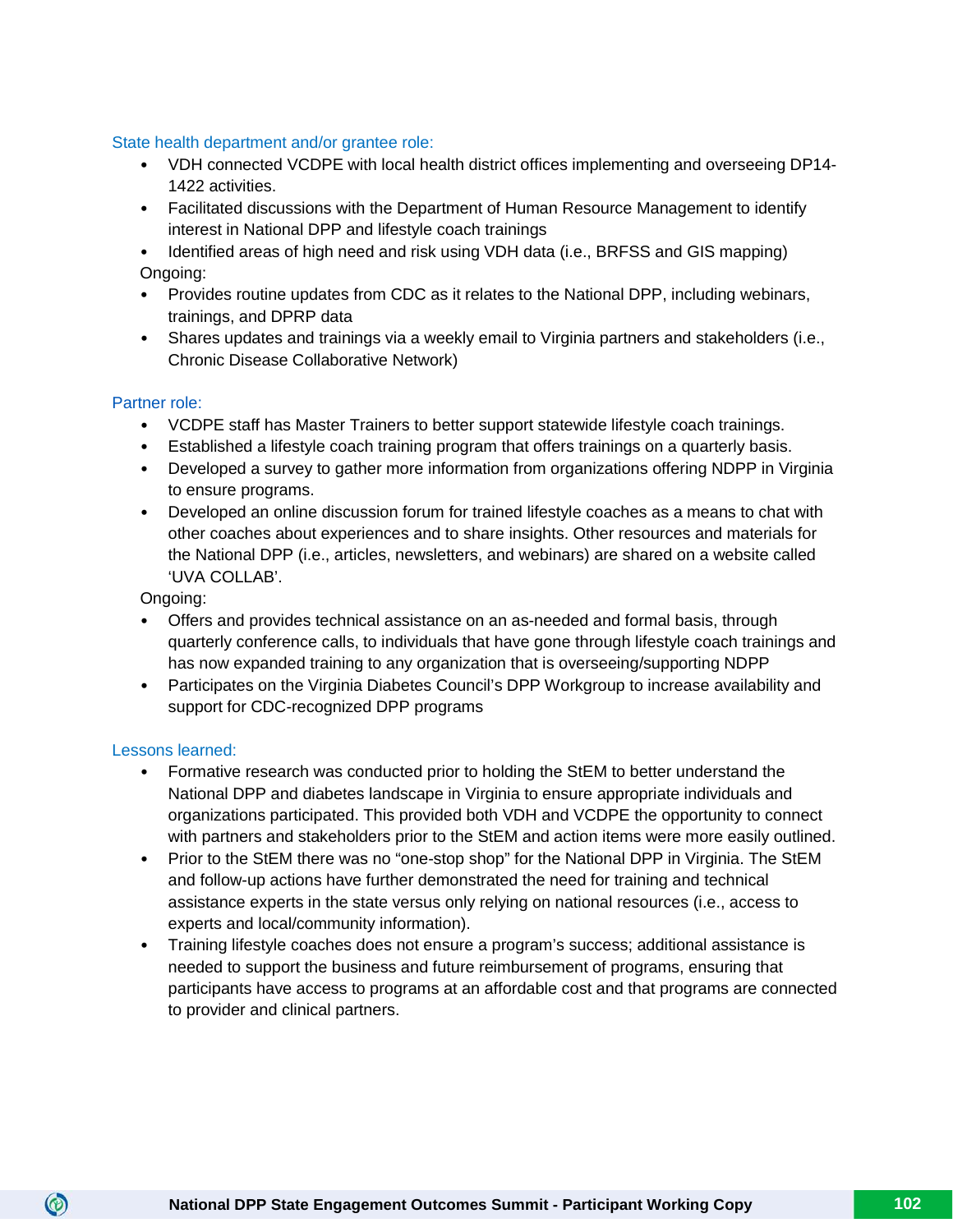# Materials and resources used or produced:

 $\circledcirc$ 

- National DPP website and associated resources/materials
- National DPP Coverage Toolkit provided a foundation to educate employers that have gone through lifestyle coach trainings to facilitate coverage discussions

# CDC Resources Used State Resources Used State Resources Used or Produced

- Preventing Diabetes in Virginia Strategic [Plan](http://www.vdh.virginia.gov/content/uploads/sites/25/2017/03/DiabetesStrategicPlan2017WEB.pdf)
- [Virginia Center for Diabetes Prevention and](https://med.virginia.edu/vcdpe/diabetes-prevention-programs/lifestyle-coach-training/)  [Education Lifestyle Coach Training](https://med.virginia.edu/vcdpe/diabetes-prevention-programs/lifestyle-coach-training/)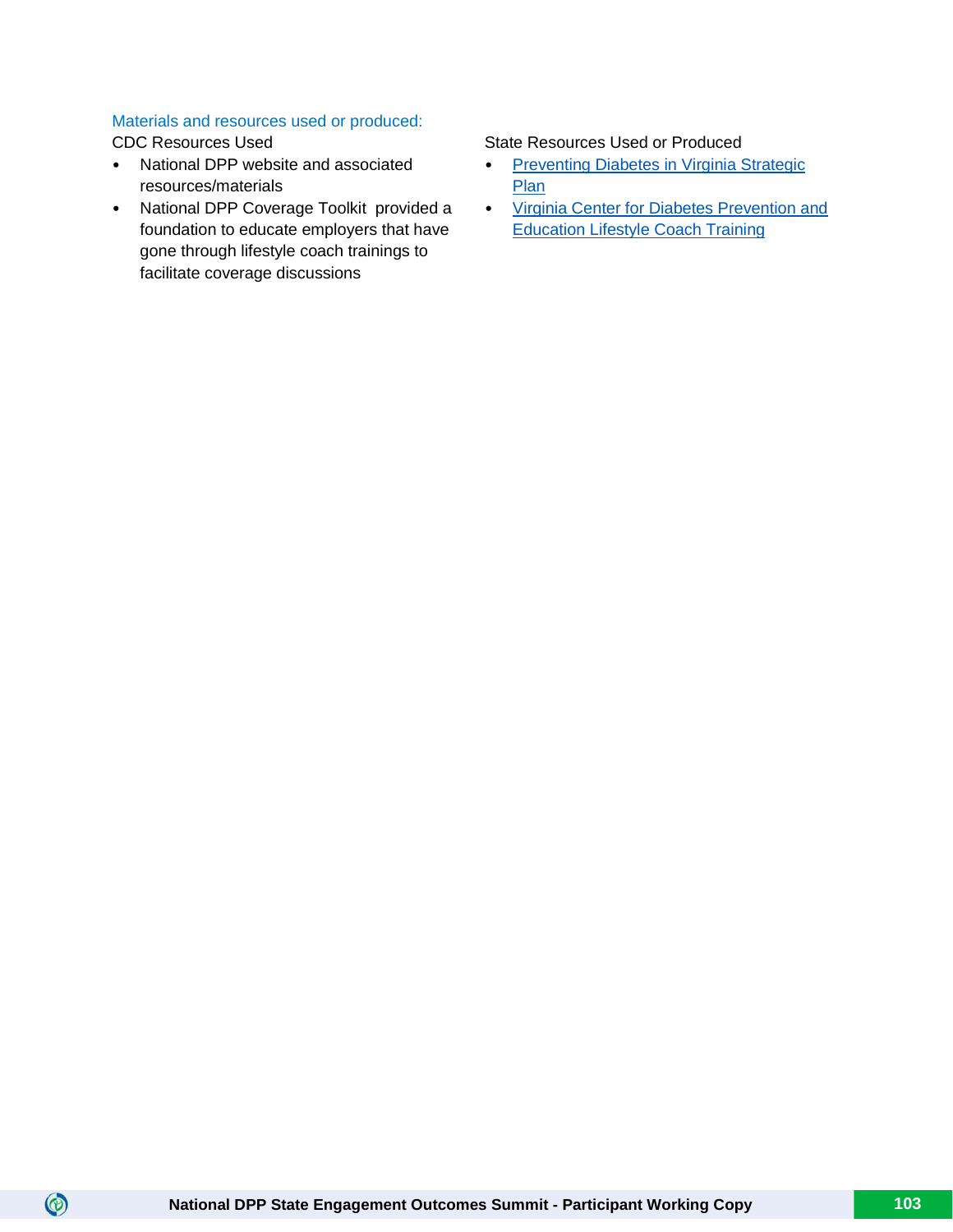# **Creating Awareness of Prediabetes in Virginia through Digital Campaigns**

Submitted by: Kayla Craddock | [kayla.craddock@vdh.virginia.gov](mailto:kayla.craddock@vdh.virginia.gov) | 804-864-7871

# Estimated number reached/impacted: 3,886,890 impressions (potential)

# Outcome:

 $\circledcirc$ 

The Virginia Department of Health supported CBS 360 National DPP messages across multiple digital platforms resulting in increased awareness. Between June 1, 2017 and June 29, 2017, an estimated 2,544,189 impressions were shared across digital and mobile platforms. Additionally, between October 9 and December 10, 2017, an estimated 1,342,701 impressions of National DPP messages were shared in 109 provider waiting rooms.

# How the Virginia state engagement meeting and action plan contributed to the outcome:

Prior to the StEM, Virginia did not have a formal plan or process to build awareness for prediabetes or National DPP. Unfortunately, there were not enough programs in the state at the time to drive individuals or clinical providers to National DPP lifestyle change programs. After the StEM, partners were better versed in what the National DPP is and how to utilize available marketing materials (i.e., Preventing Diabetes in Virginia Strategic Plan, National DPP website, Ad Council, and CBS 360 materials, etc.)

# Outcomes related to Leavitt Partners interviews:

Leavitt assisted Virginia in 2016 – 2017 with final interviews being completed by April 2017.

# Key strategies/action steps implemented:

- Contacted NACDD Communication staff (John Patton) to initiate campaign and review available options
- Review of campaign materials and current program structure/availability in Virginia markets
- Shared plan and process with partners/stakeholders to get input/buy-in
- Monitored outcomes at state/local levels, including review of digital hits on state websites

# State health department and/or grantee role:

- State reviewed media materials available through CBS 360 and worked closely with NACDD and CBS liaisons to ensure messages were correct and drove people to SHD website.
- Updated local and state partners on campaign periods and launch, including tailored letter sent by Health Media Network (CBS partner) to providers.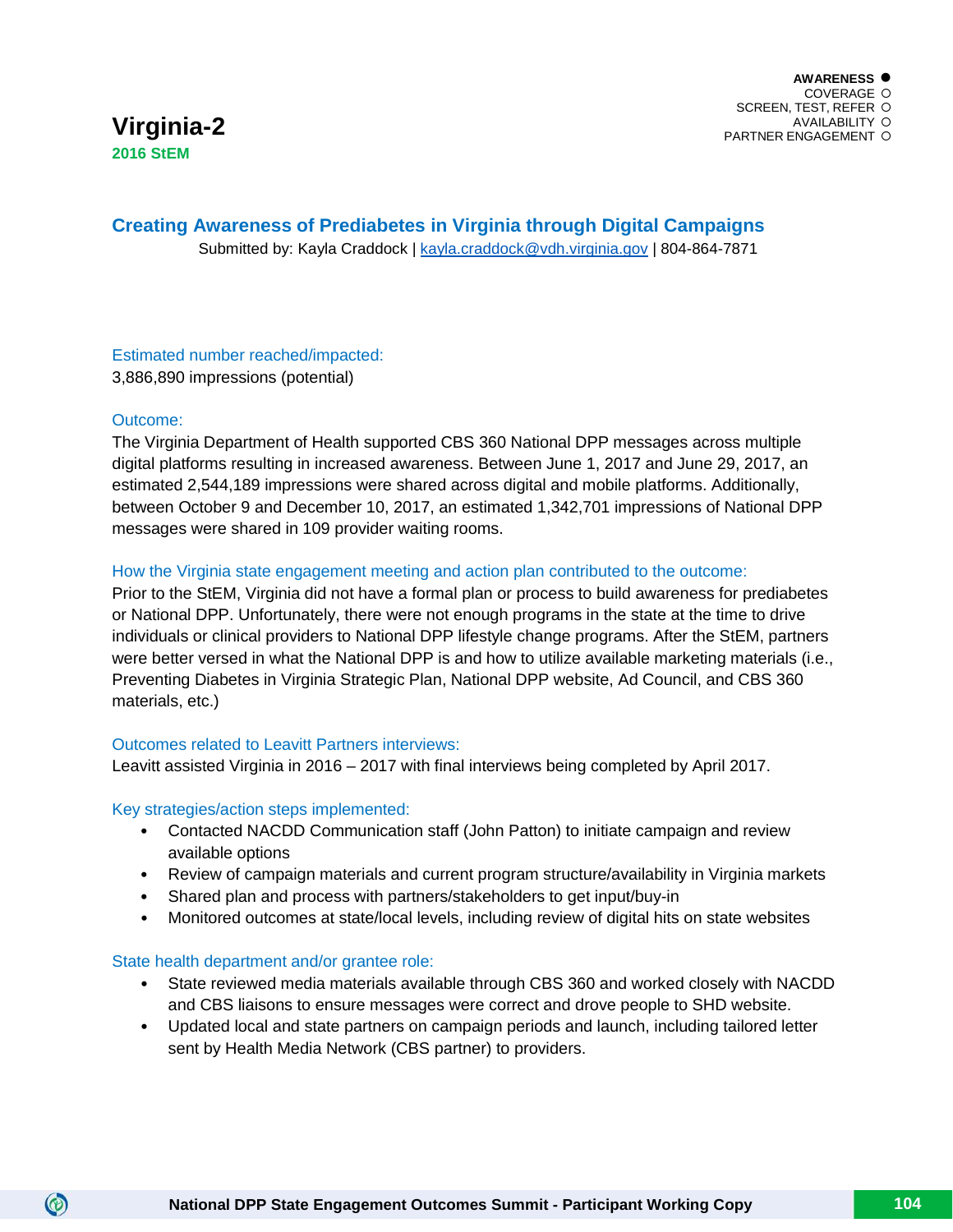# Partner role:

- Reviewed and commented on CBS campaign and associated materials
- Provided input on future campaigns
- VCDPE developed an accompanying professional slide set (with the Virginia Diabetes Council (VDC) National DPP workgroup providing review) to increase National DPP awareness among providers. The deck was tested at the Community Care Network of Virginia's annual meeting which was attended by medical and executive representatives from all federally qualified health centers (n=26) in Virginia. Since this presentation, VDC has identified a speaker's bureau to continue this type of outreach.

# Lessons learned:

- One barrier is that the CBS materials, while great content, are not specific to states which means localized media campaigns are also needed.
- Understanding media language is critical to sharing outcomes and evaluation information. For example, impression does not always mean an individual has seen a message, rather the potential for the individual to see a message exists.

# Materials and resources used or produced:

 $\circledcirc$ 

• CBS health messages • SHD website at

# CDC Resources Used State Resources Used State Resources Used or Produced

<http://www.vdh.virginia.gov/diabetes/>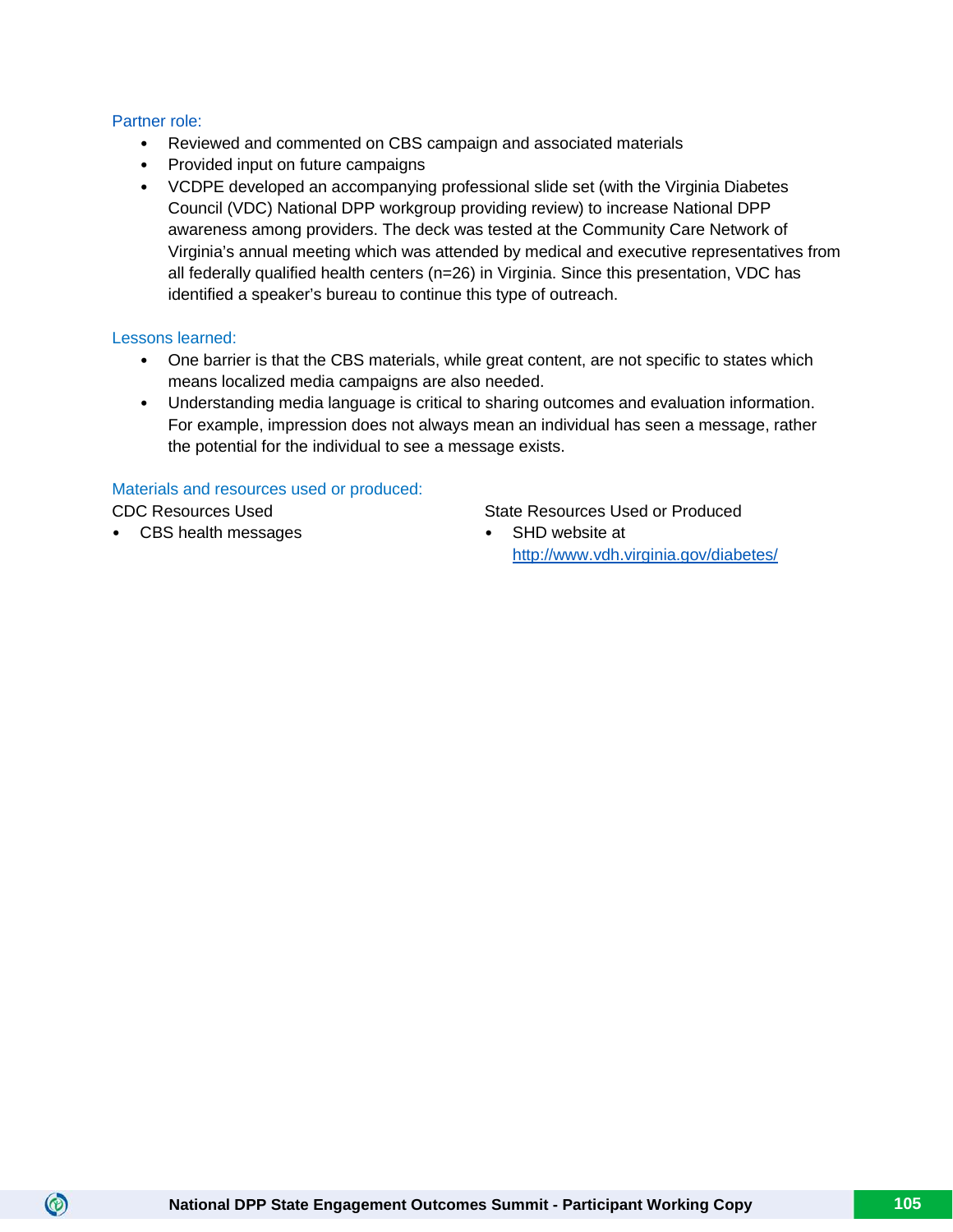# **Working with Partners in Washington State to Take Action on Prevention**

Submitted by: Cheryl Farmer | [cheryl.farmer@doh.wa.gov](mailto:cheryl.farmer@doh.wa.gov) | 360-236-3770

Estimated number reached/impacted: 3,807 (actual)

# Outcome:

In July 2016, there were 20 organizations in the Diabetes Prevention Recognition Program Registry. As of January 2018, there are 31 organization listed in the registry. Partners engaged through the June 2016 State Engagement Meeting were key in promoting the National DPP to organizations, and established communication channels to organizations, health systems, providers, and other key partners that assisted with expanding availability. Cumulative attendance of participants in lifestyle change programs in the registry grew from 5,357 as reported in July 2016, to 9,164 attendees in programs in the registry as reported as of October 2017. This can be attributed to both long-standing organizations in the registry as well as newer organizations.

# How the Washington state engagement meeting and action plan contributed to the outcome:

We estimate that at least 20 new partners who were not regularly participating in the Diabetes Network Leadership Team (DNLT) participated in the StEM meeting June 2016. Partners involved with the StEM and subsequent planning took on crucial roles in implementing the Washington Diabetes Prevention Program Action Plan (WA DPP Action Plan), and some of this translated into greater involvement in the DNLT on an ongoing basis.

# Outcomes related to Leavitt Partners interviews:

Leavitt Partners conducted six primary intelligence interviews in our state. Through these interviews, we were able to connect with new partners. We learned about efforts and interest to increase awareness about the National DPP and where possible offer the program to their employees within these organizations. In addition, we were also able to share information with these new organizations through the leveraging of the relationship built through these interviews.

# Additional factors contributing to the outcome:

The announcement of Medicare Coverage for the National DPP did influence organizations that were aware of National DPP, but not yet offering it, to apply for recognition.

# Key strategies/action steps implemented:

 $\circledcirc$ 

• After the StEM, the DNLT discussed whether to adopt the WA DPP Action Plan as part of its core work, and work to be addressed through workgroups. This was crucial for stakeholder buy-in.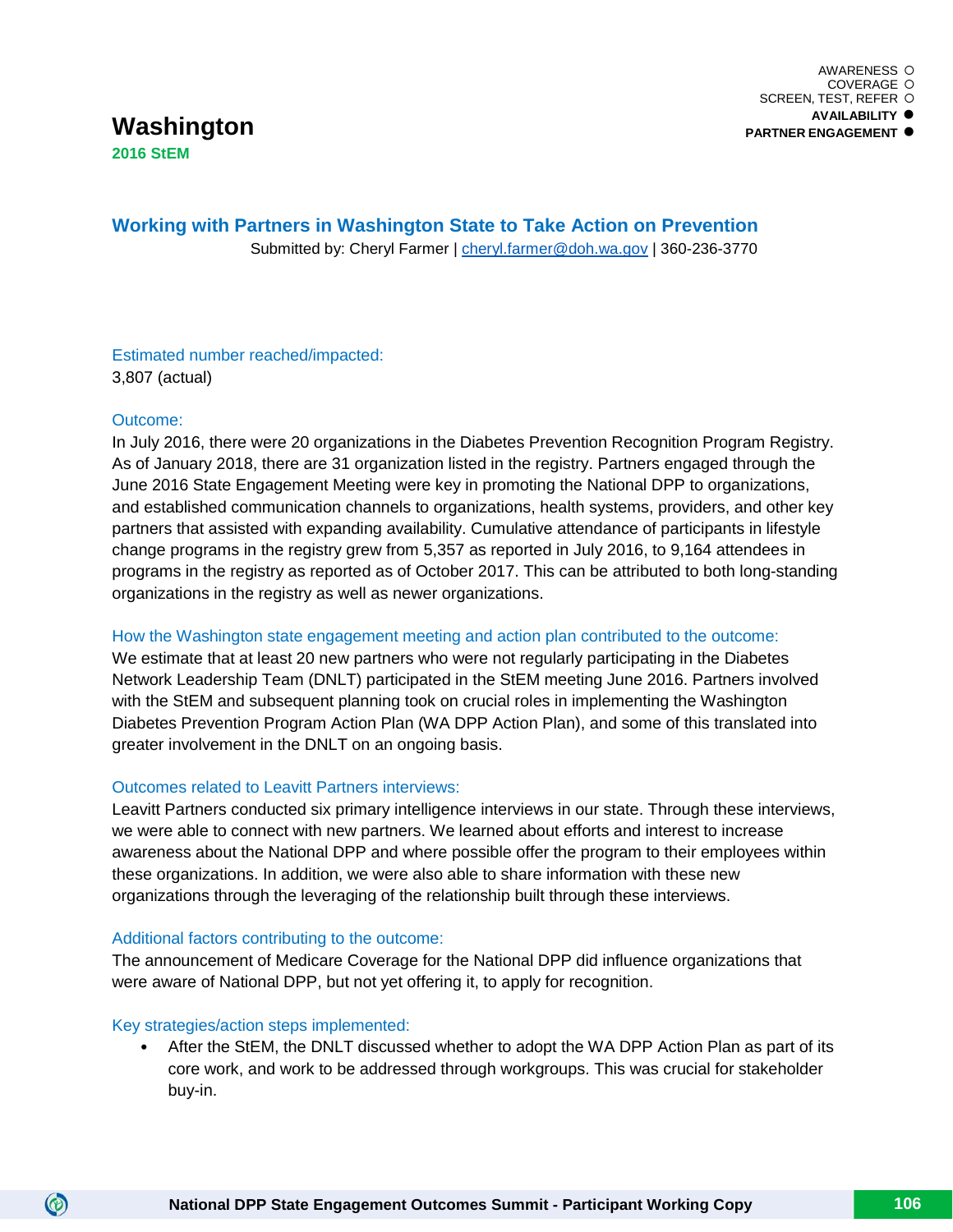• WA DPP Action Plan was shared widely though the DNLT and on the Diabetes Connection website.

# State health department and/or grantee role:

- DOH staff created tracking document to show progress on WA DPP Action Plan.
- DOH and our 1422 contractors/subawardees participated in StEM and subsequent planning work.
- 1422 Grantee organization took the lead in drafting and administering and assessment of the needs of organizations that provide the National DPP in Washington.
- DOH staff supported DNLT and workgroups, encouraged placement of WA DPP Action Plan items on in-person meeting and workgroup phone conference agendas.
- DOH staff communicated internally and externally about the WA DPP Action Plan, and took advantage of opportunities to highlight alignment between agency goals, legislative reports and the Action Plan.

# Partner role:

• Partners carried aspects of this work forward by becoming experts and sharing expertise around the National DPP and screening, referrals, and billing, which ultimately supported new organizations offering or referring to lifestyle change programs.

# Lessons learned:

- Partners do not want to exclusively focus on prediabetes. There are multiple partners who address diabetes and see that as their main focus. They want to contribute to this work, but do not want to see all of the effort go to prediabetes to the exclusion of focusing on people who already have diabetes.
- Though our focus was more aligned with awareness and coverage, there would have been benefit to have all four original pillars suggested by NACDD considered during this meeting. This would allow more opportunities for our DNLT partners to engage with their community and/or organizational partners more as they worked through an action plan to address increasing the National DPP.

# Materials and resources used or produced:

 $\circledcirc$ 

- ADA and CDC Prediabetes risk test
- Prevent Diabetes STAT toolkit
- DoIHavePrediabetes.org
- [www.cdc.gov/diabetes/prevention/index.html](http://www.cdc.gov/diabetes/prevention/index.html)

CDC Resources Used State Resources Used or Produced

- 2017 [Diabetes Epidemic and Action Report](https://www.doh.wa.gov/Portals/1/Documents/Pubs/345-349-DiabetesEpidemicActionReport.pdf) highlights and aligns with the WA DPP Action Plan
- [WA DPP Action Plan](https://diabetesqa.doh.wa.gov/Portals/12/Doc/shortversionwadppactionplansept2016-2-pages.pdf?ver=2017-07-03-144104-937)
- [WA DPP Action Plan Update Supplement](https://diabetes.doh.wa.gov/Portals/13/Doc/ActionPlanProgressSeptember2017.pdf?ver=2017-10-03-164140-510)
- National DPP [Success Stories](https://here.doh.wa.gov/Portals/14/Materials/340-273-DPPsuccess-en-H.pdf)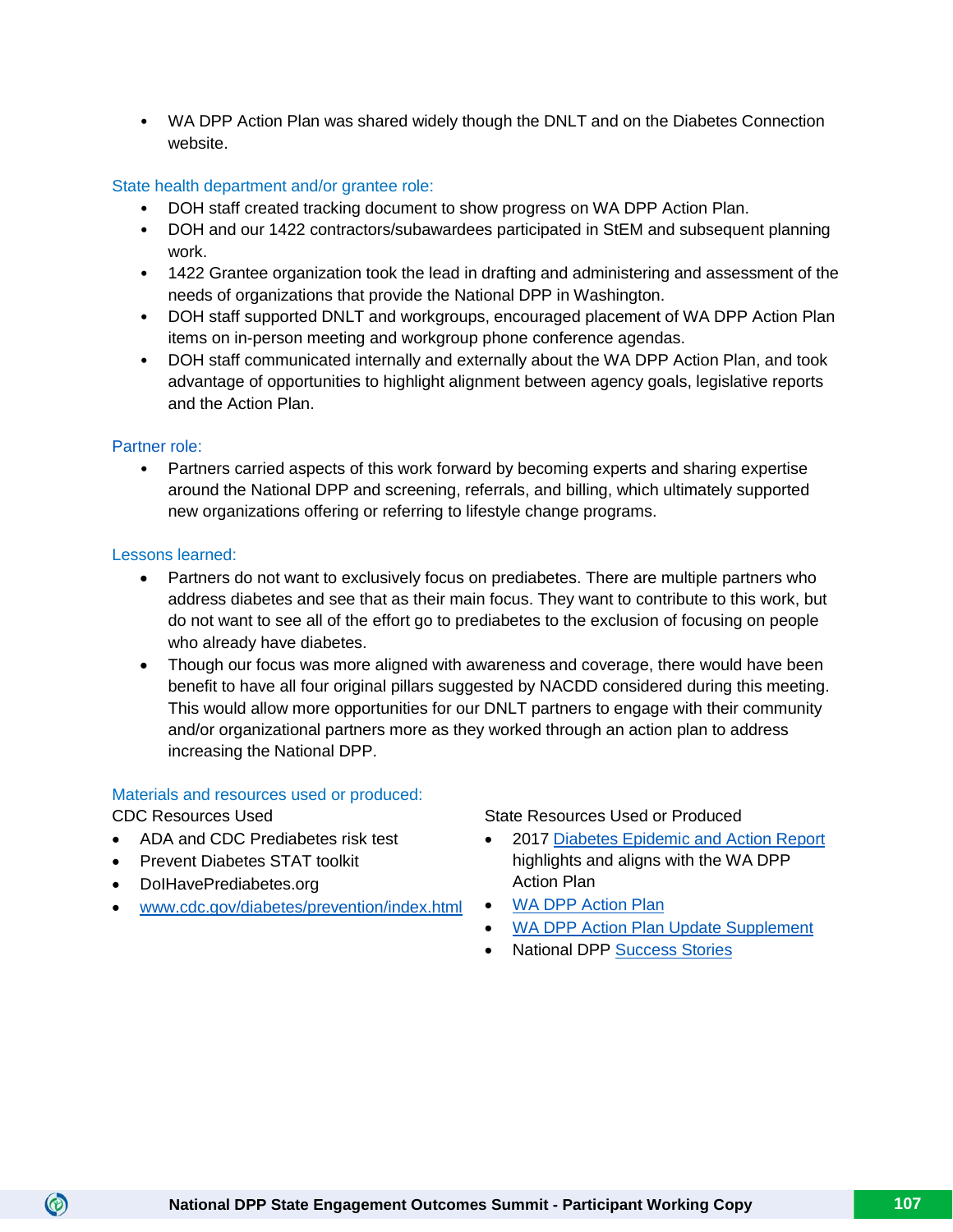# **West Virginia 2014 StEM**

# **Innovative Partnering to Implement the National Diabetes Prevention Program in West Virginia**

Submitted by: Jessica Wright [| Jessica.G.Wright@wv.gov](mailto:Jessica.G.Wright@wv.gov) | 304-356-4229

# Estimated number reached/impacted:

450 (actual enrollment in ADA/AADE/National DPP sites in West Virginia as of Jan. 2018)

Outcome: West Virginia is using many ways to embed and sustain the National DPP. Several partnerships have been established to accomplish this. Working through current recognized American Diabetes Association and certified American Association of Diabetes Education organizations to add diabetes prevention to their menu of services has been a valued partnership. Since 2014, West Virginia has increased the number of ADA/AADE sites that offer the National DPP from 0 to 7 sites and 2 additional sites partner with the county health department to offer the National DPP. Another partnership with the West Virginia University School of Pharmacy is also working to increase the number of AADE/ADA pharmacies and is beginning to also establish these new sites as National DPP sites as well. A new partnership with the West Virginia Bureau for Medical Services (Medicaid) for their Health Home project is getting started and this enhanced reimbursement for health care providers will also help increase the number of patients with access to the National DPP. Outcomes for the Medicaid partnership are yet to be determined.

# How the West Virginia state engagement meeting and action plan contributed to the outcome:

The StEM assisted in getting many stakeholders to the table right away and provided a structure to begin action plans. Because many of the participating stakeholders also addressed diabetes – one of the outcomes of StEM was to initiative a Diabetes Task Force to focus on prevention; management and return on investment. These issues intersect and what accomplishments came out of each area would strengthen the overall system to address pre-diabetes and diabetes.

# Outcomes related to Leavitt Partners interviews:

 $\circledcirc$ 

The conversations that Leavitt Partners facilitated for us assisted greatly our Bureau for Public Health staff to better assess barriers in reimbursement for the National DPP. One of the challenges recognized later on was - did we really interview the right person at the organization? West Virginia has had a real focus on working with our Medicaid agency and the Medicaid managed care organizations. However, it became clear that Medicaid will not reimburse for the National DPP and no Medicaid MCO in West Virginia is willing to step out and do this either. However, a partnership to include the National DPP as a resource for the new West Virginia Medicaid Health Home project is currently in progress. This new Health Home (through a State Plan Amendment/2703) provides enhanced reimbursement for care for patients with pre-diabetes, diabetes, obesity and at risk for anxiety and depression. We are anxious to see what results come out of this initiative. WV was recently selected to further work with Leavitt Partners and the National Association of Chronic Disease Directors to develop a Medicaid Reimbursement RoadMap.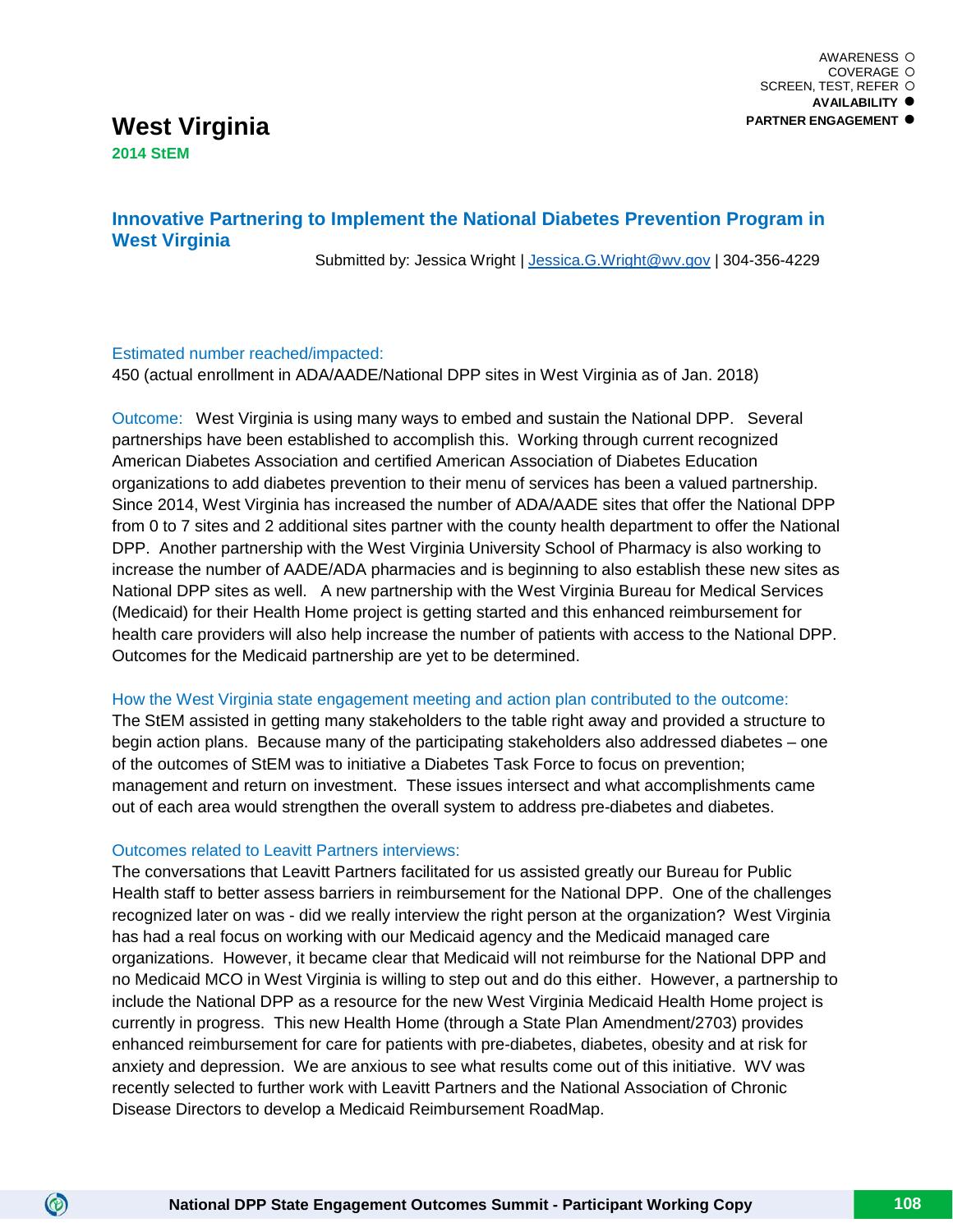# Additional factors contributing to the outcome:

The StEM assisted right away in identifying barriers to implementing the National DPP in West Virginia. Once the Diabetes Task Force completed all the actions that came from StEM; we developed further action steps in embedding the National DPP. One ADA/AADE site had received funds from AADE to offer National DPP at their site. Monongalia General Hospital had such success in this effort that we worked with other ADA/AADE sites to take this on. Funds were used for sites to have their Certified Diabetes Educators trained in the National DPP curriculum and use their current relationships with health care providers to now refer to the National DPP programs. Keeping an eye out for successful initiatives such as this was critical in "spreading" this process of building the National DPP in West Virginia. In another case, West Virginia University Medicine systems (2 of 5 separate sites) are now recognized or pending recognized National DPP sites. The West Virginia University Medicine system implemented a system wide initiative to have the same electronic health record throughout all of their hospitals which in turn helps with the referral process for the prediabetes and diabetes programs. West Virginia is very much in support of the West Virginia University Medicine systems further embedding the National DPP into their entire system that expands geographically throughout much of West Virginia. Also, the West Virginia Legislature recently passed Senate Bill 360 that establishes a Diabetes Coalition, which is facilitated by the School of Public Health at West Virginia University. The first meeting took place January 2018. The West Virginia Bureau for Public Health will provide a packet of information to the coalition members bringing them up to date on the Bureau for Public Health initiatives addressing pre-diabetes and diabetes.

## Key strategies/action steps implemented:

- Assess and work with Synergy Partners to identify potential ADA/AADE sites who could take on the National DPP.
- Provide AADE training to increase the number of sites recognized.
- Provide sites technical assistance in using their electronic health record system to identify patients with pre-diabetes and assist in developing flags for referrals; also assist sites with data collection for CDC DPRP, if needed.
- Assist sites with National DPP training opportunities if needed.
- Connect interested sites with other ADA/AADE sites that could share their tips in incorporating the National DPP.
- Provide National DPP class supplies if needed
- Collect case study stories
- Develop the West Virginia Health Connect to allow easier access to National DPP/DSME sites and data collection for coaches and leaders

#### State health department and/or grantee role:

- Identify implementation National DPP champions and have the key persons promote what they are doing with other organizations. If possible, provide some funds to the site to receive National DPP training and to provide selected resources.
- Converse with payers to continually assess their interest and commitment to supporting the National DPP
- Connect statewide initiatives that support National DPP implementation in innovative ways and share and support these innovative connections to put into practice
- Use success stories to share with others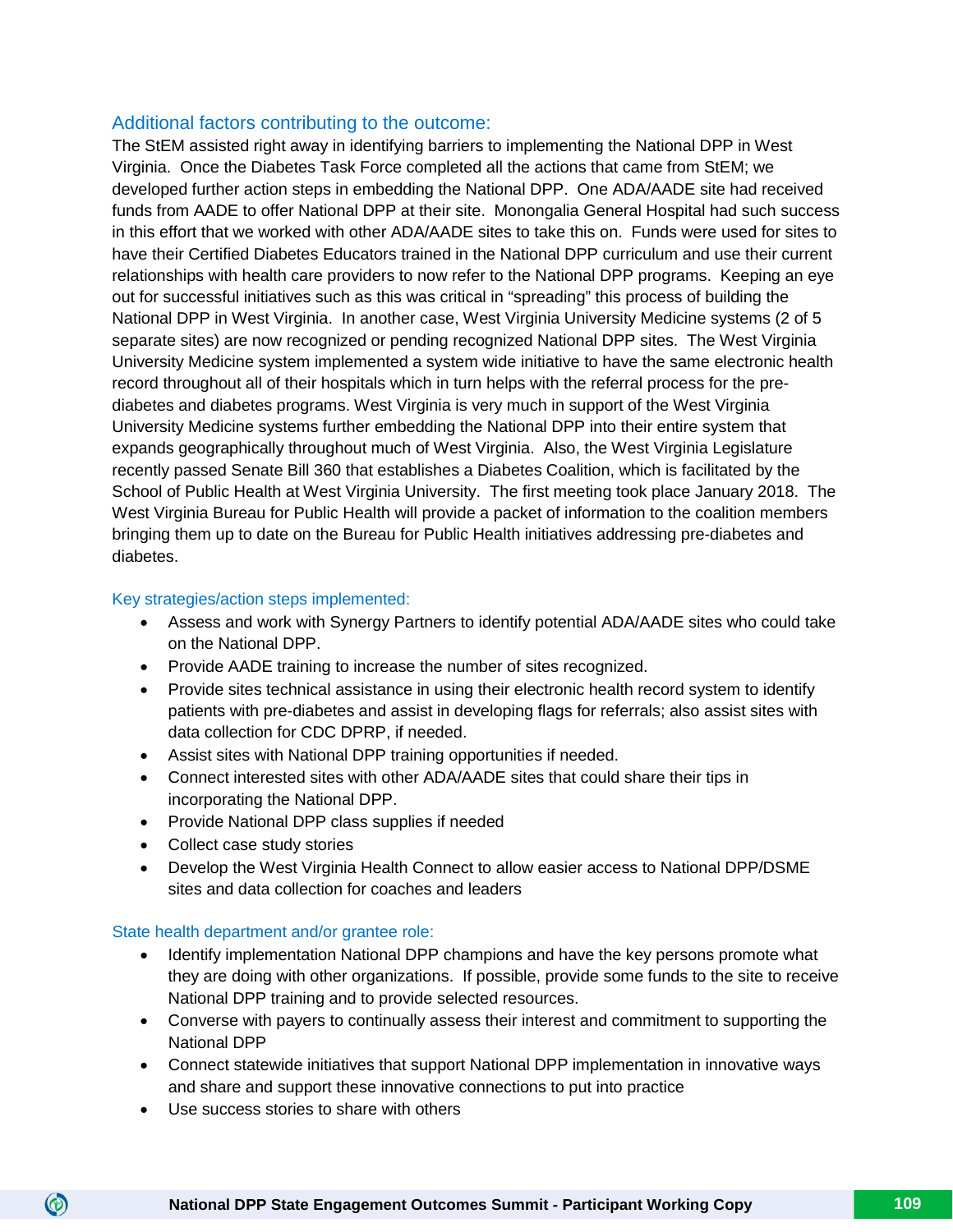- Assist with sustainability planning
- Learn from other states what is working and what might be solutions to overcoming barriers that are applicable to our state
- Support development of West Virginia Health Connect a cloud based system that will house National DPP/DSME classes, etc.

### Partner role:

- Currently working with the West Virginia University School of Pharmacy to further engage community pharmacies to offer the National DPP. These pharmacy sites are also an ADA/AADE site.
- Currently working with the West Virginia Bureau for Medical Services to use the National DPP as a support and resource to implement this new Health Home initiative.
- West Virginia University Office of Health Services Research is piloting the use of West Virginia Health Connections/workshop wizard to sustain a cloud based data system to allow health care providers to identify National DPP and DSME programs to refer their patients to as well as serve as a system to collect participant data for those program coaches/leaders to submit to their accrediting organization. West Virginia University OHSR has also hosted Synergy Community meetings and WV Health Connect trainings with selected sites.
- Several partners participate in state conferences and present on National DPP implementation.

## Lessons learned:

- Grant funds that support staff to lead National DPP are not sustainable.
- Working with insurers continues to be a challenge and learning their language and priorities is essential to partnering with them.
- Finding that database system that assists health care providers and program coaches and leaders is essential for sustaining referrals to appropriate resources.
- Taking opportunities to connect the National DPP to other diabetes or pre-diabetes priorities is key and can take a great deal of time. Our partnership with Medicaid resulted from the Center for Medical Services Affinity work and the National Association of Chronic Disease Directors community of practice for Medicaid reimbursement for the National DPP. Being present in these conversations took a lot of patience and commitment to issues at hand.
- The biggest barrier is not having staff on hand to gain more expertise in community-clinic linkage issues due to the inability to fill positions with well-qualified staff.
- One huge facilitator is having the National Association of Chronic Disease Directors continuing to provide technical assistance and support for strengthening pre-diabetes and diabetes initiatives. Support also provided for team-based care utilizing pharmacists and Arc GIS mapping has allowed WV to be cross cutting over related chronic diseases for greater efficiency.
- The National DPP class duration is a big barrier for our residents. Because of the committed and trusted National DPP coaches, they have learned to report appropriately but also serve our citizens appropriately.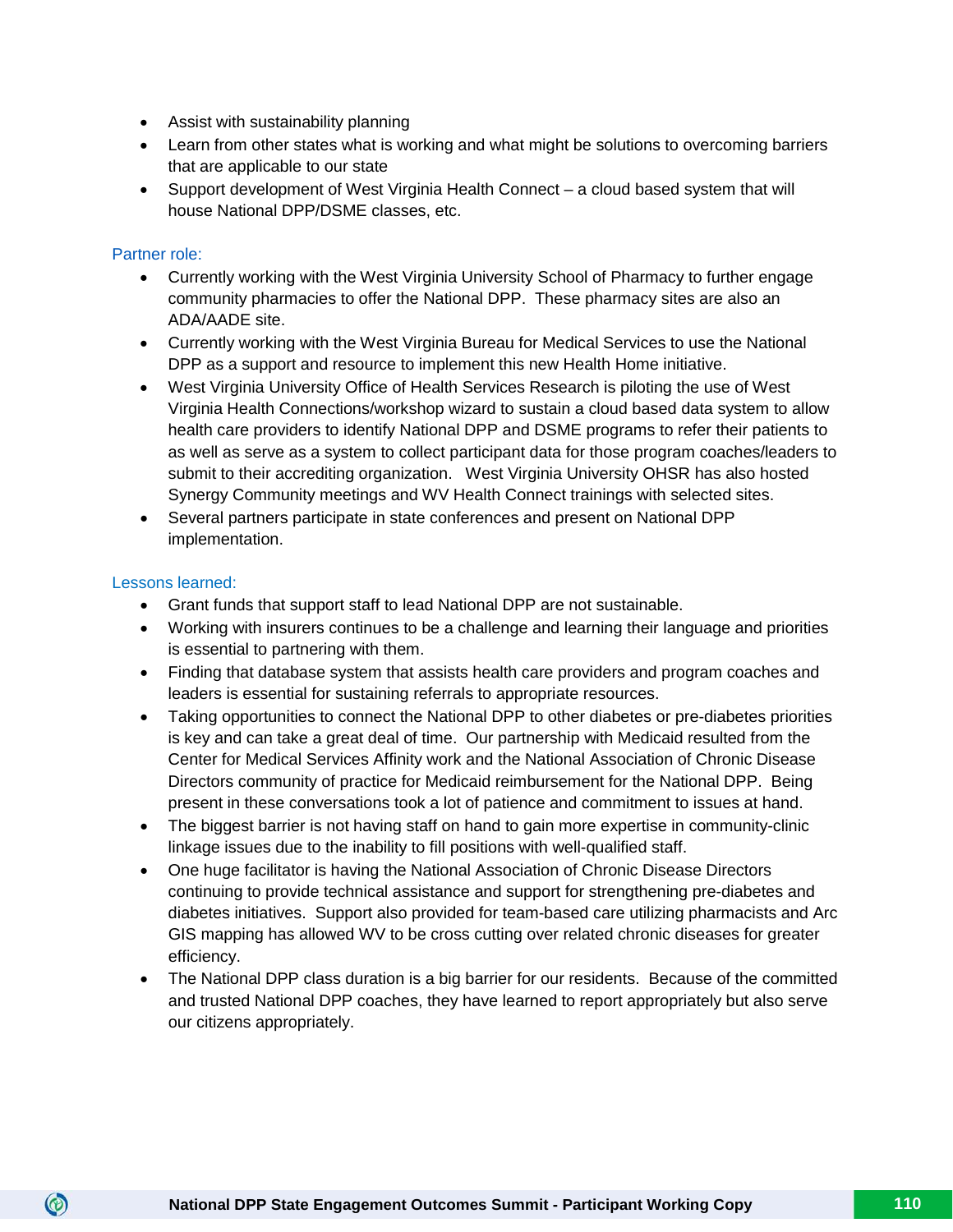## Materials and resources used or produced:

 $\circledcirc$ 

- CDC 1305 and PHHS Block Grant funding allowed resources to be contracted to organizations to implement, embed and sustain the National DPP.
- CDC Diabetes Prevention Impact Toolkit

CDC Resources Used State Resources Used or Produced

- Diabetes Chart of all West Virginia DSME/National DPP programs currently utilized
- Infographics for data sharing
- Assessments of health care providers for why they refer or don't refer to DSME programs
- Lists of current ADA/AADE in West Virginia
- West Virginia Health Connections/workshop wizard – still being piloted in selected locations.
- Arc GIS maps for showing pre-diabetes and diabetes programs.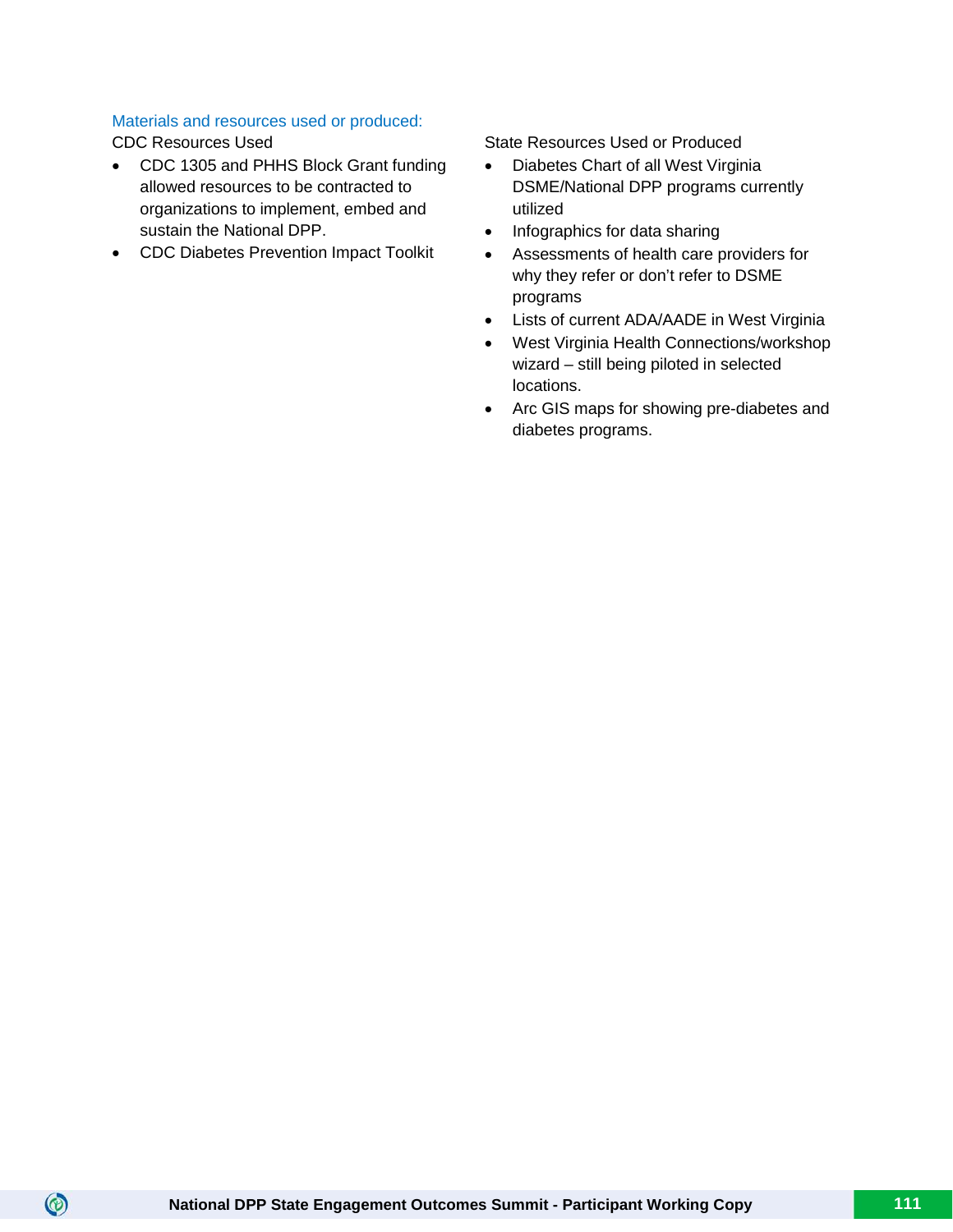**AWARENESS** COVERAGE O SCREEN, TEST, REFER **AVAILABILITY PARTNER ENGAGEMENT**

**Infrastructure Building Immediately Following State Engagement Meeting** Submitted by: Pam Geis | [Geis.Pamela@gmail.com](mailto:Geis.Pamela@gmail.com) | 262-573-3983

Estimated number reached/impacted: 1.5 million (potential)

#### Outcome:

 $\circledcirc$ 

Wisconsin Department of Health Services (WI-DHS) held its Diabetes Prevention State Engagement Meeting (StEM) on October 24 and 25, 2017 with attendance of statewide stakeholders from the health system, payer, community, employer, education/academia, public health, and philanthropy sectors along with Wisconsin's CDC-recognized Diabetes Prevention Program (DPP) suppliers and organizations working on becoming CDC-recognized.

Since the StEM, WI-DHS has taken the "Quick Start Action Plan" provided by NACDD and "Wisconsin-ized" it, clearly defining WI-DHS' role and Partners' role in the key actions while also integrating existing work. The Action Plan was distributed on January 10, 2018 for comment to all Day 1 and Day 2 StEM attendees as well as stakeholders who were invited to the StEM but were unable to attend. WI-DHS requested partner confirmation of continued interest in working on key actions as well as input on interest from those partners not already listed in the Action Plan. Comment deadline is January 18. WI-DHS will compile comments, finalize the State Action Plan, redistribute, and begin convening partners in early February.

Wisconsin had a very strong partner network coming into the StEM process, including four existing prediabetes provider awareness and screening-testing-referral projects in the state led by the American Medical Association (AMA) with technical assistance help from WI-DHS. WI-DHS was able to connect the AMA with all four participating health systems. WI-DHS has worked closely for the past 4.5 years with all of Wisconsin's CDC-recognized Diabetes Prevention Program (DPP) suppliers and organizations working on becoming CDC-recognized, providing Lifestyle Coach Trainings that have trained 209 lifestyle coaches and ongoing technical assistance to all suppliers. In addition, WI-DHS has a 19-year long Chronic Disease Quality Improvement Project that brings together most of Wisconsin's payers to transparently report HEDIS data, share best practices, and work on joint quality improvement projects. WI-DHS began discussion with this group of payers about National DPP reimbursement in November 2016 and continues to work with them, including sponsoring a National DPP Coverage Toolkit Workshop in June 2017.

WI-DHS has also surveyed our Wisconsin Diabetes Advisory Group (DAG) to identify members interested in working on DAG's Prediabetes Action Team that will oversee the work in the Action Plan. We compiled the DAG interest survey results, interest card feedback from StEM Day 1 participants, and the list of StEM Day 2 participants to create a list of 48 partners to help us accomplish the key actions in our Action Plan.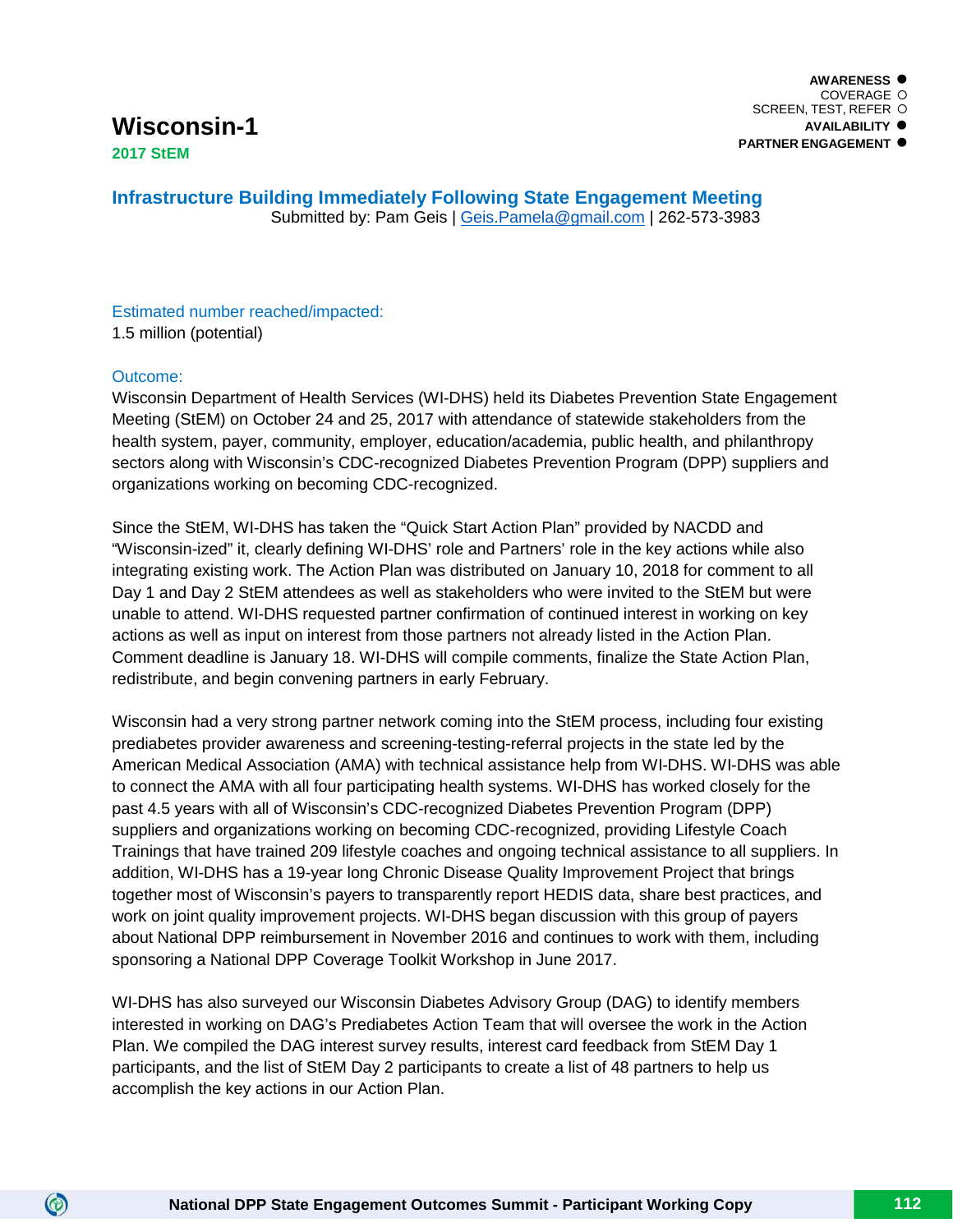WI-DHS looks forward to convening partners in early February.

How the Wisconsin state engagement meeting and action plan contributed to the outcome: To be determined

Additional factors contributing to the outcome: To be determined

Key strategies/action steps implemented: To be determined

State health department and/or grantee role: To be determined

Partner role: To be determined

Lessons learned: To be determined

 $\circledcirc$ 

Materials and resources used or produced: To be determined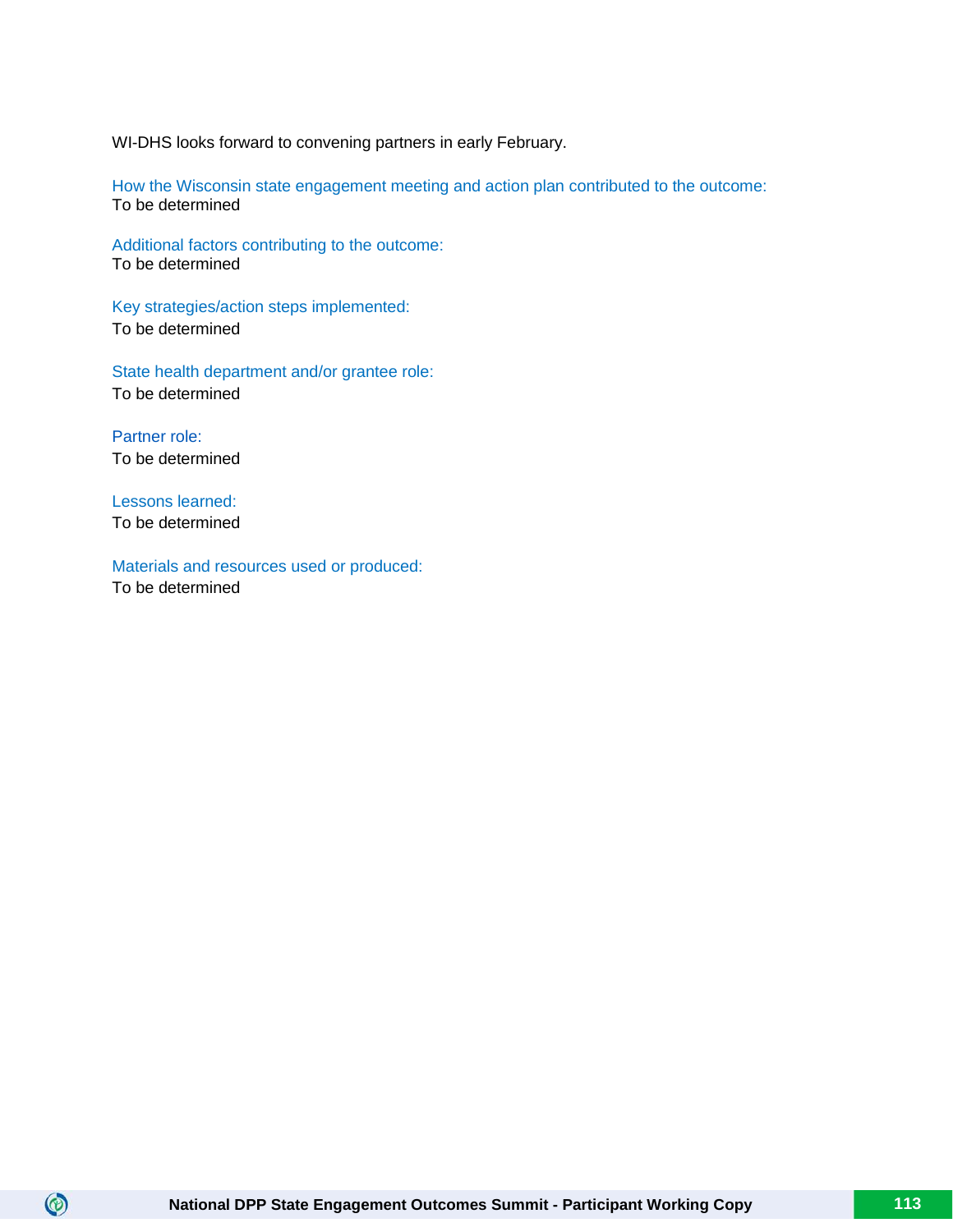# **Wisconsin-2 2017 StEM**

**Reaching Employers through Worksite Clinic/Wellness Vendors** Submitted by: Pam Geis | [Geis.Pamela@gmail.com](mailto:Geis.Pamela@gmail.com) | 262-573-3983

Estimated number reached/impacted: 200,000 (potential)

#### Outcome:

Wisconsin took a unique approach to scaling the National DPP in the business sector by working through worksite clinic/wellness vendors. Worksites often contract with vendors to deliver onsite clinics and health/wellness programs like the National DPP. These vendors may be very large, multistate companies that have systems and personnel in place to quickly and effectively deliver health and wellness programs at worksites.

By working through five worksite clinic/wellness vendors based in Wisconsin, the National DPP is now available to 15 employers with just over 200,000 employees in Wisconsin and six other states (Minnesota, Mississippi, Oklahoma, Pennsylvania, Virginia, and West Virginia) with 2018 expansion planned to three more states (Illinois, Kentucky, and New York). Nine employers and one of the worksite clinic/wellness vendors are now CDC-recognized to deliver the National DPP lifestyle change program.

The worksite clinic/wellness vendors have trained staff members as lifestyle coaches and are providing the National DPP to clients/employers. Some vendors are a CDC-recognized entity, while other vendors implement the program but allow the client/employer to be the CDC-recognized entity. Wisconsin DHS provides technical assistance to the worksite clinic/wellness vendors related to program promotion and delivery, CDC data submissions, and additional lifestyle coach trainings.

#### How the Minnesota state engagement meeting and action plan contributed to the outcome:

The StEM provided clarity around the additional work happening in the state and nationally, especially in the areas of screening-testing-referral and commercial insurance coverage. Wisconsin has experienced rapid scaling of the National DPP by worksite wellness vendors since the Wisconsin StEM held in 2017.

#### Outcomes related to Leavitt Partners interviews:

This work is in the beginning phase.

(စ)

#### Additional factors contributing to the outcome:

Since 2016, Wisconsin DHS sent information about the National DPP to approximately 600 worksite wellness coordinators through its *Working with Diabetes* bimonthly e-newsletter. Information in the newsletter included why employers should refer employees to the lifestyle change program and how they could make that happen, and how an employer could become a CDC-recognized supplier of the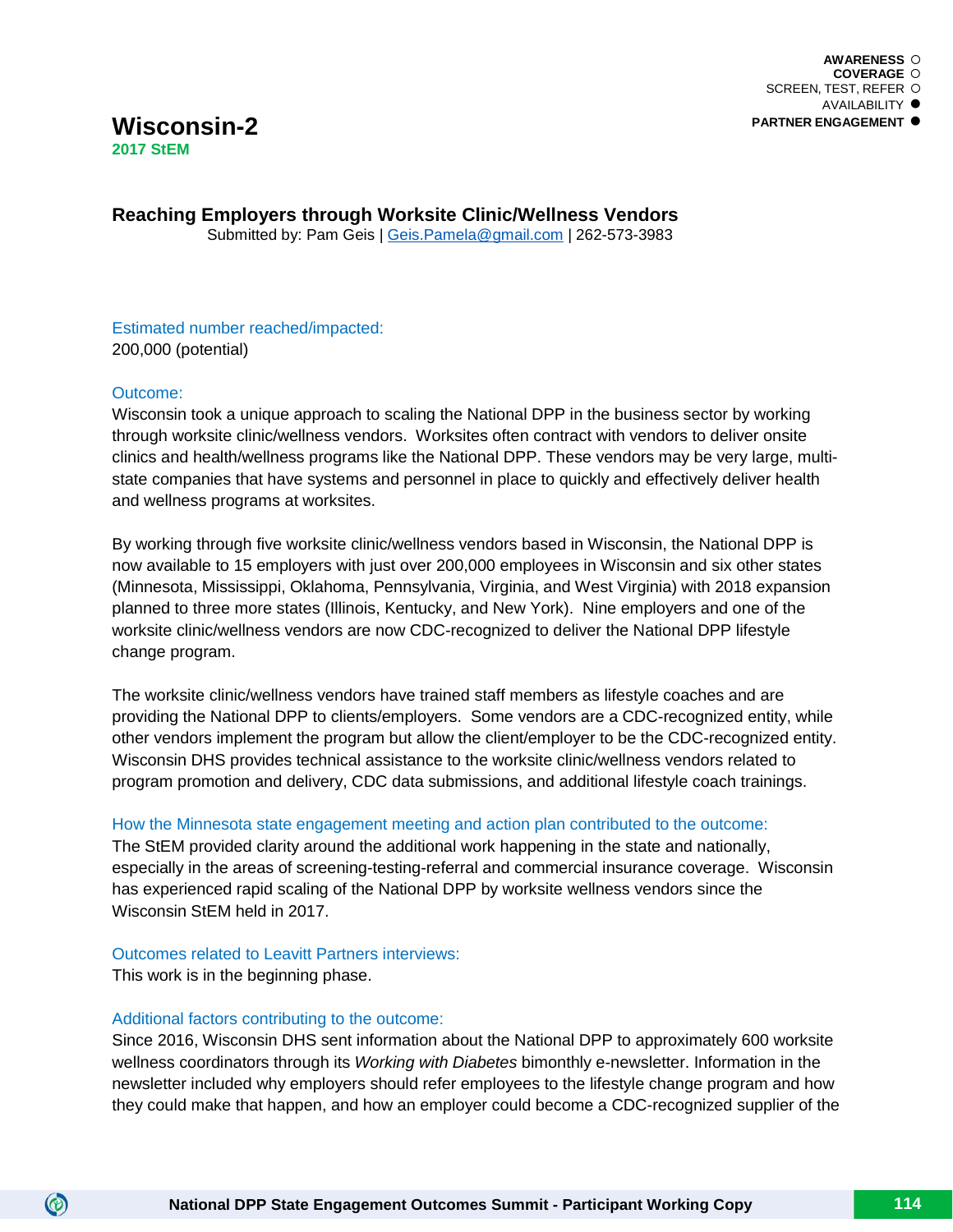program. Building a relationship with wellness coordinators helped Wisconsin DHS begin the conversation with worksite vendors.

#### Key strategies/action steps implemented:

- Established relationships with worksite wellness coordinators.
- Used relationship with wellness coordinators as a stepping stone to talk with worksite vendors about the National DPP.
- Served as a subject matter expert of the National DPP and provided technical assistance and support to wellness coordinators, contracted worksite wellness vendors, and subcontracted National DPP lifestyle change program suppliers.

#### State health department and/or grantee role:

- SHD provides orientation for each worksite clinic/wellness vendor, including in-depth information about the science, structure, and fidelity measures behind the National DPP, along with the responsibilities that go along with being a supplier.
- SHD works with worksite clinic/wellness vendor to help them determine the best delivery model for their organization and clients by sharing example models from other organizations in Wisconsin and across the nation.
- SHD provides lifestyle coach training (using state general purpose revenue funds) to worksite clinic/wellness vendor employees.
- SHD provides ongoing support to worksite clinic/wellness vendors related to program promotion and delivery, CDC data submissions, and additional lifestyle coach trainings.

#### Partner role:

- Meets with key organizational decision-makers from client/employer for buy-in from upper level management.
- Works to incorporate referral systems into current organizational structure.
- Identifies and supports staff to be trained as lifestyle coaches.
- Applies for CDC recognition.
- Begins cohorts and uses quick PDSA cycles to correct issues.
- Develops feedback mechanisms to regularly communicate program results/health impact on clients' employees.
- Collects and submits data to CDC.

#### Lessons learned:

 $\circledcirc$ 

• Working with worksite clinic/wellness vendors creates an efficient opportunity for state health department staff. The National DPP can be scaled to many employers through contact and support of just one worksite wellness vendor that can provide the National DPP to multiple clients/employers.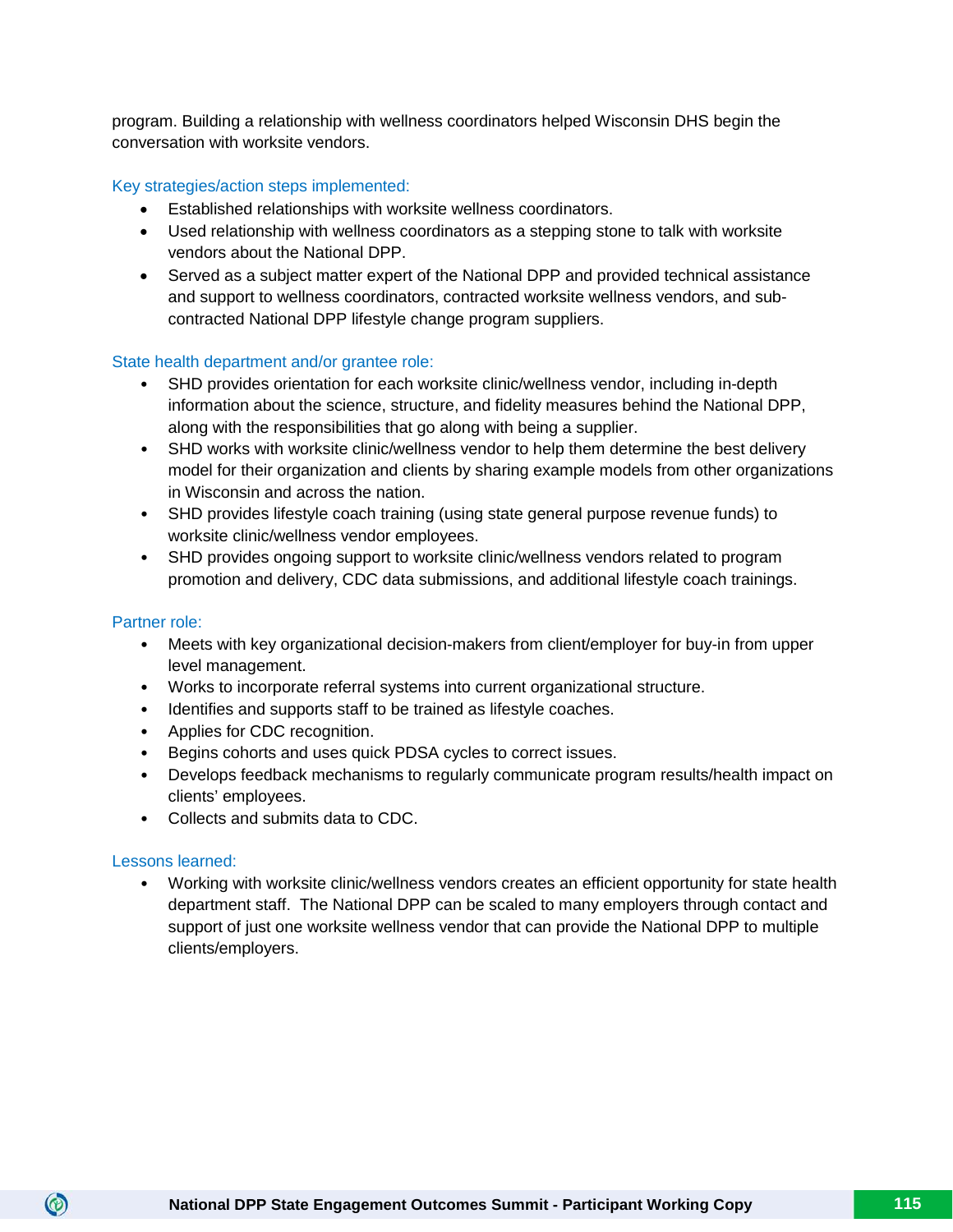#### Materials and resources used or produced:

 $\circledcirc$ 

- Diabetes Prevention Impact Toolkit
- Prevent Diabetes STAT Toolkit
- National Diabetes Prevention Program Coverage Toolkit
- Promotional resources at [www.DoIHavePrediabetes.org](http://www.doihaveprediabetes.org/)
- CDC/Ad Council prediabetes video spots
- CDC/NACDD Your Health with Joan Lunden video series

CDC Resources Used State Resources Used State Resources Used or Produced

• *Working with Diabetes* bi-monthly enewsletter for worksite wellness coordinators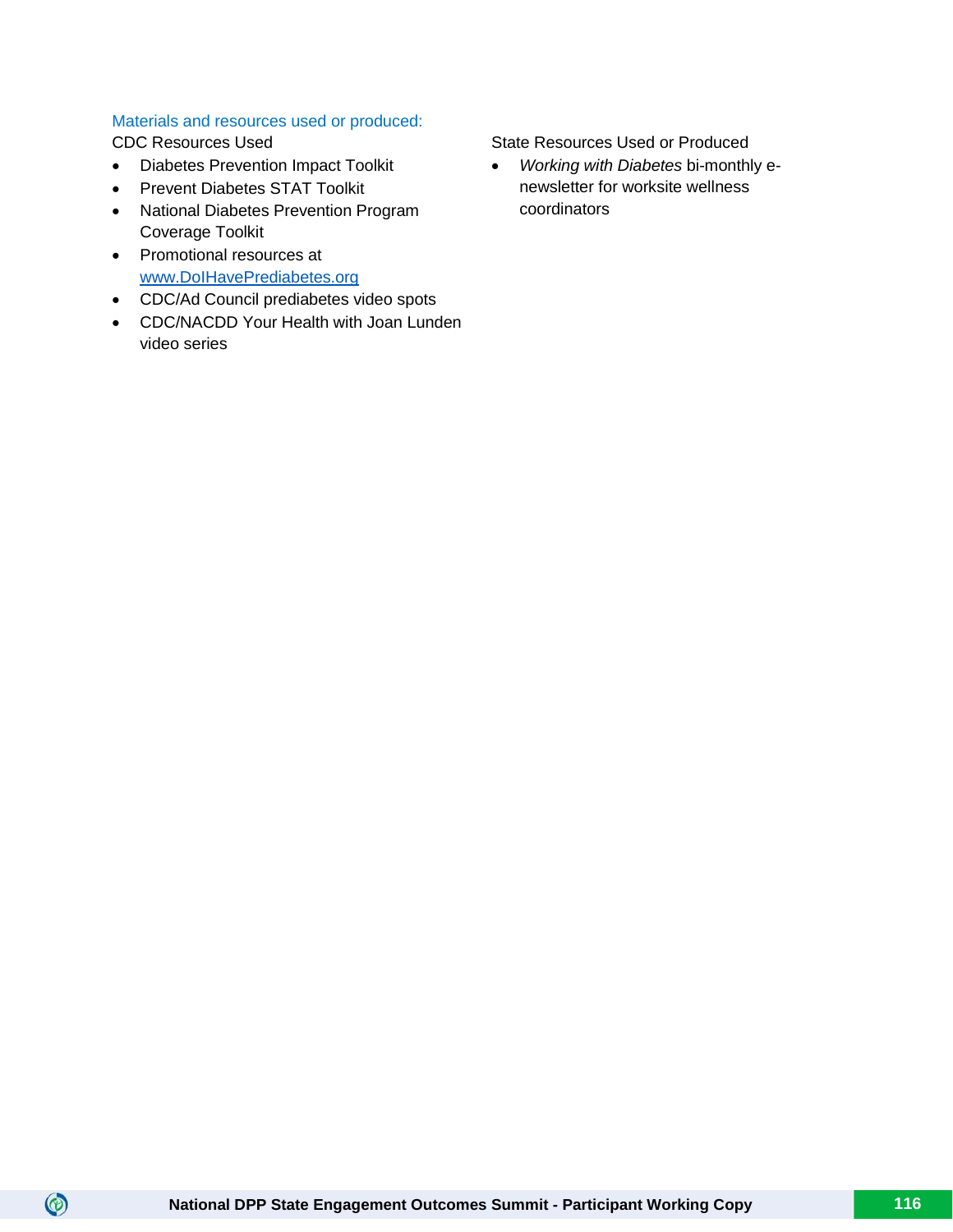# **National Partner: American Association of Diabetes Educators**

**The National Diabetes Prevention Program within Diabetes Self-Management Education and Support Programs – AADE's Model of Implementation**Submitted by: AADE contact Leslie Kolb | kolb@aadenet.org | 815-260-3667

Estimated number reached/impacted: 4,734 (actual)

#### Outcome:

 $\circledcirc$ 

The American Association of Diabetes Educators (AADE) efforts and support include helping Diabetes Self-Management Education and Support (DSMES) programs build the infrastructure necessary to deliver a quality National DPP Lifestyle Change program both to general and priority populations, adapt to unique needs and challenges participants face, and provide DSMES programs and Diabetes Educators with specialized support to achieve success in all delivery aspects. Our efforts and support include building the infrastructure necessary to deliver the program to both general and priority populations, tailor and deliver the participants to adapt to the unique needs and challenges of participants and provide programs with specialized support needed to successfully complete the program and achieve 5-7% weight loss.

# How AADE's participation in a StEM(s) contributed to National DPP state action plans and/or other partner engagement activities and helped bring about this outcome:

Participation in the StEM(s) has allowed AADE to share their expertise with key stakeholders in the states on the implementation of the National DPP in DSMES programs. AADE is a National Accrediting Organization (NAO) for Medicare. Our Diabetes Education Accreditation Program (DEAP) certifies DSMES programs in order for them to be eligible to bill Medicare. There are over 4500 DSMES programs throughout all 50 States that can implement the National DPP. AADE can assist in the outreach to these programs and provide awareness of state action plans around the implementation of the National DPP. DSMES programs are well positioned to successfully implement the National DPP:

- Large pool of eligible participants who already have access to people who are risk for type 2 diabetes
- HIPAA compliant/accustomed to proper data collection and entry
- Program Coordinator (suggest Diabetes Educator (HCP))
- Educated DPP Lifestyle Coaches (Can be CHW'S)
- Billing capabilities and NPI number
- Already providing service for payers- insurers and employers (DSMES and Screenings)
- Linkage with local primary care providers
- Transition of care for people found to have type 2 diabetes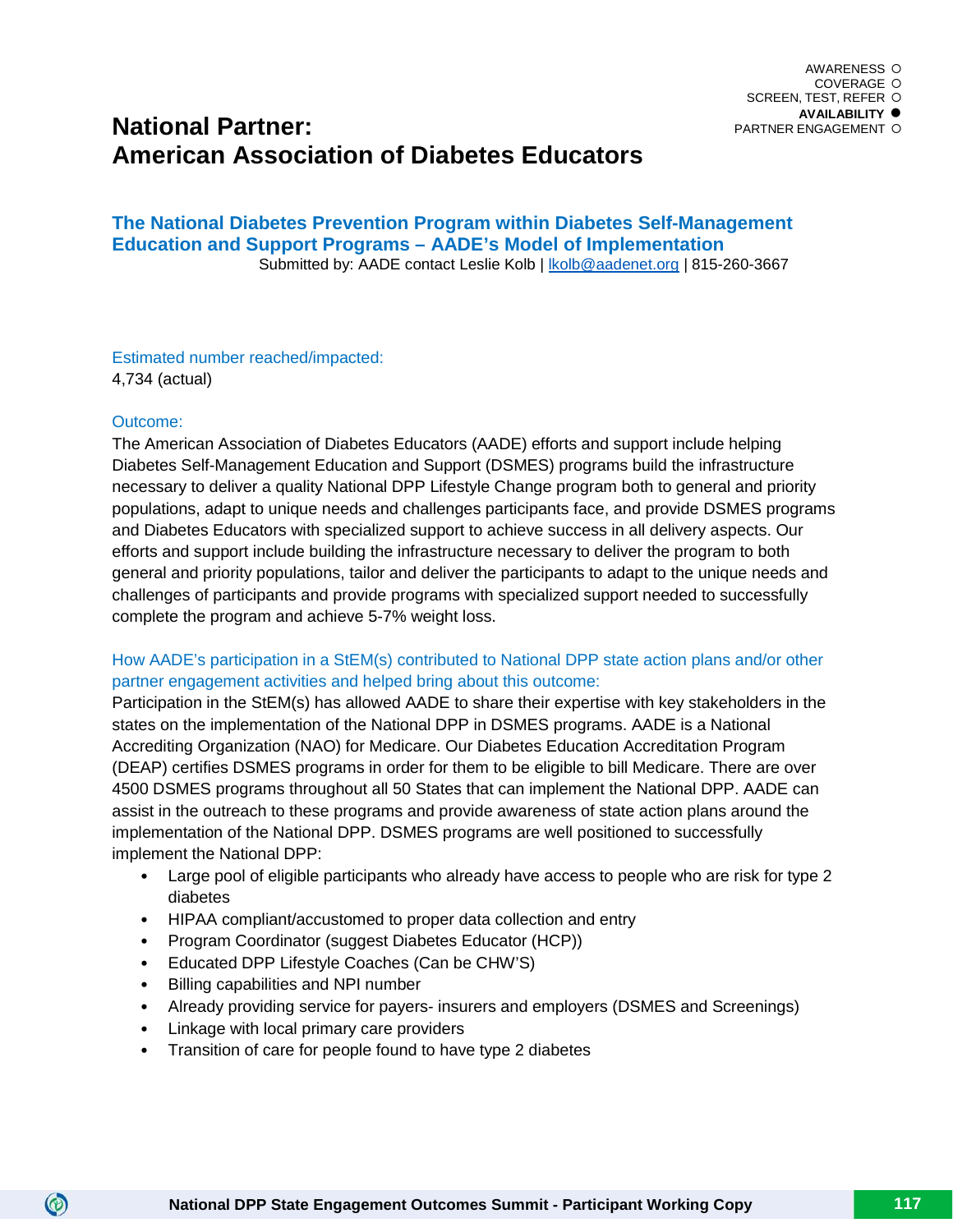#### National partner role and other key player's roles:

- Health department's awareness of the need for training in their state audience as lifestyle coaches and implementation of the National DPP
- Health departments support to the individuals who wanted to become lifestyle coaches
- Ongoing communication to DSMES Programs and follow up with technical assistance
- AADE Prevention Network Assistance in understanding CDC's Diabetes Prevention Recognition Program/Requirements comprehensive set of online tools, resources and guidance to help you set up and sustain a reimbursable diabetes prevention program including marketing, recruitment, retention, reimbursement, data entry, and more.

#### Lessons learned:

- DSMES programs are well positioned to implement the National DPP and can offer their services in multiple locations to increase access.
- Many DSMES programs are already seeing people with prediabetes (Survey showed 80%).
- Family members of the people with diabetes are often at risk for diabetes.
- A readiness assessment will allow programs to better plan for implementation.
- Ensure that the program has obtained support from its own leadership prior to implementation.
- State-specific materials were more useful than national materials.
- AADE National DPP programs needed help via marketing and communication to payers to better describe the capacity/benefits of working with an AADE program
- Using geographic maps and graphics was important to making the marketing materials useful and digestible.

#### Products/materials used/produced:

- Marketing materials awareness, referrals
- Training materials handouts and other training materials
- [Prevention 101: Fundamental of Diabetes and Prediabetes,](http://www.diabeteseducator.org/product/LSC001) a self-paced, 5-module online program after registration for the lifestyle coach training, registrants will receive a code to access the online course.
- Building Your DPP: The A to Z of how to set up your DPP for success and sustainability.
- Lifestyle Coach Trainings- lifestyle coach training can help you acquire the necessary skills to deliver a successful lifestyle change program. AADE is listed on CDC website as a LSC training entity
- AADE Prevention Network- Subscribe to the AADE Prevention Network to gain access to ongoing education, tools, payment, coverage information and access to a cloud-based participant data base analytics system (DAPS) to ensure quality and sustainability.
- Physician referrals tools, templates and best practices
- Business case and ROI information

- Best Practices on National DPP implementation
- Discussion Forum with coordinators and coaches
- Payer Tracking- Updates regarding reimbursement, policy coverage information and coding
- Guidance on Medicare and Medicaid requirements
- Access to DAPS™- online participant data base system
- Lifestyle coach tools including curriculum, handouts, recruitment and retention resources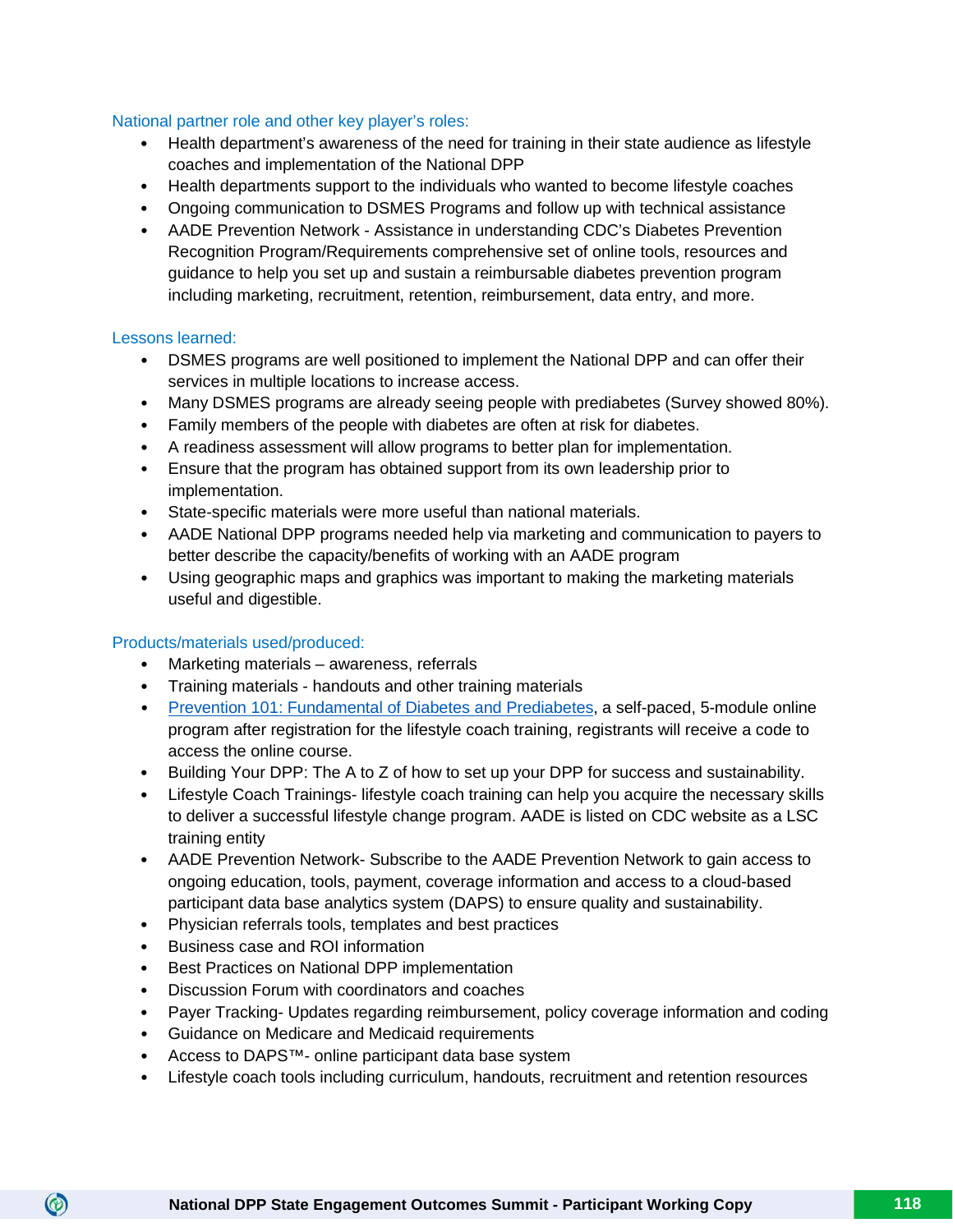- Marketing materials including a focus on the participant audience, employer & Insurer audience, and physician referral/screening
- State-specific National DPP activity/coverage
- Publications and research on National DPP
- CDC recognition support and guidance
- AADE Readiness Assessment for potential National DPP programs Helps programs review their current situation and better prepare prior to implementation of the National DPP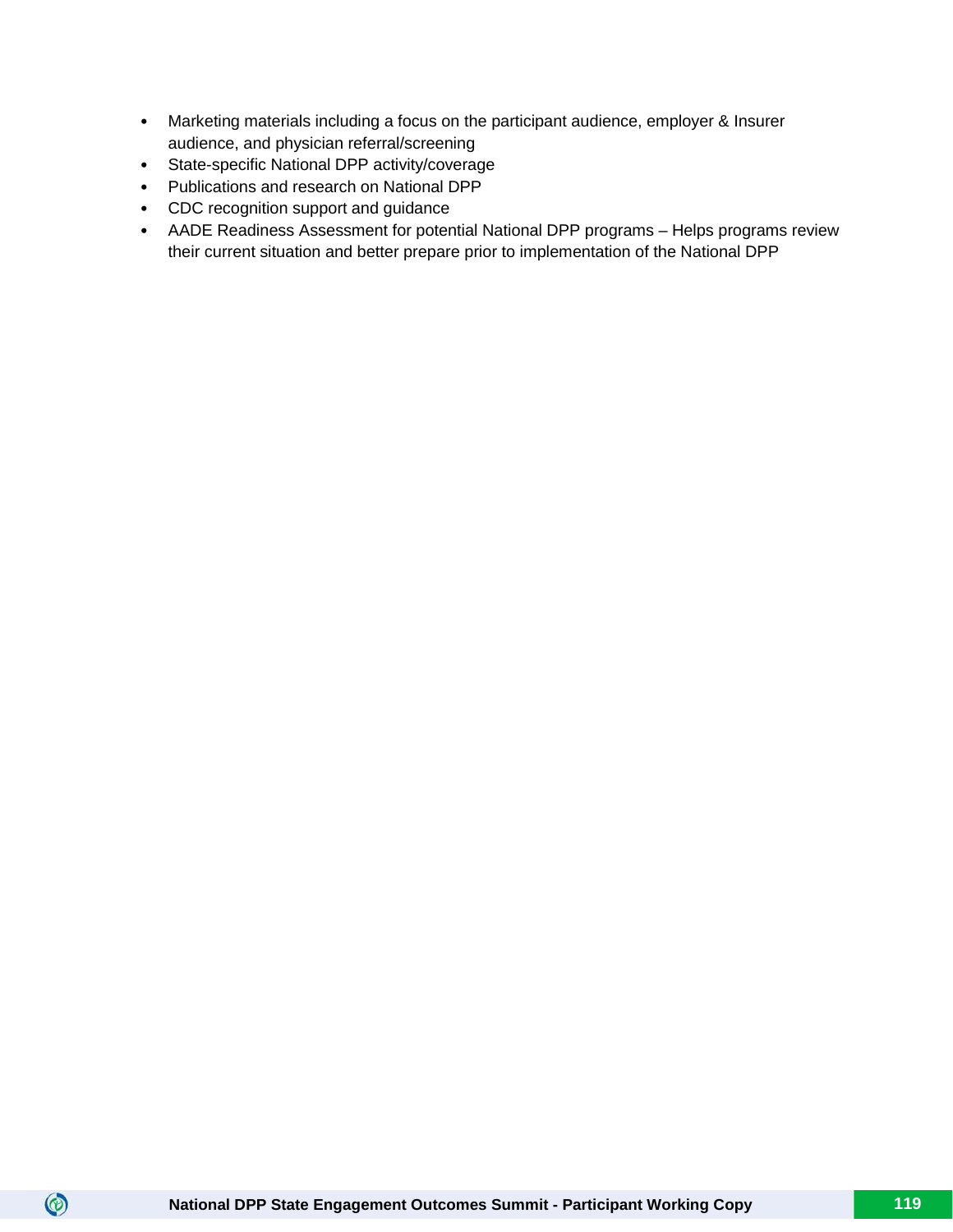# **National Partner: American Medical Association**

**Increasing Awareness about Prediabetes and Facilitating Health System Screening, Testing and Referral of Patients to the National Diabetes Prevention Program through Collaboration with State Medical Societies and State Health Departments**

Submitted by: Christopher Holliday | [Christopher.holliday@ama-assn.org](mailto:Christopher.holliday@ama-assn.org) | 312-464-4610

Estimated number reached/impacted: N/A

#### Outcome:

 $\circledcirc$ 

In 2015 the American Medical Association (AMA) partnered with NACDD and the states of Michigan, South Carolina, and California to coordinate and host state engagement meetings for Prevent Diabetes STAT™. The outcome of these meetings included coalescing diabetes prevention efforts within the states, galvanizing support and building a long-term action plan for reducing the burden of disease. AMA has remained engaged with these states, including the local health departments in Louisiana, New York City, and South Dakota; to advance diabetes prevention efforts.

In 2016, AMA conducted a DPP Landscape Assessment, working closely with state/local health departments and National DPP providers, to assess the current environment, including successes and challenges, and approaches to engaging physicians and care teams. As an extension of the National DPP Landscape Assessment, AMA has identified 3 highly performing National DPPs to collaborate with on a demonstration project, aimed at testing tools and resources to increase clinical referrals. Since 2015 the AMA has participated in over 15 StEMs as either a featured speaker and/or subject matter expert for the Screening, Testing, and Referral (STR) breakout group.

As a result of participating in numerous StEMs, the AMA is collaborating with the following groups in several states: state medical societies to educate physicians, health systems and practices to implement a STR process and local business groups/employers/payers to increase coverage for the National DPP. In partnership with the CDC and the NACDD, the AMA initiated a pilot program in 2016 in the states of California, Michigan, and South Carolina to utilize the local contacts/expertise of state medical societies to create awareness and provide education to physicians/clinical team members regarding prediabetes and the National DPP. These collaborative efforts resulted in over 300 physicians participating in education sessions. In South Carolina a medical journal dedicated to diabetes and obesity reached over 4,000 physicians and in California over 2,000 social media posts contained information on prediabetes/prevention of type 2 diabetes. The AMA is applying lessons learned from the three pilot states to state medical societies in the following states: Maryland, Maine, Mississippi, New York, Ohio, Oregon and Pennsylvania. In 2017 the AMA established diabetes prevention strategies with nine health systems and worked with employers/payers across nine states to increase private health plan coverage for the National DPP.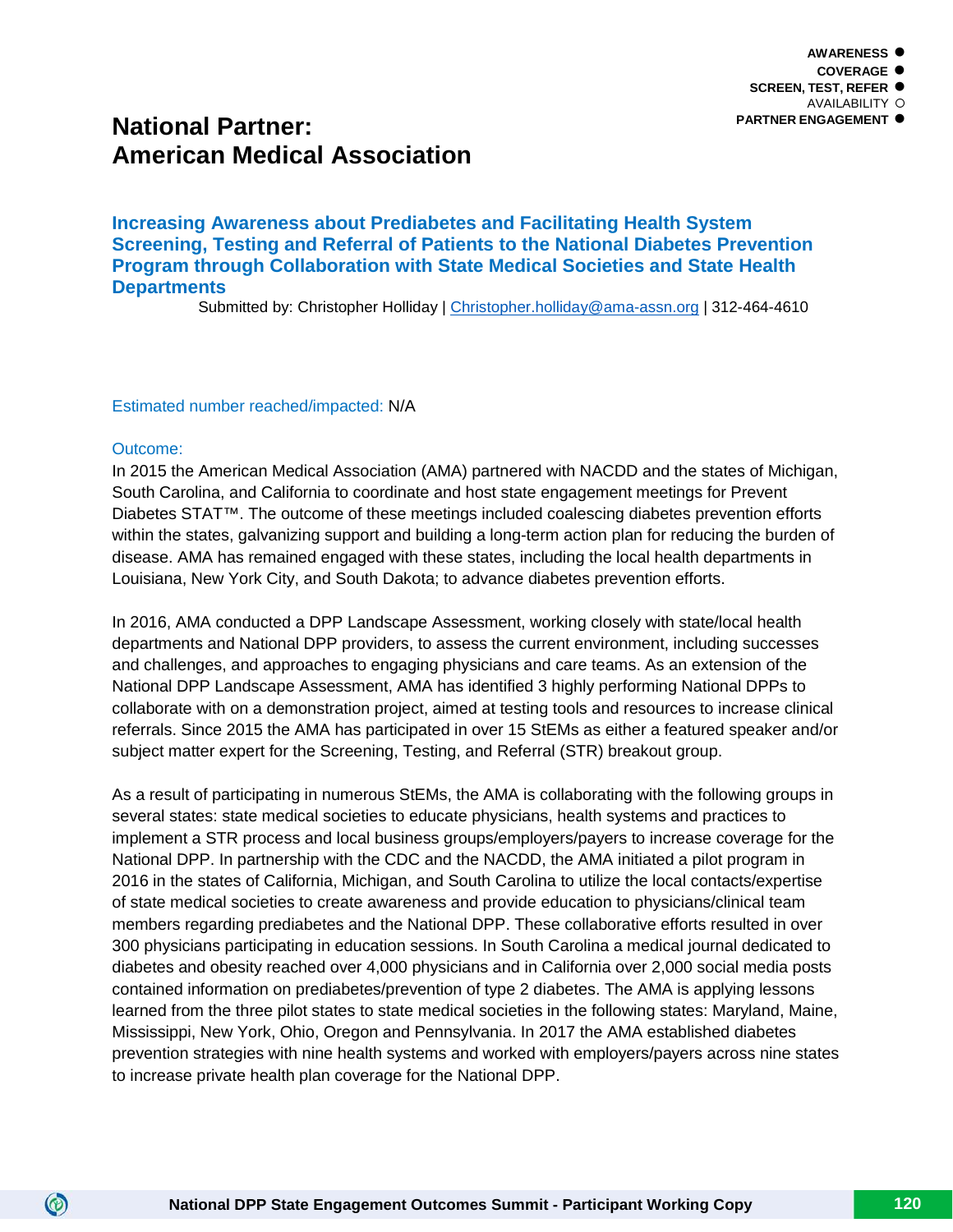# How AMA's participation in a StEM(s) contributed to National DPP state action plans and/or other partner engagement activities and helped bring about this outcome.

Participating in StEMs allows the AMA to share information/insight on state action plans that have taken place in other states. It also allows the AMA to initiate collaboration with local stakeholders to build awareness, provide educational resources and engage health systems regarding STR. The AMA's participation also serves as an introduction between the AMA and the state department of health to facilitate the implementation of a state action plan with the assistance of key stakeholders such as state medical societies, local business groups and employers/payers.

#### National partner role and other key players' roles:

- State medical societies
- State/local departments of health
- Local business groups
- Payers insurers/employers

#### Lessons learned:

 $\circledcirc$ 

- State medical societies provide a unique opportunity to reach numerous physicians through awareness campaigns and by providing education sessions.
- Engaging health systems to initiate a process to STR is an effective way to increase the number of participants in National DPP lifestyle change program classes.
- Local business groups can provide access to employers/payers as well as make the business case to provide coverage for the National DPP.
- Engaging the state/local health departments early on in the process helps to better coordinate efforts and keeps key stakeholders abreast of activities.

#### Products/materials used/produced

- <https://preventdiabetesstat.org/>
- <https://doihaveprediabetes.org/>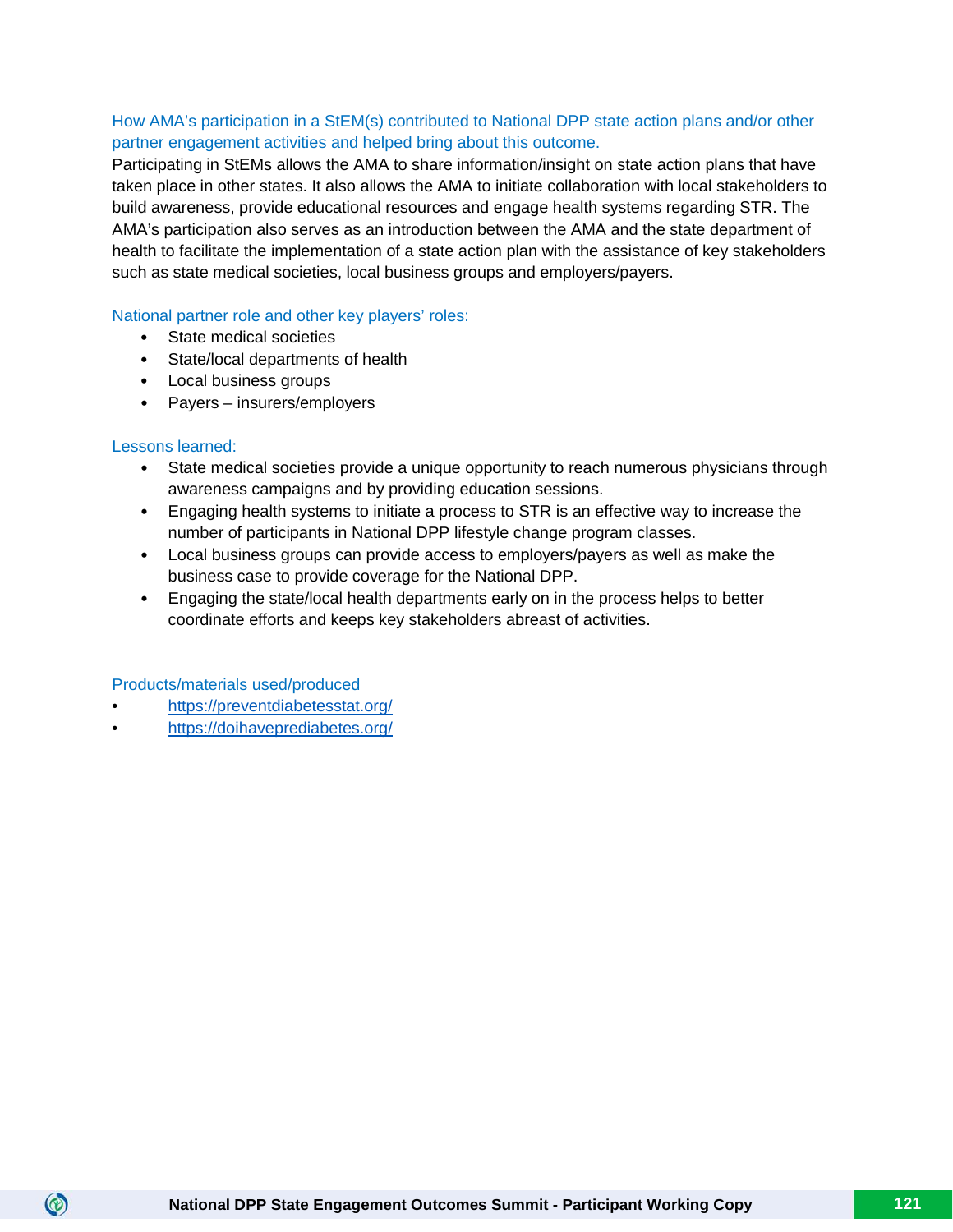# **National Partner: Leavitt Partners-1**

# **Educating Executives and Decision-makers about the National Diabetes Prevention Program**

Submitted by: Chris Wilks | Chrisanne. Wilks @LeavittPartners.com | 917-538-0765

Estimated number reached/impacted: 70+ (actual)

#### Outcome:

Leavitt Partners has educated over 70 executives and decision makers from health systems, provider groups, payers, hospitals, brokers, and employers about the National Diabetes Prevention Program (National DPP) who had little or no familiarity with the program. Interviews have been conducted with 79 different key health care entities and employers across the United States. During these interviews Leavitt Partners provided valuable information about the National DPP.

# How Leavitt Partners participation in a StEM(s) contributed to National DPP state action plans and/or other partner engagement activities and helped bring about this outcome.

Leavitt Partners was under contract to collaborate with and support StEM states in interviewing key stakeholders, and accomplished the following:

#### Completed 79 interviews:

- 11 Self-insured Companies
- 23 Commercial Health Plans
- 3 Integrated Delivery Systems
- 14 Hospital Systems
- 2 Brokers
- 10 Associations
- 9 State Agencies
- 1 State Marketplace
- 4 Accountable Care Organizations
- 1 Third Party Administrator
- 1 Physician Group

Interviewed over 70 individuals, including:

- 2 Presidents
- $\bullet$  7 CFO's

- 10 Chief Medical Officers
- 1 Chief Strategy Officer
- 1 Chief Marketing Officer
- 1 Chief Business Officer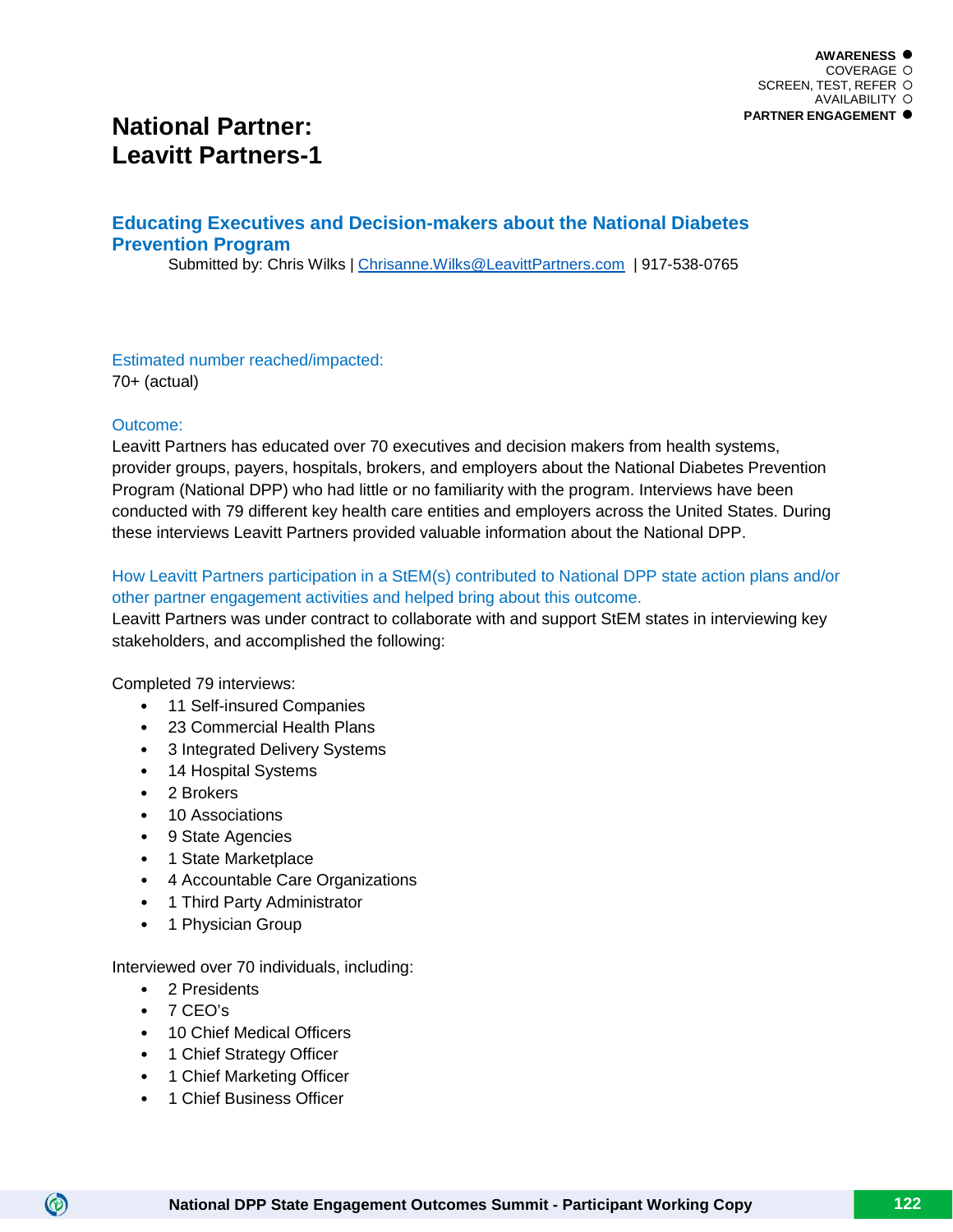- 9 Vice Presidents
- 1 State Medicaid Director
- 39 Directors

Notable Outcomes:

- Leavitt Partners provided the Medical Director of Population Health at a prominent health system with information that would enable his providers to refer a considerable number of patients with state employee coverage to the National DPP lifestyle change program.
- Leavitt Partners met with the dominant commercial plan in a state just prior to their convening a multi-disciplinary team to assess the plan's activity relative to the National DPP. Leavitt Partners supplied the Director of Quality with clinical evidence, return on investment information, and other information to inform those deliberations.
- Leavitt Partners informed multiple commercial payers with Medicare Advantage lines of business of the need to cover the Medicare Diabetes Prevention Program for Medicare beneficiaries.
- Leavitt Partners responded to numerous requests from interviewees for links to information sources, including the CDC Diabetes Prevention Impact Toolkit, the NACDD National DPP Coverage Toolkit, and other sites, that could support their decision-making about covering or implementing the National DPP.
- Some states reported that leaders educated through these interviews took actions that led to increased coverage and/or participation in state action planning.

#### National partner role and other key player's roles:

Leavitt Partners' Role:

- Leavitt Partners consulted and collaborated with state department of health (DOH) staff to identify high-impact entities.
- Leavitt Partners identified key leaders within those entities where a contact was not already available or established.
- For most of states that did not elect to initiate or conduct the interviews, Leavitt Partners issued tailored interview invitations, and led the interview discussions.
- Leavitt Partners educated key health care leaders about the National DPP in the following ways (content varied by interview):
	- o Described the lifestyle change program.
	- o Reviewed the clinical evidence and health outcomes of the program.
	- o Described the business case and potential return-on-investment.
	- o Characterized the momentum in coverage (including state employee coverage, Medicaid coverage, Medicare coverage, and commercial coverage).
	- o Provided information about USPSTF Diabetes Screening guideline.
	- o Invited comments from the state DOH about program resources in the state.
	- o Leavitt Partners developed and sent follow-on 1-page, state-specific educational documents about the program and related resources to interviewees.
- Other Key Players' Roles:

 $\circledcirc$ 

o Consultants from NACDD joined the interviewee selection calls, as well as many of the interviews, contributed insights about the National DPP, and helped make information relevant to each state's unique needs.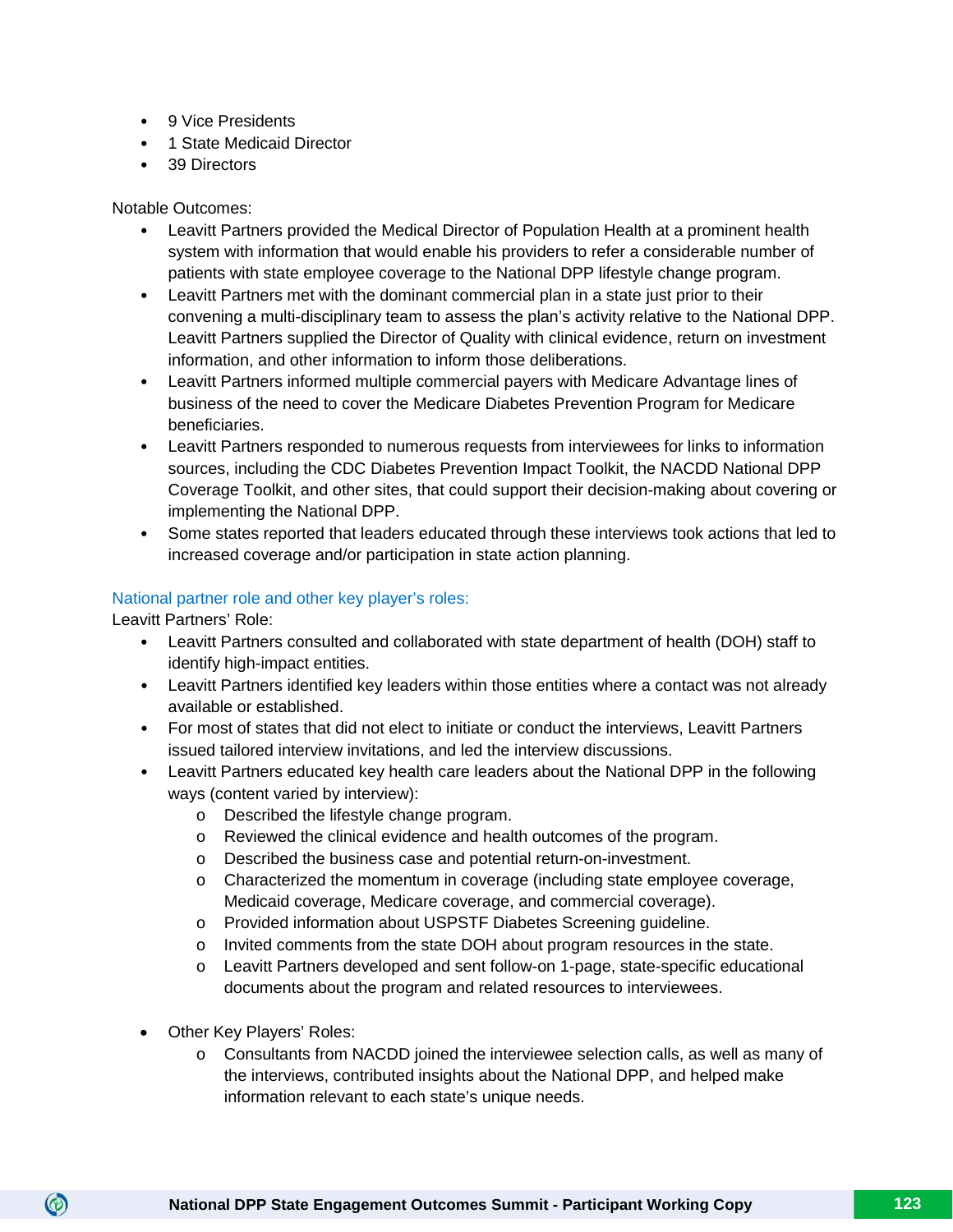o State DOH staff utilized their partner contacts in some instances, and in the case of one state, led the interviews with Leavitt Partners' support. State staff often joined the interviews, and provided state specific insight about National DPP resources and state specific priorities and resources

#### Lessons learned:

 $\circledcirc$ 

- Among those Leavitt Partners interviewed, many leaders within health plans, health systems and self-insured companies had little or no familiarity with the National DPP.
- Several health plans were unaware that the National DPP needed to be covered for Medicare Advantage beneficiaries.
- A number of plans were unaware that they had a responsibility to cover intensive behavioral counseling with no cost sharing to the member per the United State Preventive Services Task Force recommendation for Diabetes Screening.
- Leaders were receptive to receiving information about the National DPP.
- The rich set of online information available about the program proved to be very useful to provide to interviewees (resources shared included the CDC Diabetes Prevention Impact Toolkit, the CDC Diabetes Prevention Program website, the CMS OACT Certification Report, the NACDD National DPP Coverage Toolkit, and the Prevent Diabetes STAT website).

## Products/materials used/produced:

- Leavitt Partners developed matrices for use in consulting with states to identify interview candidates, and leveraged the state profile presentation and data to identify key market players. Leavitt Partners also developed interview outreach language, interview summary and analysis reports, and 1-page state-specific educational documents for interviewees.
- Materials sent to interviewees following the interviews (when requested or relevant) included the following:
	- o <https://preventdiabetesstat.org/>
	- o <https://www.cdc.gov/diabetes/prevention/index.html>
	- o <https://nccd.cdc.gov/Toolkit/DiabetesImpact>
	- o <https://www.cdc.gov/diabetes/prevention/pdf/dprp-standards.pdf>
	- o [https://www.nationaldppcoveragetoolkit.org](https://www.nationaldppcoveragetoolkit.org/)
	- o [https://www.cms.gov/Research-Statistics-Data-and-](https://www.cms.gov/Research-Statistics-Data-and-Systems/Research/ActuarialStudies/Downloads/Diabetes-Prevention-Certification-2016-03-14.pdf)[Systems/Research/ActuarialStudies/Downloads/Diabetes-Prevention-Certification-](https://www.cms.gov/Research-Statistics-Data-and-Systems/Research/ActuarialStudies/Downloads/Diabetes-Prevention-Certification-2016-03-14.pdf)[2016-03-14.pdf](https://www.cms.gov/Research-Statistics-Data-and-Systems/Research/ActuarialStudies/Downloads/Diabetes-Prevention-Certification-2016-03-14.pdf)
	- o [https://www.uspreventiveservicestaskforce.org/Page/Document/RecommendationSta](https://www.uspreventiveservicestaskforce.org/Page/Document/RecommendationStatementFinal/screening-for-abnormal-blood-glucose-and-type-2-diabetes) [tementFinal/screening-for-abnormal-blood-glucose-and-type-2-diabetes](https://www.uspreventiveservicestaskforce.org/Page/Document/RecommendationStatementFinal/screening-for-abnormal-blood-glucose-and-type-2-diabetes)
	- o <https://innovation.cms.gov/initiatives/medicare-diabetes-prevention-program/>
	- o <https://innovation.cms.gov/Files/reports/hcia-ymcadpp-evalrpt.pdf>
	- o <https://icer-review.org/material/final-report-dpp/>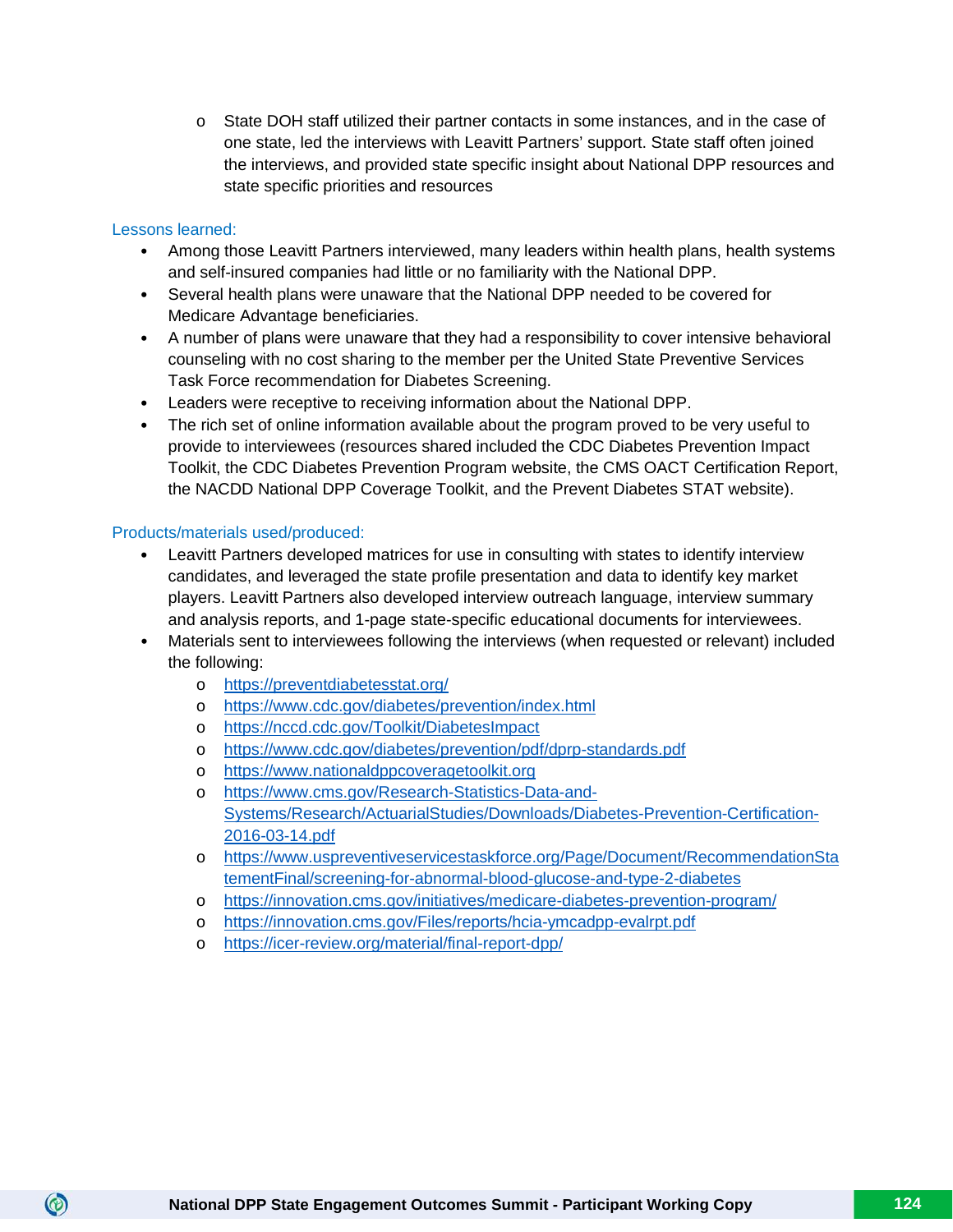# **National Partner: Leavitt Partners-2**

## **Facilitating the Development of New Collaborative Relationships between State Departments of Health and Influential Public and Private Partners**Submitted by: Chris Wilks [|Chrisanne.Wilks@LeavittPartners.com](mailto:Chrisanne.Wilks@LeavittPartners.com) | 917-538-0765

Estimated number reached/impacted: Facilitated 79 discussions

#### Outcome:

 $\circledcirc$ 

Leavitt Partners utilized its broad professional network to identify high-potential relationships and facilitate introductions for staff from state departments of health (DOH). Leavitt Partners consulted with states to identify key stakeholders who could impact the National DPP landscape, gathered contact information, developed outreach language, and sent email invitations (except in instances where states had existing relationships, or elected to initiate outreach).

In almost all cases, the Leavitt Partners team facilitated the interview discussions. During the discussions, Leavitt Partners invited the participation of DOH staff, and in some cases identified opportunities for continued dialogue and collaboration between the state and the interviewee. Following the discussions, Leavitt Partners provided interviewees with DOH contact information in the context of a 1-page educational document. Following the interviews in each state, Leavitt Partners also developed an interview summary report for the DOH, highlighting specific next steps and opportunities for continued collaboration between the state and the interviewee entities. Leavitt Partners discussed the reports in close-out meetings with the DOH. The interviews described above precipitated numerous follow-on discussions and correspondence between DOH staff and the interviewee organizations.

In all Leavitt partners facilitated 79 interviews that position state partners to either initiate new relationships with stakeholders, re-kindle discussions that had faltered, or move existing relationships from discussion-phase to active partnering.

## How Leavitt Partner's participation in a StEM(s) contributed to National DPP state action plans and/or other partner engagement activities and helped bring about this outcome.

Leavitt Partners supported dialogue between state departments of health and interviewee organizations that led in some instances to additional collaboration. Notable Outcomes:

- Leavitt Partners conducted an interview with a state business group on health that led to the state DOH being invited to present at the group's upcoming meeting, and again at their annual summit.
- Leavitt Partners led an interview with an entity that managed state employee benefits in a populous state. The discussion led to the state DOH having a follow-on meeting and additional correspondence with the interviewees.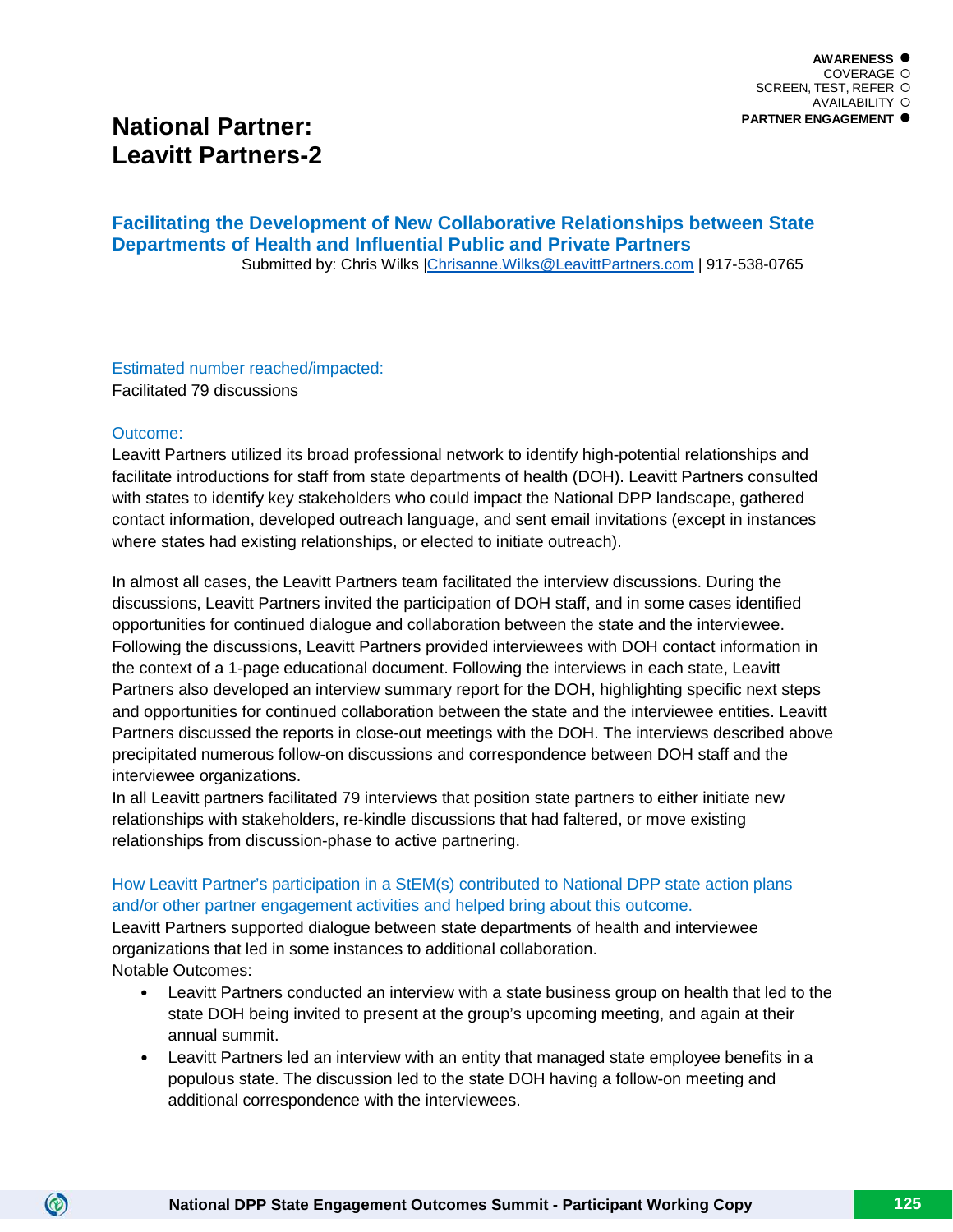- Leavitt Partners led an interview with a major academic health system that led to a follow-on meeting involving the DOH and the system's accountable care organization executive.
- Leavitt Partners conducted an interview with a major commercial health plan. The health plan later initiated outreach to the DOH to secure additional information about the Medicare Diabetes Prevention Program.
- Some states reported that Leavitt Partners interviews precipitated additional meetings and/or the involvement of interviewees in action planning.

## National partner role and other key player's roles:

Leavitt Partners' Role:

- Leavitt Partners participated in strategy calls with each state to identify high-value interviewees.
- Leavitt Partners secured contact information for more than 45 interview targets, by leveraging its extended professional network and through cold-calling, when necessary.
- Leavitt Partners conducted the majority of interviews, and invited participation from DOH staff during those calls.
- Leavitt Partners identified opportunities for next steps and collaboration and shared those with DOH staff in the context of an interview summary report and close-out meeting.

## Lessons learned:

 $\circledcirc$ 

- DOH staff have valuable information and insights to share with potential partners, and an interview provides context for a relationship to develop.
- Leavitt Partners can support DOH staff in understanding the priorities of potential partners, and thereby support meaningful collaboration.
- It can be challenging to make inroads within some organizations, and introductions from a third party can create a path for communication.
- Follow-on communication after the interviews (both with the interviewees and the DOH) can help catalyze action.

#### Products/materials used/produced:

• Leavitt Partners developed interview summary reports to highlight next steps and opportunities for potential collaboration between state DOH staff and interviewees. Leavitt Partners also develop state-specific 1-pagers for interviewees that included the contact information of the state DOH.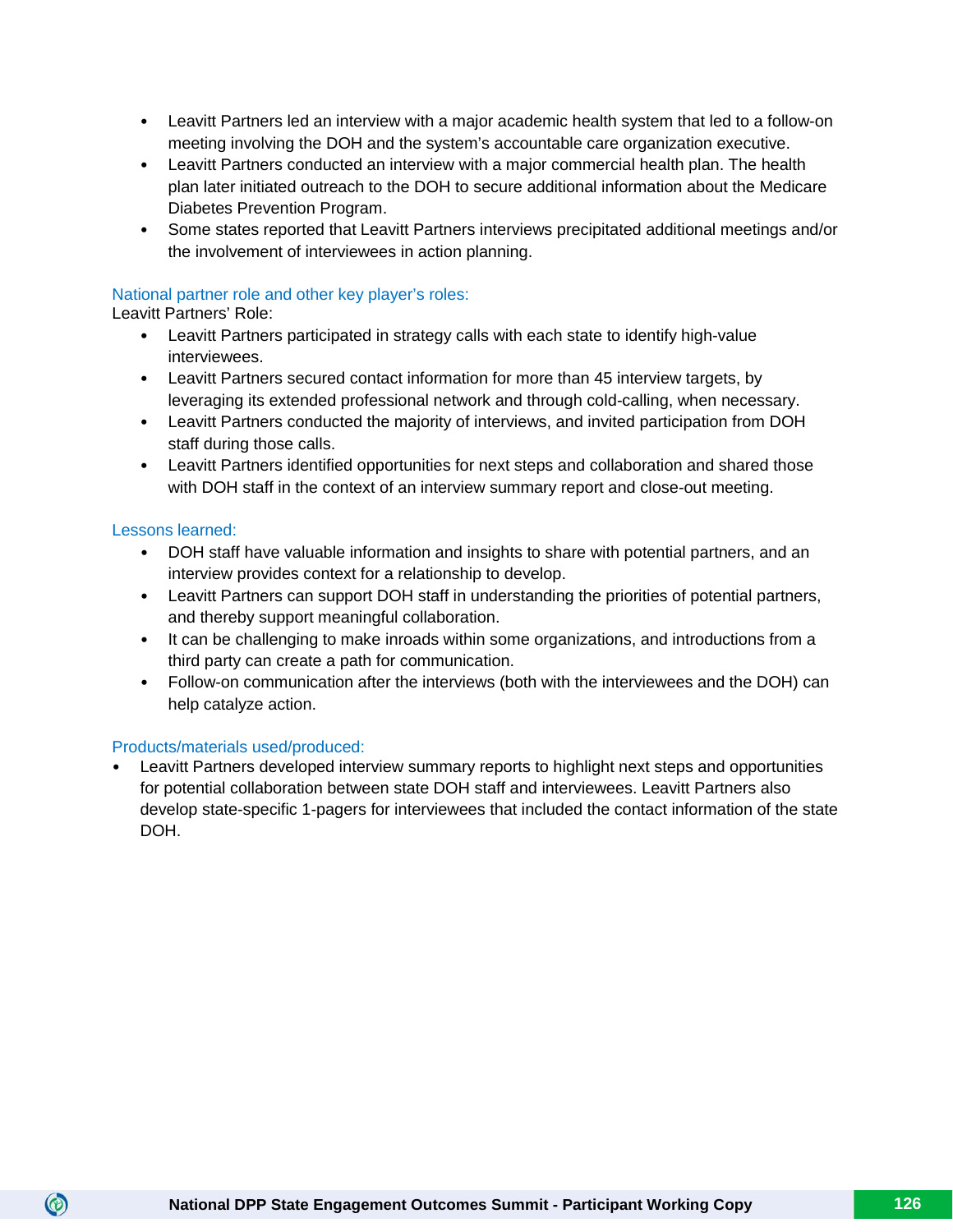# **National Partner: Leavitt Partners-3**

# **Supplying NACDD, State Departments of Health, and StEM Participants with Health Care Landscape and Policy Information | Influencing the Direction of StEM Coverage Workgroup Action Planning**

Submitted by: Chris Wilks [|Crisanne.Wilks@LeavittPartners.com](mailto:Crisanne.Wilks@LeavittPartners.com) | 917-538-0765

Estimated number of people reached/impacted:

25+ state representatives directly reached (actual)

#### Outcome:

 $\circledcirc$ 

Leavitt Partners leveraged its health care industry data and intelligence to inform the thinking of NACDD and states, to facilitate the building of relationships between states and potential key stakeholders, and provide context on the health care landscape relative to diabetes prevention. These data and intelligence were used to create and deliver the state profile presentations, to provide relevant data states could access on their own to inform their planning, and to frame the discussion at the state engagement meeting, especially in the coverage workgroup. Leavitt Partners has:

- Developed and presented 25 state profile presentations
- Presented and fostered dialogue at 17 state engagement meetings, which reached over 1000 state representatives and stakeholders
- Guided and participated in 19 coverage workgroups

# How Leavitt Partners participation in StEMs contributed to state action plans and/or other partner engagement activities to bring about this outcome:

Leavitt Partners, in most states, described the national landscape and state provider/payment reform initiatives on day one of the meeting to the broad audience of stakeholders. This presentation is a shortened version of the state profile presentation and helps:

- a. Educate states and their partners about the evolving relationships in the value-driven healthcare economy
- b. Provide insight on how payer and purchaser organizations in states can play critical roles in the conversations taking place about the National DPP moving forward, particularly regarding coverage
- c. Increase understanding about accountable care concepts and its implications for provider organizations in states

Leavitt Partners supported the coverage breakout sessions on day two by serving as a subject matter expert in the way payers, purchasers, and employers can approach coverage of the National DPP. The expertise developed from architecting the National DPP Coverage Toolkit was valuable to the facilitated discussion. Leavitt Partners also presented data specific to the payer market share by insurance type lives (commercial – large group and small group, Medicare Advantage, and Medicaid), health system market share by net patient revenue, large employers/brokers, and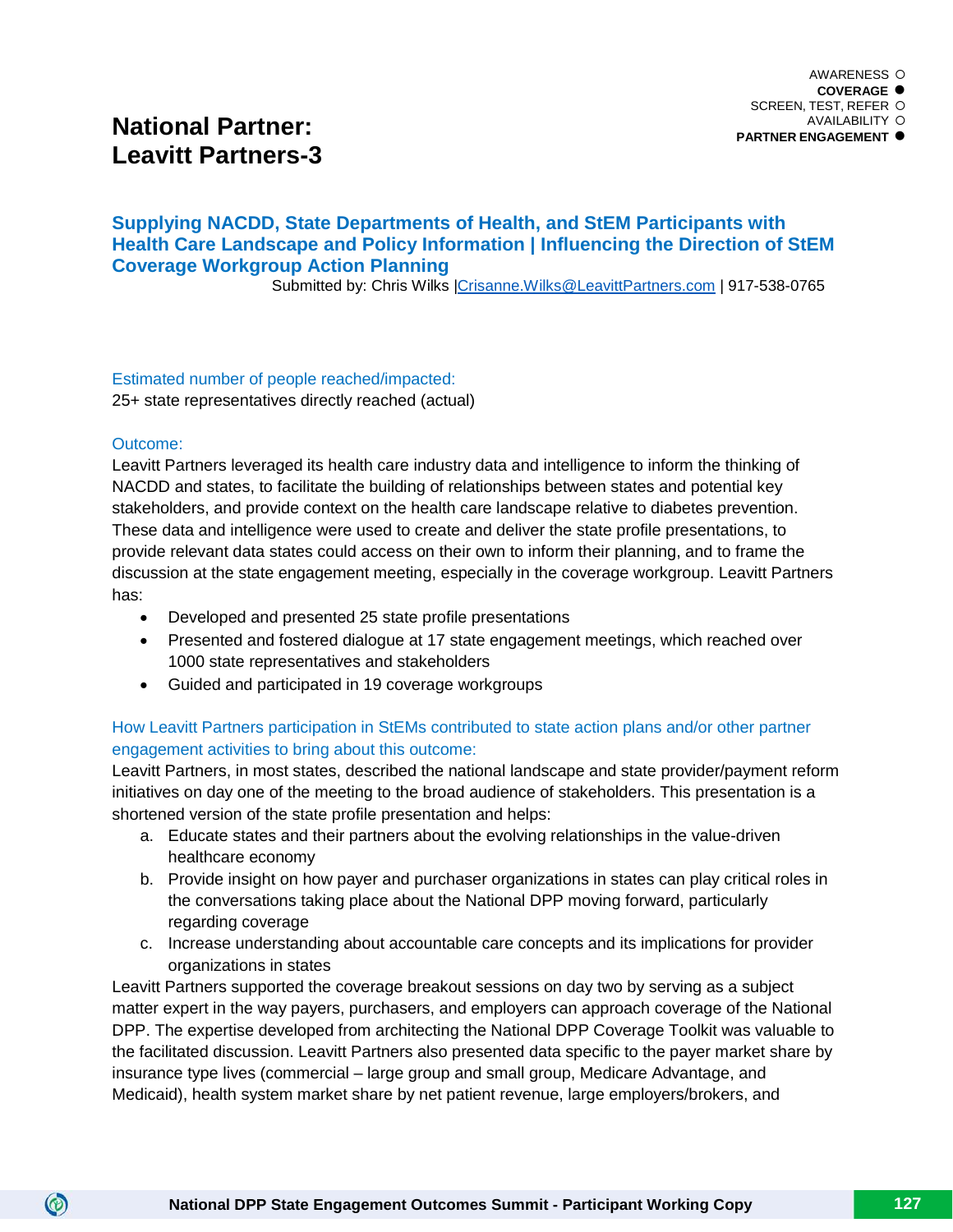accountable care organizations. This exercise allowed the partners around the table to better prioritize efforts in the state to increase coverage of the National DPP.

The dialogue in the coverage workgroups was enhanced and enriched as participants realized where the aggregation of lives was in the state. Many workgroups determined to target large, selfinsured employers (often including state/local government employees) given the data presented. Payers, employer, and other purchaser partners around the table could relate to concepts relayed by Leavitt Partners staff, who are well-versed in the strategies and financial priorities of payers and purchasers.

Notable Outcomes:

- As a result of Leavitt Partners' presentation, stakeholders in several states requested additional interactions after the StEM to gather more information and/or discuss coverage expansion.
- Due in part to content presented in the coverage workgroup, one state requested Leavitt Partners provide a follow-up presentation a large commercial health plan. This allowed Leavitt Partners and the state to provide tailored technical assistance which contributed to the health plan providing coverage.
- Leavitt Partners supported pre- and post-StEM meetings to provide insights to a StEM stakeholder. Those discussions supported the development of a multi-stakeholder employeroriented National DPP pilot.
- Leavitt Partners was asked to provide technical assistance to a state around altering the managed care contracts.

# National partner role and other key player's roles:

Leavitt Partners' Role:

- Using an in-depth understanding of the political, economic, and social contexts within which policy change occurs, Leavitt Partners selected and presented key data points that were relevant to each state's health care landscape.
- Leavitt Partners leveraged public and proprietary data resources including the Accountable Care Organization database and the Torch InsightTM tool. Torch contains a compilation of complex state-specific demographic and health care information that can cross-link U.S. Census and other geographic-based data to data sources that include information on providers, payers, value-based contracts, and health care utilization. Access to the Torch tool will be made available to all states that have undergone the state engagement process.
- In support of the coverage workgroup at each state engagement meeting, Leavitt Partners leveraged its expertise in facilitating and coaching groups to assist states in setting an achievable action plan to further diabetes prevention efforts.

Other Key Players' Roles:

- NACDD provided leadership and guidance in the development of state profile and state engagement documents.
- Each state utilized the data and expertise to varying degrees to inform their state engagement meeting and their action pans.